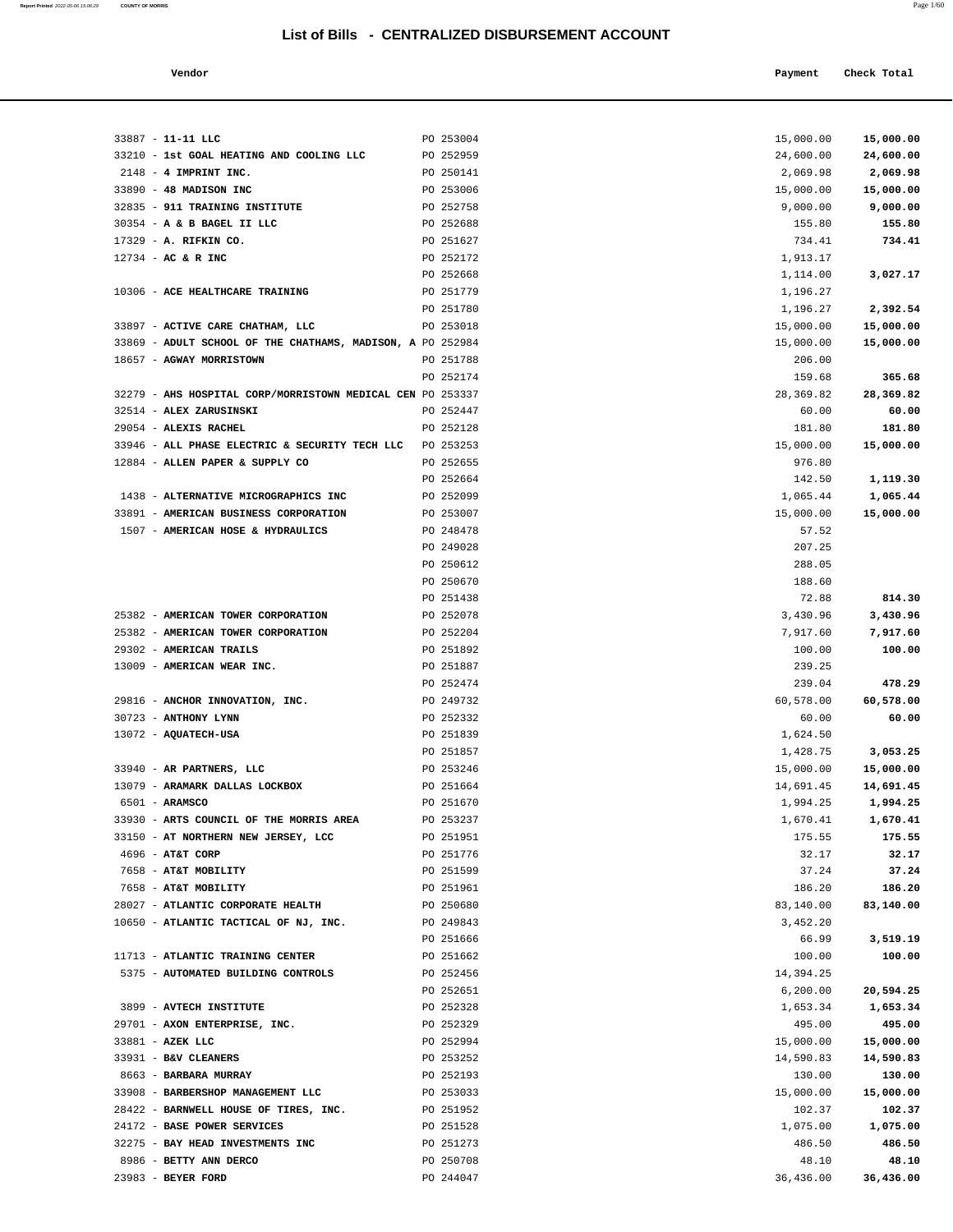| Vendor | Payment Check Total |
|--------|---------------------|
|        |                     |

| 23983 - BEYER FORD                                   | PO 251968              | 43.20                     | 43.20              |
|------------------------------------------------------|------------------------|---------------------------|--------------------|
| 23983 - BEYER FORD                                   | PO 251971              | 182.53                    | 182.53             |
| 23983 - BEYER FORD                                   | PO 252241              | 11.65                     | 11.65              |
| 23983 - BEYER FORD                                   | PO 252242              | 88.19                     | 88.19              |
| 23983 - BEYER FORD                                   | PO 252466              | 10.77                     | 10.77              |
| $25329 - BFI$                                        | PO 249326              | 1,776.06                  | 1,776.06           |
| 33962 - BILLY BEAUTY LLC                             | PO 253229              | 4,166.98                  | 4,166.98           |
| 33958 - BOONTON COFFEE COMPANY                       | PO 253265              | 14,559.00                 | 14,559.00          |
| 2485 - BOROUGH OF BUTLER                             | PO 247207              | 2,461.07                  |                    |
|                                                      | PO 248978              | 1,535.57                  | 3,996.64           |
| 33935 - BRIDAL CHATEAU                               | PO 253241              | 15,000.00                 | 15,000.00          |
| 33938 - BUTLER FAMILY DENTAL ASSOCIATES LLC          | PO 253244              | 15,000.00                 | 15,000.00          |
| 30691 - BUY WISE AUTO PARTS                          | PO 252246              | 151.06                    | 151.06             |
| 26965 - CABLEVISION LIGHTPATH INC.                   | PO 252219              | 5,007.52                  | 5,007.52           |
| 32430 - CAROLE A. HUDSON                             | PO 252428              | 350.00                    | 350.00             |
| 33717 - CASELLA CEL, INC.                            | PO 248149              | 393.00                    | 393.00             |
| 4598 - CDW GOVERNMENT                                | PO 247166              | 468.66                    | 468.66             |
| 4598 - CDW GOVERNMENT                                | PO 248437              | 1,001.70                  | 1,001.70           |
| 4598 - CDW GOVERNMENT                                | PO 248651              | 66.60                     | 66.60              |
| 4598 - CDW GOVERNMENT                                | PO 248655              | 397.83                    | 397.83             |
| 4598 - CDW GOVERNMENT                                | PO 250001              | 249.71                    | 249.71             |
| 33948 - CENTER FOR RELAXATION & HEALING, LLC         | PO 253255              | 15,000.00                 | 15,000.00          |
| 20487 - CENTURYLINK                                  | PO 251785              | 121.90                    | 121.90             |
| $29353 -$ CEUNION                                    | PO 253046              | 110.00                    |                    |
|                                                      | PO 253047              | 55.00                     | 165.00             |
| 24625 - CFCS - HOPE HOUSE                            | PO 252481              | 2,883.00                  | 2,883.00           |
| 24625 - CFCS - HOPE HOUSE                            | PO 252544              | 3,154.00                  | 3,154.00           |
| 24625 - CFCS - HOPE HOUSE                            | PO 252678              | 16,799.00                 | 16,799.00          |
| 26522 - CHARLES MOORE                                | PO 252330              | 60.00                     | 60.00              |
| 13777 - CHATHAM TOWNSHIP                             | PO 248631<br>PO 248836 | 2,253.41<br>1,724.76      | 3,978.17           |
| 13803 - CHILD & FAMILY RESOURCES, INC.               | PO 252103              | 920.00                    |                    |
|                                                      | PO 252631              | 5,145.00                  | 6,065.00           |
| $28373 - CHLIC$                                      | PO 252488              | 385,849.55                | 385,849.55         |
| $28373 - CHLIC$                                      | PO 252784              | 4,060,053.42 4,060,053.42 |                    |
| 33933 - CHRISJAMES INCORPORATED                      | PO 253239              | 15,000.00                 | 15,000.00          |
| 33226 - CHRISTINA RAMIREZ                            | PO 252768              | 124.40                    | 124.40             |
| 33910 - CINDERS WOODFIRE GRILL                       | PO 253035              | 15,000.00                 | 15,000.00          |
| 89 - CINTAS CORPORATION                              | PO 252111              | 140.47                    | 140.47             |
| 26531 - CLARKE MOSQUITO CONTROL                      | PO 249798              | 7,106.00                  | 7,106.00           |
| 33960 - CLASSIC CLEANERS                             | PO 253267              | 15,000.00                 | 15,000.00          |
| 20808 - CLIA LABORATORY PROGRAM                      | PO 251811              | 180.00                    | 180.00             |
| 13857 - CLIFFSIDE BODY CORP                          | PO 251969              | 44.70                     | 44.70              |
| 4605 - COACH & EQUIPMENT MANUFACTURING CO.           | PO 251974              | 89.54                     | 89.54              |
| 24252 - COFFEE LOVERS COFFEE SERVICE                 | PO 252109              | 340.30                    | 340.30             |
| 27340 - CONNELL CONSULTING, LLC                      | PO 252320              | 149.00                    | 149.00             |
| 27936 - CONTINENTAL TRADING & HARDWARE, INC.         | PO 252177              | 669.45                    |                    |
|                                                      | PO 252262              | 5,170.92                  |                    |
|                                                      | PO 252740              | 719.92                    | 6,560.29           |
| 26101 - COOPER ELECTRIC SUPPLY CO.                   | PO 249093              | 4,666.34                  | 4,666.34           |
| 26101 - COOPER ELECTRIC SUPPLY CO.                   | PO 252256              | 70.89                     |                    |
|                                                      | PO 252256              | 2,672.03                  | 2,742.92           |
| 33596 - CORBI PRINTING<br>14643 - CORNERSTONE FAMILY | PO 251910<br>PO 252106 | 765.00<br>3,076.64        | 765.00<br>3,076.64 |
| 14644 - CORNERSTONE FAMILY PROGRAMS                  | PO 252634              | 44,190.00                 | 44,190.00          |
| 14021 - COUNTY BUSINESS SYSTEMS INC                  | PO 249752              | 2,547.50                  | 2,547.50           |
| 14029 - COUNTY COLLEGE OF MORRIS                     | PO 251781              | 3,196.00                  | 3,196.00           |
| 14029 - COUNTY COLLEGE OF MORRIS                     | PO 251853              | 1,919.70                  | 1,919.70           |
| 14027 - COUNTY COLLEGE OF MORRIS                     | PO 253044              | 4,520.00                  | 4,520.00           |
| 14027 - COUNTY COLLEGE OF MORRIS                     | PO 253045              | 17,753.61                 | 17,753.61          |
| 14022 - COUNTY COLLEGE OF MORRIS                     | PO 253117              | 572,423.41                | 572,423.41         |
| 14029 - COUNTY COLLEGE OF MORRIS                     | PO 253129              | 18,252.33                 | 18,252.33          |
| 13 - COUNTY OF MORRIS                                | PO 253040              | 2,014,490.00 2,014,490.00 |                    |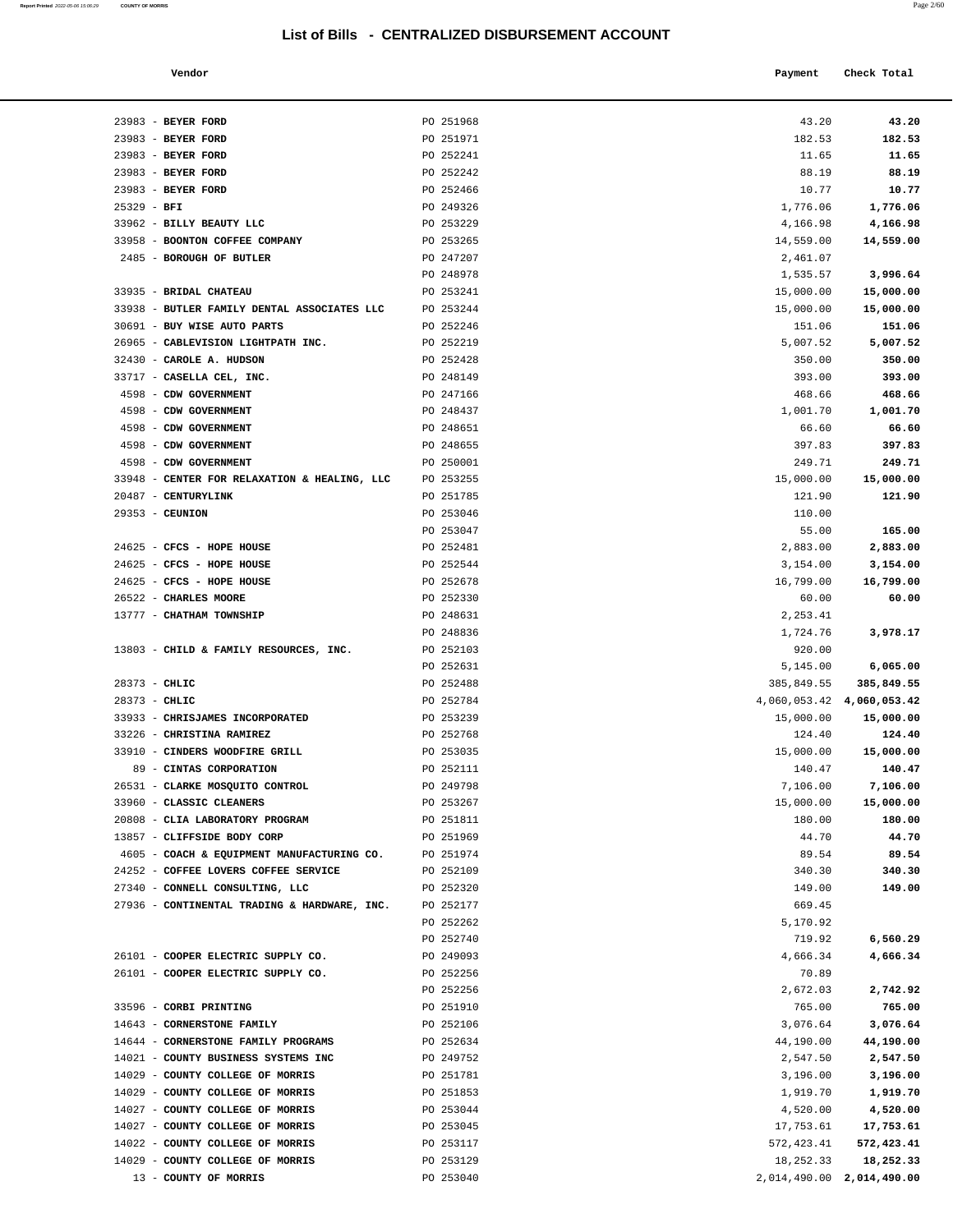#### **Vendor Check Total Payment Check Total**

**Report Printed** 2022-05-06 15:06:29 **COUNTY OF MORRIS** 

| 6,135.07              | 6,135.07               |
|-----------------------|------------------------|
| 106.66<br>14.75       | 106.66                 |
| 63.29                 | 78.04                  |
| 3,035.00              | 3,035.00               |
| 15,000.00             | 15,000.00              |
| 144.00                |                        |
| 51.15                 |                        |
| 28.60                 | 223.75                 |
| 125.00                | 125.00                 |
| 1,534.44              |                        |
| 540.34                |                        |
| 1,861.44              |                        |
| 1,402.47              |                        |
| 46.55                 | 5,385.24               |
| 15,000.00             | 15,000.00              |
| 725.00                |                        |
| 111.73                | 836.73                 |
| 277.98                | 277.98                 |
| 14.96                 | 14.96                  |
| 15,000.00             | 15,000.00              |
| 15,000.00             | 15,000.00              |
| 1,333.00              |                        |
| 9,423.00              |                        |
| 3,158.00              |                        |
| 2,095.00<br>15,000.00 | 16,009.00<br>15,000.00 |
| 4,512.40              |                        |
| 3,540.00              |                        |
| 244.19                | 8,296.59               |
| 2,823.13              |                        |
| 13,975.01             | 16,798.14              |
| 1,447.76              | 1,447.76               |
| 19,718.24             | 19,718.24              |
| 7,603.00              | 7,603.00               |
| 2,023.60              |                        |
| 1,951.02              |                        |
| 18,565.76             |                        |
| 6,347.45              |                        |
| 901.55                |                        |
| 5,445.02              |                        |
| 410.60                |                        |
| 12, 412.39            | 48,057.39              |
| 404.22<br>235.00      | 404.22<br>235.00       |
| 15,000.00             | 15,000.00              |
| 3,000.00              | 3,000.00               |
| 15,000.00             | 15,000.00              |
| 1,132.56              | 1,132.56               |
| 10,287.00             |                        |
| 1,500.00              |                        |
| 20,250.00             | 32,037.00              |
| 60.00                 | 60.00                  |
| 15,000.00             | 15,000.00              |
| 3,423.30              | 3,423.30               |
| 1,226.36              | 1,226.36               |
| 1,208.40              |                        |
| 3,423.80              | 4,632.20               |
| 16,200.00             | 16,200.00              |
| 1,599.98              |                        |
| 112.56                |                        |
| 1,929.29              | 4,427.67               |
| 785.84                |                        |

| PO 253340 |                                                                                                                                                                                                                                                                                                         | 6,135.07                                                                                                                                                                                                                                                                                                 |
|-----------|---------------------------------------------------------------------------------------------------------------------------------------------------------------------------------------------------------------------------------------------------------------------------------------------------------|----------------------------------------------------------------------------------------------------------------------------------------------------------------------------------------------------------------------------------------------------------------------------------------------------------|
| PO 253341 | 106.66                                                                                                                                                                                                                                                                                                  | 106.66                                                                                                                                                                                                                                                                                                   |
| PO 251594 | 14.75                                                                                                                                                                                                                                                                                                   |                                                                                                                                                                                                                                                                                                          |
| PO 251761 | 63.29                                                                                                                                                                                                                                                                                                   | 78.04                                                                                                                                                                                                                                                                                                    |
| PO 252194 | 3,035.00                                                                                                                                                                                                                                                                                                | 3,035.00                                                                                                                                                                                                                                                                                                 |
| PO 253261 | 15,000.00                                                                                                                                                                                                                                                                                               | 15,000.00                                                                                                                                                                                                                                                                                                |
| PO 251693 | 144.00                                                                                                                                                                                                                                                                                                  |                                                                                                                                                                                                                                                                                                          |
| PO 251818 | 51.15                                                                                                                                                                                                                                                                                                   |                                                                                                                                                                                                                                                                                                          |
| PO 252145 | 28.60                                                                                                                                                                                                                                                                                                   | 223.75                                                                                                                                                                                                                                                                                                   |
| PO 252429 |                                                                                                                                                                                                                                                                                                         | 125.00                                                                                                                                                                                                                                                                                                   |
| PO 251819 |                                                                                                                                                                                                                                                                                                         |                                                                                                                                                                                                                                                                                                          |
|           |                                                                                                                                                                                                                                                                                                         |                                                                                                                                                                                                                                                                                                          |
|           |                                                                                                                                                                                                                                                                                                         |                                                                                                                                                                                                                                                                                                          |
|           |                                                                                                                                                                                                                                                                                                         |                                                                                                                                                                                                                                                                                                          |
|           |                                                                                                                                                                                                                                                                                                         | 5,385.24                                                                                                                                                                                                                                                                                                 |
|           |                                                                                                                                                                                                                                                                                                         | 15,000.00                                                                                                                                                                                                                                                                                                |
|           |                                                                                                                                                                                                                                                                                                         |                                                                                                                                                                                                                                                                                                          |
|           |                                                                                                                                                                                                                                                                                                         | 836.73                                                                                                                                                                                                                                                                                                   |
|           |                                                                                                                                                                                                                                                                                                         | 277.98                                                                                                                                                                                                                                                                                                   |
|           |                                                                                                                                                                                                                                                                                                         | 14.96                                                                                                                                                                                                                                                                                                    |
|           |                                                                                                                                                                                                                                                                                                         | 15,000.00                                                                                                                                                                                                                                                                                                |
|           |                                                                                                                                                                                                                                                                                                         |                                                                                                                                                                                                                                                                                                          |
|           |                                                                                                                                                                                                                                                                                                         | 15,000.00                                                                                                                                                                                                                                                                                                |
|           |                                                                                                                                                                                                                                                                                                         |                                                                                                                                                                                                                                                                                                          |
|           |                                                                                                                                                                                                                                                                                                         |                                                                                                                                                                                                                                                                                                          |
|           |                                                                                                                                                                                                                                                                                                         |                                                                                                                                                                                                                                                                                                          |
|           |                                                                                                                                                                                                                                                                                                         | 16,009.00                                                                                                                                                                                                                                                                                                |
|           |                                                                                                                                                                                                                                                                                                         | 15,000.00                                                                                                                                                                                                                                                                                                |
|           |                                                                                                                                                                                                                                                                                                         |                                                                                                                                                                                                                                                                                                          |
|           |                                                                                                                                                                                                                                                                                                         |                                                                                                                                                                                                                                                                                                          |
|           |                                                                                                                                                                                                                                                                                                         | 8,296.59                                                                                                                                                                                                                                                                                                 |
|           |                                                                                                                                                                                                                                                                                                         |                                                                                                                                                                                                                                                                                                          |
|           |                                                                                                                                                                                                                                                                                                         | 16,798.14                                                                                                                                                                                                                                                                                                |
|           |                                                                                                                                                                                                                                                                                                         | 1,447.76                                                                                                                                                                                                                                                                                                 |
|           |                                                                                                                                                                                                                                                                                                         | 19,718.24                                                                                                                                                                                                                                                                                                |
| PO 251996 | 7,603.00                                                                                                                                                                                                                                                                                                | 7,603.00                                                                                                                                                                                                                                                                                                 |
| PO 252362 | 2,023.60                                                                                                                                                                                                                                                                                                |                                                                                                                                                                                                                                                                                                          |
| PO 252457 | 1,951.02                                                                                                                                                                                                                                                                                                |                                                                                                                                                                                                                                                                                                          |
| PO 252458 | 18,565.76                                                                                                                                                                                                                                                                                               |                                                                                                                                                                                                                                                                                                          |
| PO 252472 | 6,347.45                                                                                                                                                                                                                                                                                                |                                                                                                                                                                                                                                                                                                          |
| PO 252658 | 901.55                                                                                                                                                                                                                                                                                                  |                                                                                                                                                                                                                                                                                                          |
| PO 252700 | 5,445.02                                                                                                                                                                                                                                                                                                |                                                                                                                                                                                                                                                                                                          |
| PO 252746 | 410.60                                                                                                                                                                                                                                                                                                  |                                                                                                                                                                                                                                                                                                          |
| PO 252748 | 12,412.39                                                                                                                                                                                                                                                                                               | 48,057.39                                                                                                                                                                                                                                                                                                |
| PO 252244 | 404.22                                                                                                                                                                                                                                                                                                  | 404.22                                                                                                                                                                                                                                                                                                   |
| PO 249757 | 235.00                                                                                                                                                                                                                                                                                                  | 235.00                                                                                                                                                                                                                                                                                                   |
| PO 252987 | 15,000.00                                                                                                                                                                                                                                                                                               | 15,000.00                                                                                                                                                                                                                                                                                                |
| PO 250697 | 3,000.00                                                                                                                                                                                                                                                                                                | 3,000.00                                                                                                                                                                                                                                                                                                 |
| PO 253005 | 15,000.00                                                                                                                                                                                                                                                                                               | 15,000.00                                                                                                                                                                                                                                                                                                |
| PO 251230 | 1,132.56                                                                                                                                                                                                                                                                                                | 1,132.56                                                                                                                                                                                                                                                                                                 |
| PO 252635 | 10,287.00                                                                                                                                                                                                                                                                                               |                                                                                                                                                                                                                                                                                                          |
| PO 252639 | 1,500.00                                                                                                                                                                                                                                                                                                |                                                                                                                                                                                                                                                                                                          |
| PO 252640 | 20,250.00                                                                                                                                                                                                                                                                                               | 32,037.00                                                                                                                                                                                                                                                                                                |
| PO 252449 | 60.00                                                                                                                                                                                                                                                                                                   | 60.00                                                                                                                                                                                                                                                                                                    |
| PO 252985 | 15,000.00                                                                                                                                                                                                                                                                                               | 15,000.00                                                                                                                                                                                                                                                                                                |
| PO 252592 | 3,423.30                                                                                                                                                                                                                                                                                                | 3,423.30                                                                                                                                                                                                                                                                                                 |
| PO 251073 | 1,226.36                                                                                                                                                                                                                                                                                                | 1,226.36                                                                                                                                                                                                                                                                                                 |
| PO 250594 | 1,208.40                                                                                                                                                                                                                                                                                                |                                                                                                                                                                                                                                                                                                          |
| PO 250595 | 3,423.80                                                                                                                                                                                                                                                                                                | 4,632.20                                                                                                                                                                                                                                                                                                 |
| PO 244182 | 16,200.00                                                                                                                                                                                                                                                                                               | 16,200.00                                                                                                                                                                                                                                                                                                |
| PO 240083 | 1,599.98                                                                                                                                                                                                                                                                                                |                                                                                                                                                                                                                                                                                                          |
| PO 250809 | 112.56                                                                                                                                                                                                                                                                                                  |                                                                                                                                                                                                                                                                                                          |
| PO 252186 | 1,929.29                                                                                                                                                                                                                                                                                                |                                                                                                                                                                                                                                                                                                          |
| PO 252788 | 785.84                                                                                                                                                                                                                                                                                                  | 4,427.67                                                                                                                                                                                                                                                                                                 |
|           |                                                                                                                                                                                                                                                                                                         |                                                                                                                                                                                                                                                                                                          |
|           | PO 251883<br>PO 251975<br>PO 252247<br>PO 252465<br>PO 253032<br>PO 252181<br>PO 252486<br>PO 252463<br>PO 252789<br>PO 252997<br>PO 252993<br>PO 252134<br>PO 252135<br>PO 252645<br>PO 252656<br>PO 253240<br>PO 242650<br>PO 245318<br>PO 250901<br>PO 252123<br>PO 252781<br>PO 252489<br>PO 252782 | 6,135.07<br>125.00<br>1,534.44<br>540.34<br>1,861.44<br>1,402.47<br>46.55<br>15,000.00<br>725.00<br>111.73<br>277.98<br>14.96<br>15,000.00<br>15,000.00<br>1,333.00<br>9,423.00<br>3,158.00<br>2,095.00<br>15,000.00<br>4,512.40<br>3,540.00<br>244.19<br>2,823.13<br>13,975.01<br>1,447.76<br>19,718.24 |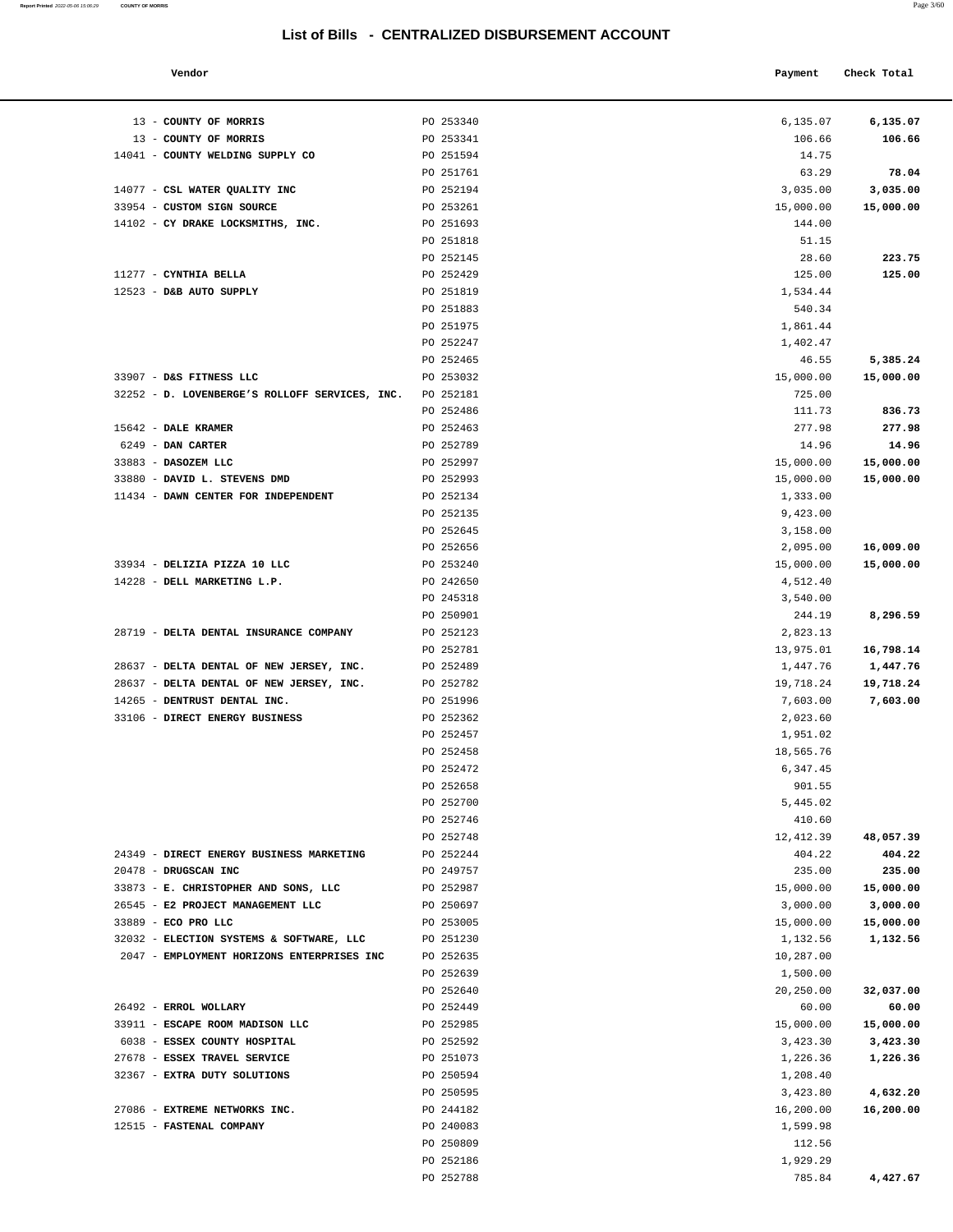| Report Printed 2022-05-06 15:06:29 COUNTY OF MORRIS |  |  |  | Page 4/60 |  |
|-----------------------------------------------------|--|--|--|-----------|--|
|-----------------------------------------------------|--|--|--|-----------|--|

| Vendor | Payment | Check Total |
|--------|---------|-------------|
|        |         |             |

| $14668$ - FEDEX                                  | PO 252349              | 173.59                | 173.59             |
|--------------------------------------------------|------------------------|-----------------------|--------------------|
| 11618 - FIRE AND SAFETY SERVICES LTD             | PO 252122              | 4,351.48              | 4,351.48           |
| 25548 - FIRST PRIORITY EMERGENCY                 | PO 249400              | 6,324.91              | 6,324.91           |
| 25548 - FIRST PRIORITY EMERGENCY                 | PO 252081              | 1,187.50              | 1,187.50           |
| 25548 - FIRST PRIORITY EMERGENCY                 | PO 252101              | 2,931.28              | 2,931.28           |
| 25548 - FIRST PRIORITY EMERGENCY                 | PO 252107              | 161.28                | 161.28             |
| 25548 - FIRST PRIORITY EMERGENCY                 | PO 252507              | 998.88                | 998.88             |
| 27708 - FIT-RITE UNIFORM CO., INC.               | PO 246130              | 675.00                | 675.00             |
| 10645 - FITNESS LIFESTYLES, INC.                 | PO 245735              | 6,699.25              | 6,699.25           |
| 28666 - FLAGSHIP HEALTH SYSTEMS, INC.            | PO 252120              | 365.20                |                    |
|                                                  | PO 252783              | 2,191.20              | 2,556.40           |
| 12151 - FLEMINGTON BUICK CHEVROLET               | PO 252799              | 377.75                |                    |
|                                                  | PO 252845              | 129.08                |                    |
|                                                  | PO 252846              | 86.36                 | 593.19             |
| 25330 - FLEMINGTON DEPT STORE INC                | PO 243263              | 388.00                | 388.00             |
| 25330 - FLEMINGTON DEPT STORE INC                | PO 243501              | 1,263.10              | 1,263.10           |
| 32060 - FLOORMAT MANAGEMENT, INC.                | PO 252189              | 222.21                | 222.21             |
| 32780 - FLOWERS FROM HANNAH                      | PO 251898              | 314.00                | 314.00             |
| 24596 - FOGGIA TRINITY ELECTRIC LLC              | PO 253100              | 18,759.89             | 18,759.89          |
| 33959 - FORCE INDUSTRIES, LLC                    | PO 253266              | 15,000.00             | 15,000.00          |
| 30057 - FORENSIC MAPPING SOLUTION INC. PO 249044 |                        | 2,328.00              |                    |
|                                                  | PO 251458              | 147.00                | 2,475.00           |
| 33909 - FRANKAL LLC                              | PO 253034              | 15,000.00<br>3,260.86 | 15,000.00          |
| 14795 - FRENCH & PARRELLO ASSOCIATES             | PO 232645              |                       | 3,260.86           |
| 32268 - FRONTLINE PUBLIC SAFETY                  | PO 252148<br>PO 252736 | 500.00<br>12,075.00   | 12,575.00          |
| $714$ - GALLS, LLC                               | PO 242046              | 135.96                | 135.96             |
| $714$ - GALLS, LLC                               | PO 249408              | 741.40                | 741.40             |
| 14123 - GANNETT NJ NEWSPAPERS                    | PO 252139              | 66.20                 | 66.20              |
| 14123 - GANNETT NJ NEWSPAPERS                    | PO 252506              | 47.48                 | 47.48              |
| 14123 - GANNETT NJ NEWSPAPERS                    | PO 252534              | 72.44                 | 72.44              |
| 14123 - GANNETT NJ NEWSPAPERS                    | PO 252535              | 95.84                 | 95.84              |
| 14123 - GANNETT NJ NEWSPAPERS                    | PO 252536              | 108.32                | 108.32             |
| 14123 - GANNETT NJ NEWSPAPERS                    | PO 252537              | 71.66                 | 71.66              |
| 14123 - GANNETT NJ NEWSPAPERS                    | PO 252538              | 71.66                 | 71.66              |
| 14123 - GANNETT NJ NEWSPAPERS                    | PO 252539              | 71.66                 | 71.66              |
| 14123 - GANNETT NJ NEWSPAPERS                    | PO 252540              | 66.20                 | 66.20              |
| 14123 - GANNETT NJ NEWSPAPERS                    | PO 252541              | 66.98                 | 66.98              |
| 14123 - GANNETT NJ NEWSPAPERS                    | PO 252564              | 144.20                | 144.20             |
| 14123 - GANNETT NJ NEWSPAPERS                    | PO 252584              | 49.19                 | 49.19              |
| 14123 - GANNETT NJ NEWSPAPERS                    | PO 252585              | 91.94                 | 91.94              |
| 14123 - GANNETT NJ NEWSPAPERS                    | PO 252586              | 47.90                 | 47.90              |
| 14123 - GANNETT NJ NEWSPAPERS                    | PO 252587              | 45.32                 | 45.32              |
| 14123 - GANNETT NJ NEWSPAPERS                    | PO 252625              | 108.10                | 108.10             |
| 14123 - GANNETT NJ NEWSPAPERS                    | PO 252626              | 102.08                | 102.08             |
| 14123 - GANNETT NJ NEWSPAPERS                    | PO 252627              | 96.92                 | 96.92              |
| 14123 - GANNETT NJ NEWSPAPERS                    | PO 252628              | 99.50                 | 99.50              |
| 14123 - GANNETT NJ NEWSPAPERS                    | PO 252629              | 90.04                 | 90.04              |
| 14123 - GANNETT NJ NEWSPAPERS                    | PO 252692              | 63.18                 | 63.18              |
| 14123 - GANNETT NJ NEWSPAPERS                    | PO 253078              | 96.62                 | 96.62              |
| 14123 - GANNETT NJ NEWSPAPERS                    | PO 253079              | 95.84                 | 95.84              |
| 33886 - GARGIULO'S SERVICE CENTER                | PO 253003              | 15,000.00             | 15,000.00          |
| 19081 - GATES FLAG & BANNER, CO. INC.            | PO 252195              | 1,719.00              |                    |
| 14887 - GENERAL PLUMBING SUPPLY INC.             | PO 252652<br>PO 252188 | 378.50<br>403.21      | 2,097.50<br>403.21 |
| 32140 - GERARD PORCELLA                          | PO 252448              | 60.00                 | 60.00              |
| 33875 - GIOS ARTISIAN PIZZA LLC                  | PO 252988              | 15,000.00             | 15,000.00          |
| 30694 - GIT AMERICA INC.                         | PO 251754              | 1,390.00              | 1,390.00           |
| $11521$ - GPC, INC.                              | PO 252018              | 34,064.64             | 34,064.64          |
| 33196 - GPC-NAPA AUTO PARTS                      | PO 251838              | 459.72                |                    |
|                                                  | PO 251868              | 205.49                |                    |
|                                                  | PO 251989              | 109.53                | 774.74             |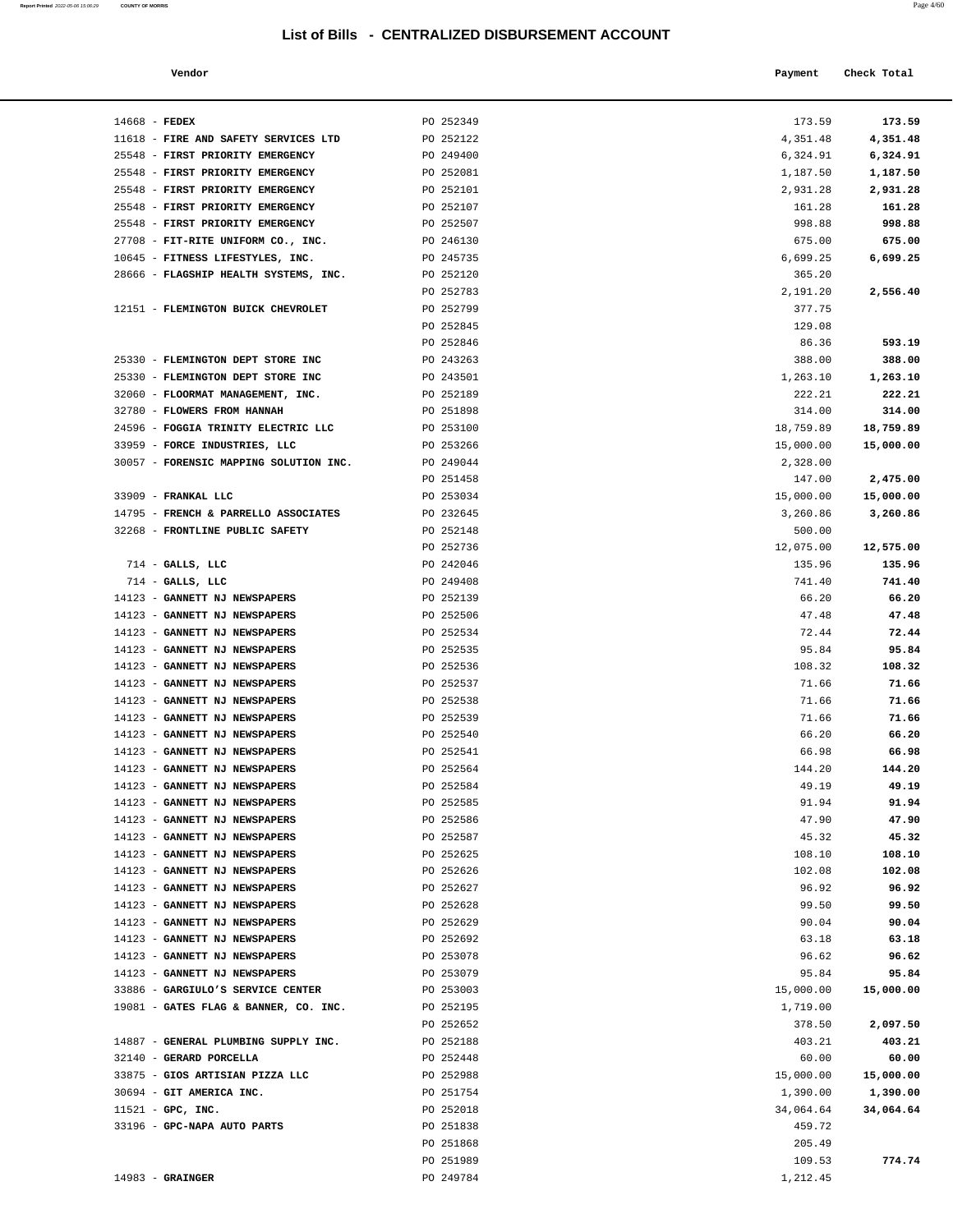**Report Printed** 2022-05-06 15:06:29 **COUNTY OF MORRIS** Page 5/60

| Vendor                                                                       |                        | Payment               | Check Total           |
|------------------------------------------------------------------------------|------------------------|-----------------------|-----------------------|
|                                                                              |                        |                       |                       |
|                                                                              |                        |                       |                       |
|                                                                              | PO 251140              | 737.62                | 1,950.07              |
| $24884$ - GRAINGER<br>$14984$ - GRAINGER                                     | PO 251512<br>PO 251646 | 294.90<br>934.36      | 294.90                |
|                                                                              | PO 252667              | 3,945.57              |                       |
|                                                                              | PO 252787              | 832.35                | 5,712.28              |
| 19122 - GRASS ROOTS TURF PRODUCTS INC                                        | PO 252190              | 1,548.35              | 1,548.35              |
| 33896 - GREEN POND CLEANERS                                                  | PO 253016              | 15,000.00             | 15,000.00             |
| 15007 - GREENMAN PEDERSEN INC                                                | PO 252055              | 2,155.11              | 2,155.11              |
| 33906 - H.K. WHIPPANY CLEANERS, LLC                                          | PO 253031              | 15,000.00             | 15,000.00             |
| 33894 - HAN-NAH YERAM GROUP, INC.                                            | PO 253014              | 15,000.00             | 15,000.00             |
| 20320 - HANNON FLOOR COVERING CORPORATION                                    | PO 249231              | 7,915.75              |                       |
|                                                                              | PO 251151              | 1,877.00              | 9,792.75              |
| 9668 - HANOVER POWER SPORTS                                                  | PO 251446              | 169.99                | 169.99                |
| 31987 - HARVARD STUDIO PHOTOGRAPHY LLC                                       | PO 252812              | 1,500.00              | 1,500.00              |
| 4059 - HEALTH CARE LOGISTICS INC.                                            | PO 251799              | 162.73                | 162.73                |
| 32088 - HEATHER DARLING                                                      | PO 252271              | 25.00                 | 25.00                 |
| $11102$ - HELM                                                               | PO 251874              | 3,000.00              | 3,000.00              |
| 15159 - HELRICK'S INC                                                        | PO 251920              | 636.88                | 636.88                |
| 33936 - HELRIX, LLC                                                          | PO 253242              | 15,000.00             | 15,000.00             |
| 33912 - HIGH POINT BREWING COMPANY, INC.                                     | PO 252992              | 15,000.00             | 15,000.00             |
| 29333 - HILDA PRIVOTT                                                        | PO 247945              | 978.00                | 978.00                |
| 928 - HINDSIGHT, INC                                                         | PO 252492              | 11,686.03             | 11,686.03             |
| 33110 - HOMANS ASSOCIATES II LLC                                             | PO 252192              | 40.00                 | 40.00                 |
| 29472 - HOME BASE PHYSICAL THERAPY, LLC                                      | PO 251355              | 350.00                | 350.00                |
| 28404 - HOME DEPOT CREDIT SERVICES                                           | PO 252257              | 1,671.71              | 1,671.71              |
| 28404 - HOME DEPOT CREDIT SERVICES                                           | PO 252953              | 1,347.77              | 1,347.77              |
| 16302 - HOMELESS SOLUTIONS, INC.<br>33900 - HOWARD CLEANERS                  | PO 251834<br>PO 253021 | 2,690.78<br>15,000.00 | 2,690.78<br>15,000.00 |
| 12041 - INGLESINO, WEBSTER,                                                  | PO 252853              | 14,410.00             | 14,410.00             |
| 4859 - INSTITUTE FOR FORENSIC PSYCHOLOGY                                     | PO 252552              | 1,750.00              | 1,750.00              |
| 20652 - INTERFAITH FOOD PANTRY INC.                                          | PO 252643              | 34,545.00             | 34,545.00             |
| 30135 - INVESTIGATIVE FORENSICS CONSULTING                                   | PO 251982              | 798.00                |                       |
|                                                                              | PO 252422              | 798.00                | 1,596.00              |
| 21372 - ISLIN JOHNSON                                                        | PO 247711              | 969.00                | 969.00                |
| 15433 - J & D SALES & SERVICE LLC                                            | PO 251835              | 450.00                | 450.00                |
| 29583 - J.A. ALEXANDER INC.                                                  | PO 252733              | 53, 578.33            |                       |
|                                                                              | PO 252733              | 112,247.06            | 165,825.39            |
| 27446 - JAIME SHANAPHY                                                       | PO 252130              | 86.10                 | 86.10                 |
| 32319 - JAY HILL REPAIRS                                                     | PO 251661              | 758.50                |                       |
|                                                                              | PO 251665              | 1,745.00              | 2,503.50              |
| 20591 - JEFFREY PAUL                                                         | PO 252421              | 308.80                | 308.80                |
| 33895 - JEI OF MT. OLIVE                                                     | PO 253015              | 15,000.00             | 15,000.00             |
| 960 - JERSEY CENTRAL POWER & LIGHT                                           | PO 252480              | 4.77                  | 4.77                  |
| 960 - JERSEY CENTRAL POWER & LIGHT                                           | PO 252509              | 48.21                 | 48.21                 |
| 960 - JERSEY CENTRAL POWER & LIGHT                                           | PO 252510              | 25.91                 | 25.91                 |
| 960 - JERSEY CENTRAL POWER & LIGHT                                           | PO 252511              | 34.25                 | 34.25                 |
| 960 - JERSEY CENTRAL POWER & LIGHT                                           | PO 252512              | 341.39                | 341.39                |
| 960 - JERSEY CENTRAL POWER & LIGHT                                           | PO 252513              | 636.31                | 636.31                |
| 960 - JERSEY CENTRAL POWER & LIGHT                                           | PO 252550              | 1,602.63              | 1,602.63              |
| 960 - JERSEY CENTRAL POWER & LIGHT                                           | PO 252569              | 5.26                  | 5.26                  |
| 960 - JERSEY CENTRAL POWER & LIGHT                                           | PO 252699              | 3,150.15              | 3,150.15              |
| 960 - JERSEY CENTRAL POWER & LIGHT                                           | PO 252732<br>PO 253251 | 1,030.98              | 1,030.98              |
| 33945 - JERSEY GIRL BREWING, LLC<br>32106 - JEWISH FAMILY SVCS. OF METROWEST | PO 252675              | 15,000.00<br>4,065.00 | 15,000.00<br>4,065.00 |
| 26156 - JJS SERVICES, INC.                                                   | PO 248890              | 39,976.50             | 39,976.50             |
| 26156 - JJS SERVICES, INC.                                                   | PO 249856              | 46,728.00             | 46,728.00             |
| 26156 - JJS SERVICES, INC.                                                   | PO 251092              | 32,194.50             | 32,194.50             |
| 26156 - JJS SERVICES, INC.                                                   | PO 251728              | 6,400.00              | 6,400.00              |
| 26156 - JJS SERVICES, INC.                                                   | PO 253057              | 20,011.50             | 20,011.50             |
| 33921 - JOHN A. LIPOWSKI                                                     | PO 253234              | 11,290.28             | 11,290.28             |
| 11122 - JOHN D CLARK                                                         | PO 252928              | 90.00                 | 90.00                 |
| 26528 - JOHN ZEGERS                                                          | PO 252446              | 60.00                 | 60.00                 |
| 21614 - JOHNSON MIRMIRAN AND THOMPSON, INC.                                  | PO 219891              | 4,710.00              | 4,710.00              |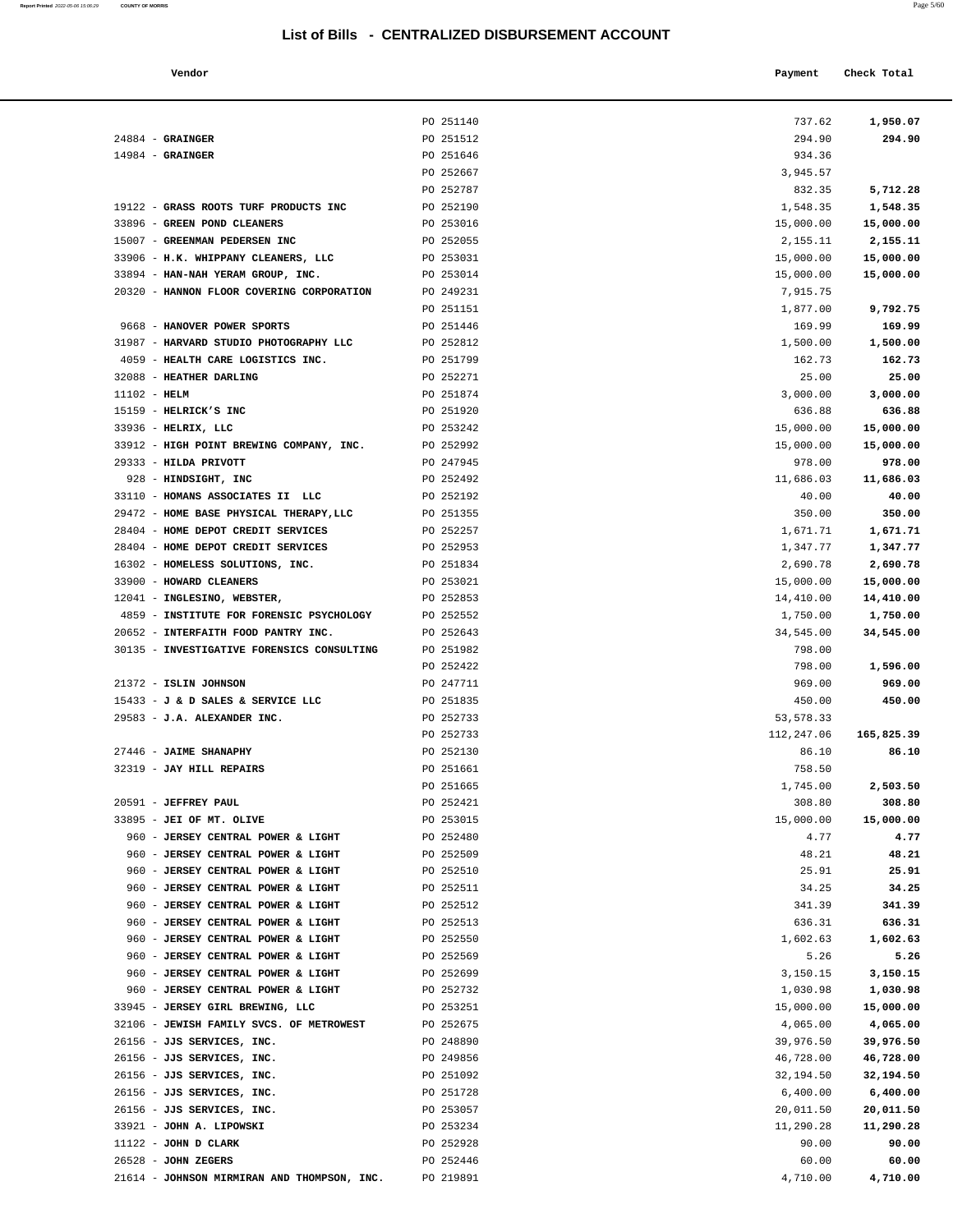**Report Printed** 2022-05-06 15:06:29 **COUNTY OF MORRIS** 

| æ<br>PS L | - hr |
|-----------|------|
|           |      |

| s                                   |           |                                                  | Page 6/60   |  |
|-------------------------------------|-----------|--------------------------------------------------|-------------|--|
|                                     |           | List of Bills - CENTRALIZED DISBURSEMENT ACCOUNT |             |  |
| Vendor                              |           | Payment                                          | Check Total |  |
| JOHNSON MIRMIRAN AND THOMPSON, INC. | PO 252679 | 6,067.82                                         | 6,067.82    |  |
| JOHNSON MIRMIRAN AND THOMPSON, INC. | PO 252680 | 4,068.59                                         | 4,068.59    |  |
| <b>JOHNSTONE SUPPLY</b>             | PO 252233 | 2,520.41                                         | 2,520.41    |  |
| <b>JULIE CICCHETTI</b>              | PO 252493 | 81.80                                            | 81.80       |  |
| <b>JUNE WITTY</b>                   | PO 252131 | 63.60                                            | 63.60       |  |
| <b>JUST JIM CLEANING SERVICE</b>    | PO 252104 | 250.00                                           | 250.00      |  |
| <b>JUSTICE PACKAGING CORP</b>       | PO 251796 | 3,790.03                                         | 3,790.03    |  |
| JUSTIN CHUPLIS                      | PO 252339 | 60.00                                            | 60.00       |  |
| KAREN MANCINELLI                    | PO 252855 | 90.57                                            | 90.57       |  |
| KENNON SURVEYING SERVICES, INC      | PO 252056 | 11,525.00                                        | 11,525.00   |  |
| KENVIL POWER EQUIPMENT, INC.        | PO 251870 | 2,216.40                                         |             |  |
|                                     | PO 252003 | 111.92                                           |             |  |
|                                     | PO 252250 | 71.20                                            | 2,399.52    |  |
| KEYSTONE PUBLIC SAFETY INC.         | PO 251805 | 1,111.00                                         |             |  |
|                                     | PO 252230 | 30,641.00                                        |             |  |
|                                     | PO 252231 | 369,395.00                                       | 401,147.00  |  |
| KORNER STORE INC                    | PO 252196 | 580.00                                           | 580.00      |  |
| LANGUAGE LINE SERVICES              | PO 251938 | 312.80                                           | 312.80      |  |
| <b>LASCOMP INSTITUTE OF IT</b>      | PO 251782 | 800.00                                           | 800.00      |  |
| LAW OFFICE OF ROBERT J. GREENBAUM   | PO 251792 | 5,687.50                                         | 5,687.50    |  |
| LEADER GROVE, LLC                   | PO 252146 | 185.00                                           | 185.00      |  |
| LEGAL SERVICES OF NORTHWEST         | PO 252644 | 26,535.00                                        | 26,535.00   |  |
| LEXIS NEXIS                         | PO 251633 | 58.00                                            | 58.00       |  |
| LI CREATIVE TECHNOLOGIES, INC.      | PO 253243 | 15,000.00                                        | 15,000.00   |  |
| <b>LORI GRISALES</b>                | PO 252956 | 216.00                                           | 216.00      |  |
| LTC SCRIPTS INC.                    | PO 251864 | 140.88                                           |             |  |
|                                     | PO 251914 | 176.83                                           | 317.71      |  |
| M.A.I.N., INC.                      | PO 252360 | 179,849.58                                       | 179,849.58  |  |
|                                     |           |                                                  |             |  |

| 21614 - JOHNSON MIRMIRAN AND THOMPSON, INC. | PO 252679 | 6,067.82   | 6,067.82   |
|---------------------------------------------|-----------|------------|------------|
| 21614 - JOHNSON MIRMIRAN AND THOMPSON, INC. | PO 252680 | 4,068.59   | 4,068.59   |
| 2695 - JOHNSTONE SUPPLY                     | PO 252233 | 2,520.41   | 2,520.41   |
| 3778 - JULIE CICCHETTI                      | PO 252493 | 81.80      | 81.80      |
| 7432 - JUNE WITTY                           | PO 252131 | 63.60      | 63.60      |
| 15539 - JUST JIM CLEANING SERVICE           | PO 252104 | 250.00     | 250.00     |
| 32240 - JUSTICE PACKAGING CORP              | PO 251796 | 3,790.03   | 3,790.03   |
| 26511 - JUSTIN CHUPLIS                      | PO 252339 | 60.00      | 60.00      |
| 32506 - KAREN MANCINELLI                    | PO 252855 | 90.57      | 90.57      |
| 9635 - KENNON SURVEYING SERVICES, INC       | PO 252056 | 11,525.00  | 11,525.00  |
| 15574 - KENVIL POWER EQUIPMENT, INC.        | PO 251870 | 2,216.40   |            |
|                                             | PO 252003 | 111.92     |            |
|                                             | PO 252250 | 71.20      | 2,399.52   |
| 15587 - KEYSTONE PUBLIC SAFETY INC.         | PO 251805 | 1,111.00   |            |
|                                             | PO 252230 | 30,641.00  |            |
|                                             | PO 252231 | 369,395.00 | 401,147.00 |
| 15634 - KORNER STORE INC                    | PO 252196 | 580.00     | 580.00     |
| 12726 - LANGUAGE LINE SERVICES              | PO 251938 | 312.80     | 312.80     |
| 20143 - LASCOMP INSTITUTE OF IT             | PO 251782 | 800.00     | 800.00     |
| 25383 - LAW OFFICE OF ROBERT J. GREENBAUM   | PO 251792 | 5,687.50   | 5,687.50   |
| 33276 - LEADER GROVE, LLC                   | PO 252146 | 185.00     | 185.00     |
| 20653 - LEGAL SERVICES OF NORTHWEST         | PO 252644 | 26,535.00  | 26,535.00  |
| 5855 - LEXIS NEXIS                          | PO 251633 | 58.00      | 58.00      |
| 33937 - LI CREATIVE TECHNOLOGIES, INC.      | PO 253243 | 15,000.00  | 15,000.00  |
| 10536 - LORI GRISALES                       | PO 252956 | 216.00     | 216.00     |
| 29100 - LTC SCRIPTS INC.                    | PO 251864 | 140.88     |            |
|                                             | PO 251914 | 176.83     | 317.71     |
| 8601 - M.A.I.N., INC.                       | PO 252360 | 179,849.58 | 179,849.58 |
| 15885 - M.C. CHAMBER OF COMMERCE            | PO 252975 | 7,000.00   | 7,000.00   |
| 15885 - M.C. CHAMBER OF COMMERCE            | PO 253270 | 7,000.00   | 7,000.00   |
| 15899 - M.C. ORGANIZATION FOR               | PO 252641 | 8,945.00   | 8,945.00   |
| 28251 - MAGIC TOUCH CONSTRUCTION CO., INC.  | PO 245897 | 1,254.14   |            |
|                                             | PO 252255 | 1,152.12   |            |
|                                             | PO 252255 | 2,127.97   |            |
|                                             | PO 252454 | 11,054.58  |            |
|                                             | PO 252724 | 3,283.80   | 18,872.61  |
| 25304 - MAGNET FORENSICS USA, INC.          | PO 251859 | 3,120.00   | 3,120.00   |
| 33898 - MAMA BEAR CLEANERS INC              | PO 253019 | 15,000.00  | 15,000.00  |
| 33879 - MARKET STREET TATTOO LLC            | PO 252991 | 15,000.00  | 15,000.00  |
| $33533 - MATBOCK$ , LLC                     | PO 245863 | 11,912.41  |            |
|                                             | PO 248707 | 5,292.00   | 17,204.41  |
| 16065 - MC VOCATIONAL SCHOOL DISTRICT       | PO 253042 | 21,875.00  | 21,875.00  |
| 16065 - MC VOCATIONAL SCHOOL DISTRICT       | PO 253043 | 44,177.67  | 44,177.67  |
| 16065 - MC VOCATIONAL SCHOOL DISTRICT       | PO 253116 | 423,879.67 | 423,879.67 |
| 32274 - MCCLOSKEY MECHANICAL INC.           | PO 252437 | 11,106.42  |            |
|                                             | PO 252453 | 15,720.57  | 26,826.99  |
| 32274 - MCCLOSKEY MECHANICAL INC.           | PO 252462 | 11,616.36  | 11,616.36  |
| 33913 - MEADTOWN CLEANERS                   | PO 253010 | 15,000.00  | 15,000.00  |
| 32054 - MEGHAN KNAB                         | PO 252916 | 64.09      | 64.09      |
| 31170 - MELISSA CHELSEA POLK                | PO 252460 | 108.05     | 108.05     |
| 27688 - MELISSA MARTIN                      | PO 252331 | 60.00      | 60.00      |
| 33941 - MENDHAM CAROLINE CLEANERS CORP      | PO 253247 | 15,000.00  | 15,000.00  |
| 24005 - MENDHAM TOWNSHIP POLICE DEPT.       | PO 252694 | 2,600.00   | 2,600.00   |
| 16129 - MENTAL HEALTH ASSOCIATION OF        | PO 252133 | 235.00     | 235.00     |
| 16129 - MENTAL HEALTH ASSOCIATION OF        | PO 252642 | 634.00     | 634.00     |
| 16129 - MENTAL HEALTH ASSOCIATION OF        | PO 252657 | 20,487.00  | 20,487.00  |
| 16129 - MENTAL HEALTH ASSOCIATION OF        | PO 252683 | 2,703.00   | 2,703.00   |
| 267 - METRO IMAGING SERVICES INC            | PO 253268 | 202.47     | 202.47     |
| 33902 - MGS BAGEL & DELI LLC                | PO 253023 | 15,000.00  | 15,000.00  |
| 26517 - MICHAEL HENDERSON                   | PO 252334 | 60.00      | 60.00      |
| 33929 - MICHELE'S BISTRO LLC                | PO 253236 | 11,596.93  | 11,596.93  |
| 32130 - MICHELLE LYNN SHAEFER               | PO 252129 | 130.00     | 130.00     |
| 33943 - MILLER AND MILLER                   | PO 253249 | 15,000.00  | 15,000.00  |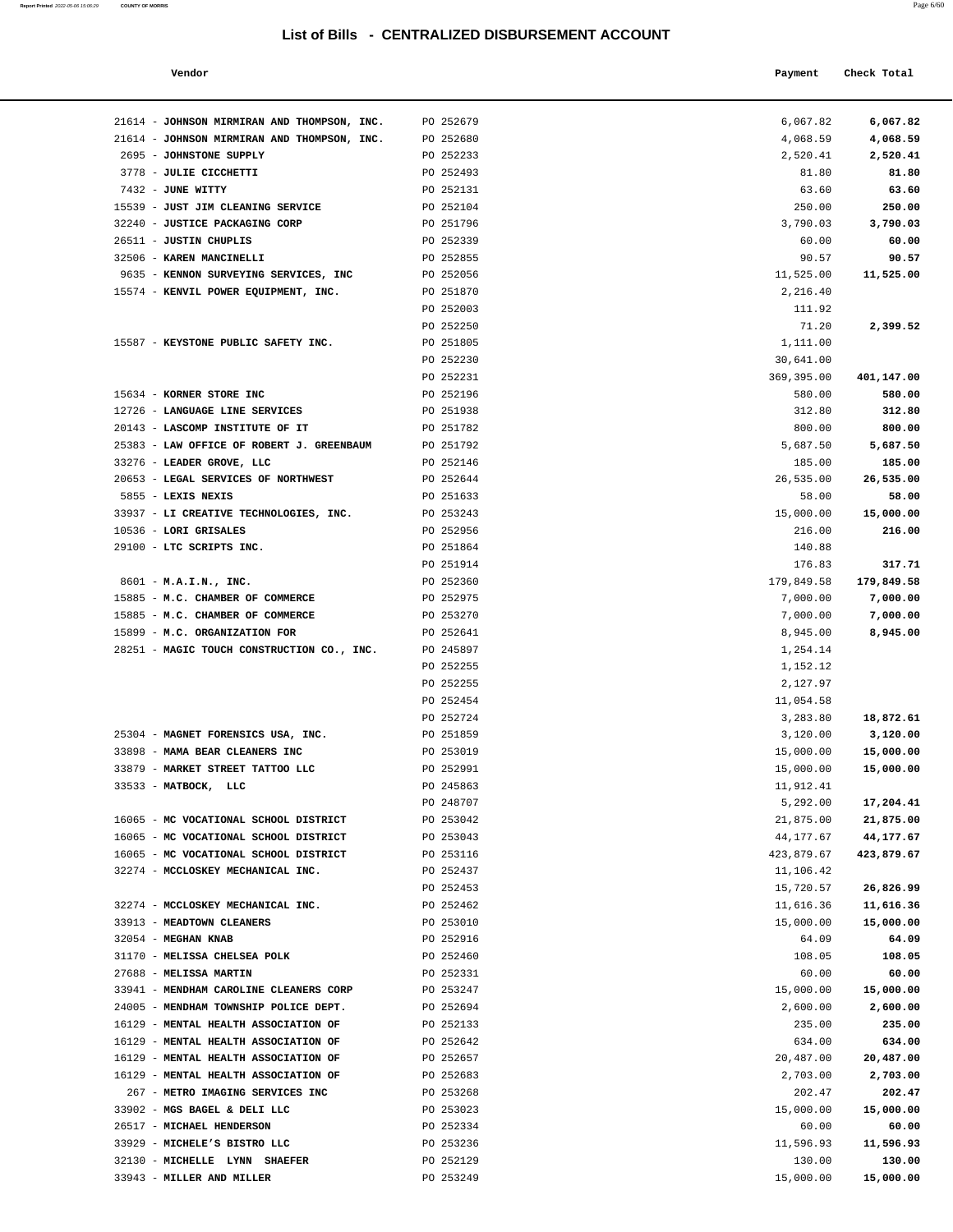| Report Printed 2022-05-06 15:06:29 | <b>COUNTY OF MORRIS</b> |  |  | Page 7/60 |
|------------------------------------|-------------------------|--|--|-----------|
|                                    |                         |  |  |           |

| Vendor                                 |           | Payment                                      | Check Total                   |  |
|----------------------------------------|-----------|----------------------------------------------|-------------------------------|--|
| 16248 - MOE DISTRIBUTORS INC.          | PO 252721 | 342.25                                       | 342.25                        |  |
| 19478 - MORRIS COUNTY CHAMBER OF       | PO 251816 | 150.00                                       |                               |  |
|                                        | PO 252630 | 35.00                                        | 185.00                        |  |
| 16289 - MORRIS COUNTY INSURANCE FUND   | PO 253041 |                                              | 4, 119, 064.00 4, 119, 064.00 |  |
| 12819 - MORRIS COUNTY MUA              | PO 250265 | 6,369.84                                     | 6,369.84                      |  |
| MORRIS COUNTY MUA<br>$12819 -$         | PO 250652 | 1,419.63                                     | 1,419.63                      |  |
| 12819 - MORRIS COUNTY MUA              | PO 252142 | 350.00                                       | 350.00                        |  |
| 12819 - MORRIS COUNTY MUA              | PO 252222 | 1,965.95                                     | 1,965.95                      |  |
| 12819 - MORRIS COUNTY MUA              | PO 252225 | 6,369.84                                     | 6,369.84                      |  |
| 12819 - MORRIS COUNTY MUA              | PO 252500 | 253.17                                       | 253.17                        |  |
| 19483 - MORRIS COUNTY MUNICIPAL        | PO 252220 | 5,127.72                                     | 5,127.72                      |  |
| 19483 - MORRIS COUNTY MUNICIPAL        | PO 252223 | 693.93                                       | 693.93                        |  |
| 10666 - MORRIS COUNTY SHERIFF'S OFFICE | PO 252105 | 4,875.00                                     | 4,875.00                      |  |
| 33961 - MORRISTOWN LIMOUSINE LLC       | PO 253269 | 15,000.00                                    | 15,000.00                     |  |
| 16321 - MORRISTOWN LUMBER &            | PO 252747 | 140.93                                       | 140.93                        |  |
| 16340 - MORRISTOWN PARKING AUTHORITY   | PO 252750 | 6,132.00                                     | 6,132.00                      |  |
| 16342 - MORRISTOWN POST OFFICE         | PO 250813 | 500.00                                       | 500.00                        |  |
| 21791 - MOTOROLA SOLUTIONS INC         | PO 252226 | 146,985.21                                   | 146,985.21                    |  |
| 33944 - MOUNTAIN LAKES CLUB, INC.      | PO 253250 | 15,000.00                                    | 15,000.00                     |  |
| 27990 - MPT INDUSTRIES                 | PO 253259 | 15,000.00                                    | 15,000.00                     |  |
| $1 - 2 - 2$                            | $      -$ | $\theta = \theta + \theta + \theta + \theta$ |                               |  |

| 12819 - MORRIS COUNTY MUA                 | PO 252222 | 1,965.95   | 1,965.95   |
|-------------------------------------------|-----------|------------|------------|
| 12819 - MORRIS COUNTY MUA                 | PO 252225 | 6,369.84   | 6,369.84   |
| 12819 - MORRIS COUNTY MUA                 | PO 252500 | 253.17     | 253.17     |
| 19483 - MORRIS COUNTY MUNICIPAL           | PO 252220 | 5,127.72   | 5,127.72   |
| 19483 - MORRIS COUNTY MUNICIPAL           | PO 252223 | 693.93     | 693.93     |
| 10666 - MORRIS COUNTY SHERIFF'S OFFICE    | PO 252105 | 4,875.00   | 4,875.00   |
| 33961 - MORRISTOWN LIMOUSINE LLC          | PO 253269 | 15,000.00  | 15,000.00  |
| 16321 - MORRISTOWN LUMBER &               | PO 252747 | 140.93     | 140.93     |
| 16340 - MORRISTOWN PARKING AUTHORITY      | PO 252750 | 6, 132.00  | 6,132.00   |
| 16342 - MORRISTOWN POST OFFICE            | PO 250813 | 500.00     | 500.00     |
| 21791 - MOTOROLA SOLUTIONS INC            | PO 252226 | 146,985.21 | 146,985.21 |
| 33944 - MOUNTAIN LAKES CLUB, INC.         | PO 253250 | 15,000.00  | 15,000.00  |
| 27990 - MPT INDUSTRIES                    | PO 253259 | 15,000.00  | 15,000.00  |
| 15709 - MUNICIPAL EMERGENCY SERVICES      | PO 245850 | 25,886.35  | 25,886.35  |
| 33956 - MY HEART CLEANER'S INC.           | PO 253263 | 15,000.00  | 15,000.00  |
| 33884 - MY HEART CLEANERS III, INC.       | PO 253038 | 7,256.64   | 7,256.64   |
| $27865 - N J N E O A$                     | PO 251812 | 120.00     | 120.00     |
| 19523 - N.J. NATURAL GAS COMPANY          | PO 252661 | 1,026.85   | 1,026.85   |
| 30056 - NATIONAL BULB RECYCLING CO.       | PO 252811 | 3,505.80   | 3,505.80   |
| $9504 - NENA$                             | PO 252482 | 417.00     |            |
|                                           | PO 252687 | 139.00     | 556.00     |
| 21732 - NEW JERSEY ASSOCIATION OF         | PO 252653 | 25.00      | 25.00      |
| 27224 - NEW JERSEY FIRE EQUIPMENT COMPANY | PO 252496 | 1,470.00   | 1,470.00   |
| 28348 - NEW JERSEY OVERHEAD DOOR LLC      | PO 252254 | 3,122.35   |            |
|                                           | PO 252744 | 2,090.28   | 5,212.63   |
| 16552 - NEWBRIDGE SERVICES INC            | PO 252646 | 12,395.00  |            |
|                                           | PO 252659 | 15,525.00  |            |
|                                           | PO 252677 | 39,738.00  | 67,658.00  |
| 33885 - NEWMARK ASSOCIATES CRE, INC.      | PO 253002 | 15,000.00  | 15,000.00  |
| 9068 - NICHELLE ORANGE                    | PO 253090 | 12.69      | 12.69      |
| 23981 - NIELSEN DODGE - C-J-R             | PO 252251 | 293.25     | 293.25     |
| 17819 - NJ ADVANCE MEDIA                  | PO 252239 | 498.42     | 498.42     |
| 17819 - NJ ADVANCE MEDIA                  | PO 252240 | 456.30     | 456.30     |
| 19919 - NJ ADVANCE MEDIA                  | PO 252354 | 130.68     | 130.68     |
| 17819 - NJ ADVANCE MEDIA                  | PO 252575 | 149.67     | 149.67     |
| 21704 - NJ DEPARTMENT OF TREASURY         | PO 252597 | 31.50      | 31.50      |
| $7380 - NJ E-ZPASS$                       | PO 252150 | 200.00     | 200.00     |
| $2909 - NJAC$                             | PO 251832 | 495.00     | 495.00     |
| $12550 - NJLM$                            | PO 251826 | 70.00      | 70.00      |
| 26554 - NJMCA, INC.                       | PO 249659 | 150.00     | 150.00     |
| $8349$ - NMS LABS                         | PO 252085 | 11,858.00  | 11,858.00  |
| 26357 - NORTHEAST COMMUNICATIONS, INC.    | PO 252551 | 90.00      | 90.00      |
| 26357 - NORTHEAST COMMUNICATIONS, INC.    | PO 252743 | 210.00     | 210.00     |
| 10182 - NORTHEASTERN ARBORIST SUPPLY      | PO 251766 | 348.00     | 348.00     |
| 16752 - NORWESCAP, INC.                   | PO 252485 | 249.00     |            |
|                                           | PO 252648 | 5,602.00   |            |
|                                           | PO 252650 | 1,325.00   | 7,176.00   |
| 30167 - NOTO-WYNKOOP FUNERAL HOME         | PO 252557 | 150.00     | 150.00     |
| 16764 - NU-WAY CONCESSIONAIRES INC        | PO 251852 | 50.00      |            |
|                                           | PO 252095 | 8,379.36   |            |
|                                           | PO 252096 | 153,069.21 |            |
|                                           | PO 252097 | 6,099.37   | 167,597.94 |
| 33919 - OAK RIDGE MARTIAL ARTS ACADEMY    | PO 253228 | 15,000.00  | 15,000.00  |
| 26726 - OFFICE CONCEPTS GROUP, INC.       | PO 251223 | 1,746.90   | 1,746.90   |
| 26726 - OFFICE CONCEPTS GROUP, INC.       | PO 251946 | 880.22     | 880.22     |
| 26726 - OFFICE CONCEPTS GROUP, INC.       | PO 252153 | 258.62     | 258.62     |
|                                           |           |            |            |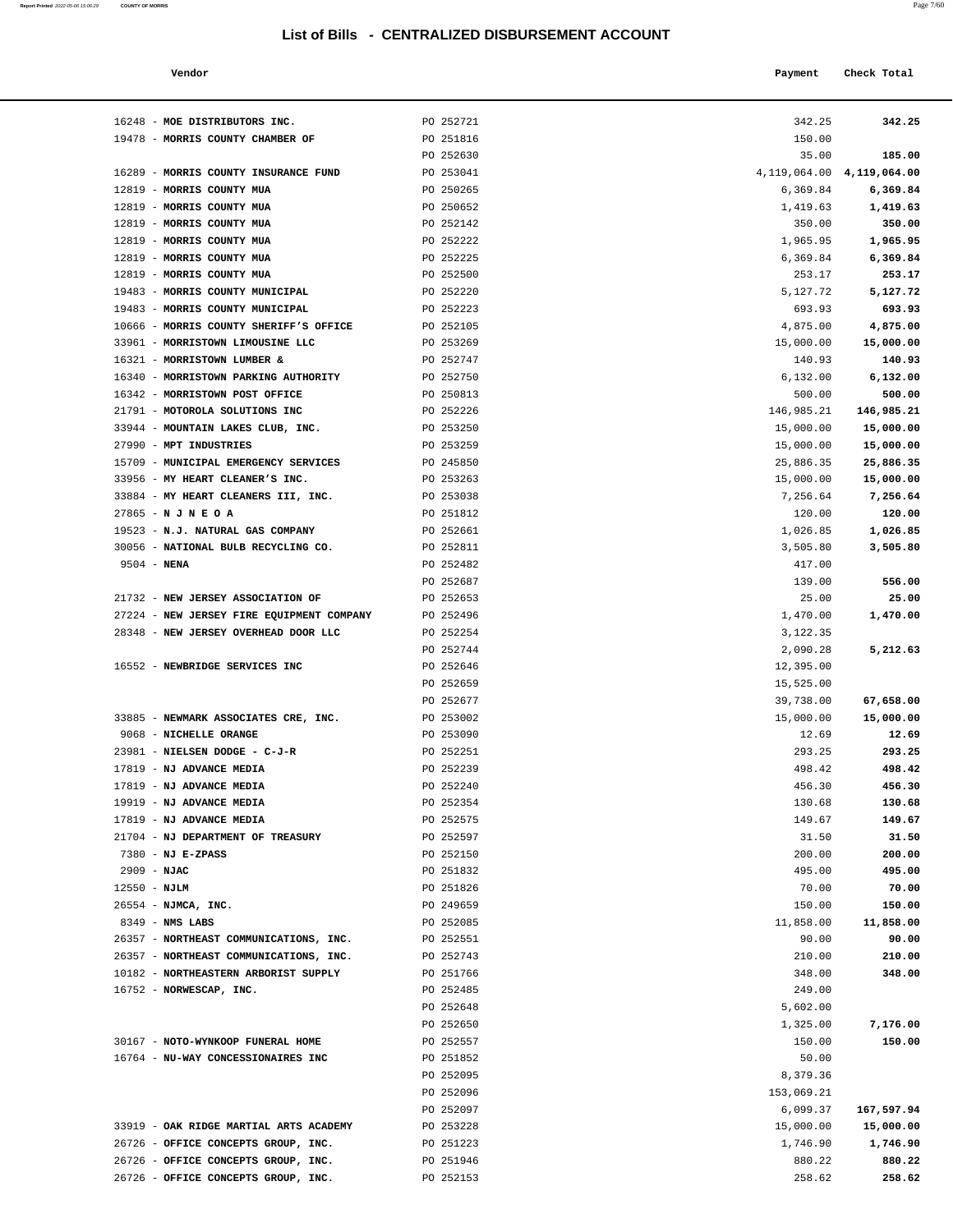| Report Printed 2022-05-06 15:06:29 | <b>COUNTY OF MORRIS</b> |  |  | Page 8/60 |
|------------------------------------|-------------------------|--|--|-----------|
|                                    |                         |  |  |           |

| Vendor                                                 |                        | Payment               | Check Total           |
|--------------------------------------------------------|------------------------|-----------------------|-----------------------|
| OFFICE CONCEPTS GROUP, INC.                            | PO 252426              | 746.26                | 746.26                |
| OFFICE CONCEPTS GROUP, INC.                            | PO 252624              | 161.29                | 161.29                |
| OFFICE CONCEPTS GROUP, INC.                            | PO 252777              | 85.86                 | 85.86                 |
| OFFICE CONCEPTS GROUP, INC.                            | PO 253025              | 22.56                 | 22.56                 |
| OFFICE OF TEMPORARY ASSISTANCE                         | PO 252490              | 94,000.00             | 94,000.00             |
| OFFICE OF TEMPORARY ASSISTANCE                         | PO 252494              | 5,000.00              | 5,000.00              |
| OHD LLLP                                               | PO 250782              | 810.00                | 810.00                |
| ONE SOURCE OF NEW JERSEY LLC                           | PO 250535              | 343.95                | 343.95                |
| OPTIMUM                                                | PO 252083              | 428.43                | 428.43                |
| OPTIMUM                                                | PO 252084              | 142.68                | 142.68                |
| OPTIMUM                                                | PO 252117              | 296.39                | 296.39                |
| OPTIMUM                                                | PO 252147              | 508.58                | 508.58                |
| OPTIMUM                                                | PO 252470              | 96.23                 | 96.23                 |
| Pakor / Imaging Spectrum                               | PO 251523              | 1,619.70              | 1,619.70              |
| <b>PARSIPPANY DELI</b>                                 | PO 253030              | 15,000.00             | 15,000.00             |
| PATRICIA W. GIBBONS                                    | PO 252093              | 459.27                | 459.27                |
| PAYFLEX SYSTEMS USA, INC.                              | PO 252785              | 1,548.00              | 1,548.00              |
| <b>PEACE SPA INC.</b>                                  | PO 253029              | 5,740.19              | 5,740.19              |
| PENN TACTICAL SOLUTIONS LLC                            | PO 252427              | 278.81                | 278.81                |
| PEQUANNOCK TOWNSHIP                                    | PO 246724              | 954.65                | 954.65                |
| PET GOODS ROXBURY, LLC                                 | PO 251894              | 1,769.76              | 1,769.76              |
| PETER NITZSCHE                                         | PO 252588              | 396.81                | 396.81                |
| PHARMACY PLUS NETWORK LLC                              | PO 253037              | 15,000.00             | 15,000.00             |
| PHILLIPSBURG SCHOOL BASED                              | PO 252357              | 800.00                |                       |
|                                                        | PO 252358              | 400.00                | 1,200.00              |
| <b>PLOSIA COHEN LLC</b>                                | PO 251759              | 1,172.50              | 1,172.50              |
| <b>POWER CHANGES LIVES</b>                             | PO 253028              | 15,000.00             | 15,000.00             |
| POWER PLACE INC                                        | PO 251644              | 66.58                 |                       |
|                                                        | PO 252809<br>PO 253256 | 261.22                | 327.80                |
| POWERZONE VOLLEYBALL INC<br>PREFERRED HOME HEALTH CARE | PO 251667              | 15,000.00<br>3,744.00 | 15,000.00<br>3,744.00 |
| <b>PREVENTION IS KEY</b>                               | PO 252232              | 52,777.82             | 52,777.82             |
| PRINCETON INSTITUTE OF LANGUAGES, INC DB PO 252121     |                        | 220.00                | 220.00                |
| PRINCIPAL LIFE INSURANCE COMPANY                       | PO 251174              | 203.50                | 203.50                |
| PRK HEALTH INC.                                        | PO 253020              | 15,000.00             | 15,000.00             |
| PRO-TUFF DECALS                                        | PO 250952              | 161.32                | 161.32                |
| PROFORMA ALLIANCE PRINTING & PROMOTIONAL PO 253254     |                        | 6,034.36              | 6,034.36              |
| PROJECT LIFESAVER, INC.                                | PO 251911              | 4,874.88              | 4,874.88              |
| PSE&G CO                                               | PO 252970              | 833.38                | 833.38                |
| PSP CLEANERS                                           | PO 252990              | 15,000.00             | 15,000.00             |
| PV BUSINESS SOLUTIONS INC.                             | PO 251669              | 298.50                | 298.50                |
| QUINCY COMPRESSOR LLC                                  | PO 252730              | 986.24                | 986.24                |
| R & J CONTROL, INC.                                    | PO 252637              | 10,230.00             | 10,230.00             |
| R & J CONTROL, INC.                                    | PO 252637              | 465.00                |                       |
|                                                        | PO 252638              | 930.00                |                       |
|                                                        | PO 252682              | 75.00                 | 1,470.00              |
| R.D. SALES DOOR & HARDWARE LLC                         | PO 251931              | 6,550.00              | 6,550.00              |
| R.S. KNAPP CO. INC.                                    | PO 251724              | 158.82                |                       |
|                                                        | PO 252100              | 772.01                | 930.83                |
| RADHA MAHARAJ                                          | PO 250913              | 272.00                | 272.00                |
| RAPID PUMP & METER SERVICES CO.                        | PO 252253              | 1,578.79              | 1,578.79              |
| <b>RAVE WIRELESS INC</b>                               | PO 252759              | 87,394.00             | 87,394.00             |
| <b>RED BARN RESTAURANT</b>                             | PO 251197              | 218.50                | 218.50                |
| REDICARE LLC                                           | PO 251955              | 92.37                 |                       |
|                                                        | PO 251963              | 176.27                | 268.64                |
| RICCIARDI BROTHERS, INC                                | PO 251725              | 231.90                |                       |
|                                                        | PO 252200              | 856.54                |                       |
|                                                        | PO 252739              | 611.32                | 1,699.76              |
| RICHARD JOHNSON                                        | PO 252663              | 80.00                 | 80.00                 |
| RICOH AMERICAS CORPORATION                             | PO 251960              | 416.57                |                       |
|                                                        | PO 251981              | 17.85                 |                       |
|                                                        | PO 251988              | 321.72                |                       |

| 26726 - OFFICE CONCEPTS GROUP, INC.                                  | PO 252426              | 746.26                | 746.26                |
|----------------------------------------------------------------------|------------------------|-----------------------|-----------------------|
| 26726 - OFFICE CONCEPTS GROUP, INC.                                  | PO 252624              | 161.29                | 161.29                |
| 26726 - OFFICE CONCEPTS GROUP, INC.                                  | PO 252777              | 85.86                 | 85.86                 |
| 26726 - OFFICE CONCEPTS GROUP, INC.                                  | PO 253025              | 22.56                 | 22.56                 |
| 10246 - OFFICE OF TEMPORARY ASSISTANCE PO 252490                     |                        | 94,000.00             | 94,000.00             |
| 10246 - OFFICE OF TEMPORARY ASSISTANCE                               | PO 252494              | 5,000.00              | 5,000.00              |
| 29532 - OHD LLLP                                                     | PO 250782              | 810.00                | 810.00                |
| 25021 - ONE SOURCE OF NEW JERSEY LLC                                 | PO 250535              | 343.95                | 343.95                |
| 8451 - OPTIMUM                                                       | PO 252083              | 428.43                | 428.43                |
| 8451 - <b>OPTIMUM</b>                                                | PO 252084              | 142.68                | 142.68                |
| 8451 - OPTIMUM                                                       | PO 252117              | 296.39                | 296.39                |
| 8451 - OPTIMUM                                                       | PO 252147              | 508.58                | 508.58                |
| $13856 - OPTIMUM$                                                    | PO 252470              | 96.23                 | 96.23                 |
| 30011 - Pakor / Imaging Spectrum                                     | PO 251523              | 1,619.70              | 1,619.70              |
| 33905 - PARSIPPANY DELI                                              | PO 253030              | 15,000.00             | 15,000.00             |
| 25411 - PATRICIA W. GIBBONS                                          | PO 252093              | 459.27                | 459.27                |
| 32104 - PAYFLEX SYSTEMS USA, INC.                                    | PO 252785              | 1,548.00              | 1,548.00              |
| 33904 - PEACE SPA INC.                                               | PO 253029              | 5,740.19              | 5,740.19              |
| 32464 - PENN TACTICAL SOLUTIONS LLC                                  | PO 252427              | 278.81                | 278.81                |
| 18102 - PEQUANNOCK TOWNSHIP                                          | PO 246724              | 954.65                | 954.65                |
| 32004 - PET GOODS ROXBURY, LLC                                       | PO 251894              | 1,769.76              | 1,769.76              |
| 10794 - PETER NITZSCHE<br>33877 - PHARMACY PLUS NETWORK LLC          | PO 252588<br>PO 253037 | 396.81                | 396.81<br>15,000.00   |
| 17019 - PHILLIPSBURG SCHOOL BASED                                    | PO 252357              | 15,000.00<br>800.00   |                       |
|                                                                      | PO 252358              | 400.00                | 1,200.00              |
| 29258 - PLOSIA COHEN LLC                                             | PO 251759              | 1,172.50              | 1,172.50              |
| 33903 - POWER CHANGES LIVES                                          | PO 253028              | 15,000.00             | 15,000.00             |
| 17117 - POWER PLACE INC                                              | PO 251644              | 66.58                 |                       |
|                                                                      | PO 252809              | 261.22                | 327.80                |
| 33949 - POWERZONE VOLLEYBALL INC                                     | PO 253256              | 15,000.00             | 15,000.00             |
| 33535 - PREFERRED HOME HEALTH CARE                                   | PO 251667              | 3,744.00              | 3,744.00              |
| 4812 - PREVENTION IS KEY                                             | PO 252232              | 52,777.82             | 52,777.82             |
| 31528 - PRINCETON INSTITUTE OF LANGUAGES, INC DB PO 252121           |                        | 220.00                | 220.00                |
| 28417 - PRINCIPAL LIFE INSURANCE COMPANY PO 251174                   |                        | 203.50                | 203.50                |
| 33899 - PRK HEALTH INC.                                              | PO 253020              | 15,000.00             | 15,000.00             |
| 29997 - PRO-TUFF DECALS                                              | PO 250952              | 161.32                | 161.32                |
| 33947 - PROFORMA ALLIANCE PRINTING & PROMOTIONAL PO 253254           |                        | 6,034.36              | 6,034.36              |
| 4811 - PROJECT LIFESAVER, INC.                                       | PO 251911              | 4,874.88              | 4,874.88              |
| 17189 - PSE&G CO                                                     | PO 252970              | 833.38                | 833.38                |
| 33878 - PSP CLEANERS                                                 | PO 252990              | 15,000.00             | 15,000.00             |
| 29465 - PV BUSINESS SOLUTIONS INC.                                   | PO 251669              | 298.50                | 298.50                |
| 30957 - QUINCY COMPRESSOR LLC                                        | PO 252730              | 986.24                | 986.24                |
| 264 - R & J CONTROL, INC.                                            | PO 252637              | 10,230.00             | 10,230.00             |
| $264$ - R & J CONTROL, INC.                                          | PO 252637              | 465.00                |                       |
|                                                                      | PO 252638              | 930.00                |                       |
|                                                                      | PO 252682              | 75.00                 | 1,470.00              |
| 12473 - R.D. SALES DOOR & HARDWARE LLC                               | PO 251931              | 6,550.00              | 6,550.00              |
| 17215 - R.S. KNAPP CO. INC.                                          | PO 251724              | 158.82                |                       |
| 33765 - RADHA MAHARAJ                                                | PO 252100<br>PO 250913 | 772.01                | 930.83<br>272.00      |
|                                                                      | PO 252253              | 272.00                |                       |
| 31651 - RAPID PUMP & METER SERVICES CO.<br>28618 - RAVE WIRELESS INC | PO 252759              | 1,578.79<br>87,394.00 | 1,578.79<br>87,394.00 |
| 17273 - RED BARN RESTAURANT                                          | PO 251197              | 218.50                | 218.50                |
| 29982 - REDICARE LLC                                                 | PO 251955              | 92.37                 |                       |
|                                                                      | PO 251963              | 176.27                | 268.64                |
| 29466 - RICCIARDI BROTHERS, INC                                      | PO 251725              | 231.90                |                       |
|                                                                      | PO 252200              | 856.54                |                       |
|                                                                      | PO 252739              | 611.32                | 1,699.76              |
| 28336 - RICHARD JOHNSON                                              | PO 252663              | 80.00                 | 80.00                 |
| 19765 - RICOH AMERICAS CORPORATION                                   | PO 251960              | 416.57                |                       |
|                                                                      | PO 251981              | 17.85                 |                       |
|                                                                      | PO 251988              | 321.72                |                       |

PO 252113 266.63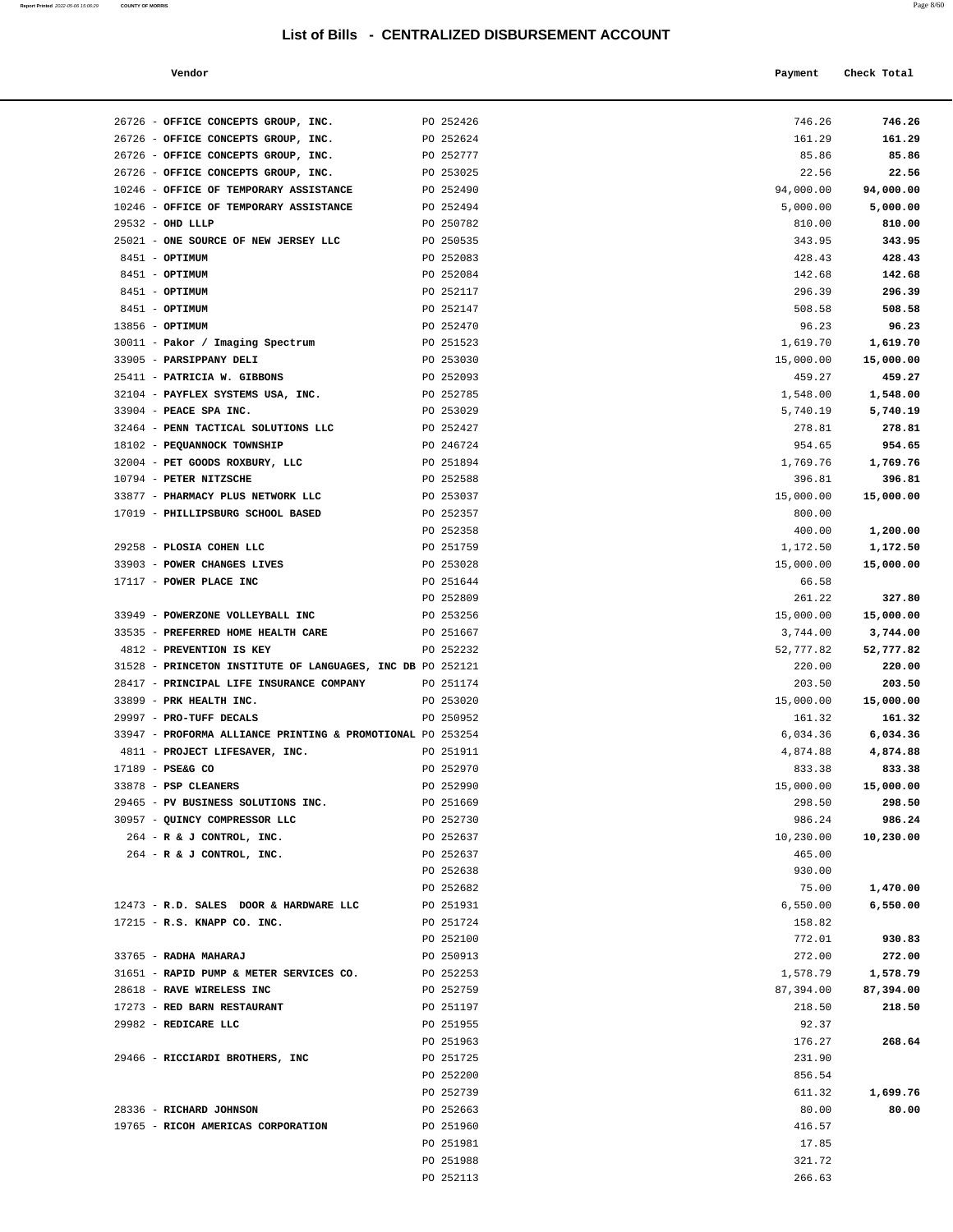| a. | ٧ | M.<br>۰.<br>٠ |  |
|----|---|---------------|--|
|    |   |               |  |

| Report Printed 2022-05-06 15:06:29 | <b>COUNTY OF MORRIS</b>                     |                                                  |            | Page 9/60   |
|------------------------------------|---------------------------------------------|--------------------------------------------------|------------|-------------|
|                                    |                                             | List of Bills - CENTRALIZED DISBURSEMENT ACCOUNT |            |             |
|                                    | Vendor                                      |                                                  | Payment    | Check Total |
|                                    |                                             | PO 252352                                        | 897.53     |             |
|                                    |                                             | PO 252473                                        | 237.93     | 2,158.23    |
|                                    | 24804 - RICOH USA INC.                      | PO 252602                                        | 598.29     | 598.29      |
|                                    | 24804 - RICOH USA INC.                      | PO 252609                                        | 66.78      | 66.78       |
|                                    | 28741 - RICOH USA, INC.                     | PO 251791                                        | 1,129.79   | 1,129.79    |
|                                    | 28741 - RICOH USA, INC.                     | PO 251939                                        | 2,247.15   | 2,247.15    |
|                                    | 28741 - RICOH USA, INC.                     | PO 251980                                        | 863.37     | 863.37      |
|                                    | 28741 - RICOH USA, INC.                     | PO 252115                                        | 92.40      | 92.40       |
|                                    | 28741 - RICOH USA, INC.                     | PO 252119                                        | 580.30     | 580.30      |
|                                    | 28741 - RICOH USA, INC.                     | PO 252127                                        | 137.83     | 137.83      |
|                                    | 28741 - RICOH USA, INC.                     | PO 252137                                        | 104.09     | 104.09      |
|                                    | 28741 - RICOH USA, INC.                     | PO 252144                                        | 42.14      | 42.14       |
|                                    | 28741 - RICOH USA, INC.                     | PO 252198                                        | 243.32     | 243.32      |
|                                    | 28741 - RICOH USA, INC.                     | PO 252202                                        | 23.87      | 23.87       |
|                                    | 28741 - RICOH USA, INC.                     | PO 252249                                        | 1,332.38   | 1,332.38    |
|                                    | 28741 - RICOH USA, INC.                     | PO 252269                                        | 50.68      | 50.68       |
|                                    | 28741 - RICOH USA, INC.                     | PO 252345                                        | 914.96     | 914.96      |
|                                    | 28741 - RICOH USA, INC.                     | PO 252467                                        | 28.42      | 28.42       |
|                                    | 28741 - RICOH USA, INC.                     | PO 252497                                        | 1,762.43   | 1,762.43    |
|                                    | 28741 - RICOH USA, INC.                     | PO 252502                                        | 767.76     | 767.76      |
|                                    | 28741 - RICOH USA, INC.                     | PO 252521                                        | 73.64      | 73.64       |
|                                    | 28741 - RICOH USA, INC.                     | PO 252563                                        | 643.44     | 643.44      |
|                                    | 28741 - RICOH USA, INC.                     | PO 252565                                        | 64.89      | 64.89       |
|                                    | 28741 - RICOH USA, INC.                     | PO 252570                                        | 333.27     | 333.27      |
|                                    | 28741 - RICOH USA, INC.                     | PO 252572                                        | 175.98     | 175.98      |
|                                    | 28741 - RICOH USA, INC.                     | PO 252810                                        | 1,356.67   | 1,356.67    |
|                                    | 28741 - RICOH USA, INC.                     | PO 253092                                        | 324.03     | 324.03      |
|                                    | 28741 - RICOH USA, INC.                     | PO 253095                                        | 7,699.63   | 7,699.63    |
|                                    | 28226 - RIVERVIEW PAVING, INC.              | PO 252518                                        | 24,983.86  |             |
|                                    |                                             | PO 252518                                        | 114,121.50 | 139,105.36  |
|                                    | 28226 - RIVERVIEW PAVING, INC.              | PO 252734                                        | 33,607.02  |             |
|                                    |                                             | PO 252734                                        | 124,386.37 | 157,993.39  |
|                                    | 33955 - RJC LANDSCAPE CONTRACTORS, INC.     | PO 253262                                        | 10,800.00  | 10,800.00   |
|                                    | 23739 - ROBERT J. KENNEDY                   | PO 252461                                        | 108.05     | 108.05      |
|                                    | 15590 - ROSLYN KHURDAN                      | PO 252960                                        | 80.00      | 80.00       |
|                                    | 26510 - RUSSELL BERGER                      | PO 252340                                        | 60.00      | 60.00       |
|                                    | 26510 - RUSSELL BERGER                      | PO 252343                                        | 194.56     | 194.56      |
|                                    | 9938 - RUTGERS CENTER FOR CONTINUING        | PO 251854                                        | 675.00     |             |
|                                    |                                             | PO 252356                                        | 2,274.00   | 2,949.00    |
|                                    | 24895 - RUTGERS OCPE                        | PO 250645                                        | 450.00     | 450.00      |
|                                    | 24895 - RUTGERS OCPE                        | PO 251462                                        | 75.00      | 75.00       |
|                                    | 24895 - RUTGERS OCPE                        | PO 252366                                        | 125.00     | 125.00      |
|                                    | 29609 - RUTGERS, THE STATE UNIVERSITY OF NJ | PO 250199                                        | 100,312.91 |             |
|                                    |                                             | PO 251569                                        | 179,621.24 | 279,934.15  |
|                                    | 4666 - RUTH BIAMONTE                        | PO 252514                                        | 90.00      | 90.00       |
|                                    | 9506 - SALLY VANORSKI                       | PO 248311                                        | 629.40     | 629.40      |
|                                    | 33893 - SALUS PER AQUAM, LLC                | PO 253009                                        | 15,000.00  | 15,000.00   |
|                                    | $21500 - 21$ $\frac{1}{2}$                  | DO 251992                                        | 01.00      | 01.00       |

| 28741 - RICOH USA, INC.                                   | PO 251791              | 1,129.79                | 1,129.79   |
|-----------------------------------------------------------|------------------------|-------------------------|------------|
| 28741 - RICOH USA, INC.                                   | PO 251939              | 2,247.15                | 2,247.15   |
| 28741 - RICOH USA, INC.                                   | PO 251980              | 863.37                  | 863.37     |
| 28741 - RICOH USA, INC.                                   | PO 252115              | 92.40                   | 92.40      |
| 28741 - RICOH USA, INC.                                   | PO 252119              | 580.30                  | 580.30     |
| 28741 - RICOH USA, INC.                                   | PO 252127              | 137.83                  | 137.83     |
| 28741 - RICOH USA, INC.                                   | PO 252137              | 104.09                  | 104.09     |
| 28741 - RICOH USA, INC.                                   | PO 252144              | 42.14                   | 42.14      |
| 28741 - RICOH USA, INC.                                   | PO 252198              | 243.32                  | 243.32     |
| 28741 - RICOH USA, INC.                                   | PO 252202              | 23.87                   | 23.87      |
| 28741 - RICOH USA, INC.                                   | PO 252249              | 1,332.38                | 1,332.38   |
| 28741 - RICOH USA, INC.                                   | PO 252269              | 50.68                   | 50.68      |
| 28741 - RICOH USA, INC.                                   | PO 252345              | 914.96                  | 914.96     |
| 28741 - RICOH USA, INC.                                   | PO 252467              | 28.42                   | 28.42      |
| 28741 - RICOH USA, INC.                                   | PO 252497              | 1,762.43                | 1,762.43   |
| 28741 - RICOH USA, INC.                                   | PO 252502              | 767.76                  | 767.76     |
| 28741 - RICOH USA, INC.                                   | PO 252521              | 73.64                   | 73.64      |
| 28741 - RICOH USA, INC.                                   | PO 252563              | 643.44                  | 643.44     |
| 28741 - RICOH USA, INC.                                   | PO 252565              | 64.89                   | 64.89      |
| 28741 - RICOH USA, INC.                                   | PO 252570              | 333.27                  | 333.27     |
| 28741 - RICOH USA, INC.                                   | PO 252572              | 175.98                  | 175.98     |
| 28741 - RICOH USA, INC.                                   | PO 252810              | 1,356.67                | 1,356.67   |
| 28741 - RICOH USA, INC.                                   | PO 253092              | 324.03                  | 324.03     |
| 28741 - RICOH USA, INC.                                   | PO 253095              | 7,699.63                | 7,699.63   |
| 28226 - RIVERVIEW PAVING, INC.                            | PO 252518<br>PO 252518 | 24,983.86               |            |
| 28226 - RIVERVIEW PAVING, INC.                            | PO 252734              | 114,121.50<br>33,607.02 | 139,105.36 |
|                                                           | PO 252734              | 124,386.37              | 157,993.39 |
| 33955 - RJC LANDSCAPE CONTRACTORS, INC.                   | PO 253262              | 10,800.00               | 10,800.00  |
| 23739 - ROBERT J. KENNEDY                                 | PO 252461              | 108.05                  | 108.05     |
| 15590 - ROSLYN KHURDAN                                    | PO 252960              | 80.00                   | 80.00      |
| 26510 - RUSSELL BERGER                                    | PO 252340              | 60.00                   | 60.00      |
| 26510 - RUSSELL BERGER                                    | PO 252343              | 194.56                  | 194.56     |
| 9938 - RUTGERS CENTER FOR CONTINUING                      | PO 251854              | 675.00                  |            |
|                                                           | PO 252356              | 2,274.00                | 2,949.00   |
| 24895 - RUTGERS OCPE                                      | PO 250645              | 450.00                  | 450.00     |
| 24895 - RUTGERS OCPE                                      | PO 251462              | 75.00                   | 75.00      |
| 24895 - RUTGERS OCPE                                      | PO 252366              | 125.00                  | 125.00     |
| 29609 - RUTGERS, THE STATE UNIVERSITY OF NJ               | PO 250199              | 100,312.91              |            |
|                                                           | PO 251569              | 179,621.24              | 279,934.15 |
| 4666 - RUTH BIAMONTE                                      | PO 252514              | 90.00                   | 90.00      |
| 9506 - SALLY VANORSKI                                     | PO 248311              | 629.40                  | 629.40     |
| 33893 - SALUS PER AQUAM, LLC                              | PO 253009              | 15,000.00               | 15,000.00  |
| 31598 - SANCHEZ ENGRAVING LLC                             | PO 251983              | 94.00                   | 94.00      |
| 33951 - SANTIAGO DESIGN GROUP LLC                         | PO 253258              | 2,550.82                | 2,550.82   |
| 14289 - SCOTT DI GIRALOMO                                 | PO 252346              | 2,235.43                | 2,235.43   |
| 26535 - SEAN DEL BENE                                     | PO 252337              | 60.00                   | 60.00      |
| 33271 - SENIOR SERVICES CENTER OF THE CHATHAMS, PO 252647 |                        | 3,192.00                | 3,192.00   |
| 17726 - SHI INTERNATIONAL CORP                            | PO 251936              | 21,015.40               | 21,015.40  |
| 33882 - SIKOLAS INC.                                      | PO 252995              | 8,940.00                | 8,940.00   |
| 33950 - SIX DEGREES OF WELLNESS LC                        | PO 253257              | 15,000.00               | 15,000.00  |
| 17699 - SMITH MOTOR CO., INC.                             | PO 251861<br>PO 251878 | 86.78                   |            |
|                                                           | PO 252125              | 123.51<br>702.00        | 912.29     |
| 33918 - SNEAKER BARN INC                                  | PO 253227              | 15,000.00               | 15,000.00  |
| 19888 - SNOWS GLASS & MIRROR CORP                         | PO 252654              | 1,580.00                | 1,580.00   |
| 6062 - SONIA PALACIOS                                     | PO 252452              | 90.00                   | 90.00      |
| 33963 - SOULSHINE FARM, LLC                               | PO 253230              | 866.45                  | 866.45     |
| 17755 - SOUTHEAST MORRIS COUNTY                           | PO 252662              | 310.30                  | 310.30     |
|                                                           |                        |                         |            |
|                                                           |                        |                         |            |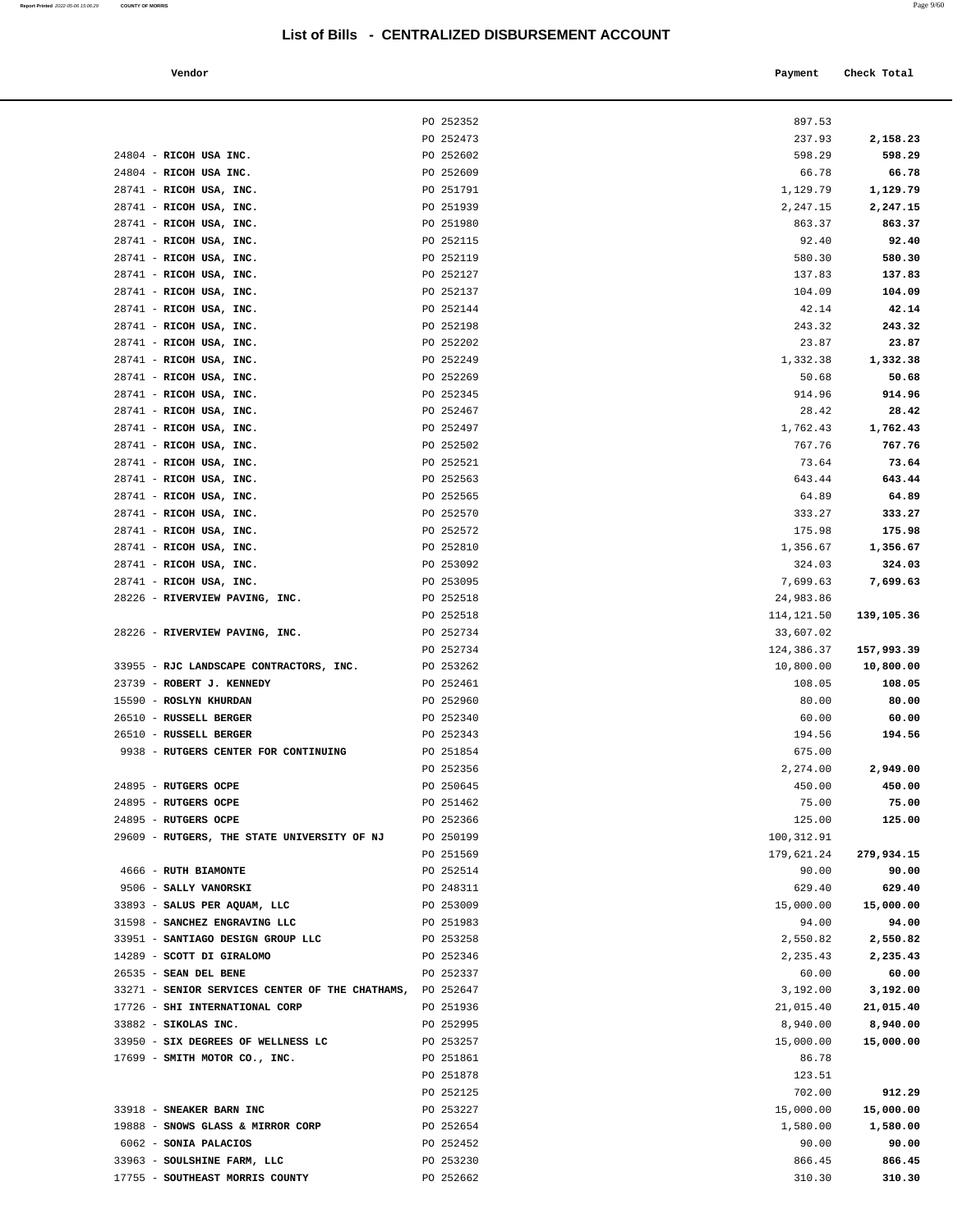| Page 10/60 |
|------------|
|            |

| Report Printed 2022-05-06 15:06:29 | <b>COUNTY OF MORRIS</b>                       |                                                  |             | Page 10/60  |  |
|------------------------------------|-----------------------------------------------|--------------------------------------------------|-------------|-------------|--|
|                                    |                                               | List of Bills - CENTRALIZED DISBURSEMENT ACCOUNT |             |             |  |
|                                    | Vendor                                        |                                                  | Payment     | Check Total |  |
|                                    | 17755 - SOUTHEAST MORRIS COUNTY               | PO 252669                                        | 7,814.00    | 7,814.00    |  |
|                                    | 33952 - SP EYECARE OF ROCKAWAY LLC            | PO 253260                                        | 15,000.00   | 15,000.00   |  |
|                                    | 33917 - SPA REEE INC.                         | PO 253232                                        | 15,000.00   | 15,000.00   |  |
|                                    | 17762 - SPARWICK CONTRACTING, INC.            | PO 246280                                        | 46, 437.83  |             |  |
|                                    |                                               | PO 252542                                        | 19,015.50   | 65,453.33   |  |
|                                    | 29129 - STONEGATE ASSOCIATES, LLC             | PO 251862                                        | 2,925.00    | 2,925.00    |  |
|                                    | 33872 - STRANDZ SALON J                       | PO 253036                                        | 15,000.00   | 15,000.00   |  |
|                                    | 8621 - SUBURBAN PROPANE -2347                 | PO 252498                                        | 1,626.73    |             |  |
|                                    |                                               | PO 252556                                        | 563.98      |             |  |
|                                    |                                               | PO 252840                                        | 571.27      | 2,761.98    |  |
|                                    | 33901 - SUMMIT & MAIN INC                     | PO 253039                                        | 15,000.00   | 15,000.00   |  |
|                                    | 6979 - SUNRAYS WINDOW TINTING                 | PO 252258                                        | 110.00      | 110.00      |  |
|                                    | 33892 - SUPERRAPIDO V LLC                     | PO 253008                                        | 15,000.00   | 15,000.00   |  |
|                                    | 21364 - SYSTEM ONE ALARM                      | PO 251683                                        | 1,657.00    | 1,657.00    |  |
|                                    | 32806 - T. R. WENIGER, INC.                   | PO 253088                                        | 6,736.52    | 6,736.52    |  |
|                                    | 20814 - T.Y. LIN INTERNATIONAL                | PO 253022                                        | 130, 113.97 | 130,113.97  |  |
|                                    | 33802 - TANGO TANGO INC.                      | PO 251760                                        | 3,546.00    | 3,546.00    |  |
|                                    | 32217 - TAYLOR SHAROFSKY                      | PO 252922                                        | 25.00       | 25.00       |  |
|                                    | 5611 - TBS CONTROLS LLC                       | PO 252684                                        | 2,681.82    | 2,681.82    |  |
|                                    | 7574 - TELE-MEASUREMENTS, INC.                | PO 249339                                        | 3,979.00    | 3,979.00    |  |
|                                    | 17990 - TELESEARCH INC                        | PO 251707                                        | 2,667.98    |             |  |
|                                    |                                               | PO 251937                                        | 2,571.66    |             |  |
|                                    |                                               | PO 252118                                        | 390.39      |             |  |
|                                    |                                               | PO 252141                                        | 668.52      |             |  |
|                                    |                                               | PO 252348                                        | 170.17      | 6,468.72    |  |
|                                    | 26513 - TERESA DUCKWORTH                      | PO 252336                                        | 60.00       | 60.00       |  |
|                                    | 28988 - THE CANNING GROUP LLC                 | PO 253082                                        | 2,083.33    | 2,083.33    |  |
|                                    | 33932 - THE O'HARA PROJECT                    | PO 253238                                        | 15,000.00   | 15,000.00   |  |
|                                    | 33920 - THE SHAKESPEARE THEATRE OF NEW JERSEY | PO 253233                                        | 9,804.88    | 9,804.88    |  |
|                                    | 5711 - THE TAB GROUP                          | PO 252479                                        | 4,612.97    | 4,612.97    |  |
|                                    | 10812 - THOMSON REUTER-WEST                   | PO 249313                                        | 566.63      | 566.63      |  |
|                                    | 10812 - THOMSON REUTER-WEST                   | PO 249318                                        | 529.56      | 529.56      |  |
|                                    | 10812 - THOMSON REUTER-WEST                   | PO 249320                                        | 627.00      | 627.00      |  |
|                                    | 10812 - THOMSON REUTER-WEST                   | PO 249508                                        | 973.00      | 973.00      |  |
|                                    | 10812 - THOMSON REUTER-WEST                   | PO 250573                                        | 973.00      | 973.00      |  |
|                                    | 10812 - THOMSON REUTER-WEST                   | PO 250574                                        | 606.29      | 606.29      |  |
|                                    | 10812 - THOMSON REUTER-WEST                   | PO 251940                                        | 447.60      | 447.60      |  |
|                                    | 10812 - THOMSON REUTER-WEST                   | PO 251991                                        | 1,205.07    | 1,205.07    |  |
|                                    | 10812 - THOMSON REUTER-WEST                   | PO 252005                                        | 1,205.07    | 1,205.07    |  |
|                                    | 10812 - THOMSON REUTER-WEST                   | PO 252124                                        | 1,288.00    | 1,288.00    |  |
|                                    | 18437 - THOMSON REUTERS-WEST                  | PO 246161                                        | 7,327.17    | 7,327.17    |  |
|                                    | 31696 - TIFFANY RUSSO                         | PO 252326                                        | 220.00      | 220.00      |  |
|                                    | 33964 - TJ THOMAS JOHN CORP                   | PO 253231                                        | 15,000.00   | 15,000.00   |  |
|                                    | 30695 - TOMAHAWK STRATEGIC SOLUTION, LLC      | PO 245543                                        | 37,464.60   | 37,464.60   |  |

|                                               | PO 252556 | 563.98      |             |
|-----------------------------------------------|-----------|-------------|-------------|
|                                               | PO 252840 | 571.27      | 2,761.98    |
| 33901 - SUMMIT & MAIN INC                     | PO 253039 | 15,000.00   | 15,000.00   |
| 6979 - SUNRAYS WINDOW TINTING                 | PO 252258 | 110.00      | 110.00      |
| 33892 - SUPERRAPIDO V LLC                     | PO 253008 | 15,000.00   | 15,000.00   |
| 21364 - SYSTEM ONE ALARM                      | PO 251683 | 1,657.00    | 1,657.00    |
| 32806 - T. R. WENIGER, INC.                   | PO 253088 | 6,736.52    | 6,736.52    |
| 20814 - T.Y. LIN INTERNATIONAL                | PO 253022 | 130, 113.97 | 130, 113.97 |
| 33802 - TANGO TANGO INC.                      | PO 251760 | 3,546.00    | 3,546.00    |
| 32217 - TAYLOR SHAROFSKY                      | PO 252922 | 25.00       | 25.00       |
| 5611 - TBS CONTROLS LLC                       | PO 252684 | 2,681.82    | 2,681.82    |
| 7574 - TELE-MEASUREMENTS, INC.                | PO 249339 | 3,979.00    | 3,979.00    |
| 17990 - TELESEARCH INC                        | PO 251707 | 2,667.98    |             |
|                                               | PO 251937 | 2,571.66    |             |
|                                               | PO 252118 | 390.39      |             |
|                                               | PO 252141 | 668.52      |             |
|                                               | PO 252348 | 170.17      | 6,468.72    |
| 26513 - TERESA DUCKWORTH                      | PO 252336 | 60.00       | 60.00       |
| 28988 - THE CANNING GROUP LLC                 | PO 253082 | 2,083.33    | 2,083.33    |
| 33932 - THE O'HARA PROJECT                    | PO 253238 | 15,000.00   | 15,000.00   |
| 33920 - THE SHAKESPEARE THEATRE OF NEW JERSEY | PO 253233 | 9,804.88    | 9,804.88    |
| 5711 - THE TAB GROUP                          | PO 252479 | 4,612.97    | 4,612.97    |
| 10812 - THOMSON REUTER-WEST                   | PO 249313 | 566.63      | 566.63      |
| 10812 - THOMSON REUTER-WEST                   | PO 249318 | 529.56      | 529.56      |
| 10812 - THOMSON REUTER-WEST                   | PO 249320 | 627.00      | 627.00      |
| 10812 - THOMSON REUTER-WEST                   | PO 249508 | 973.00      | 973.00      |
| 10812 - THOMSON REUTER-WEST                   | PO 250573 | 973.00      | 973.00      |
| 10812 - THOMSON REUTER-WEST                   | PO 250574 | 606.29      | 606.29      |
| 10812 - THOMSON REUTER-WEST                   | PO 251940 | 447.60      | 447.60      |
| 10812 - THOMSON REUTER-WEST                   | PO 251991 | 1,205.07    | 1,205.07    |
| 10812 - THOMSON REUTER-WEST                   | PO 252005 | 1,205.07    | 1,205.07    |
| 10812 - THOMSON REUTER-WEST                   | PO 252124 | 1,288.00    | 1,288.00    |
| 18437 - THOMSON REUTERS-WEST                  | PO 246161 | 7,327.17    | 7,327.17    |
| 31696 - TIFFANY RUSSO                         | PO 252326 | 220.00      | 220.00      |
| 33964 - TJ THOMAS JOHN CORP                   | PO 253231 | 15,000.00   | 15,000.00   |
| 30695 - TOMAHAWK STRATEGIC SOLUTION, LLC      | PO 245543 | 37,464.60   | 37,464.60   |
| 33942 - TOMMY'S GARAGE                        | PO 253248 | 15,000.00   | 15,000.00   |
| 13793 - TOWNSHIP OF CHESTER                   | PO 246761 | 120.00      |             |
|                                               | PO 247104 | 4,000.00    | 4,120.00    |
| 14268 - TOWNSHIP OF DENVILLE                  | PO 246756 | 200.00      | 200.00      |
| 1122 - TOWNSHIP OF MORRIS                     | PO 246568 | 286.67      | 286.67      |
| 17379 - TOWNSHIP OF ROXBURY                   | PO 252696 | 1,338.21    | 1,338.21    |
| 17379 - TOWNSHIP OF ROXBURY                   | PO 252697 | 949.43      | 949.43      |
| 18398 - TOWNSHIP OF WASHINGTON                | PO 248471 | 1,563.32    | 1,563.32    |
| 33876 - TRANQUILITY ONE, LLC                  | PO 252989 | 15,000.00   | 15,000.00   |
| 3486 - TREASURER, STATE OF NEW JERSEY         | PO 252439 | 7,210.00    | 7,210.00    |
| 2181 - TRIUS, INC.                            | PO 251885 | 3.00        | 3.00        |
| 33939 - TRV CORP                              | PO 253245 | 15,000.00   | 15,000.00   |
| 26599 - TSUJ CORPORATION                      | PO 252967 | 82,320.00   | 82,320.00   |
| 25209 - TURN OUT UNIFORMS, INC.               | PO 244427 | 1,580.86    | 1,580.86    |
| 25209 - TURN OUT UNIFORMS, INC.               | PO 244427 | 820.34      | 820.34      |
| 25209 - TURN OUT UNIFORMS, INC.               | PO 248558 | 130.00      | 130.00      |
| 25209 - TURN OUT UNIFORMS, INC.               | PO 250761 | 73.00       | 73.00       |
| 25209 - TURN OUT UNIFORMS, INC.               | PO 251479 | 385.00      | 385.00      |
| 25209 - TURN OUT UNIFORMS, INC.               | PO 251984 | 280.25      | 280.25      |
|                                               |           |             |             |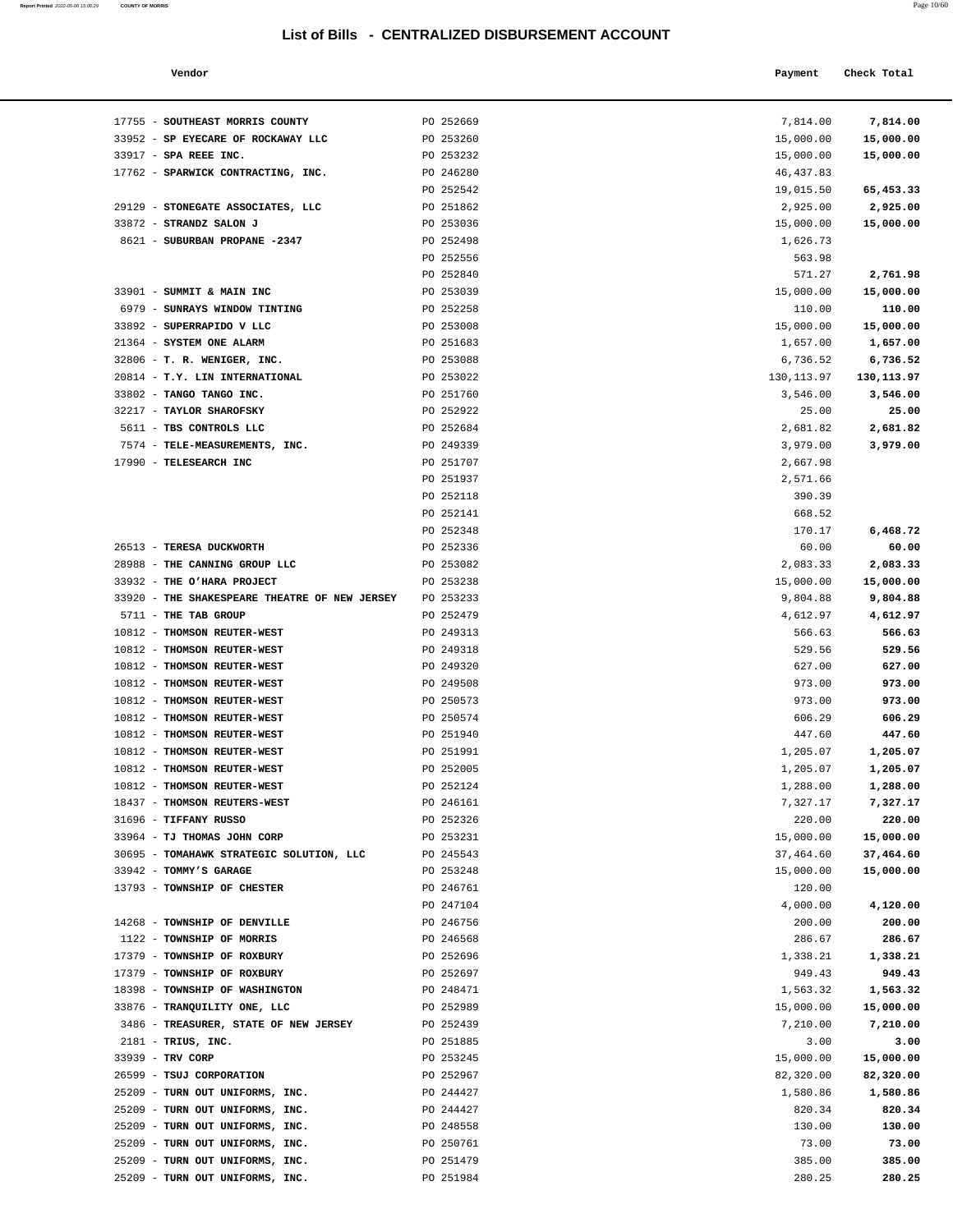| Report Printed 2022-05-06 15:06:29 | <b>COUNTY OF MORRIS</b> | Page 11/60 |
|------------------------------------|-------------------------|------------|
|                                    |                         |            |

| Vendor                             |           | Payment    | Check Total |
|------------------------------------|-----------|------------|-------------|
| TURN OUT UNIFORMS, INC.            | PO 252367 | 70.00      | 70.00       |
| U-LINE SHIPPING SUPPLY             | PO 251447 | 765.61     | 765.61      |
| U.S. SECURITY ASSOCIATES           | PO 251246 | 658.24     |             |
|                                    | PO 251921 | 14,543.78  |             |
|                                    | PO 251941 | 833.09     |             |
|                                    | PO 252495 | 822.80     |             |
|                                    | PO 252501 | 14,105.02  | 30,962.93   |
| UNITEMP INC.                       | PO 252723 | 840.00     | 840.00      |
| USA ARCHITECTS PLANNERS &          | PO 252209 | 22,051.00  | 22,051.00   |
| USA ARCHITECTS PLANNERS &          | PO 252213 | 18.94      | 18.94       |
| V.E. RALPH & SON INC.              | PO 250575 | 1,343.78   | 1,343.78    |
| VALENCIA COLLEGE                   | PO 252435 | 196.00     | 196.00      |
| VAN CLEEF ENGINEERING ASSOC        | PO 250599 | 3,010.00   |             |
|                                    | PO 252941 | 17,544.43  | 20,554.43   |
| VEOLIA ES TECHNICAL SOLUTIONS, LLC | PO 252425 | 6,103.84   | 6,103.84    |
| <b>VERIZON</b>                     | PO 252703 | 386.45     | 386.45      |
| <b>VERIZON</b>                     | PO 252704 | 7,213.70   | 7,213.70    |
| <b>VERIZON WIRELESS</b>            | PO 251797 | 137.39     | 137.39      |
| <b>VERIZON WIRELESS</b>            | PO 252522 | 80.04      | 80.04       |
| VERMEER NORTH ATLANTIC SERVICE     | PO 251774 | 46.89      | 46.89       |
| <b>VIBERT F. BAGOT</b>             | PO 241780 | 3,517.20   | 3,517.20    |
| VIBERT F. BAGOT                    | PO 247386 | 3,517.20   | 3,517.20    |
| VICTORY GARDEN CLEANERS            | PO 252986 | 15,000.00  | 15,000.00   |
| <b>VILLAGE SHOP RITE</b>           | PO 252773 | 313.12     | 313.12      |
| VISITING NURSE ASSOC. OF           | PO 252132 | 35,622.00  |             |
|                                    | PO 252666 | 43, 425.00 |             |
|                                    | PO 252670 | 81,509.00  |             |
|                                    | PO 252671 | 25,345.00  |             |
|                                    | PO 252676 | 86,330.00  |             |
|                                    | PO 252693 | 34,499.00  | 306,730.00  |
| VITAQUEST INTERNATIONAL LLC        | PO 251855 | 2,495.00   | 2,495.00    |
| VOIANCE LANGUAGE SERVICES, LLC     | PO 252108 | 25.00      | 25.00       |
| VULCAN CONSTRUCTION MATERIAL       | PO 247277 | 396.08     | 396.08      |
| W.B. MASON COMPANY INC             | PO 249010 | 2,890.69   | 2,890.69    |
| W.B. MASON COMPANY INC             | PO 251103 | 555.46     | 555.46      |
| W.B. MASON COMPANY INC             | PO 251524 | 319.48     | 319.48      |
| W.B. MASON COMPANY INC             | PO 251700 | 740.90     | 740.90      |
| W.B. MASON COMPANY INC             | PO 251755 | 551.98     | 551.98      |
| W.B. MASON COMPANY INC             | PO 251866 | 134.10     | 134.10      |
| W.B. MASON COMPANY INC             | PO 251869 | 196.37     | 196.37      |
| W.B. MASON COMPANY INC             | PO 251922 | 111.75     | 111.75      |
| W.B. MASON COMPANY INC             | PO 251933 | 5,556.68   | 5,556.68    |
| W.B. MASON COMPANY INC             | PO 251999 | 0.95       | 0.95        |
| W.B. MASON COMPANY INC             | PO 252079 | 111.85     | 111.85      |
| W.B. MASON COMPANY INC             | PO 252094 | 151.37     | 151.37      |
| W.B. MASON COMPANY INC             | PO 252211 | 1,028.26   | 1,028.26    |
| W.B. MASON COMPANY INC             | PO 252235 | 655.47     | 655.47      |
| W.B. MASON COMPANY INC             | PO 252270 | 571.00     | 571.00      |
| W.B. MASON COMPANY INC             | PO 252319 | 575.69     | 575.69      |
| W.B. MASON COMPANY INC             | PO 252335 | 282.45     | 282.45      |
| W.B. MASON COMPANY INC             | PO 252363 | 534.91     | 534.91      |
| W.B. MASON COMPANY INC             | PO 252369 | 339.43     | 339.43      |
| W.B. MASON COMPANY INC             | PO 252434 | 199.66     | 199.66      |
| W.B. MASON COMPANY INC             | PO 252471 | 1,102.02   | 1,102.02    |
| W.B. MASON COMPANY INC             | PO 252477 | 8.94       | 8.94        |
| W.B. MASON COMPANY INC             | PO 252483 | 134.94     | 134.94      |
| W.B. MASON COMPANY INC             | PO 252484 | 73.39      | 73.39       |
| W.B. MASON COMPANY INC             | PO 252499 | 95.10      | 95.10       |
| W.B. MASON COMPANY INC             | PO 252503 | 0.95       | 0.95        |
| W.B. MASON COMPANY INC             | PO 252504 | 0.95       | 0.95        |
| W.B. MASON COMPANY INC             | PO 252517 | 64.48      | 64.48       |
| W.B. MASON COMPANY INC             | PO 252554 | 149.01     | 149.01      |
| W.B. MASON COMPANY INC             | PO 252573 | 4.47       | 4.47        |

| 25209 - TURN OUT UNIFORMS, INC.                                                | PO 252367              | 70.00                 | 70.00            |
|--------------------------------------------------------------------------------|------------------------|-----------------------|------------------|
| 4144 - U-LINE SHIPPING SUPPLY                                                  | PO 251447              | 765.61                | 765.61           |
| 31502 - U.S. SECURITY ASSOCIATES                                               | PO 251246              | 658.24                |                  |
|                                                                                | PO 251921              | 14,543.78             |                  |
|                                                                                | PO 251941              | 833.09                |                  |
|                                                                                | PO 252495              | 822.80                |                  |
|                                                                                | PO 252501              | 14,105.02             | 30,962.93        |
| 32436 - UNITEMP INC.                                                           | PO 252723              | 840.00                | 840.00           |
| 20989 - USA ARCHITECTS PLANNERS &                                              | PO 252209              | 22,051.00             | 22,051.00        |
| 20989 - USA ARCHITECTS PLANNERS &                                              | PO 252213              | 18.94                 | 18.94            |
| $20042$ - V.E. RALPH & SON INC.                                                | PO 250575              | 1,343.78              | 1,343.78         |
| 24207 - VALENCIA COLLEGE                                                       | PO 252435              | 196.00                | 196.00           |
| 18285 - VAN CLEEF ENGINEERING ASSOC                                            | PO 250599<br>PO 252941 | 3,010.00<br>17,544.43 | 20,554.43        |
| 25245 - VEOLIA ES TECHNICAL SOLUTIONS, LLC                                     | PO 252425              | 6,103.84              | 6,103.84         |
| $1286$ - VERIZON                                                               | PO 252703              | 386.45                | 386.45           |
| 1286 - VERIZON                                                                 | PO 252704              | 7,213.70              | 7,213.70         |
| 1348 - VERIZON WIRELESS                                                        | PO 251797              | 137.39                | 137.39           |
| 1348 - VERIZON WIRELESS                                                        | PO 252522              | 80.04                 | 80.04            |
| 20059 - VERMEER NORTH ATLANTIC SERVICE                                         | PO 251774              | 46.89                 | 46.89            |
| 24216 - VIBERT F. BAGOT                                                        | PO 241780              | 3,517.20              | 3,517.20         |
| 24216 - VIBERT F. BAGOT                                                        | PO 247386              | 3,517.20              | 3,517.20         |
| 33871 - VICTORY GARDEN CLEANERS                                                | PO 252986              | 15,000.00             | 15,000.00        |
| 28202 - VILLAGE SHOP RITE                                                      | PO 252773              | 313.12                | 313.12           |
| 14319 - VISITING NURSE ASSOC. OF                                               | PO 252132              | 35,622.00             |                  |
|                                                                                | PO 252666              | 43, 425.00            |                  |
|                                                                                | PO 252670              | 81,509.00             |                  |
|                                                                                | PO 252671              | 25,345.00             |                  |
|                                                                                | PO 252676              | 86,330.00             |                  |
|                                                                                | PO 252693              | 34,499.00             | 306,730.00       |
| 33597 - VITAQUEST INTERNATIONAL LLC                                            | PO 251855              | 2,495.00              | 2,495.00         |
| 25832 - VOIANCE LANGUAGE SERVICES, LLC<br>33602 - VULCAN CONSTRUCTION MATERIAL | PO 252108<br>PO 247277 | 25.00<br>396.08       | 25.00<br>396.08  |
| 6146 - W.B. MASON COMPANY INC                                                  | PO 249010              | 2,890.69              | 2,890.69         |
| 6146 - W.B. MASON COMPANY INC                                                  | PO 251103              | 555.46                | 555.46           |
| 6146 - W.B. MASON COMPANY INC                                                  | PO 251524              | 319.48                | 319.48           |
| 6146 - W.B. MASON COMPANY INC                                                  | PO 251700              | 740.90                | 740.90           |
| 6146 - W.B. MASON COMPANY INC                                                  | PO 251755              | 551.98                | 551.98           |
| 6146 - W.B. MASON COMPANY INC                                                  | PO 251866              | 134.10                | 134.10           |
| 6146 - W.B. MASON COMPANY INC                                                  | PO 251869              | 196.37                | 196.37           |
| 6146 - W.B. MASON COMPANY INC                                                  | PO 251922              | 111.75                | 111.75           |
| 6146 - W.B. MASON COMPANY INC                                                  | PO 251933              | 5,556.68              | 5,556.68         |
| 6146 - W.B. MASON COMPANY INC                                                  | PO 251999              | 0.95                  | 0.95             |
| 6146 - W.B. MASON COMPANY INC                                                  | PO 252079              | 111.85                | 111.85           |
| 6146 - W.B. MASON COMPANY INC                                                  | PO 252094              | 151.37                | 151.37           |
| 6146 - W.B. MASON COMPANY INC                                                  | PO 252211              | 1,028.26              | 1,028.26         |
| 6146 - W.B. MASON COMPANY INC                                                  | PO 252235              | 655.47                | 655.47           |
| 6146 - W.B. MASON COMPANY INC<br>6146 - W.B. MASON COMPANY INC                 | PO 252270              | 571.00<br>575.69      | 571.00<br>575.69 |
| 6146 - W.B. MASON COMPANY INC                                                  | PO 252319<br>PO 252335 | 282.45                | 282.45           |
| 6146 - W.B. MASON COMPANY INC                                                  | PO 252363              | 534.91                | 534.91           |
| 6146 - W.B. MASON COMPANY INC                                                  | PO 252369              | 339.43                | 339.43           |
| 6146 - W.B. MASON COMPANY INC                                                  | PO 252434              | 199.66                | 199.66           |
| 6146 - W.B. MASON COMPANY INC                                                  | PO 252471              | 1,102.02              | 1,102.02         |
| 6146 - W.B. MASON COMPANY INC                                                  | PO 252477              | 8.94                  | 8.94             |
| 6146 - W.B. MASON COMPANY INC                                                  | PO 252483              | 134.94                | 134.94           |
| 6146 - W.B. MASON COMPANY INC                                                  | PO 252484              | 73.39                 | 73.39            |
| 6146 - W.B. MASON COMPANY INC                                                  | PO 252499              | 95.10                 | 95.10            |
| 6146 - W.B. MASON COMPANY INC                                                  | PO 252503              | 0.95                  | 0.95             |
| 6146 - W.B. MASON COMPANY INC                                                  | PO 252504              | 0.95                  | 0.95             |
| 6146 - W.B. MASON COMPANY INC                                                  | PO 252517              | 64.48                 | 64.48            |
| 6146 - W.B. MASON COMPANY INC                                                  | PO 252554              | 149.01                | 149.01           |
| 6146 - W.B. MASON COMPANY INC                                                  | PO 252573              | 4.47                  | 4.47             |
|                                                                                |                        |                       |                  |
|                                                                                |                        |                       |                  |
|                                                                                |                        |                       |                  |
|                                                                                |                        |                       |                  |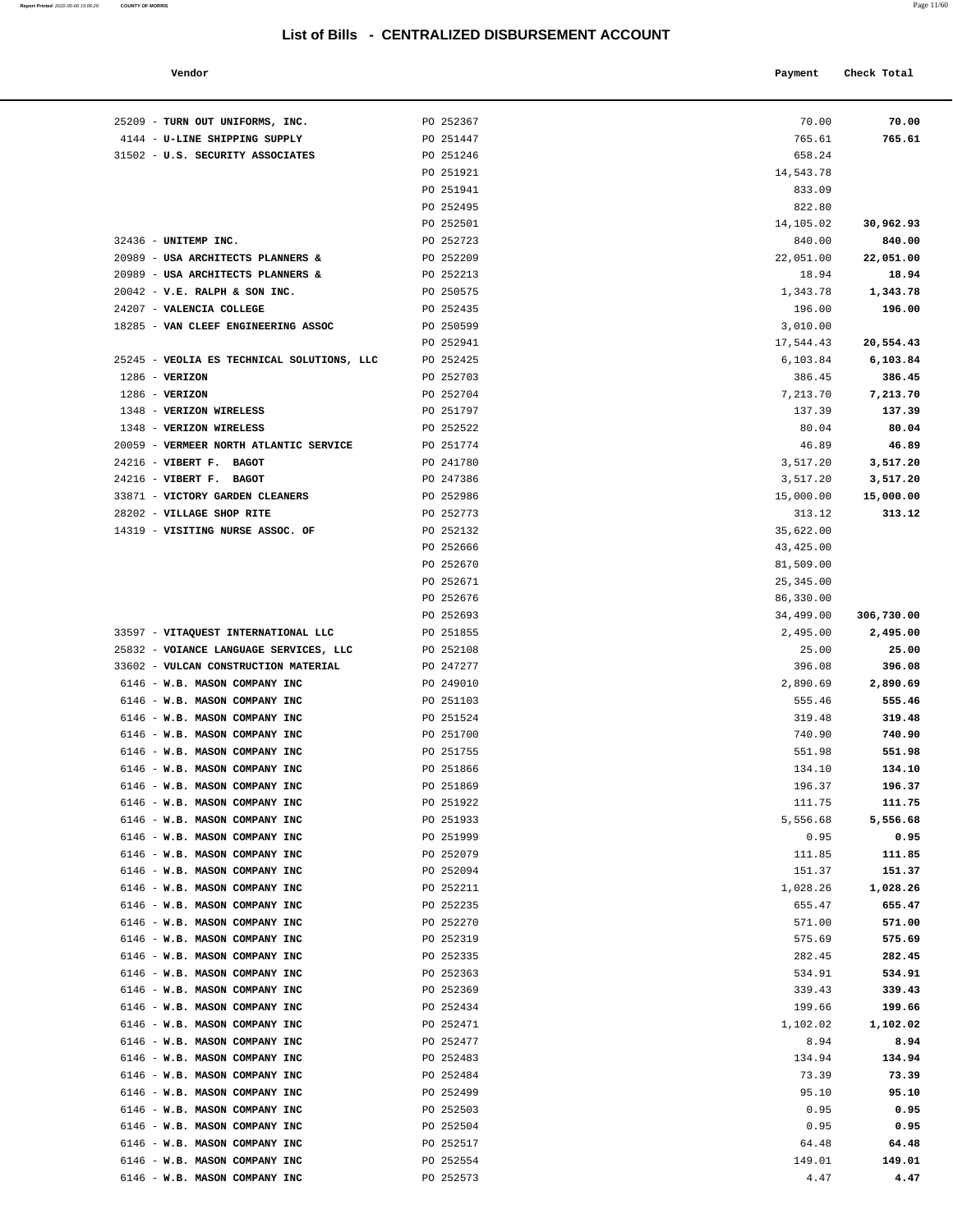**Report Printed** 2022-05-06 15:06:29 **COUNTY OF MORRIS** Page 12/60

#### **Vendor Payment Check Total**   $\blacksquare$  Payment Check Total **Payment** Check Total **Payment**

| 6146 - W.B. MASON COMPANY INC                   | PO 252582 | 44.70     | 44.70     |
|-------------------------------------------------|-----------|-----------|-----------|
| 6146 - W.B. MASON COMPANY INC                   | PO 252589 | 122.98    | 122.98    |
| 6146 - W.B. MASON COMPANY INC                   | PO 252606 | 1.90      | 1.90      |
| 6146 - W.B. MASON COMPANY INC                   | PO 252607 | 1.90      | 1.90      |
| 6146 - W.B. MASON COMPANY INC                   | PO 252632 | 515.58    | 515.58    |
| 6146 - W.B. MASON COMPANY INC                   | PO 252672 | 341.25    | 341.25    |
| 6146 - W.B. MASON COMPANY INC                   | PO 252686 | 35.76     | 35.76     |
| 6146 - W.B. MASON COMPANY INC                   | PO 252698 | 95.29     | 95.29     |
| 6146 - W.B. MASON COMPANY INC                   | PO 252737 | 134.98    | 134.98    |
| 6146 - W.B. MASON COMPANY INC                   | PO 252738 | 442.18    | 442.18    |
| 6146 - W.B. MASON COMPANY INC                   | PO 252742 | 774.79    | 774.79    |
| 6146 - W.B. MASON COMPANY INC                   | PO 252767 | 35.76     | 35.76     |
| 6146 - W.B. MASON COMPANY INC                   | PO 252778 | 49.17     | 49.17     |
| 6146 - W.B. MASON COMPANY INC                   | PO 252790 | 51.54     | 51.54     |
| 6146 - W.B. MASON COMPANY INC                   | PO 252793 | 159.95    | 159.95    |
| 6146 - W.B. MASON COMPANY INC                   | PO 252801 | 974.80    | 974.80    |
| 6146 - W.B. MASON COMPANY INC                   | PO 253026 | 45.65     | 45.65     |
| 26518 - WALTER JONES                            | PO 252333 | 60.00     | 60.00     |
| 18388 - WARREN COUNTY COMMUNITY COLL. PO 251856 |           | 1,299.00  | 1,299.00  |
| 18402 - WATCHUNG / LONG HILL                    | PO 246566 | 764.98    |           |
|                                                 | PO 247206 | 2,000.00  | 2,764.98  |
| 33669 - WEIGHTS & MEASURES FUND                 | PO 251379 | 150.00    | 150.00    |
| 33957 - WILEY MALEHORN SIROTA & RAYNES          | PO 253264 | 15,000.00 | 15,000.00 |
| 13246 - WILLIAM F. BARNISH                      | PO 252728 | 2,938.92  | 2,938.92  |
| 13246 - WILLIAM F. BARNISH                      | PO 252729 | 9,430.21  | 9,430.21  |
| 26523 - WILLIAM MOTT                            | PO 252450 | 60.00     | 60.00     |
| 8335 - WILLIAM PATERSON UNIVERSITY              | PO 251945 | 679.50    | 679.50    |
| 28440 - WILSON TORRES                           | PO 252459 | 147.97    | 147.97    |
| 1621 - WINSOR'S TRACTOR TRAILER                 | PO 252359 | 800.00    | 800.00    |
| 21189 - WITMER-PUBLIC SAFETY GROUP              | PO 251423 | 8,088.12  | 8,088.12  |
| 3793 - WOODRUFF ENERGY                          | PO 252971 | 2,970.49  | 2,970.49  |
| 29685 - WURTH USA INC.                          | PO 251685 | 318.56    | 318.56    |
| 20129 - YORK MOTORS, INC.                       | PO 252228 | 615.98    | 615.98    |
| $20140$ - ZERISH FYFFE                          | PO 247614 | 629.40    | 629.40    |
| 24208 - ZUFALL HEALTH CENTER                    | PO 252674 | 17,130.00 | 17,130.00 |
|                                                 |           |           |           |

**17,053,833.55** 

#### TOTAL **17,053,833.55**

|  |  |  |  | Total to be paid from Fund 13 Dedicated Trust | 43,305.83     |
|--|--|--|--|-----------------------------------------------|---------------|
|  |  |  |  | Total to be paid from Fund 04 County Capital  | 618,749.28    |
|  |  |  |  | Total to be paid from Fund 02 Grant Fund      | 2,182,972.73  |
|  |  |  |  | Total to be paid from Fund 01 Current Fund    | 14,208,805.71 |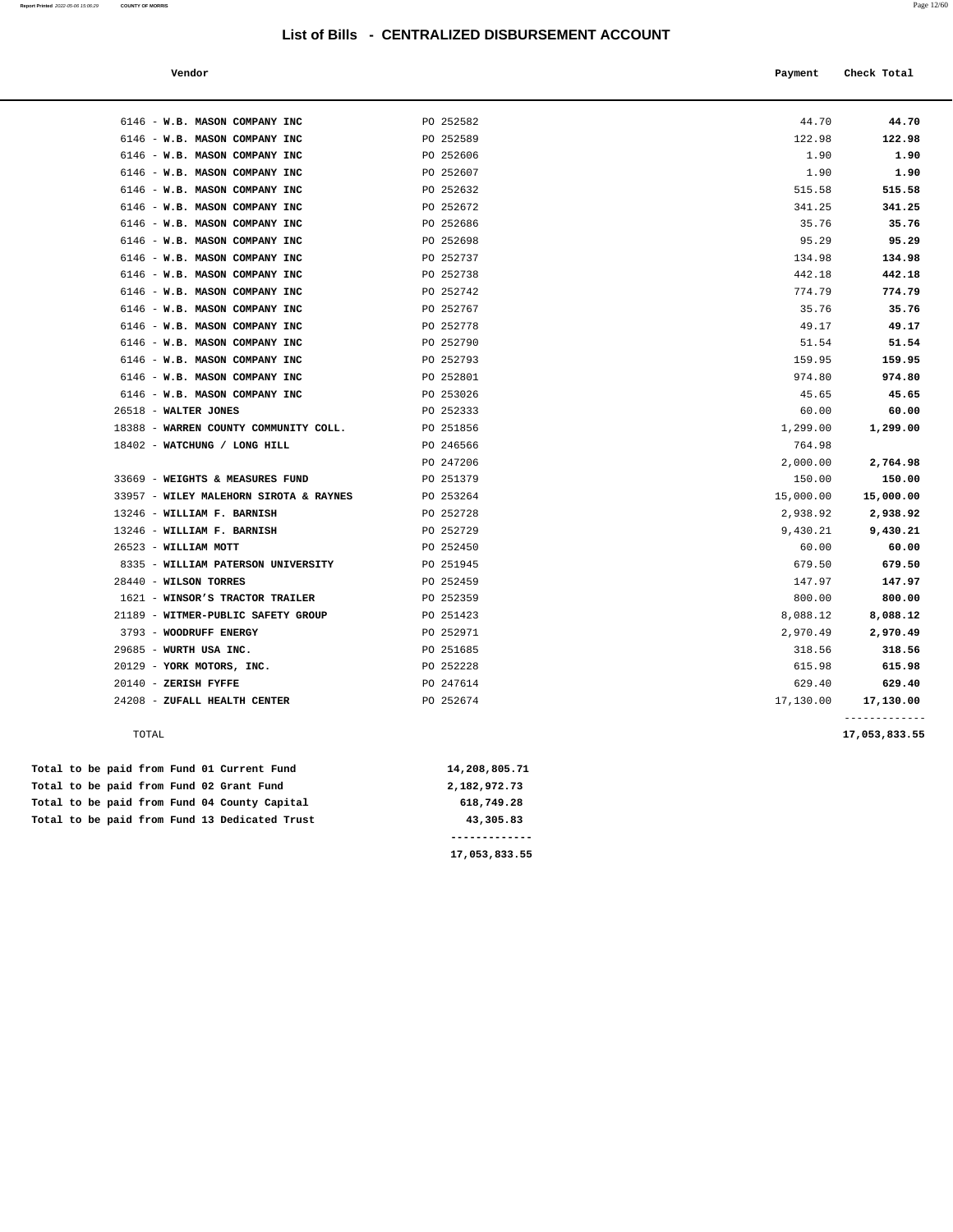**Report Printed** 2022-05-06 15:06:36 **COUNTY OF MORRIS** Page 13/60

## **List of Bills (Department/Account Detail) - CENTRALIZED DISBURSEMENT ACCOUNT**

| Account<br>. | <b>PO #</b> | Vendor | Description | Payment | Account Total<br>.<br>. |
|--------------|-------------|--------|-------------|---------|-------------------------|
|              |             |        |             |         |                         |

#### **Current Fund**

## **County Administrator**

|                                | 251832 NJAC                           |                   | 495.00    |              |
|--------------------------------|---------------------------------------|-------------------|-----------|--------------|
|                                | 251816 MORRIS COUNTY CHAMBER OF       |                   | 150.00    |              |
| 01-201-20-100100-039           | Education Schools & Training          | TOTAL FOR ACCOUNT |           | 645.00       |
|                                |                                       |                   |           |              |
|                                | 252369 W.B. MASON COMPANY INC         |                   | 339.43    |              |
|                                | 251920 HELRICK'S INC                  |                   | 562.50    |              |
|                                | 251920 HELRICK'S INC                  |                   | 74.38     |              |
| $01 - 201 - 20 - 100100 - 058$ | Office Supplies & Stationery          | TOTAL FOR ACCOUNT |           | 976.31       |
|                                |                                       |                   |           |              |
|                                | 252855 KAREN MANCINELLI               |                   | 90.57     |              |
| 01-201-20-100100-059           | Other General Expenses                | TOTAL FOR ACCOUNT |           | 90.57        |
|                                |                                       |                   |           |              |
|                                | 253340 COUNTY OF MORRIS               |                   | 66.06     |              |
| 01-201-20-100100-068           | Postage & Metered Mail                | TOTAL FOR ACCOUNT |           | 66.06        |
|                                |                                       |                   |           |              |
|                                | 251936 SHI INTERNATIONAL CORP         |                   | 21,015.40 |              |
| 01-201-20-100100-070           | Publication & Subscriptions           | TOTAL FOR ACCOUNT |           | 21,015.40    |
|                                |                                       |                   |           |              |
|                                | 252812 HARVARD STUDIO PHOTOGRAPHY LLC |                   | 1,500.00  |              |
| $01 - 201 - 20 - 100100 - 084$ | Other Outside Services                | TOTAL FOR ACCOUNT |           | 1,500.00     |
|                                |                                       |                   |           |              |
|                                |                                       |                   |           | ============ |
|                                | TOTAL for County Administrator        |                   |           | 24,293.34    |
|                                |                                       |                   |           |              |

#### **Personnel**

| 253340 COUNTY OF MORRIS<br>Postage & Metered Mail<br>01-201-20-105100-068              | TOTAL FOR ACCOUNT | 13.12<br>13.12 |
|----------------------------------------------------------------------------------------|-------------------|----------------|
| 252767 W.B. MASON COMPANY INC<br>Other Administrative Supplies<br>01-201-20-105100-095 | TOTAL FOR ACCOUNT | 35.76<br>35.76 |
| TOTAL for Personnel                                                                    |                   | 48.88          |

## **Board of Chosen Freeholders**

| 253340 COUNTY OF MORRIS<br>253340 COUNTY OF MORRIS                   |                   | 14.68<br>273.24  |
|----------------------------------------------------------------------|-------------------|------------------|
| Postage & Metered Mail<br>01-201-20-110100-068                       | TOTAL FOR ACCOUNT | 287.92           |
| 252773 VILLAGE SHOP RITE<br>Special Projects<br>01-201-20-110100-079 | TOTAL FOR ACCOUNT | 313.12<br>313.12 |
| TOTAL for Board of Chosen Freeholders                                |                   | 601.04           |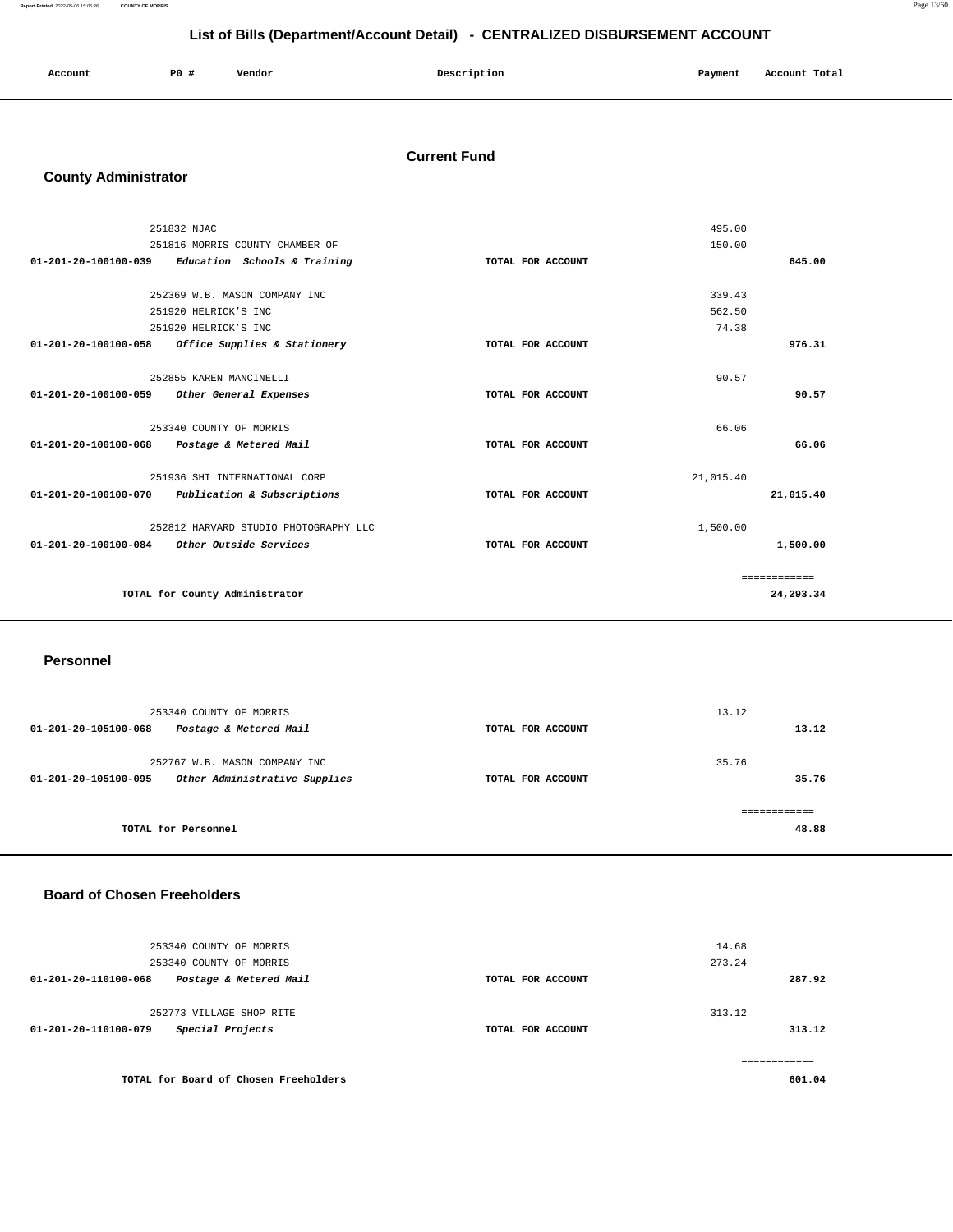| Account | PO# | Vendor | Description | Payment | Account Total |
|---------|-----|--------|-------------|---------|---------------|
|         |     |        |             |         |               |

#### **Clerk of the Board**

| TOTAL for Clerk of the Board                                 |                   | 2,566.11       |  |
|--------------------------------------------------------------|-------------------|----------------|--|
|                                                              |                   | ============   |  |
| 01-201-20-110105-022<br>Advertising                          | TOTAL FOR ACCOUNT | 2,566.11       |  |
| 252627 GANNETT NJ NEWSPAPERS                                 |                   | 96.92          |  |
| 252692 GANNETT NJ NEWSPAPERS                                 |                   | 63.18          |  |
| 252584 GANNETT NJ NEWSPAPERS                                 |                   | 49.19          |  |
| 252585 GANNETT NJ NEWSPAPERS                                 |                   | 91.94          |  |
| 252587 GANNETT NJ NEWSPAPERS                                 |                   | 45.32          |  |
| 252586 GANNETT NJ NEWSPAPERS                                 |                   | 47.90          |  |
| 252629 GANNETT NJ NEWSPAPERS                                 |                   | 90.04          |  |
| 252625 GANNETT NJ NEWSPAPERS                                 |                   | 108.10         |  |
| 252626 GANNETT NJ NEWSPAPERS                                 |                   | 102.08         |  |
| 252628 GANNETT NJ NEWSPAPERS                                 |                   | 99.50          |  |
| 252534 GANNETT NJ NEWSPAPERS                                 |                   | 72.44          |  |
| 252535 GANNETT NJ NEWSPAPERS                                 |                   | 95.84          |  |
| 252536 GANNETT NJ NEWSPAPERS                                 |                   | 108.32         |  |
| 252539 GANNETT NJ NEWSPAPERS                                 |                   | 71.66          |  |
| 252538 GANNETT NJ NEWSPAPERS                                 |                   | 71.66          |  |
| 252537 GANNETT NJ NEWSPAPERS                                 |                   | 71.66          |  |
| 252541 GANNETT NJ NEWSPAPERS                                 |                   | 66.98          |  |
| 252540 GANNETT NJ NEWSPAPERS                                 |                   | 66.20          |  |
| 253078 GANNETT NJ NEWSPAPERS<br>253079 GANNETT NJ NEWSPAPERS |                   | 96.62<br>95.84 |  |
| 252240 NJ ADVANCE MEDIA                                      |                   | 456.30         |  |
| 252239 NJ ADVANCE MEDIA                                      |                   | 498.42         |  |
|                                                              |                   |                |  |

## **County Clerk**

|                                          | 251826 NJLM                                         |                   | 70.00        |
|------------------------------------------|-----------------------------------------------------|-------------------|--------------|
|                                          | 252124 THOMSON REUTER-WEST                          |                   | 860.00       |
|                                          | 252124 THOMSON REUTER-WEST                          |                   | 428.00       |
| 01-201-20-120100-028 Books & Periodicals |                                                     | TOTAL FOR ACCOUNT | 1,358.00     |
|                                          | 252249 RICOH USA, INC.                              |                   | 429.94       |
|                                          | 252249 RICOH USA, INC.                              |                   | 219.66       |
|                                          | 252249 RICOH USA, INC.                              |                   | 473.34       |
|                                          | 01-201-20-120100-044 Equipment Service Agreements   | TOTAL FOR ACCOUNT | 1,122.94     |
|                                          | 251524 W.B. MASON COMPANY INC                       |                   | 319.48       |
|                                          | 252471 W.B. MASON COMPANY INC                       |                   | 1,102.02     |
|                                          | $01-201-20-120100-058$ Office Supplies & Stationery | TOTAL FOR ACCOUNT | 1,421.50     |
|                                          | 252479 THE TAB GROUP                                |                   | 4,612.97     |
|                                          | 01-201-20-120100-059 Other General Expenses         | TOTAL FOR ACCOUNT | 4,612.97     |
|                                          | 253340 COUNTY OF MORRIS                             |                   | 1,669.08     |
|                                          | 01-201-20-120100-068 Postage & Metered Mail         | TOTAL FOR ACCOUNT | 1,669.08     |
|                                          | 251523 Pakor / Imaging Spectrum                     |                   | 1,619.70     |
| 01-201-20-120100-069                     | Printing                                            | TOTAL FOR ACCOUNT | 1,619.70     |
|                                          | 252582 W.B. MASON COMPANY INC                       |                   | 44.70        |
| 01-201-20-120100-095                     | Other Administrative Supplies                       | TOTAL FOR ACCOUNT | 44.70        |
|                                          |                                                     |                   | ============ |

**TOTAL for County Clerk** 

**11,848.89**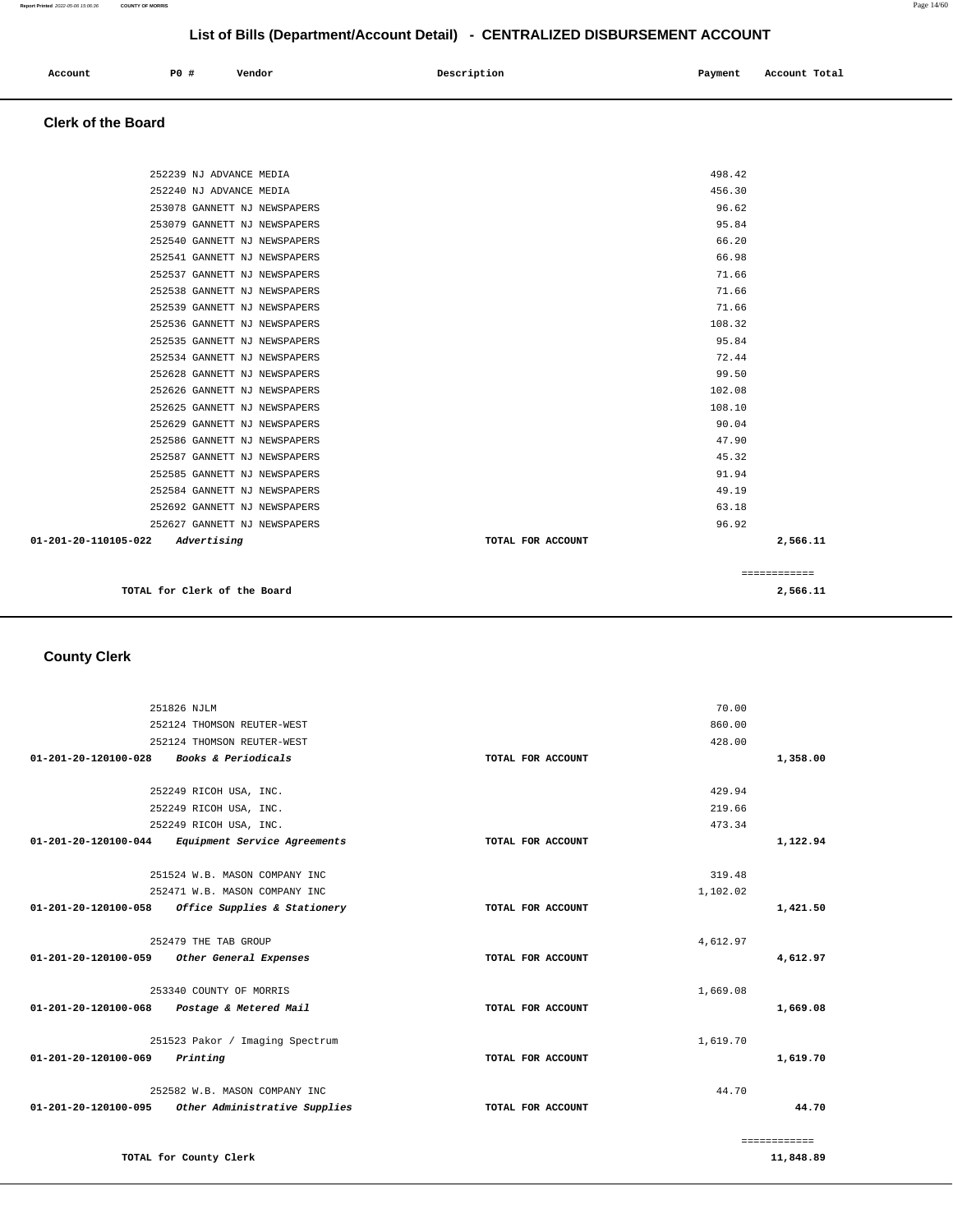**Report Printed** 2022-05-06 15:06:36 **COUNTY OF MORRIS** Page 15/60

## **List of Bills (Department/Account Detail) - CENTRALIZED DISBURSEMENT ACCOUNT**

| Account | P0 # | Vendor | Description | Payment | Account Total |
|---------|------|--------|-------------|---------|---------------|
| .       |      |        |             |         | .<br>.        |
|         |      |        |             |         |               |

# **County Board of Elections**

|                                | 252506 GANNETT NJ NEWSPAPERS        |                   | 12.48  |               |
|--------------------------------|-------------------------------------|-------------------|--------|---------------|
|                                | 252506 GANNETT NJ NEWSPAPERS        |                   | 35.00  |               |
|                                | 252575 NJ ADVANCE MEDIA             |                   | 59.67  |               |
|                                | 252575 NJ ADVANCE MEDIA             |                   | 90.00  |               |
| $01 - 201 - 20 - 121100 - 022$ | Advertising                         | TOTAL FOR ACCOUNT |        | 197.15        |
|                                | 251627 A. RIFKIN CO.                |                   | 720.00 |               |
|                                | 251627 A. RIFKIN CO.                |                   | 14.41  |               |
| 01-201-20-121100-059           | Other General Expenses              | TOTAL FOR ACCOUNT |        | 734.41        |
|                                | 253340 COUNTY OF MORRIS             |                   | 332.06 |               |
| 01-201-20-121100-068           | Postage & Metered Mail              | TOTAL FOR ACCOUNT |        | 332.06        |
|                                |                                     |                   |        | ------------- |
|                                | TOTAL for County Board of Elections |                   |        | 1,263.62      |
|                                |                                     |                   |        |               |

## **Superintendent of Elections**

| 252564 GANNETT NJ NEWSPAPERS                       |                   | 109.20 |          |
|----------------------------------------------------|-------------------|--------|----------|
| 252564 GANNETT NJ NEWSPAPERS                       |                   | 35.00  |          |
| 01-201-20-121105-022 Advertising                   | TOTAL FOR ACCOUNT |        | 144.20   |
|                                                    |                   |        |          |
| 251230 ELECTION SYSTEMS & SOFTWARE, LLC            |                   | 712.50 |          |
| 251230 ELECTION SYSTEMS & SOFTWARE, LLC            |                   | 420.06 |          |
| 01-201-20-121105-057 National Voter Registration   | TOTAL FOR ACCOUNT |        | 1,132.56 |
|                                                    |                   |        |          |
| 252270 W.B. MASON COMPANY INC                      |                   | 571.00 |          |
| 01-201-20-121105-058 Office Supplies & Stationery  | TOTAL FOR ACCOUNT |        | 571.00   |
|                                                    |                   |        |          |
| 253340 COUNTY OF MORRIS                            |                   | 884.27 |          |
| 01-201-20-121105-068 Postage & Metered Mail        | TOTAL FOR ACCOUNT |        | 884.27   |
|                                                    |                   |        |          |
| 252463 DALE KRAMER                                 |                   | 92.05  |          |
| 252463 DALE KRAMER                                 |                   | 20.00  |          |
| 252463 DALE KRAMER                                 |                   | 11.00  |          |
| 252463 DALE KRAMER                                 |                   | 154.93 |          |
| 252460 MELISSA CHELSEA POLK                        |                   | 92.05  |          |
| 252460 MELISSA CHELSEA POLK                        |                   | 5.00   |          |
| 252460 MELISSA CHELSEA POLK                        |                   | 11.00  |          |
| 252461 ROBERT J. KENNEDY                           |                   | 92.05  |          |
| 252461 ROBERT J. KENNEDY                           |                   | 5.00   |          |
| 252461 ROBERT J. KENNEDY                           |                   | 11.00  |          |
| 252459 WILSON TORRES                               |                   | 90.65  |          |
| 252459 WILSON TORRES                               |                   | 5.00   |          |
| 252459 WILSON TORRES                               |                   | 12.40  |          |
| 252459 WILSON TORRES                               |                   | 39.92  |          |
| 01-201-20-121105-082 Travel Expense                | TOTAL FOR ACCOUNT |        | 642.05   |
|                                                    |                   |        |          |
| 252503 W.B. MASON COMPANY INC                      |                   | 0.95   |          |
| 252573 W.B. MASON COMPANY INC                      |                   | 4.47   |          |
| 252504 W.B. MASON COMPANY INC                      |                   | 0.95   |          |
| 01-201-20-121105-095 Other Administrative Supplies | TOTAL FOR ACCOUNT |        | 6.37     |
| 252570 RICOH USA, INC.                             |                   | 333.27 |          |
| 252572 RICOH USA, INC.                             |                   | 175.98 |          |
| Office Machines - Rental<br>01-201-20-121105-164   | TOTAL FOR ACCOUNT |        | 509.25   |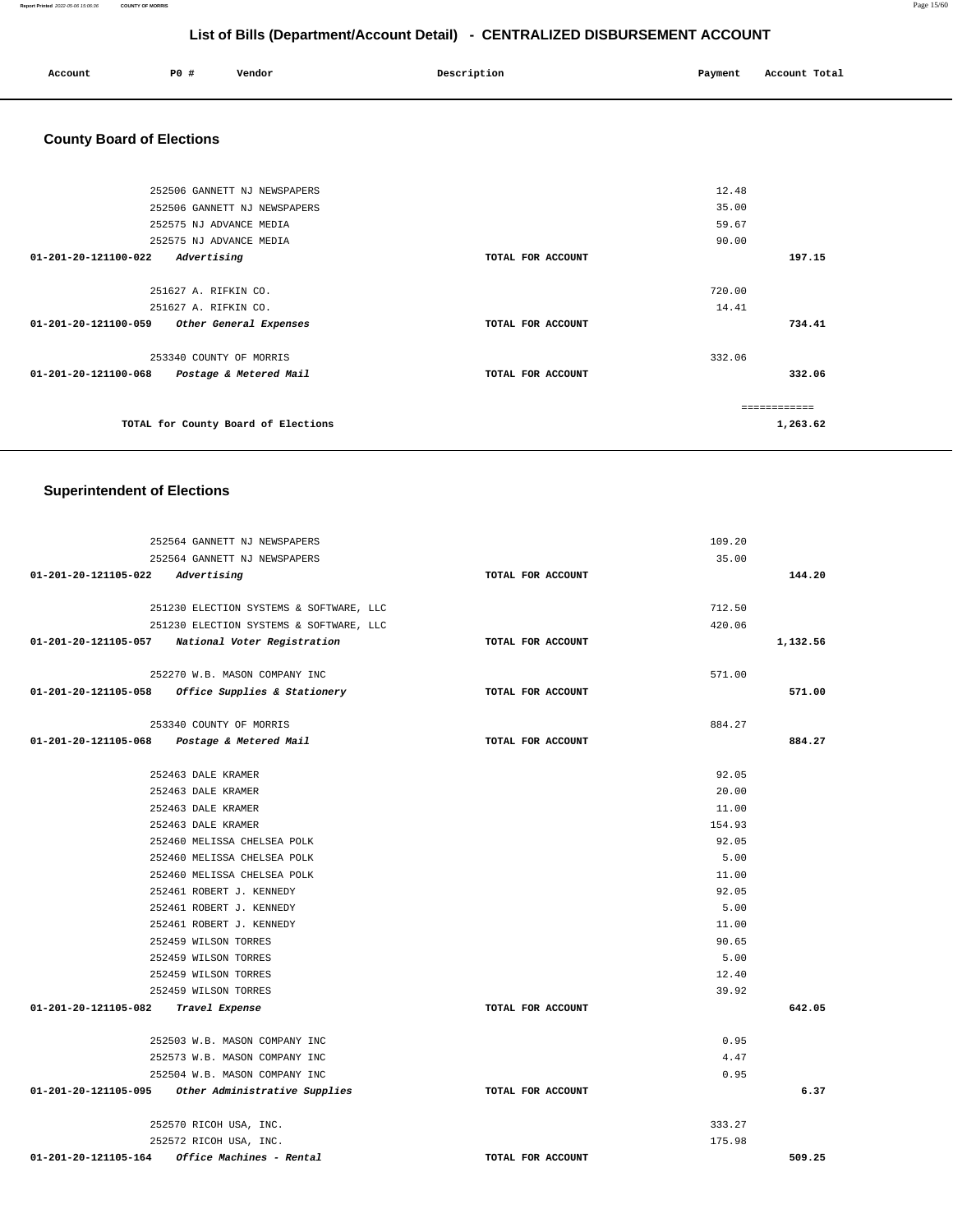| Account                            | P0 # | Vendor | Description | Payment | Account Total |
|------------------------------------|------|--------|-------------|---------|---------------|
| <b>Superintendent of Elections</b> |      |        |             |         | ============  |

**TOTAL for Superintendent of Elections [3,889.70](https://3,889.70)** 

## **County Elections (Cty Clerk)**

| 252249 RICOH USA, INC.<br>$01 - 201 - 20 - 121110 - 044$<br>Equipment Service Agreements | TOTAL FOR ACCOUNT | 209.44<br>209.44        |
|------------------------------------------------------------------------------------------|-------------------|-------------------------|
| 253340 COUNTY OF MORRIS<br>01-201-20-121110-068<br>Postage & Metered Mail                | TOTAL FOR ACCOUNT | 62.00<br>62.00          |
| 252121 PRINCETON INSTITUTE OF LANGUAGES, INC DBA<br>01-201-20-121110-069<br>Printing     | TOTAL FOR ACCOUNT | 220.00<br>220.00        |
| TOTAL for County Elections (Cty Clerk)                                                   |                   | -------------<br>491.44 |

## **County Treasurer**

| 253046 CEUNION                                                 |                   | 110.00       |
|----------------------------------------------------------------|-------------------|--------------|
| 253047 CEUNION                                                 |                   | 55.00        |
| $01 - 201 - 20 - 130100 - 039$<br>Education Schools & Training | TOTAL FOR ACCOUNT | 165.00       |
| 253025 OFFICE CONCEPTS GROUP, INC.                             |                   | 22.56        |
| $01 - 201 - 20 - 130100 - 058$<br>Office Supplies & Stationery | TOTAL FOR ACCOUNT | 22.56        |
| 253340 COUNTY OF MORRIS                                        |                   | 159.88       |
| $01 - 201 - 20 - 130100 - 068$<br>Postage & Metered Mail       | TOTAL FOR ACCOUNT | 159.88       |
|                                                                |                   |              |
| 253082 THE CANNING GROUP LLC                                   |                   | 2,083.33     |
| 253026 W.B. MASON COMPANY INC                                  |                   | 44.70        |
| 253026 W.B. MASON COMPANY INC                                  |                   | 0.95         |
| 01-201-20-130100-084<br>Other Outside Services                 | TOTAL FOR ACCOUNT | 2,128.98     |
|                                                                |                   | ============ |
| TOTAL for County Treasurer                                     |                   | 2,476.42     |

## **Purchasing Division**

| 253095 RICOH USA, INC.                                |                   | 7,699.63 |          |
|-------------------------------------------------------|-------------------|----------|----------|
| 01-201-20-130105-044<br>Equipment Service Agreements  | TOTAL FOR ACCOUNT |          | 7,699.63 |
|                                                       |                   |          |          |
| 253340 COUNTY OF MORRIS                               |                   | 90.84    |          |
| 01-201-20-130105-068<br>Postage & Metered Mail        | TOTAL FOR ACCOUNT |          | 90.84    |
|                                                       |                   |          |          |
| 252698 W.B. MASON COMPANY INC                         |                   | 11.40    |          |
| 252698 W.B. MASON COMPANY INC                         |                   | 11.40    |          |
| 252698 W.B. MASON COMPANY INC                         |                   | 11.40    |          |
| 252698 W.B. MASON COMPANY INC                         |                   | 19.40    |          |
| 252698 W.B. MASON COMPANY INC                         |                   | 41.69    |          |
| Other Administrative Supplies<br>01-201-20-130105-095 | TOTAL FOR ACCOUNT |          | 95.29    |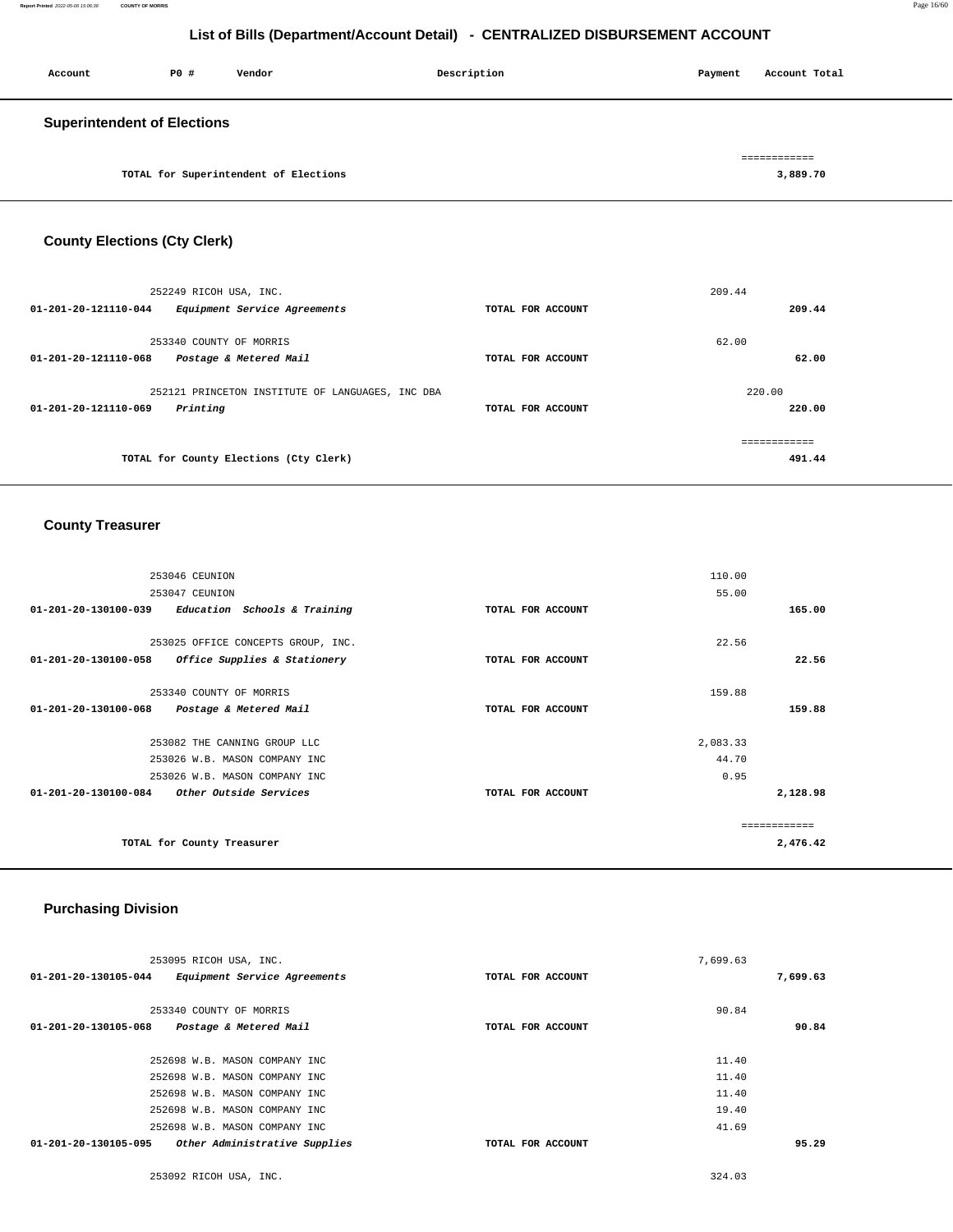**Report Printed** 2022-05-06 15:06:36 **COUNTY OF MORRIS** Page 17/60

## **List of Bills (Department/Account Detail) - CENTRALIZED DISBURSEMENT ACCOUNT**

| Account                        | P0 # | Vendor                        | Description       | Payment | Account Total            |
|--------------------------------|------|-------------------------------|-------------------|---------|--------------------------|
| <b>Purchasing Division</b>     |      |                               |                   |         |                          |
| $01 - 201 - 20 - 130105 - 164$ |      | Office Machines - Rental      | TOTAL FOR ACCOUNT |         | 324.03                   |
|                                |      | TOTAL for Purchasing Division |                   |         | ============<br>8,209.79 |
|                                |      |                               |                   |         |                          |

## **Office Services**

| 253129 COUNTY COLLEGE OF MORRIS  |                   | 18,252.33 |
|----------------------------------|-------------------|-----------|
| Printing<br>01-201-20-130110-069 | TOTAL FOR ACCOUNT | 18,252.33 |
|                                  |                   |           |
| TOTAL for Office Services        |                   | 18,252.33 |
|                                  |                   |           |

## **Information Technology Div**

|                                | 251528 BASE POWER SERVICES                               |                   | 750.00    |              |
|--------------------------------|----------------------------------------------------------|-------------------|-----------|--------------|
|                                | 251528 BASE POWER SERVICES                               |                   | 325.00    |              |
| 01-201-20-140100-044           | Equipment Service Agreements                             | TOTAL FOR ACCOUNT |           | 1,075.00     |
|                                |                                                          |                   |           |              |
|                                | 252099 ALTERNATIVE MICROGRAPHICS INC                     |                   | 1,065.44  |              |
| 01-201-20-140100-054           | Microfilming                                             | TOTAL FOR ACCOUNT |           | 1,065.44     |
|                                |                                                          |                   |           |              |
|                                | 253340 COUNTY OF MORRIS                                  |                   | 9.90      |              |
| 01-201-20-140100-068           | Postage & Metered Mail                                   | TOTAL FOR ACCOUNT |           | 9.90         |
|                                |                                                          |                   |           |              |
|                                | 251859 MAGNET FORENSICS USA, INC.                        |                   | 1,380.00  |              |
|                                | 251859 MAGNET FORENSICS USA, INC.                        |                   | 1,740.00  |              |
| $01 - 201 - 20 - 140100 - 078$ | Software Maintenance                                     | TOTAL FOR ACCOUNT |           | 3,120.00     |
|                                |                                                          |                   |           |              |
|                                | 252100 R.S. KNAPP CO. INC.                               |                   | 772.01    |              |
| 01-201-20-140100-098           | Other Operating&Repair Supply                            | TOTAL FOR ACCOUNT |           | 772.01       |
|                                | 252137 RICOH USA, INC.                                   |                   | 104.09    |              |
| 01-201-20-140100-164           | Office Machines - Rental                                 | TOTAL FOR ACCOUNT |           | 104.09       |
|                                |                                                          |                   |           |              |
|                                | 244182 EXTREME NETWORKS INC.                             |                   | 16,200.00 |              |
|                                | 01-203-20-140100-044 (2021) Equipment Service Agreements | TOTAL FOR ACCOUNT |           | 16,200.00    |
|                                |                                                          |                   |           |              |
|                                |                                                          |                   |           | ============ |
|                                | TOTAL for Information Technology Div                     |                   |           | 22,346.44    |
|                                |                                                          |                   |           |              |

## **County Board of Taxation**

| Office Supplies & Stationery<br>01-201-20-150100-058 | TOTAL FOR ACCOUNT | 151.37 |
|------------------------------------------------------|-------------------|--------|
| 252094 W.B. MASON COMPANY INC                        |                   | 4.98   |
| 252094 W.B. MASON COMPANY INC                        |                   | 4.98   |
| 252094 W.B. MASON COMPANY INC                        |                   | 11.62  |
| 252094 W.B. MASON COMPANY INC                        |                   | 9.16   |
| 252094 W.B. MASON COMPANY INC                        |                   | 65.92  |
| 252094 W.B. MASON COMPANY INC                        |                   | 35.99  |
| 252094 W.B. MASON COMPANY INC                        |                   | 18.72  |
|                                                      |                   |        |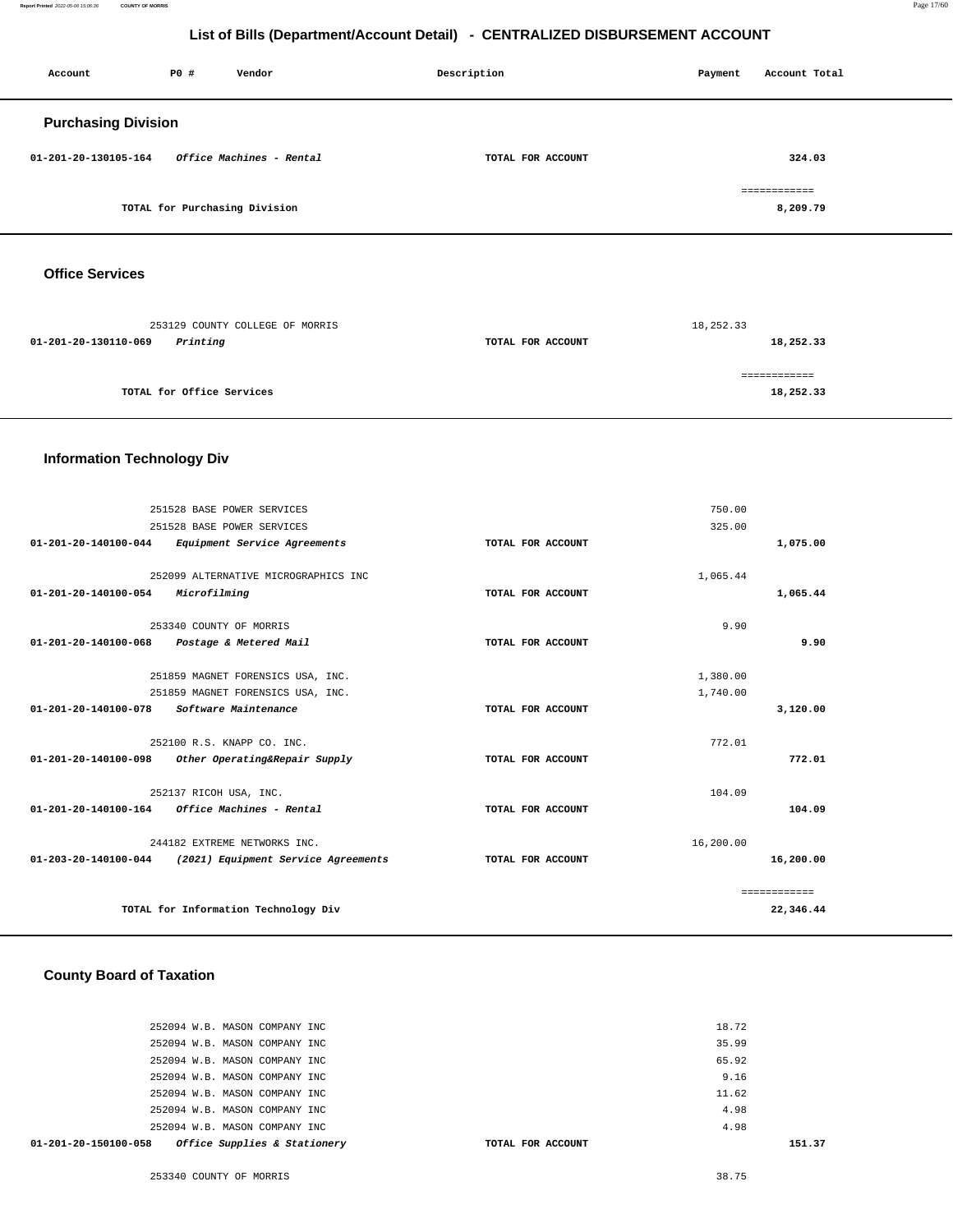**Report Printed** 2022-05-06 15:06:36 **COUNTY OF MORRIS** Page 18/60

## **List of Bills (Department/Account Detail) - CENTRALIZED DISBURSEMENT ACCOUNT**

| Account                         | PO# | Vendor                             | Description       | Payment | Account Total |
|---------------------------------|-----|------------------------------------|-------------------|---------|---------------|
| <b>County Board of Taxation</b> |     |                                    |                   |         |               |
| 01-201-20-150100-068            |     | Postage & Metered Mail             | TOTAL FOR ACCOUNT |         | 38.75         |
|                                 |     |                                    |                   |         | ============  |
|                                 |     | TOTAL for County Board of Taxation |                   |         | 190.12        |

## **County Counsel**

| 249313 THOMSON REUTER-WEST                     |                   | 566.63       |
|------------------------------------------------|-------------------|--------------|
| 249508 THOMSON REUTER-WEST                     |                   | 973.00       |
|                                                |                   |              |
| 250574 THOMSON REUTER-WEST                     |                   | 606.29       |
| 250573 THOMSON REUTER-WEST                     |                   | 973.00       |
| 01-201-20-155100-050<br>Law Books              | TOTAL FOR ACCOUNT | 3,118.92     |
|                                                |                   |              |
| 251792 LAW OFFICE OF ROBERT J. GREENBAUM       |                   | 175.00       |
| 251792 LAW OFFICE OF ROBERT J. GREENBAUM       |                   | 175.00       |
| 251792 LAW OFFICE OF ROBERT J. GREENBAUM       |                   | 175.00       |
| 251792 LAW OFFICE OF ROBERT J. GREENBAUM       |                   | 5,162.50     |
| 251759 PLOSIA COHEN LLC                        |                   | 1,172.50     |
| 01-201-20-155100-051<br>Legal                  | TOTAL FOR ACCOUNT | 6,860.00     |
| 253340 COUNTY OF MORRIS                        |                   | 0.53         |
|                                                |                   |              |
| 01-201-20-155100-068<br>Postage & Metered Mail | TOTAL FOR ACCOUNT | 0.53         |
| 249318 THOMSON REUTER-WEST                     |                   | 529.56       |
| 249320 THOMSON REUTER-WEST                     |                   | 393.00       |
| 249320 THOMSON REUTER-WEST                     |                   | 234.00       |
| 01-203-20-155100-050<br>(2021) Law Books       | TOTAL FOR ACCOUNT | 1,156.56     |
|                                                |                   |              |
|                                                |                   | ============ |
| TOTAL for County Counsel                       |                   | 11,136.01    |
|                                                |                   |              |

## **County Surrogate**

|                      | 252271 HEATHER DARLING                             |                   | 25.00  |              |
|----------------------|----------------------------------------------------|-------------------|--------|--------------|
|                      | 01-201-20-160100-023 Associations and Memberships  | TOTAL FOR ACCOUNT |        | 25.00        |
|                      |                                                    |                   |        |              |
|                      | 252473 RICOH AMERICAS CORPORATION                  |                   | 237.93 |              |
| 01-201-20-160100-044 | Equipment Service Agreements                       | TOTAL FOR ACCOUNT |        | 237.93       |
|                      | 252742 W.B. MASON COMPANY INC                      |                   | 183.06 |              |
|                      | 252742 W.B. MASON COMPANY INC                      |                   | 484.90 |              |
|                      | 252742 W.B. MASON COMPANY INC                      |                   | 8.97   |              |
|                      | 252742 W.B. MASON COMPANY INC                      |                   | 28.19  |              |
|                      | 252742 W.B. MASON COMPANY INC                      |                   | 43.68  |              |
|                      | 252742 W.B. MASON COMPANY INC                      |                   | 25.04  |              |
|                      | 252742 W.B. MASON COMPANY INC                      |                   | 0.95   |              |
|                      | 01-201-20-160100-058 Office Supplies & Stationery  | TOTAL FOR ACCOUNT |        | 774.79       |
|                      | 253340 COUNTY OF MORRIS                            |                   | 358.90 |              |
|                      | 01-201-20-160100-068 Postage & Metered Mail        | TOTAL FOR ACCOUNT |        | 358.90       |
|                      | 252768 CHRISTINA RAMIREZ                           |                   | 124.40 |              |
|                      | 01-201-20-160100-095 Other Administrative Supplies | TOTAL FOR ACCOUNT |        | 124.40       |
|                      |                                                    |                   |        | ============ |

**TOTAL for County Surrogate**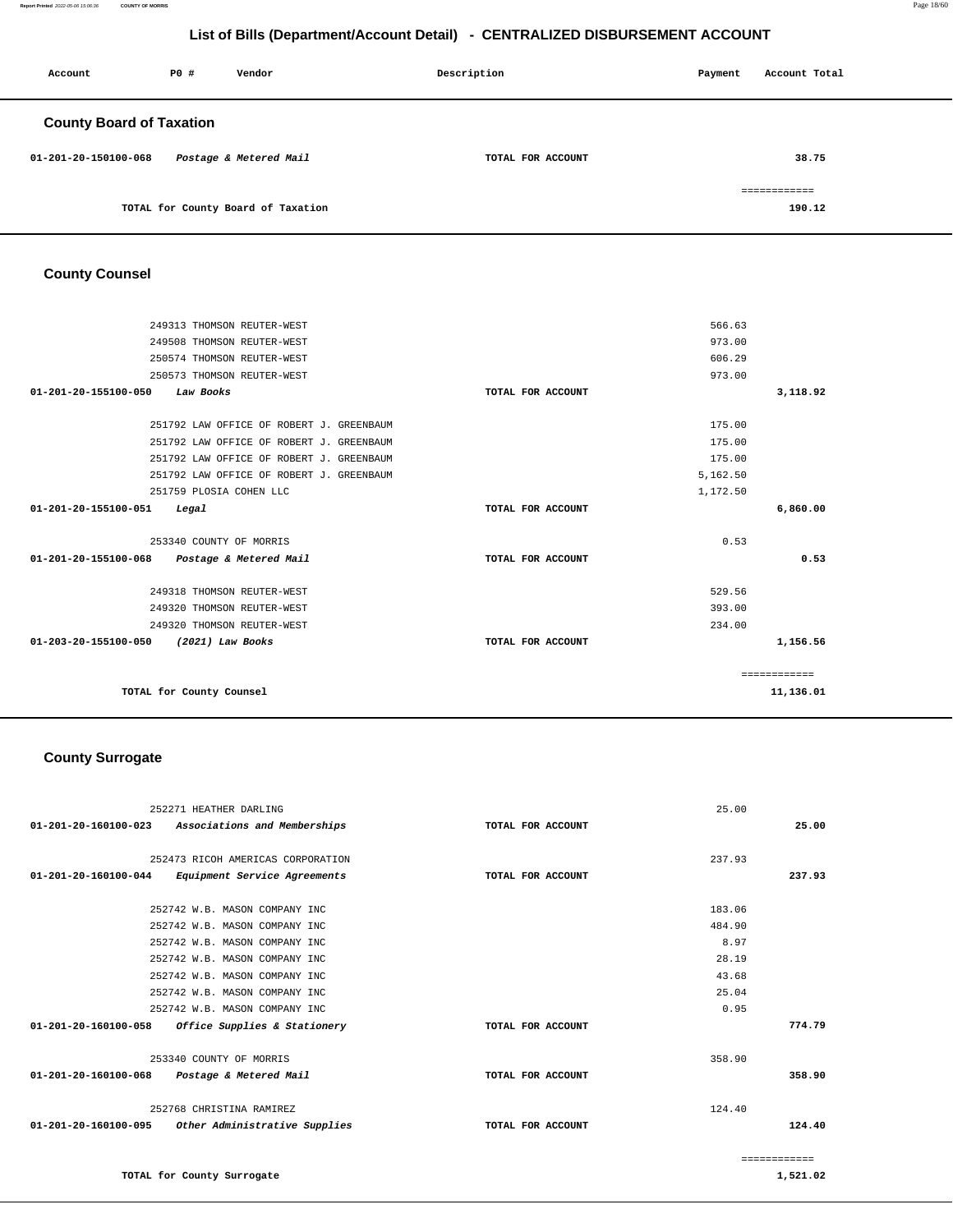#### **Report Printed** 2022-05-06 15:06:36 **COUNTY OF MORRIS** Page 19/60

# **List of Bills (Department/Account Detail) - CENTRALIZED DISBURSEMENT ACCOUNT**

| Account | P <sub>0</sub> | Vendor | Description   | Payment | Account Total |
|---------|----------------|--------|---------------|---------|---------------|
|         |                |        | $\sim$ $\sim$ |         |               |
|         |                |        |               |         |               |

# **Engineering**

|                                                         | 252672 W.B. MASON COMPANY INC     |                   | 341.25 |              |
|---------------------------------------------------------|-----------------------------------|-------------------|--------|--------------|
| 01-201-20-165100-058                                    | Office Supplies & Stationery      | TOTAL FOR ACCOUNT |        | 341.25       |
|                                                         |                                   |                   |        |              |
|                                                         | 253340 COUNTY OF MORRIS           |                   | 11.71  |              |
|                                                         | 253340 COUNTY OF MORRIS           |                   | 19.18  |              |
| $01 - 201 - 20 - 165100 - 068$                          | Postage & Metered Mail            | TOTAL FOR ACCOUNT |        | 30.89        |
| 251599 AT&T MOBILITY                                    |                                   |                   | 37.24  |              |
| 01-201-20-165100-078                                    | Software Maintenance              | TOTAL FOR ACCOUNT |        | 37.24        |
| 252960 ROSLYN KHURDAN                                   |                                   |                   | 80.00  |              |
|                                                         | 252663 RICHARD JOHNSON            |                   | 80.00  |              |
| 01-201-20-165100-082                                    | Travel Expense                    | TOTAL FOR ACCOUNT |        | 160.00       |
|                                                         | 251960 RICOH AMERICAS CORPORATION |                   | 416.57 |              |
|                                                         | 251724 R.S. KNAPP CO. INC.        |                   | 158.82 |              |
| $01 - 201 - 20 - 165100 - 164$ Office Machines - Rental |                                   | TOTAL FOR ACCOUNT |        | 575.39       |
| 251961 AT&T MOBILITY                                    |                                   |                   | 74.48  |              |
| 251961 AT&T MOBILITY                                    |                                   |                   | 111.72 |              |
| 01-201-20-165100-258<br>Equipment                       |                                   | TOTAL FOR ACCOUNT |        | 186.20       |
|                                                         |                                   |                   |        | ============ |
| TOTAL for Engineering                                   |                                   |                   |        | 1,330.97     |
|                                                         |                                   |                   |        |              |

# **Planning Board**

| 252193 BARBARA MURRAY                                   |                   | 130.00       |
|---------------------------------------------------------|-------------------|--------------|
| 251892 AMERICAN TRAILS                                  |                   | 100.00       |
| 01-201-20-180100-023<br>Associations and Memberships    | TOTAL FOR ACCOUNT | 230.00       |
|                                                         |                   |              |
| 252426 OFFICE CONCEPTS GROUP, INC.                      |                   | 699.06       |
| 252426 OFFICE CONCEPTS GROUP, INC.                      |                   | 47.20        |
| 252434 W.B. MASON COMPANY INC                           |                   | 49.98        |
| 252434 W.B. MASON COMPANY INC                           |                   | 33.92        |
| 01-201-20-180100-058<br>Office Supplies & Stationery    | TOTAL FOR ACCOUNT | 830.16       |
|                                                         |                   |              |
| 253340 COUNTY OF MORRIS                                 |                   | 59.01        |
| 01-201-20-180100-068 Postage & Metered Mail             | TOTAL FOR ACCOUNT | 59.01        |
|                                                         |                   |              |
| 252434 W.B. MASON COMPANY INC                           |                   | 93.40        |
| 252434 W.B. MASON COMPANY INC                           |                   | 22.36        |
| 01-201-20-180100-095 Other Administrative Supplies      | TOTAL FOR ACCOUNT | 115.76       |
|                                                         |                   |              |
| 252115 RICOH USA, INC.                                  |                   | 71.33        |
| 252115 RICOH USA, INC.                                  |                   | 21.07        |
| $01 - 201 - 20 - 180100 - 164$ Office Machines - Rental | TOTAL FOR ACCOUNT | 92.40        |
|                                                         |                   |              |
|                                                         |                   | ============ |
| TOTAL for Planning Board                                |                   | 1,327.33     |
|                                                         |                   |              |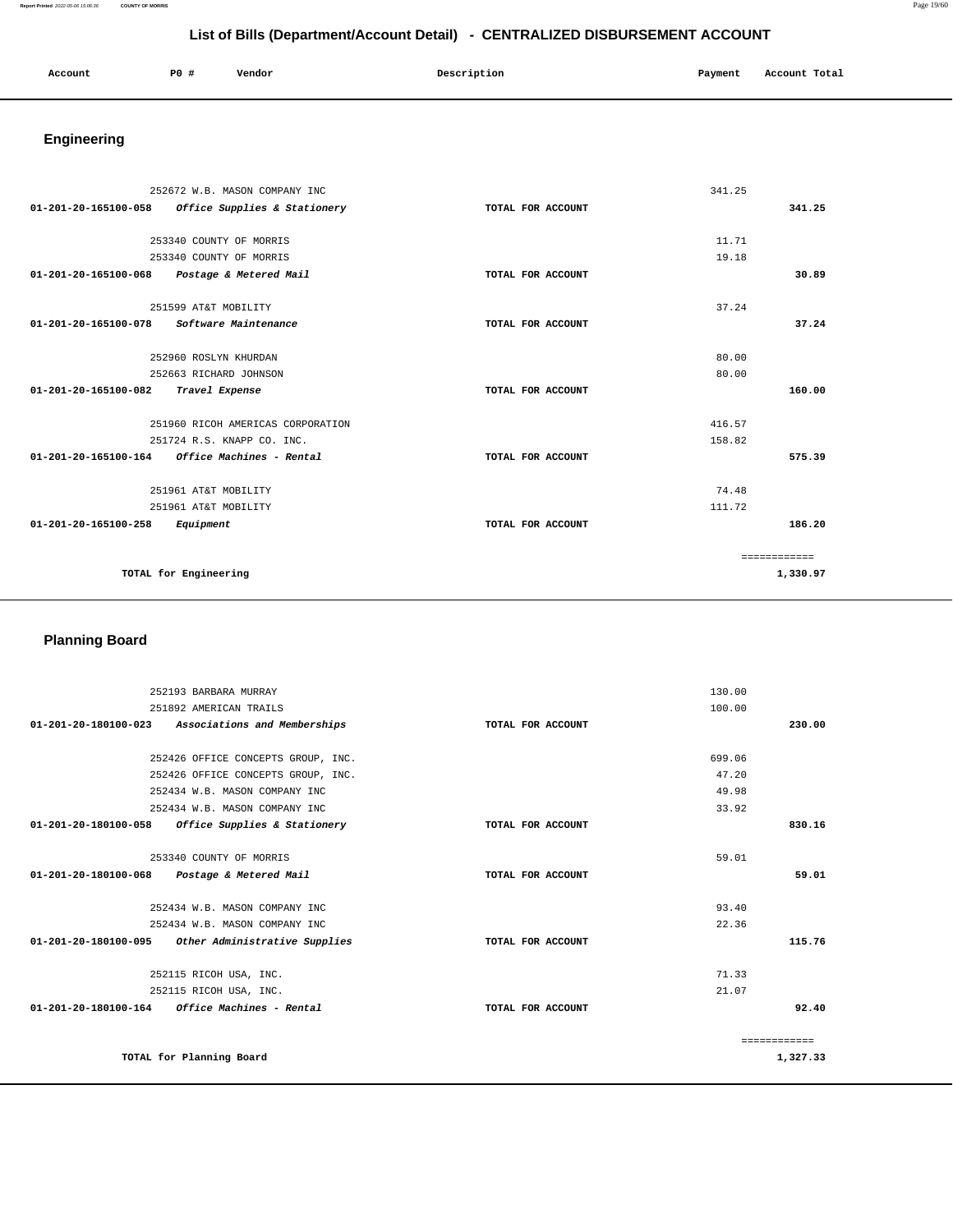| Account<br>. | P0 | Vendor | Description | Payment | Account Total |
|--------------|----|--------|-------------|---------|---------------|
|              |    |        |             |         |               |

## **County Weights & Measures**

| 253340 COUNTY OF MORRIS                                     |                   | 51.01    |              |
|-------------------------------------------------------------|-------------------|----------|--------------|
| 01-201-22-201100-068<br>Postage & Metered Mail              | TOTAL FOR ACCOUNT |          | 51.01        |
|                                                             |                   |          |              |
| 252142 MORRIS COUNTY MUA                                    |                   | 350.00   |              |
| 251728 JJS SERVICES, INC.                                   |                   | 6,400.00 |              |
| 252686 W.B. MASON COMPANY INC                               |                   | 35.76    |              |
| Other Outside Services<br>01-201-22-201100-084              | TOTAL FOR ACCOUNT |          | 6,785.76     |
|                                                             |                   |          |              |
| 251725 RICCIARDI BROTHERS, INC                              |                   | 101.94   |              |
| 251725 RICCIARDI BROTHERS, INC                              |                   | 129.96   |              |
| 251447 U-LINE SHIPPING SUPPLY                               |                   | 480.00   |              |
| 251447 U-LINE SHIPPING SUPPLY                               |                   | 174.00   |              |
| 251447 U-LINE SHIPPING SUPPLY                               |                   | 111.61   |              |
| 01-201-22-201100-258<br>Equipment                           | TOTAL FOR ACCOUNT |          | 997.51       |
|                                                             |                   |          |              |
| 250809 FASTENAL COMPANY                                     |                   | 112.56   |              |
| $01 - 201 - 22 - 201100 - 262$<br>Machinery Repairs & Parts | TOTAL FOR ACCOUNT |          | 112.56       |
|                                                             |                   | 42.14    |              |
| 252144 RICOH USA, INC.                                      |                   |          |              |
| 01-203-22-201100-262 (2021) Machinery Repairs & Parts       | TOTAL FOR ACCOUNT |          | 42.14        |
|                                                             |                   |          | ============ |
| TOTAL for County Weights & Measures                         |                   |          | 7,988.98     |
|                                                             |                   |          |              |

## **Liability Insurance**

|                               | 253041 MORRIS COUNTY INSURANCE FUND                             | 4,097,910.00                   |              |
|-------------------------------|-----------------------------------------------------------------|--------------------------------|--------------|
| 01-201-23-210100-090          | 253041 MORRIS COUNTY INSURANCE FUND<br>Liability Insurance - OE | 21,154.00<br>TOTAL FOR ACCOUNT | 4,119,064.00 |
|                               |                                                                 |                                |              |
| TOTAL for Liability Insurance |                                                                 |                                | 4,119,064.00 |

## **Worker Compensation Insurance**

| 253040 COUNTY OF MORRIS                                          | 1,995,461.00      |               |
|------------------------------------------------------------------|-------------------|---------------|
| 253040 COUNTY OF MORRIS                                          |                   | 19,029.00     |
| Worker Compensation Insurance Expenditur<br>01-201-23-215100-090 | TOTAL FOR ACCOUNT | 2,014,490.00  |
|                                                                  |                   |               |
|                                                                  |                   | ============= |
| TOTAL for Worker Compensation Insurance                          |                   | 2,014,490.00  |

## **Employee Group Insurance**

| 252784 CHLIC                            | 1,921,273.12  |
|-----------------------------------------|---------------|
| 252784 CHLIC                            | $-360.69$     |
| 252784 CHLIC                            | 2,150,294.23  |
| 252784 CHLIC                            | $-11, 153.24$ |
| 252782 DELTA DENTAL OF NEW JERSEY, INC. | 13,384.31     |
| 252782 DELTA DENTAL OF NEW JERSEY, INC. | 163.95        |
| 252782 DELTA DENTAL OF NEW JERSEY, INC. | 5.829.28      |
| 252782 DELTA DENTAL OF NEW JERSEY, INC. | 88.68         |
|                                         |               |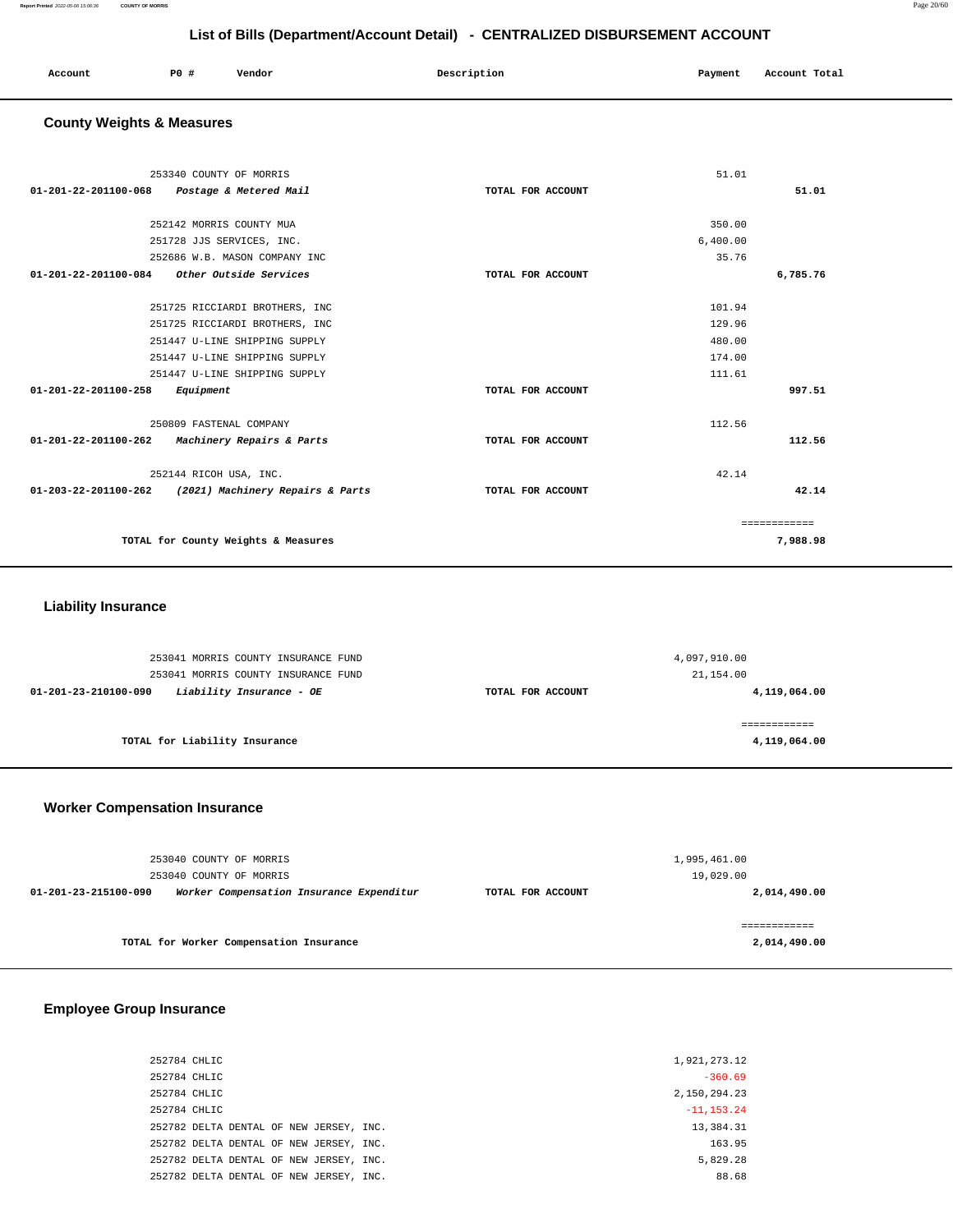| LIST OF BIIIS (DEPARTMENTACCOUNT DETAIL) - CENTRALIZED DISBURSEMENT ACCOUNT |     |                       |                                         |                                              |                   |  |           |               |
|-----------------------------------------------------------------------------|-----|-----------------------|-----------------------------------------|----------------------------------------------|-------------------|--|-----------|---------------|
| Account                                                                     | PO# |                       | Vendor                                  |                                              | Description       |  | Payment   | Account Total |
| <b>Employee Group Insurance</b>                                             |     |                       |                                         |                                              |                   |  |           |               |
|                                                                             |     |                       | 252782 DELTA DENTAL OF NEW JERSEY, INC. |                                              |                   |  | 222.46    |               |
|                                                                             |     |                       | 252782 DELTA DENTAL OF NEW JERSEY, INC. |                                              |                   |  | 29.56     |               |
|                                                                             |     |                       | 252783 FLAGSHIP HEALTH SYSTEMS, INC.    |                                              |                   |  | 2,191.20  |               |
|                                                                             |     |                       | 252781 DELTA DENTAL INSURANCE COMPANY   |                                              |                   |  | 13,399.09 |               |
|                                                                             |     |                       | 252781 DELTA DENTAL INSURANCE COMPANY   |                                              |                   |  | 362.39    |               |
|                                                                             |     |                       | 252781 DELTA DENTAL INSURANCE COMPANY   |                                              |                   |  | 213.53    |               |
|                                                                             |     |                       | 252785 PAYFLEX SYSTEMS USA, INC.        |                                              |                   |  | 482.40    |               |
|                                                                             |     |                       | 252785 PAYFLEX SYSTEMS USA, INC.        |                                              |                   |  | 915.60    |               |
|                                                                             |     |                       | 252785 PAYFLEX SYSTEMS USA, INC.        |                                              |                   |  | 150.00    |               |
| 01-201-23-220100-090                                                        |     |                       | Employee Group Insurance Expenditures   |                                              | TOTAL FOR ACCOUNT |  |           | 4,097,485.87  |
|                                                                             |     | 248311 SALLY VANORSKI |                                         |                                              |                   |  | 629.40    |               |
|                                                                             |     |                       | 241780 VIBERT F. BAGOT                  |                                              |                   |  | 3,517.20  |               |
|                                                                             |     | 247945 HILDA PRIVOTT  |                                         |                                              |                   |  | 978.00    |               |
|                                                                             |     | 247711 ISLIN JOHNSON  |                                         |                                              |                   |  | 969.00    |               |
|                                                                             |     | 247614 ZERISH FYFFE   |                                         |                                              |                   |  | 629.40    |               |
|                                                                             |     |                       | 247386 VIBERT F. BAGOT                  |                                              |                   |  | 3,517.20  |               |
| 01-203-23-220100-090                                                        |     |                       |                                         | (2021) Employee Group Insurance Expenditures | TOTAL FOR ACCOUNT |  |           | 10,240.20     |
|                                                                             |     |                       |                                         |                                              |                   |  |           | ============  |

**TOTAL for Employee Group Insurance 4,107,726.07**

## **Office of Emergency Management**

| 252522 VERIZON WIRELESS                              | 80.04             |           |
|------------------------------------------------------|-------------------|-----------|
| 01-201-25-252100-031    Cellular Phones/Pagers       | TOTAL FOR ACCOUNT | 80.04     |
|                                                      |                   |           |
| 252346 SCOTT DI GIRALOMO                             | 2.235.43          |           |
| Education Schools & Training<br>01-201-25-252100-039 | TOTAL FOR ACCOUNT | 2,235.43  |
|                                                      |                   |           |
| 252109 COFFEE LOVERS COFFEE SERVICE                  | 340.30            |           |
| 252565 RICOH USA, INC.                               | 64.89             |           |
| 252563 RICOH USA, INC.                               | 643.44            |           |
| 252738 W.B. MASON COMPANY INC                        | 442.18            |           |
| 252737 W.B. MASON COMPANY INC                        | 134.98            |           |
| 01-201-25-252100-058 Office Supplies & Stationery    | TOTAL FOR ACCOUNT | 1,625.79  |
|                                                      |                   |           |
| 252083 OPTIMUM                                       | 428.43            |           |
| 252084 OPTIMUM                                       | 142.68            |           |
| 250782 OHD LLLP                                      | 625.00            |           |
| 250782 OHD LLLP                                      | 185.00            |           |
| 252421 JEFFREY PAUL                                  | 178.06            |           |
| 252421 JEFFREY PAUL                                  | 130.74            |           |
| 252759 RAVE WIRELESS INC                             | 87,394.00         |           |
| 01-201-25-252100-059<br>Other General Expenses       | TOTAL FOR ACCOUNT | 89,083.91 |
| 253340 COUNTY OF MORRIS                              | 0.53              |           |
| 253340 COUNTY OF MORRIS                              | 1.36              |           |
|                                                      |                   | 1.89      |
| 01-201-25-252100-068 Postage & Metered Mail          | TOTAL FOR ACCOUNT |           |
| 251273 BAY HEAD INVESTMENTS INC.                     | 486.50            |           |
| 252081 FIRST PRIORITY EMERGENCY                      | 1,187.50          |           |
| 250575 V.E. RALPH & SON INC.                         | 1,343.78          |           |
| 252507 FIRST PRIORITY EMERGENCY                      | 998.88            |           |
| 252743 NORTHEAST COMMUNICATIONS, INC.                | 210.00            |           |
| 01-201-25-252100-090 Program Expenditures            | TOTAL FOR ACCOUNT | 4,226.66  |
|                                                      |                   |           |
| 252108 VOIANCE LANGUAGE SERVICES, LLC                | 25.00             |           |
| 01-201-25-252100-146<br>Telephone                    | TOTAL FOR ACCOUNT | 25.00     |
|                                                      |                   |           |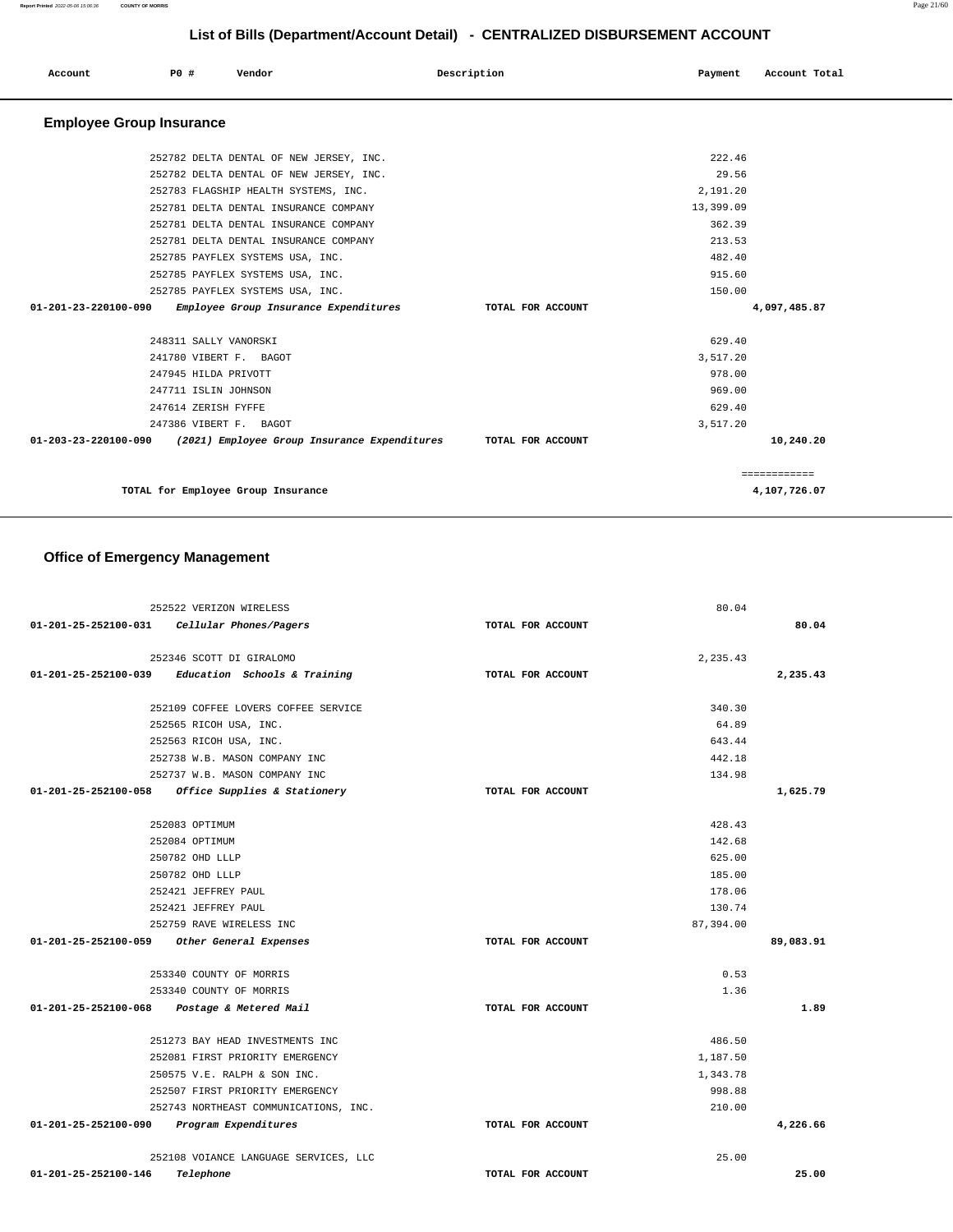| Account<br>. | PO# | Vendor | Description | Payment<br>$\sim$ $\sim$ | Account Total |
|--------------|-----|--------|-------------|--------------------------|---------------|
|              |     |        |             |                          |               |

## **Office of Emergency Management**

| 245543 TOMAHAWK STRATEGIC SOLUTION, LLC            |                   | 37,464.60                  |
|----------------------------------------------------|-------------------|----------------------------|
| 252427 PENN TACTICAL SOLUTIONS LLC                 |                   | 278.81                     |
| 01-203-25-252100-059 (2021) Other General Expenses | TOTAL FOR ACCOUNT | 37,743.41                  |
| 252101 FIRST PRIORITY EMERGENCY                    |                   | 2,931.28                   |
| 252107 FIRST PRIORITY EMERGENCY                    |                   | 161.28                     |
| 244427 TURN OUT UNIFORMS, INC.                     |                   | 137.99                     |
| 244427 TURN OUT UNIFORMS, INC.                     |                   | 84.00                      |
| 244427 TURN OUT UNIFORMS, INC.                     |                   | 65.19                      |
| 244427 TURN OUT UNIFORMS, INC.                     |                   | 74.99                      |
| 244427 TURN OUT UNIFORMS, INC.                     |                   | 75.00                      |
| 244427 TURN OUT UNIFORMS, INC.                     |                   | 84.00                      |
| 244427 TURN OUT UNIFORMS, INC.                     |                   | 65.19                      |
| 244427 TURN OUT UNIFORMS, INC.                     |                   | 74.99                      |
| 244427 TURN OUT UNIFORMS, INC.                     |                   | 75.00                      |
| 244427 TURN OUT UNIFORMS, INC.                     |                   | 62.99                      |
| 244427 TURN OUT UNIFORMS, INC.                     |                   | 74.99                      |
| 244427 TURN OUT UNIFORMS, INC.                     |                   | 65.19                      |
| 244427 TURN OUT UNIFORMS, INC.                     |                   | 74.99                      |
| 244427 TURN OUT UNIFORMS, INC.                     |                   | 75.00                      |
| 244427 TURN OUT UNIFORMS, INC.                     |                   | 62.99                      |
| 244427 TURN OUT UNIFORMS, INC.                     |                   | 84.00                      |
| 244427 TURN OUT UNIFORMS, INC.                     |                   | 65.19                      |
| 244427 TURN OUT UNIFORMS, INC.                     |                   | 75.00                      |
| 244427 TURN OUT UNIFORMS, INC.                     |                   | 74.99                      |
| 244427 TURN OUT UNIFORMS, INC.                     |                   | 63.99                      |
| 244427 TURN OUT UNIFORMS, INC.                     |                   | 65.19                      |
| 244427 TURN OUT UNIFORMS, INC.                     |                   | 75.00                      |
| 244427 TURN OUT UNIFORMS, INC.                     |                   | 74.99                      |
| 244427 TURN OUT UNIFORMS, INC.                     |                   | 62.99                      |
| 244427 TURN OUT UNIFORMS, INC.                     |                   | 65.19                      |
| 244427 TURN OUT UNIFORMS, INC.                     |                   | 75.00                      |
| 244427 TURN OUT UNIFORMS, INC.                     |                   | 62.99                      |
| 244427 TURN OUT UNIFORMS, INC.                     |                   | 84.00                      |
| 244427 TURN OUT UNIFORMS, INC.                     |                   | 65.19                      |
| 244427 TURN OUT UNIFORMS, INC.                     |                   | 74.99                      |
| 244427 TURN OUT UNIFORMS, INC.                     |                   | 21.00                      |
| 244427 TURN OUT UNIFORMS, INC.                     |                   | 84.00                      |
| 244427 TURN OUT UNIFORMS, INC.                     |                   | 75.00                      |
| 01-203-25-252100-090 (2021) Program Expenditures   | TOTAL FOR ACCOUNT | 5,493.76                   |
|                                                    |                   |                            |
| TOTAL for Office of Emergency Management           |                   | ------------<br>140,515.89 |

#### **Communications Center**

| 01-201-25-252105-058 | Office Supplies & Stationery  | TOTAL FOR ACCOUNT |          | 155.80   |
|----------------------|-------------------------------|-------------------|----------|----------|
|                      | 252688 A & B BAGEL II LLC     |                   | 155.80   |          |
| 01-201-25-252105-039 | Education Schools & Training  | TOTAL FOR ACCOUNT |          | 9,752.00 |
|                      | 252758 911 TRAINING INSTITUTE |                   | 4,500.00 |          |
|                      | 252758 911 TRAINING INSTITUTE |                   | 4,500.00 |          |
|                      | 252687 NENA                   |                   | 139.00   |          |
|                      | 252482 NENA                   |                   | 139.00   |          |
|                      | 252482 NENA                   |                   | 139.00   |          |
|                      | 252482 NENA                   |                   | 139.00   |          |
|                      | 252435 VALENCIA COLLEGE       |                   | 196.00   |          |
|                      |                               |                   |          |          |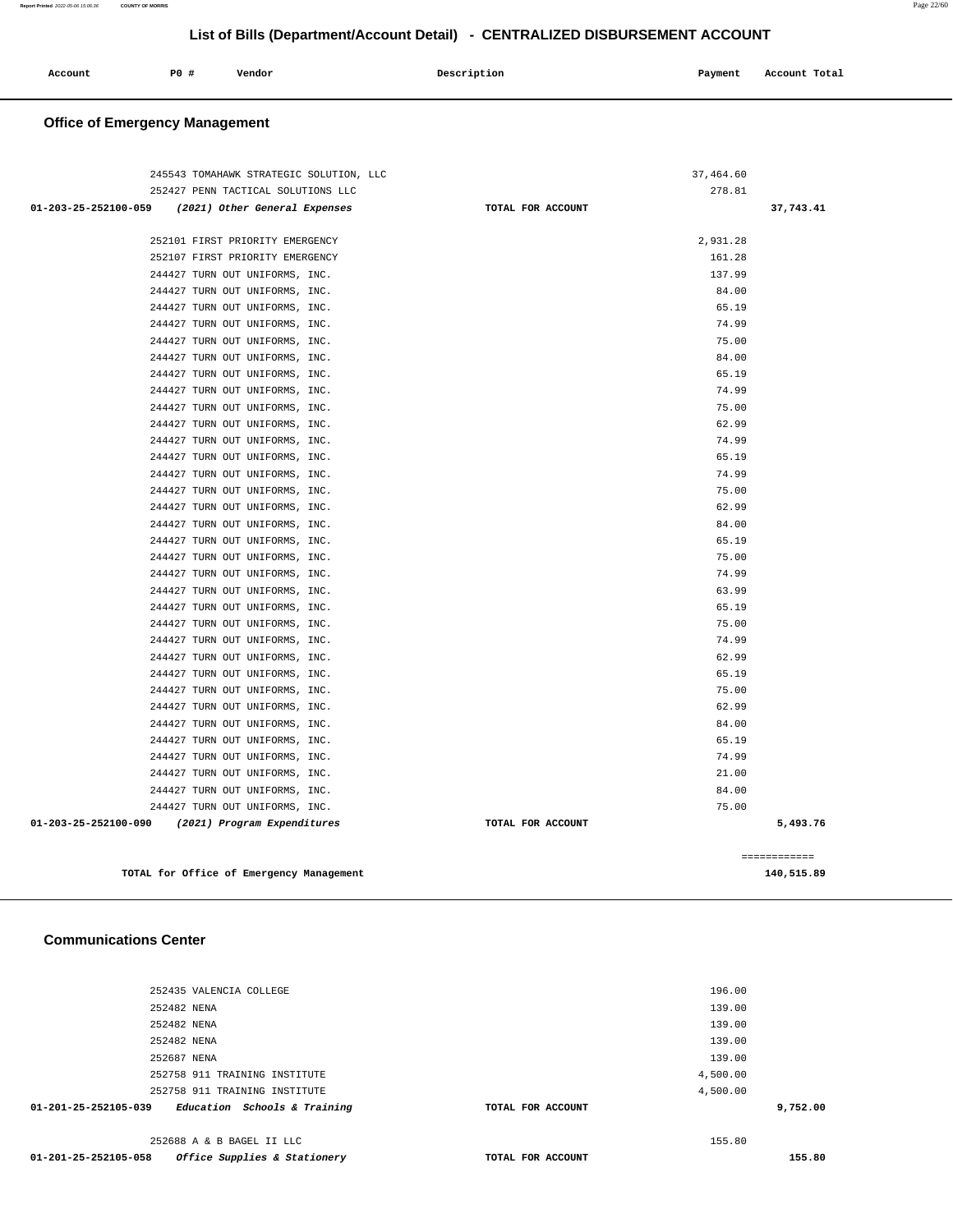| Account                      | PO# | Vendor                                | Description | Payment | Account Total |  |
|------------------------------|-----|---------------------------------------|-------------|---------|---------------|--|
| <b>Communications Center</b> |     |                                       |             |         |               |  |
|                              |     | SESEE1 MODELLEAGE COMMUNICATIONS INC. |             | 0000    |               |  |

| 252551 NORTHEAST COMMUNICATIONS, INC.                   |                   | 90.00       |                            |
|---------------------------------------------------------|-------------------|-------------|----------------------------|
| 01-201-25-252105-072<br>Radio Repairs                   | TOTAL FOR ACCOUNT |             | 90.00                      |
|                                                         |                   |             |                            |
| 251760 TANGO TANGO INC.                                 |                   | 2,000.00    |                            |
| 251760 TANGO TANGO INC.                                 |                   | 1,296.00    |                            |
| 251760 TANGO TANGO INC.                                 |                   | 250.00      |                            |
| 252230 KEYSTONE PUBLIC SAFETY INC.                      |                   | 1,920.00    |                            |
| 252230 KEYSTONE PUBLIC SAFETY INC.                      |                   | 992.00      |                            |
| 252230 KEYSTONE PUBLIC SAFETY INC.                      |                   | 1,752.00    |                            |
| 252230 KEYSTONE PUBLIC SAFETY INC.                      |                   | 11,660.00   |                            |
| 252230 KEYSTONE PUBLIC SAFETY INC.                      |                   | 14, 317.00  |                            |
| 252231 KEYSTONE PUBLIC SAFETY INC.                      |                   | 369, 395.00 |                            |
| 01-201-25-252105-078<br>Software Maintenance            | TOTAL FOR ACCOUNT |             | 403,582.00                 |
| 252148 FRONTLINE PUBLIC SAFETY                          |                   | 500.00      |                            |
| 252204 AMERICAN TOWER CORPORATION                       |                   | 1,979.40    |                            |
| 252204 AMERICAN TOWER CORPORATION                       |                   | 1,979.40    |                            |
| 252204 AMERICAN TOWER CORPORATION                       |                   | 1,979.40    |                            |
| 252204 AMERICAN TOWER CORPORATION                       |                   | 1,979.40    |                            |
| 252226 MOTOROLA SOLUTIONS INC                           |                   | 146,985.21  |                            |
| 252736 FRONTLINE PUBLIC SAFETY                          |                   | 12,075.00   |                            |
| 01-201-25-252105-131<br>County Wide Radio System        | TOTAL FOR ACCOUNT |             | 167, 477.81                |
| 252550 JERSEY CENTRAL POWER & LIGHT                     |                   | 748.46      |                            |
| 252550 JERSEY CENTRAL POWER & LIGHT                     |                   | 481.60      |                            |
| 252550 JERSEY CENTRAL POWER & LIGHT                     |                   | 372.57      |                            |
| 252732 JERSEY CENTRAL POWER & LIGHT                     |                   | 1,030.98    |                            |
| 01-201-25-252105-137<br><i>Electricity</i>              | TOTAL FOR ACCOUNT |             | 2,633.61                   |
|                                                         |                   |             |                            |
| 252552 INSTITUTE FOR FORENSIC PSYCHOLOGY                |                   | 1,750.00    |                            |
| 01-201-25-252105-189<br>Medical                         | TOTAL FOR ACCOUNT |             | 1,750.00                   |
| 248655 CDW GOVERNMENT                                   |                   | 397.83      |                            |
| 248437 CDW GOVERNMENT                                   |                   | 1,001.70    |                            |
| 248651 CDW GOVERNMENT                                   |                   | 66.60       |                            |
| 250001 CDW GOVERNMENT                                   |                   | 173.69      |                            |
| 250001 CDW GOVERNMENT                                   |                   | 24.06       |                            |
| 250001 CDW GOVERNMENT                                   |                   | 17.32       |                            |
| 250001 CDW GOVERNMENT                                   |                   | 17.32       |                            |
| 250001 CDW GOVERNMENT                                   |                   | 17.32       |                            |
| 01-201-25-252105-258<br>Equipment                       | TOTAL FOR ACCOUNT |             | 1,715.84                   |
| 252078 AMERICAN TOWER CORPORATION                       |                   | 1,451.56    |                            |
| 252078 AMERICAN TOWER CORPORATION                       |                   | 1,979.40    |                            |
| 01-203-25-252105-131<br>(2021) County Wide Radio System | TOTAL FOR ACCOUNT |             | 3,430.96                   |
|                                                         |                   |             |                            |
| TOTAL for Communications Center                         |                   |             | ============<br>590,588.02 |

#### **County Medical Examiner Office**

| 251103 W.B. MASON COMPANY INC                        |                   | 132.15 |
|------------------------------------------------------|-------------------|--------|
| 251103 W.B. MASON COMPANY INC                        |                   | 423.31 |
| Office Supplies & Stationery<br>01-201-25-254100-058 | TOTAL FOR ACCOUNT | 555.46 |
|                                                      |                   |        |
| 252557 NOTO-WYNKOOP FUNERAL HOME                     |                   | 150.00 |
| Other General Expenses<br>01-201-25-254100-059       | TOTAL FOR ACCOUNT | 150.00 |
|                                                      |                   |        |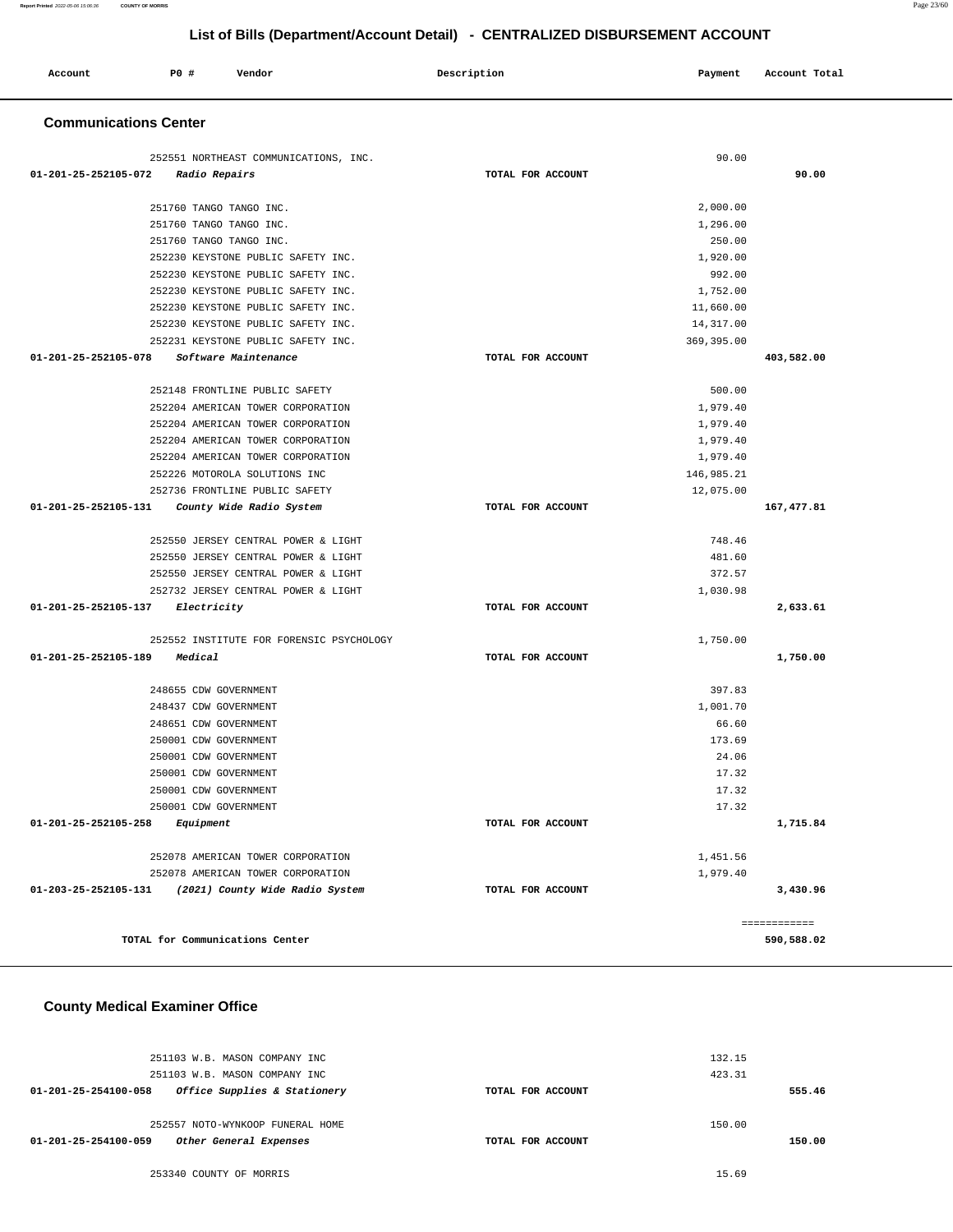**Report Printed** 2022-05-06 15:06:36 **COUNTY OF MORRIS** Page 24/60

## **List of Bills (Department/Account Detail) - CENTRALIZED DISBURSEMENT ACCOUNT**

| P0 # | Vendor | Description                                                                                                                                                                                                       | Payment   | Account Total |
|------|--------|-------------------------------------------------------------------------------------------------------------------------------------------------------------------------------------------------------------------|-----------|---------------|
|      |        |                                                                                                                                                                                                                   |           |               |
|      |        | TOTAL FOR ACCOUNT                                                                                                                                                                                                 |           | 15.69         |
|      |        |                                                                                                                                                                                                                   | 7,125.00  |               |
|      |        |                                                                                                                                                                                                                   | 2,001.00  |               |
|      |        |                                                                                                                                                                                                                   | 2,944.00  |               |
|      |        |                                                                                                                                                                                                                   | $-212.00$ |               |
|      |        | TOTAL FOR ACCOUNT                                                                                                                                                                                                 |           | 11,858.00     |
|      |        |                                                                                                                                                                                                                   |           | ============  |
|      |        |                                                                                                                                                                                                                   |           | 12,579.15     |
|      |        | <b>County Medical Examiner Office</b><br>Postage & Metered Mail<br>252085 NMS LABS<br>252085 NMS LABS<br>252085 NMS LABS<br>252085 NMS LABS<br>Other Outside Services<br>TOTAL for County Medical Examiner Office |           |               |

# **County Sheriff's Department**

| 252320 CONNELL CONSULTING, LLC                    |                   | 149.00   |          |
|---------------------------------------------------|-------------------|----------|----------|
| 01-201-25-270100-039 Education Schools & Training | TOTAL FOR ACCOUNT |          | 149.00   |
|                                                   |                   |          |          |
| 251983 SANCHEZ ENGRAVING LLC                      |                   | 94.00    |          |
| 252150 NJ E-ZPASS                                 |                   | 200.00   |          |
| 251911 PROJECT LIFESAVER, INC.                    |                   | 1,545.00 |          |
| 251911 PROJECT LIFESAVER, INC.                    |                   | 620.00   |          |
| 251911 PROJECT LIFESAVER, INC.                    |                   | 90.00    |          |
| 251911 PROJECT LIFESAVER, INC.                    |                   | 1,300.00 |          |
| 251911 PROJECT LIFESAVER, INC.                    |                   | 420.00   |          |
| 251911 PROJECT LIFESAVER, INC.                    |                   | 158.00   |          |
| 251911 PROJECT LIFESAVER, INC.                    |                   | 450.00   |          |
| 251911 PROJECT LIFESAVER, INC.                    |                   | 178.50   |          |
| 251911 PROJECT LIFESAVER, INC.                    |                   | 113.38   |          |
| 250141 4 IMPRINT INC.                             |                   | 775.00   |          |
| 250141 4 IMPRINT INC.                             |                   | $-83.50$ |          |
| 250141 4 IMPRINT INC.                             |                   | 60.00    |          |
| 250141 4 IMPRINT INC.                             |                   | 167.00   |          |
| 250141 4 IMPRINT INC.                             |                   | 327.00   |          |
| 250141 4 IMPRINT INC.                             |                   | $-38.20$ |          |
| 250141 4 IMPRINT INC.                             |                   | 55.00    |          |
| 250141 4 IMPRINT INC.                             |                   | 21.51    |          |
| 250141 4 IMPRINT INC.                             |                   | 195.00   |          |
| 250141 4 IMPRINT INC.                             |                   | $-25.00$ |          |
| 250141 4 IMPRINT INC.                             |                   | 55.00    |          |
| 250141 4 IMPRINT INC.                             |                   | 15.29    |          |
| 250141 4 IMPRINT INC.                             |                   | 290.00   |          |
| 250141 4 IMPRINT INC.                             |                   | $-30.50$ |          |
| 250141 4 IMPRINT INC.                             |                   | 15.00    |          |
| 250141 4 IMPRINT INC.                             |                   | 11.70    |          |
| 250141 4 IMPRINT INC.                             |                   | 260.00   |          |
| 250141 4 IMPRINT INC.                             |                   | $-26.00$ |          |
| 250141 4 IMPRINT INC.                             |                   | 25.68    |          |
| 01-201-25-270100-059 Other General Expenses       | TOTAL FOR ACCOUNT |          | 7,238.86 |
|                                                   |                   |          |          |
| 253340 COUNTY OF MORRIS                           |                   | 358.79   |          |
| 01-201-25-270100-068 Postage & Metered Mail       | TOTAL FOR ACCOUNT |          | 358.79   |
| 251910 CORBI PRINTING                             |                   | 700.00   |          |
| 251910 CORBI PRINTING                             |                   | 65.00    |          |
| 01-201-25-270100-069 Printing                     | TOTAL FOR ACCOUNT |          | 765.00   |
|                                                   |                   |          |          |
| 252005 THOMSON REUTER-WEST                        |                   | 1,205.07 |          |
| 251991 THOMSON REUTER-WEST                        |                   | 1,205.07 |          |
| 249044 FORENSIC MAPPING SOLUTION INC.             |                   | 2,328.00 |          |
| 01-201-25-270100-078<br>Software Maintenance      | TOTAL FOR ACCOUNT |          | 4,738.14 |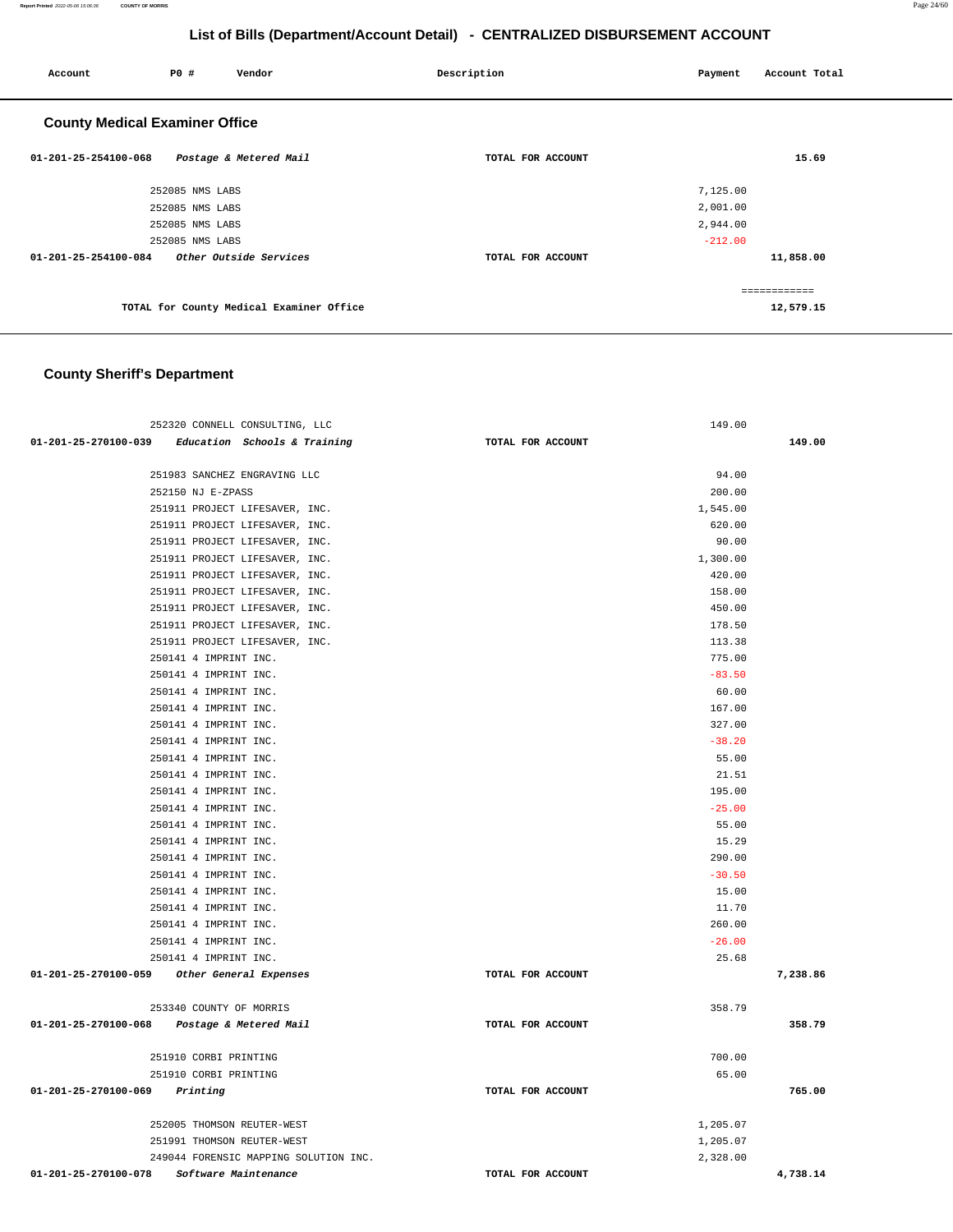| Account<br>. | <b>PO #</b> | Vendor | Description | Payment | Account Total |
|--------------|-------------|--------|-------------|---------|---------------|
|              |             |        |             |         |               |

## **County Sheriff's Department**

|                           | 251982 INVESTIGATIVE FORENSICS CONSULTING                        |                   | 798.00          |              |
|---------------------------|------------------------------------------------------------------|-------------------|-----------------|--------------|
|                           | 252422 INVESTIGATIVE FORENSICS CONSULTING                        |                   | 798.00          |              |
|                           | 01-201-25-270100-084 Other Outside Services                      | TOTAL FOR ACCOUNT |                 | 1,596.00     |
|                           |                                                                  |                   |                 |              |
|                           | 251980 RICOH USA, INC.                                           |                   | 46.41           |              |
|                           | 251980 RICOH USA, INC.                                           |                   | 665.49          |              |
|                           | 251980 RICOH USA, INC.                                           |                   | 151.47          |              |
|                           | 01-201-25-270100-164 Office Machines - Rental                    | TOTAL FOR ACCOUNT |                 | 863.37       |
|                           |                                                                  |                   |                 |              |
|                           | 251894 PET GOODS ROXBURY, LLC                                    |                   | 1,823.76        |              |
|                           | 251894 PET GOODS ROXBURY, LLC                                    |                   | $-227.97$       |              |
|                           | 251894 PET GOODS ROXBURY, LLC                                    |                   | 173.97          |              |
| 01-201-25-270100-185 Food |                                                                  | TOTAL FOR ACCOUNT |                 | 1,769.76     |
|                           |                                                                  |                   |                 |              |
|                           | 248558 TURN OUT UNIFORMS, INC.                                   |                   | 65.00           |              |
|                           | 248558 TURN OUT UNIFORMS, INC.                                   |                   | 65.00<br>385.00 |              |
|                           | 251479 TURN OUT UNIFORMS, INC.<br>250761 TURN OUT UNIFORMS, INC. |                   | 73.00           |              |
|                           | 251984 TURN OUT UNIFORMS, INC.                                   |                   | 126.00          |              |
|                           | 251984 TURN OUT UNIFORMS, INC.                                   |                   | 65.00           |              |
|                           | 251984 TURN OUT UNIFORMS, INC.                                   |                   | 45.00           |              |
|                           | 251984 TURN OUT UNIFORMS, INC.                                   |                   | 18.00           |              |
|                           | 251984 TURN OUT UNIFORMS, INC.                                   |                   | 26.25           |              |
|                           | 250952 PRO-TUFF DECALS                                           |                   | 120.00          |              |
|                           | 250952 PRO-TUFF DECALS                                           |                   | 16.00           |              |
|                           | 250952 PRO-TUFF DECALS                                           |                   | 4.00            |              |
|                           | 250952 PRO-TUFF DECALS                                           |                   | 8.00            |              |
|                           | 250952 PRO-TUFF DECALS                                           |                   | 13.32           |              |
|                           | 252367 TURN OUT UNIFORMS, INC.                                   |                   | 70.00           |              |
|                           | 249408 GALLS, LLC                                                |                   | 53.40           |              |
|                           | 249408 GALLS, LLC                                                |                   | 344.00          |              |
|                           | 249408 GALLS, LLC                                                |                   | 344.00          |              |
|                           | 246130 FIT-RITE UNIFORM CO., INC.                                |                   | 675.00          |              |
|                           | 249843 ATLANTIC TACTICAL OF NJ, INC.                             |                   | 1,646.40        |              |
|                           | 249843 ATLANTIC TACTICAL OF NJ, INC.                             |                   | 823.00          |              |
|                           | 249843 ATLANTIC TACTICAL OF NJ, INC.                             |                   | 302.40          |              |
|                           | 249843 ATLANTIC TACTICAL OF NJ, INC.                             |                   | 50.40           |              |
|                           | 249843 ATLANTIC TACTICAL OF NJ, INC.                             |                   | 25.20           |              |
|                           | 249843 ATLANTIC TACTICAL OF NJ, INC.                             |                   | 604.80          |              |
|                           | 01-201-25-270100-202 Uniform And Accessories                     | TOTAL FOR ACCOUNT |                 | 5,968.17     |
|                           |                                                                  |                   |                 |              |
|                           | 251458 FORENSIC MAPPING SOLUTION INC.                            |                   | 132.00          |              |
|                           | 251458 FORENSIC MAPPING SOLUTION INC.                            |                   | 15.00           |              |
| 01-201-25-270100-258      | Equipment                                                        | TOTAL FOR ACCOUNT |                 | 147.00       |
|                           | 245318 DELL MARKETING L.P.                                       |                   | 2,830.00        |              |
|                           | 245318 DELL MARKETING L.P.                                       |                   | 710.00          |              |
|                           | 01-203-25-270100-078 (2021) Software Maintenance                 | TOTAL FOR ACCOUNT |                 | 3,540.00     |
|                           |                                                                  |                   |                 |              |
|                           | 242046 GALLS, LLC                                                |                   | 135.96          |              |
|                           | 01-203-25-270100-202 (2021) Uniform And Accessories              | TOTAL FOR ACCOUNT |                 | 135.96       |
|                           |                                                                  |                   |                 |              |
|                           | 245850 MUNICIPAL EMERGENCY SERVICES                              |                   | 3,667.30        |              |
|                           | 245850 MUNICIPAL EMERGENCY SERVICES                              |                   | 9,374.40        |              |
|                           | 245850 MUNICIPAL EMERGENCY SERVICES                              |                   | 2,213.40        |              |
|                           | 245850 MUNICIPAL EMERGENCY SERVICES                              |                   | 10,631.25       |              |
| 01-203-25-270100-258      | (2021) Equipment                                                 | TOTAL FOR ACCOUNT |                 | 25,886.35    |
|                           |                                                                  |                   |                 | ============ |

**TOTAL for County Sheriff's Department 53,156.40**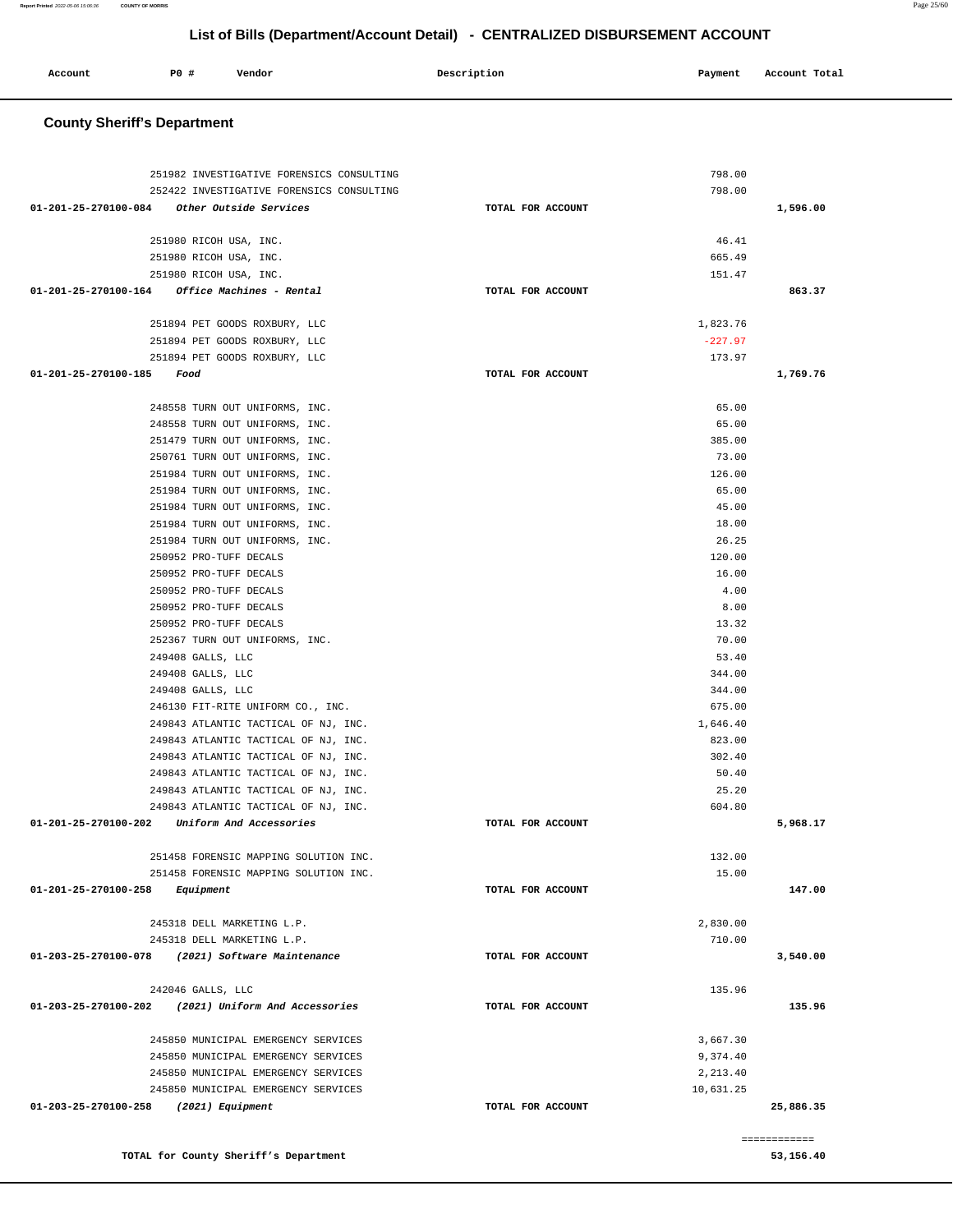**County Prosecutor's Office** 250708 BETTY ANN DERCO 252128 ALEXIS RACHEL 252131 JUNE WITTY 252130 JAIME SHANAPHY 252129 MICHELLE LYNN SHAEFER **01-201-25-275100-016 Outside Salaries & Wages TOTAL FOR ACCOUNT**  48.10 181.80 63.60 86.10 130.00 **509.60** 252326 TIFFANY RUSSO 252326 TIFFANY RUSSO **01-201-25-275100-023 Associations and Memberships TOTAL FOR ACCOUNT**  20.00 200.00 **220.00** 247166 CDW GOVERNMENT 252916 MEGHAN KNAB **01-201-25-275100-037 Data Processing Supplies TOTAL FOR ACCOUNT**  468.66 64.09 **532.75** 252146 LEADER GROVE, LLC 252922 TAYLOR SHAROFSKY **01-201-25-275100-039 Education Schools & Training TOTAL FOR ACCOUNT**  185.00 25.00 **210.00** 251700 W.B. MASON COMPANY INC 252235 W.B. MASON COMPANY INC **01-201-25-275100-058 Office Supplies & Stationery TOTAL FOR ACCOUNT**  740.90 655.47 **1,396.37** 252349 FEDEX 253340 COUNTY OF MORRIS **01-201-25-275100-068 Postage & Metered Mail TOTAL FOR ACCOUNT**  173.59 607.08 **780.67** 251812 N J N E O A **01-201-25-275100-088 Meeting Exp Advisory Board Etc TOTAL FOR ACCOUNT**  120.00 **120.00** 249757 DRUGSCAN INC 252147 OPTIMUM 252147 OPTIMUM 252147 OPTIMUM 252145 CY DRAKE LOCKSMITHS, INC. 252145 CY DRAKE LOCKSMITHS, INC. 251754 GIT AMERICA INC. 251754 GIT AMERICA INC. 251898 FLOWERS FROM HANNAH 251805 KEYSTONE PUBLIC SAFETY INC. **01-201-25-275100-118 Investigation Expense TOTAL FOR ACCOUNT**  235.00 134.72 162.06 211.80 18.60 10.00 695.00 695.00 314.00 1,111.00 **3,587.18** 251073 ESSEX TRAVEL SERVICE **01-201-25-275100-121 Witness Fees And Mileage TOTAL FOR ACCOUNT**  1,226.36 **1,226.36** 252335 W.B. MASON COMPANY INC 252335 W.B. MASON COMPANY INC 252335 W.B. MASON COMPANY INC 252335 W.B. MASON COMPANY INC **01-201-25-275100-147 Water TOTAL FOR ACCOUNT**  6.65 6.65 268.20 0.95 **282.45** 252345 RICOH USA, INC. **01-201-25-275100-164 Office Machines - Rental TOTAL FOR ACCOUNT**  914.96 **914.96** 252329 AXON ENTERPRISE, INC. **01-203-25-275100-039 (2021) Education Schools & Training TOTAL FOR ACCOUNT**  495.00 **495.00** 246161 THOMSON REUTERS-WEST 6,082.49

**01-203-25-275100-050 (2021) Law Books TOTAL FOR ACCOUNT** 

# **List of Bills (Department/Account Detail) - CENTRALIZED DISBURSEMENT ACCOUNT**

 **Account P0 # Vendor Description Payment Account Total**

**Report Printed** 2022-05-06 15:06:36 **COUNTY OF MORRIS** Page 26/60

**6,082.49**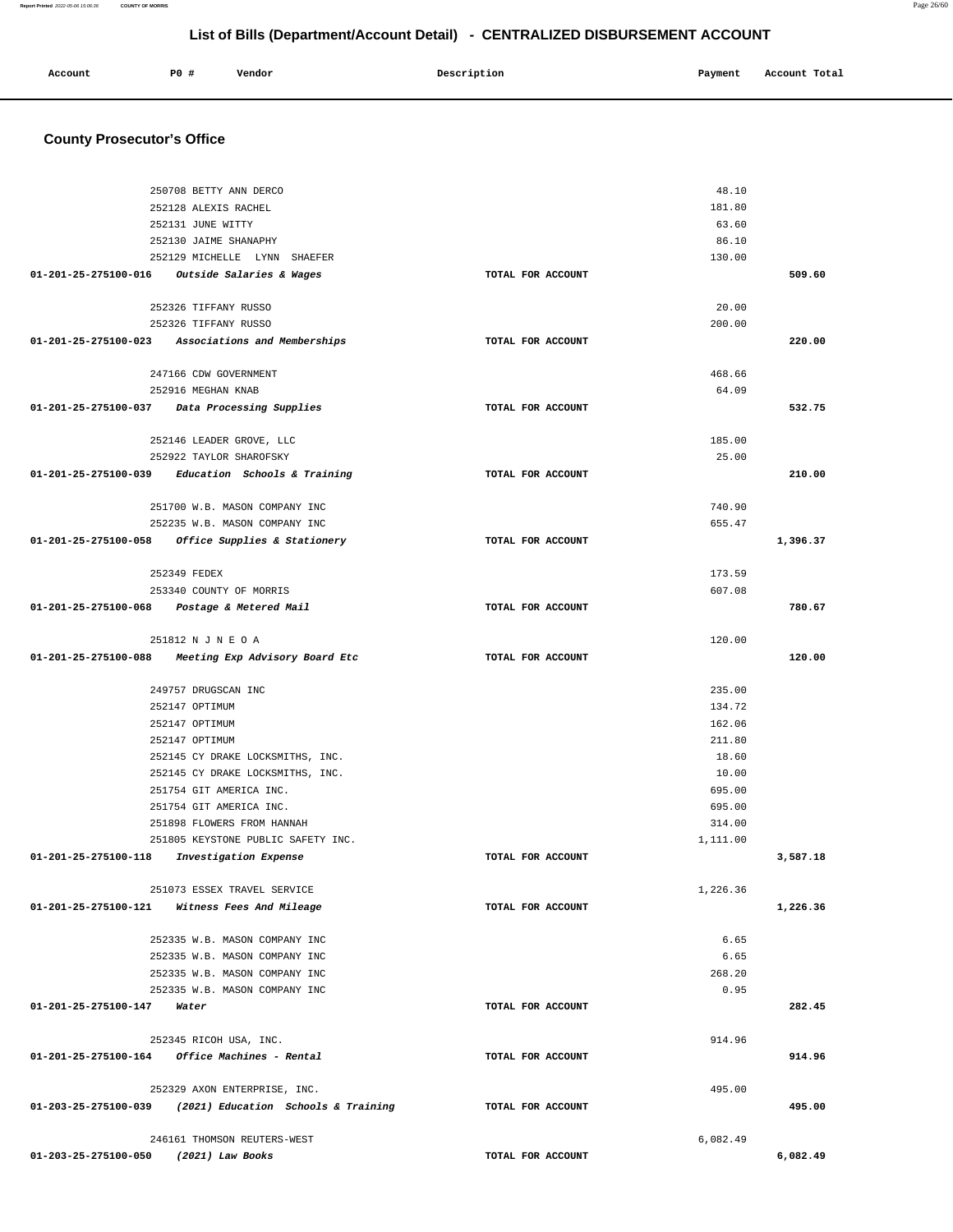#### **Report Printed** 2022-05-06 15:06:36 **COUNTY OF MORRIS** Page 27/60

## **List of Bills (Department/Account Detail) - CENTRALIZED DISBURSEMENT ACCOUNT**

| PO#<br>Vendor<br>Account                             | Description       | Payment   | Account Total |
|------------------------------------------------------|-------------------|-----------|---------------|
| <b>County Prosecutor's Office</b>                    |                   |           |               |
| 244047 BEYER FORD                                    |                   | 36,436.00 |               |
| 01-203-25-275100-082<br>(2021) Travel Expense        | TOTAL FOR ACCOUNT |           | 36,436.00     |
| 251683 SYSTEM ONE ALARM                              |                   | 1,537.00  |               |
| 251683 SYSTEM ONE ALARM                              |                   | 120.00    |               |
| 246161 THOMSON REUTERS-WEST                          |                   | 1,244.68  |               |
| 01-203-25-275100-118<br>(2021) Investigation Expense | TOTAL FOR ACCOUNT |           | 2,901.68      |
| 252111 CINTAS CORPORATION                            |                   | 140.47    |               |
| 01-203-25-275100-189<br>(2021) Medical               | TOTAL FOR ACCOUNT |           | 140.47        |
|                                                      |                   |           | ------------  |
| TOTAL for County Prosecutor's Office                 |                   |           | 55,835.98     |

# **County Jail**

|                                          | 251667 PREFERRED HOME HEALTH CARE                 |                   | 3,744.00   |           |
|------------------------------------------|---------------------------------------------------|-------------------|------------|-----------|
|                                          | 01-201-25-280100-011 Salaries & Wages-Full Time   | TOTAL FOR ACCOUNT |            | 3,744.00  |
|                                          | 251669 PV BUSINESS SOLUTIONS INC.                 |                   | 298.50     |           |
| 01-201-25-280100-028 Books & Periodicals |                                                   | TOTAL FOR ACCOUNT |            | 298.50    |
|                                          | 251662 ATLANTIC TRAINING CENTER                   |                   | 100.00     |           |
|                                          | 01-201-25-280100-039 Education Schools & Training | TOTAL FOR ACCOUNT |            | 100.00    |
|                                          | 251665 JAY HILL REPAIRS                           |                   | 1,745.00   |           |
|                                          | 251661 JAY HILL REPAIRS                           |                   | 758.50     |           |
|                                          | 01-201-25-280100-044 Equipment Service Agreements | TOTAL FOR ACCOUNT |            | 2,503.50  |
|                                          | 249010 W.B. MASON COMPANY INC                     |                   | 2,890.69   |           |
|                                          | 251755 W.B. MASON COMPANY INC                     |                   | 551.98     |           |
|                                          | 01-201-25-280100-058 Office Supplies & Stationery | TOTAL FOR ACCOUNT |            | 3,442.67  |
|                                          | 251788 AGWAY MORRISTOWN                           |                   | 206.00     |           |
|                                          | 251796 JUSTICE PACKAGING CORP                     |                   | 3,790.03   |           |
|                                          | 251797 VERIZON WIRELESS                           |                   | 137.39     |           |
|                                          | 251633 LEXIS NEXIS                                |                   | 58.00      |           |
|                                          | 01-201-25-280100-059 Other General Expenses       | TOTAL FOR ACCOUNT |            | 4,191.42  |
|                                          | 253340 COUNTY OF MORRIS                           |                   | 26.77      |           |
|                                          | 01-201-25-280100-068 Postage & Metered Mail       | TOTAL FOR ACCOUNT |            | 26.77     |
|                                          | 251862 STONEGATE ASSOCIATES, LLC                  |                   | 2,925.00   |           |
|                                          | 251151 HANNON FLOOR COVERING CORPORATION          |                   | 1,877.00   |           |
|                                          | 01-201-25-280100-084 Other Outside Services       | TOTAL FOR ACCOUNT |            | 4,802.00  |
|                                          | 251666 ATLANTIC TACTICAL OF NJ, INC.              |                   | 66.99      |           |
| 01-201-25-280100-128 Security Equipment  |                                                   | TOTAL FOR ACCOUNT |            | 66.99     |
|                                          | 249326 BFI                                        |                   | 1,776.06   |           |
|                                          | 01-201-25-280100-162 Furniture & Fixtures         | TOTAL FOR ACCOUNT |            | 1,776.06  |
|                                          | 251664 ARAMARK DALLAS LOCKBOX                     |                   | 14, 161.85 |           |
|                                          | 251664 ARAMARK DALLAS LOCKBOX                     |                   | 150.00     |           |
|                                          | 251664 ARAMARK DALLAS LOCKBOX                     |                   | 179.80     |           |
|                                          | 251664 ARAMARK DALLAS LOCKBOX                     |                   | 199.80     |           |
| $01 - 201 - 25 - 280100 - 185$ Food      |                                                   | TOTAL FOR ACCOUNT |            | 14,691.45 |
|                                          | 251799 HEALTH CARE LOGISTICS INC.                 |                   | 162.73     |           |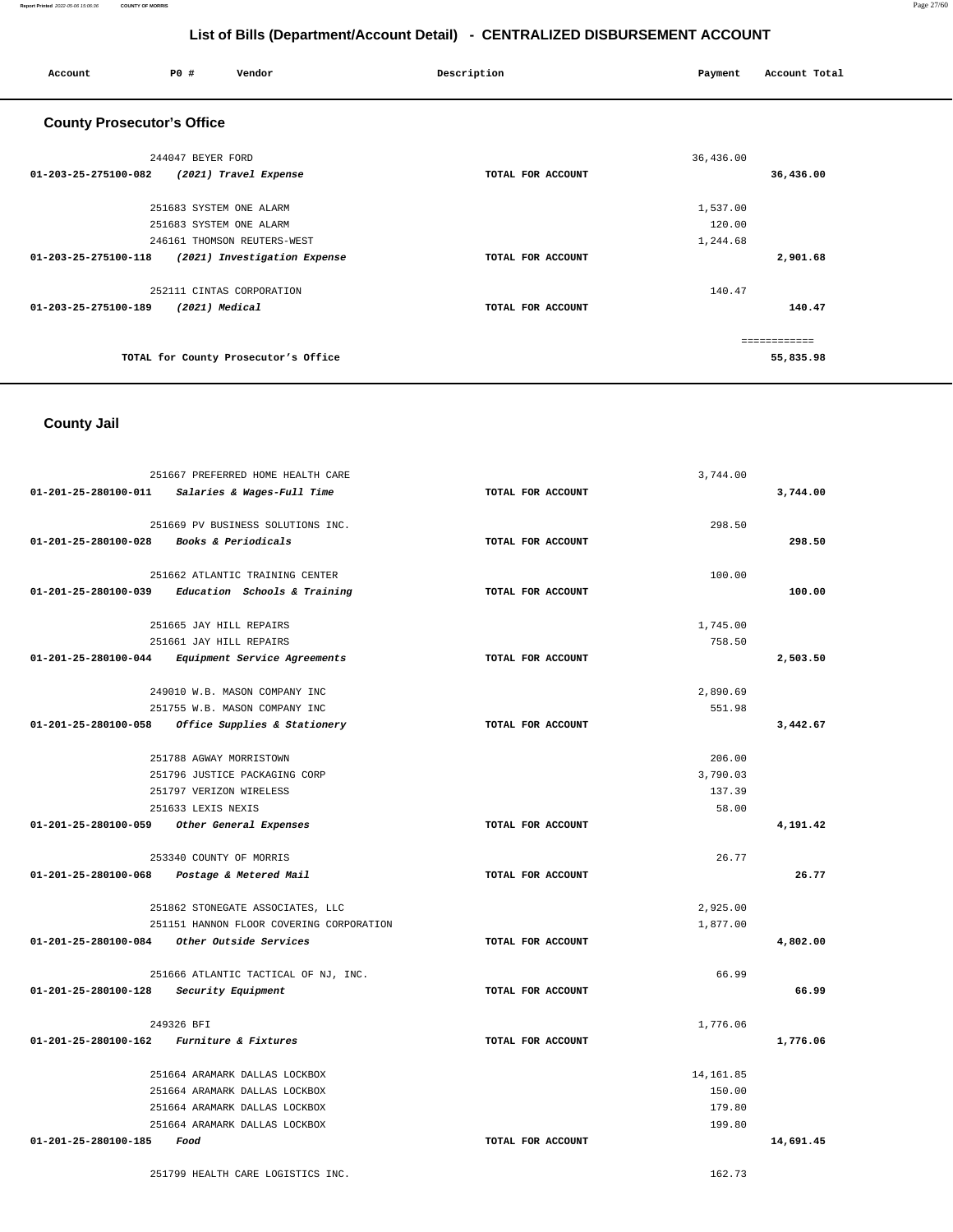#### **Report Printed** 2022-05-06 15:06:36 **COUNTY OF MORRIS** Page 28/60

**52,519.75**

# **List of Bills (Department/Account Detail) - CENTRALIZED DISBURSEMENT ACCOUNT**

|                      | List of Bills (Department/Account Detail) - CENTRALIZED DISBURSEMENT ACCOUNT |                                                                                                                                                                                                                         |                   |                                                                                  |               |  |
|----------------------|------------------------------------------------------------------------------|-------------------------------------------------------------------------------------------------------------------------------------------------------------------------------------------------------------------------|-------------------|----------------------------------------------------------------------------------|---------------|--|
| Account              | P0 #                                                                         | Vendor                                                                                                                                                                                                                  | Description       | Payment                                                                          | Account Total |  |
| <b>County Jail</b>   |                                                                              |                                                                                                                                                                                                                         |                   |                                                                                  |               |  |
|                      |                                                                              | 251996 DENTRUST DENTAL INC.                                                                                                                                                                                             |                   | 7,603.00                                                                         |               |  |
|                      |                                                                              | 251355 HOME BASE PHYSICAL THERAPY, LLC                                                                                                                                                                                  |                   | 350.00                                                                           |               |  |
| 01-201-25-280100-189 | Medical                                                                      |                                                                                                                                                                                                                         | TOTAL FOR ACCOUNT |                                                                                  | 8,115.73      |  |
|                      | 251140 GRAINGER<br>249784 GRAINGER                                           | 249093 COOPER ELECTRIC SUPPLY CO.<br>249093 COOPER ELECTRIC SUPPLY CO.<br>249093 COOPER ELECTRIC SUPPLY CO.<br>249093 COOPER ELECTRIC SUPPLY CO.<br>249093 COOPER ELECTRIC SUPPLY CO.<br>251379 WEIGHTS & MEASURES FUND |                   | 737.62<br>3,073.35<br>346.50<br>693.00<br>240.00<br>313.49<br>150.00<br>1,212.45 |               |  |
| 01-201-25-280100-249 |                                                                              | <b>Bldg Maintenance Supplies</b>                                                                                                                                                                                        | TOTAL FOR ACCOUNT |                                                                                  | 6,766.41      |  |
| 01-201-25-280100-252 | 251670 ARAMSCO                                                               | Janitorial Supplies                                                                                                                                                                                                     | TOTAL FOR ACCOUNT | 1,994.25                                                                         | 1,994.25      |  |
|                      |                                                                              |                                                                                                                                                                                                                         |                   |                                                                                  | ============  |  |

**TOTAL for County Jail** 

## **County Youth Detention Facilit**

| 253340 COUNTY OF MORRIS                               |                   | 6.76     |              |
|-------------------------------------------------------|-------------------|----------|--------------|
| 01-201-25-281100-068<br>Postage & Metered Mail        | TOTAL FOR ACCOUNT |          | 6.76         |
|                                                       |                   |          |              |
| 252810 RICOH USA, INC.                                |                   | 1,356.67 |              |
| 01-201-25-281100-164 Office Machines - Rental         | TOTAL FOR ACCOUNT |          | 1,356.67     |
| 252778 W.B. MASON COMPANY INC                         |                   | 49.17    |              |
| 252607 W.B. MASON COMPANY INC                         |                   | 0.95     |              |
| 252607 W.B. MASON COMPANY INC                         |                   | 0.95     |              |
| 01-201-25-281100-185<br>Food                          | TOTAL FOR ACCOUNT |          | 51.07        |
| 251864 LTC SCRIPTS INC.                               |                   | 140.88   |              |
| 251811 CLIA LABORATORY PROGRAM                        |                   | 180.00   |              |
| 01-201-25-281100-189<br>Medical                       | TOTAL FOR ACCOUNT |          | 320.88       |
| 252777 OFFICE CONCEPTS GROUP, INC.                    |                   | 85.86    |              |
| 253090 NICHELLE ORANGE                                |                   | 12.69    |              |
| $01 - 201 - 25 - 281100 - 252$<br>Janitorial Supplies | TOTAL FOR ACCOUNT |          | 98.55        |
|                                                       |                   |          | ============ |
| TOTAL for County Youth Detention Facilit              |                   |          | 1,833.93     |

## **Road Repairs**

|                                | 252521 RICOH USA, INC.              |                   | 73.64  |       |
|--------------------------------|-------------------------------------|-------------------|--------|-------|
| 01-201-26-290100-058           | Office Supplies & Stationery        | TOTAL FOR ACCOUNT |        | 73.64 |
|                                | 253340 COUNTY OF MORRIS             |                   | 0.53   |       |
| $01 - 201 - 26 - 290100 - 068$ | Postage & Metered Mail              | TOTAL FOR ACCOUNT |        | 0.53  |
|                                | 252509 JERSEY CENTRAL POWER & LIGHT |                   | 26.14  |       |
|                                | 252509 JERSEY CENTRAL POWER & LIGHT |                   | 22.07  |       |
|                                | 252513 JERSEY CENTRAL POWER & LIGHT |                   | 636.31 |       |
|                                | 252512 JERSEY CENTRAL POWER & LIGHT |                   | 341.39 |       |
|                                |                                     |                   |        |       |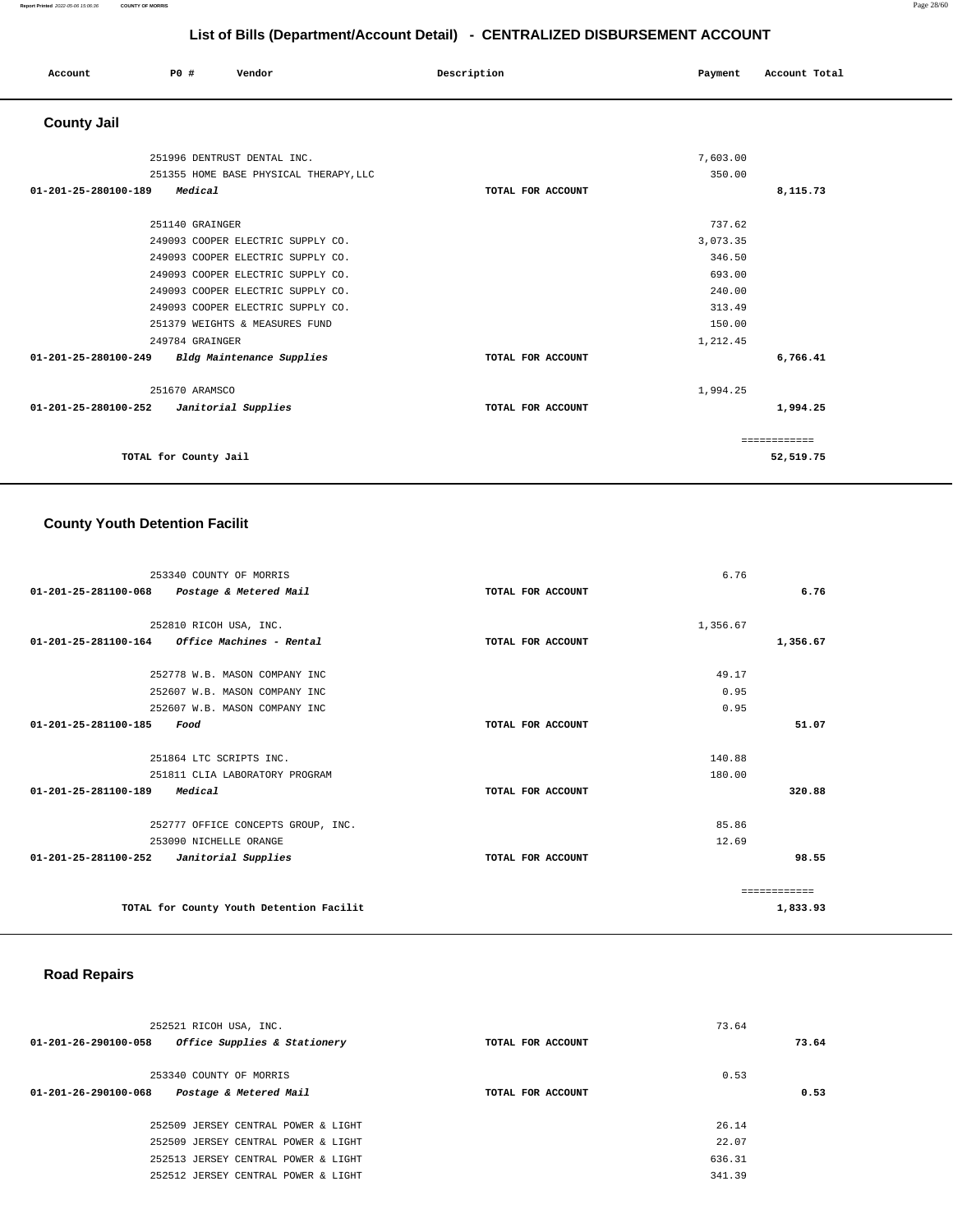| <b>Road Repairs</b>                                                                                           |            |
|---------------------------------------------------------------------------------------------------------------|------------|
| 25.91<br>252510 JERSEY CENTRAL POWER & LIGHT                                                                  |            |
| 34.25<br>252511 JERSEY CENTRAL POWER & LIGHT                                                                  |            |
| TOTAL FOR ACCOUNT<br>01-201-26-290100-137<br>Electricity                                                      | 1,086.07   |
|                                                                                                               |            |
| 251197 RED BARN RESTAURANT<br>190.00<br>28.50<br>251197 RED BARN RESTAURANT                                   |            |
| $01 - 201 - 26 - 290100 - 188$<br>TOTAL FOR ACCOUNT<br><i><b>Meals</b></i>                                    | 218.50     |
|                                                                                                               |            |
| 252514 RUTH BIAMONTE<br>90.00                                                                                 |            |
| 252928 JOHN D CLARK<br>90.00<br>01-201-26-290100-207<br>Uniform & Clothing Allowance<br>TOTAL FOR ACCOUNT     | 180.00     |
|                                                                                                               |            |
| 39,976.50<br>248890 JJS SERVICES, INC.                                                                        |            |
| 249856 JJS SERVICES, INC.<br>46,728.00                                                                        |            |
| 251092 JJS SERVICES, INC.<br>32,194.50                                                                        |            |
| 01-201-26-290100-228<br>Contracted Snow/Ice Removal<br>TOTAL FOR ACCOUNT                                      | 118,899.00 |
| 251594 COUNTY WELDING SUPPLY CO<br>14.75                                                                      |            |
| 01-201-26-290100-238<br>TOTAL FOR ACCOUNT<br>Signage                                                          | 14.75      |
|                                                                                                               |            |
| 247277 VULCAN CONSTRUCTION MATERIAL<br>190.15                                                                 |            |
| 247277 VULCAN CONSTRUCTION MATERIAL<br>205.93<br>$01 - 201 - 26 - 290100 - 244$<br>TOTAL FOR ACCOUNT<br>Stone | 396.08     |
|                                                                                                               |            |
| 251870 KENVIL POWER EQUIPMENT, INC.<br>40.50                                                                  |            |
| 1,727.94<br>251870 KENVIL POWER EQUIPMENT, INC.                                                               |            |
| 447.96<br>251870 KENVIL POWER EQUIPMENT, INC.                                                                 |            |
| 251644 POWER PLACE INC<br>66.58                                                                               |            |
| 304.79<br>251646 GRAINGER                                                                                     |            |
| 392.68<br>251646 GRAINGER                                                                                     |            |
| 202.04<br>251646 GRAINGER<br>251646 GRAINGER                                                                  |            |
| 17.74<br>251646 GRAINGER<br>17.11                                                                             |            |
| 01-201-26-290100-246<br>Tools - Others<br>TOTAL FOR ACCOUNT                                                   | 3,217.34   |
|                                                                                                               |            |
| 62.58<br>252517 W.B. MASON COMPANY INC                                                                        |            |
| 0.95<br>252517 W.B. MASON COMPANY INC                                                                         |            |
| 0.95<br>252517 W.B. MASON COMPANY INC                                                                         |            |
| 44.70<br>252517 W.B. MASON COMPANY INC<br>$-44.70$                                                            |            |
| 252517 W.B. MASON COMPANY INC<br>9.91<br>251963 REDICARE LLC                                                  |            |
| 251963 REDICARE LLC<br>6.91                                                                                   |            |
| 7.58<br>251963 REDICARE LLC                                                                                   |            |
| 8.44<br>251963 REDICARE LLC                                                                                   |            |
| 251963 REDICARE LLC<br>4.56                                                                                   |            |
| 251963 REDICARE LLC<br>4.81                                                                                   |            |
| 251963 REDICARE LLC<br>7.02                                                                                   |            |
| 251963 REDICARE LLC<br>11.57                                                                                  |            |
| 251963 REDICARE LLC<br>16.01                                                                                  |            |
| 251963 REDICARE LLC<br>9.62                                                                                   |            |
| 9.52<br>251963 REDICARE LLC                                                                                   |            |
| 251963 REDICARE LLC<br>9.85                                                                                   |            |
| 251963 REDICARE LLC<br>13.44                                                                                  |            |
| 7.34<br>251963 REDICARE LLC<br>251963 REDICARE LLC<br>42.74                                                   |            |
| 251963 REDICARE LLC<br>6.95                                                                                   |            |
| 251955 REDICARE LLC<br>7.02                                                                                   |            |
| 251955 REDICARE LLC<br>9.52                                                                                   |            |
| 251955 REDICARE LLC<br>12.23                                                                                  |            |
| 7.34<br>251955 REDICARE LLC                                                                                   |            |
| 42.74<br>251955 REDICARE LLC                                                                                  |            |
| 6.95<br>251955 REDICARE LLC                                                                                   |            |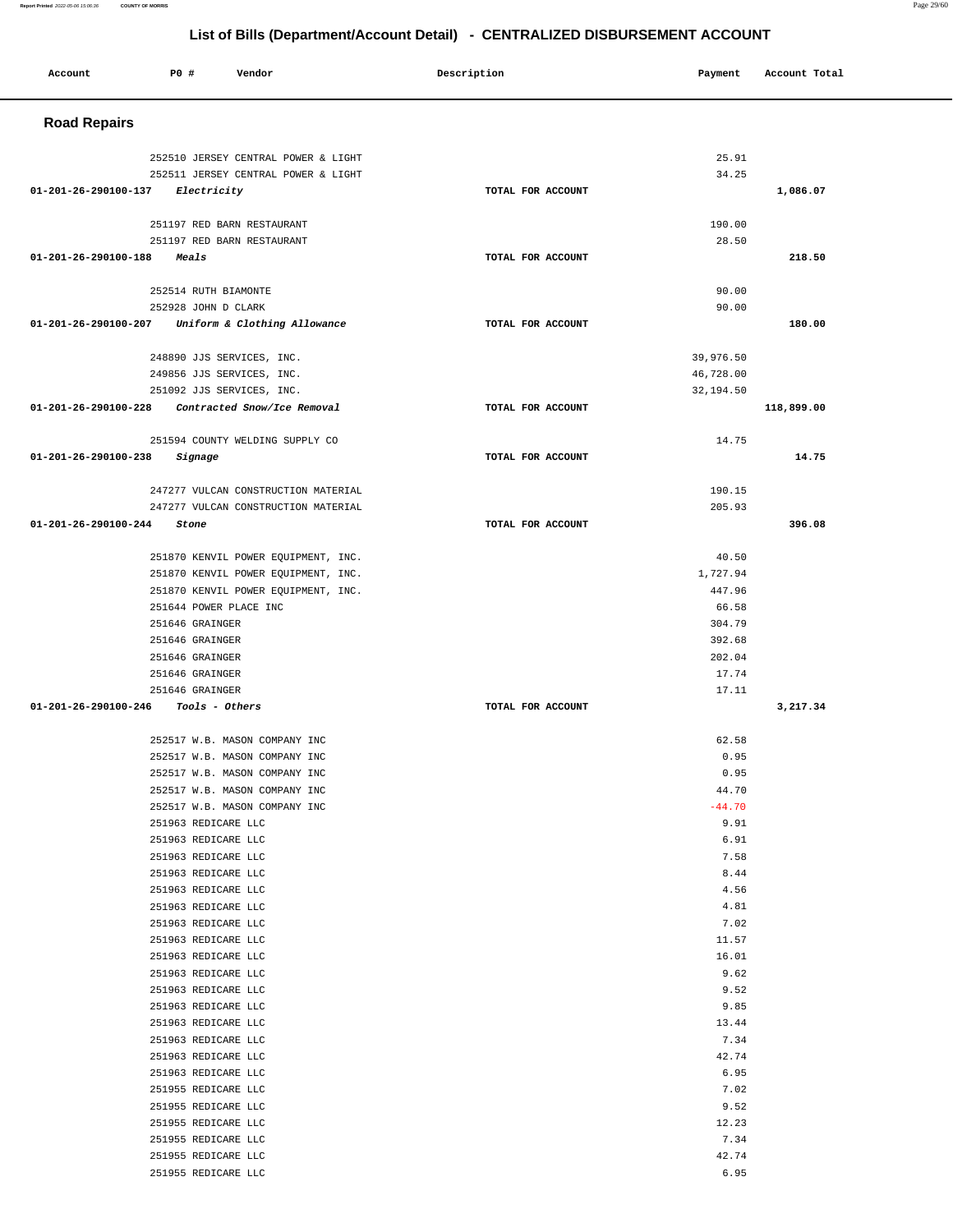**Report Printed** 2022-05-06 15:06:36 **COUNTY OF MORRIS** Page 30/60

## **List of Bills (Department/Account Detail) - CENTRALIZED DISBURSEMENT ACCOUNT**

| Account              | P0 #                   | Vendor | Description       | Account Total<br>Payment |              |  |
|----------------------|------------------------|--------|-------------------|--------------------------|--------------|--|
| <b>Road Repairs</b>  |                        |        |                   |                          |              |  |
|                      | 251955 REDICARE LLC    |        |                   | 6.57                     |              |  |
| 01-201-26-290100-266 | <i>Safety Items</i>    |        | TOTAL FOR ACCOUNT |                          | 333.12       |  |
|                      |                        |        |                   |                          | ============ |  |
|                      | TOTAL for Road Repairs |        |                   |                          | 124,419.03   |  |

## **Bridges and Culverts**

| 252269 RICOH USA, INC.                                                                                   |                   | 50.68          |
|----------------------------------------------------------------------------------------------------------|-------------------|----------------|
| Office Supplies & Stationery<br>$01 - 201 - 26 - 292100 - 058$                                           | TOTAL FOR ACCOUNT | 50.68          |
| 251761 COUNTY WELDING SUPPLY CO<br>$01 - 201 - 26 - 292100 - 248$<br>Welding-Oxygen-Acetylene Etc        | TOTAL FOR ACCOUNT | 38.35<br>38.35 |
|                                                                                                          |                   |                |
| 251761 COUNTY WELDING SUPPLY CO<br>$01 - 203 - 26 - 292100 - 248$<br>(2021) Welding-Oxygen-Acetylene Etc | TOTAL FOR ACCOUNT | 24.94<br>24.94 |
|                                                                                                          |                   |                |
|                                                                                                          |                   |                |
| TOTAL for Bridges and Culverts                                                                           |                   | 113.97         |

### **Shade Tree Commission**

| 251999 W.B. MASON COMPANY INC                                 |                   | 0.95          |        |
|---------------------------------------------------------------|-------------------|---------------|--------|
| 251869 W.B. MASON COMPANY INC                                 |                   | 147.98        |        |
| 251869 W.B. MASON COMPANY INC                                 |                   | 32.54         |        |
| 251869 W.B. MASON COMPANY INC                                 |                   | 15.85         |        |
| 01-201-26-300100-058<br>Office Supplies & Stationery          | TOTAL FOR ACCOUNT |               | 197.32 |
| 251766 NORTHEASTERN ARBORIST SUPPLY                           |                   | 300.00        |        |
| 251766 NORTHEASTERN ARBORIST SUPPLY                           |                   | 48.00         |        |
| 01-201-26-300100-098<br>Other Operating&Repair Supply         | TOTAL FOR ACCOUNT |               | 348.00 |
| 251981 RICOH AMERICAS CORPORATION                             |                   | 17.85         |        |
| $01 - 201 - 26 - 300100 - 164$ Office Machines - Rental       | TOTAL FOR ACCOUNT |               | 17.85  |
| 252003 KENVIL POWER EQUIPMENT, INC.                           |                   | 111.92        |        |
| $01 - 201 - 26 - 300100 - 251$<br>Ground Maintenance Supplies | TOTAL FOR ACCOUNT |               | 111.92 |
|                                                               |                   | ============= |        |
| TOTAL for Shade Tree Commission                               |                   |               | 675.09 |
|                                                               |                   |               |        |

# **Buildings & Grounds**

| 252728 WILLIAM F. BARNISH                         |                   | 2,938.92 |           |
|---------------------------------------------------|-------------------|----------|-----------|
| 252729 WILLIAM F. BARNISH                         |                   | 9,430.21 |           |
| Building Rental<br>$01 - 201 - 26 - 310100 - 029$ | TOTAL FOR ACCOUNT |          | 12,369.13 |
|                                                   |                   |          |           |
| 252255 MAGIC TOUCH CONSTRUCTION CO., INC.         |                   | 1,152.12 |           |
| 252172 AC & R INC                                 |                   | 586.59   |           |
| 252172 AC & R INC                                 |                   | 579.07   |           |
| 252172 AC & R INC                                 |                   | 358.13   |           |
| 252172 AC & R INC                                 |                   | 389.38   |           |
| 252723 UNITEMP INC.                               |                   | 840.00   |           |
|                                                   |                   |          |           |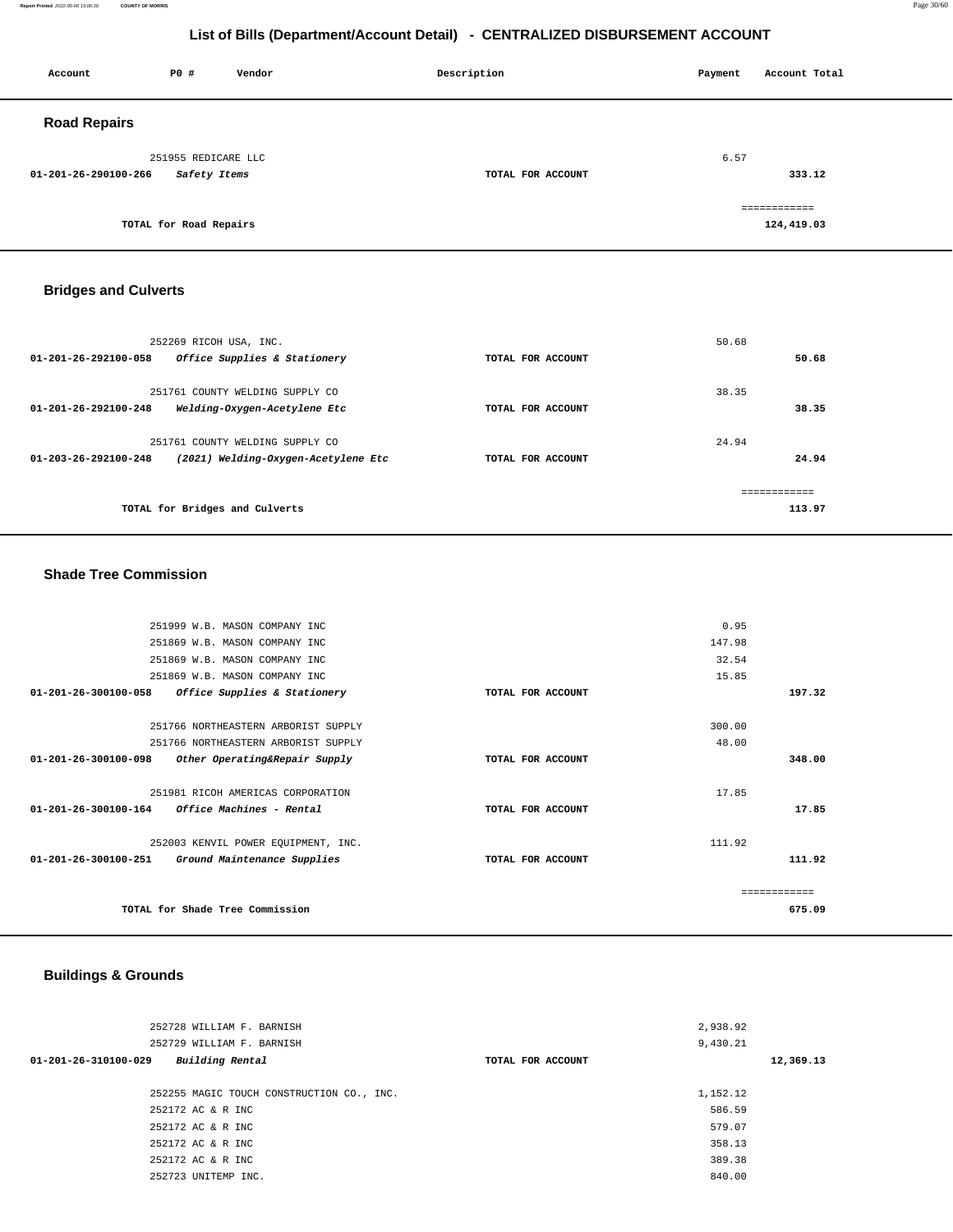| Account                                       | P0 #                     | Vendor                                                         | Description       | Payment        | Account Total |
|-----------------------------------------------|--------------------------|----------------------------------------------------------------|-------------------|----------------|---------------|
| <b>Buildings &amp; Grounds</b>                |                          |                                                                |                   |                |               |
|                                               | 252684 TBS CONTROLS LLC  |                                                                |                   | 2,227.32       |               |
|                                               | 252684 TBS CONTROLS LLC  |                                                                |                   | 454.50         |               |
|                                               | 252668 AC & R INC        |                                                                |                   | 389.38         |               |
|                                               | 252668 AC & R INC        |                                                                |                   | 389.38         |               |
|                                               | 252668 AC & R INC        |                                                                |                   | 335.24         |               |
| 01-201-26-310100-044                          |                          | Equipment Service Agreements                                   | TOTAL FOR ACCOUNT |                | 7,701.11      |
|                                               |                          | 252363 W.B. MASON COMPANY INC                                  |                   | 24.28          |               |
|                                               |                          | 252363 W.B. MASON COMPANY INC                                  |                   | 291.06         |               |
|                                               |                          | 252363 W.B. MASON COMPANY INC                                  |                   | 219.57         |               |
| 01-201-26-310100-058                          |                          | Office Supplies & Stationery                                   | TOTAL FOR ACCOUNT |                | 534.91        |
|                                               |                          | 252750 MORRISTOWN PARKING AUTHORITY                            |                   | 6,132.00       |               |
| 01-201-26-310100-062                          |                          | Parking Lot Rental                                             | TOTAL FOR ACCOUNT |                | 6,132.00      |
|                                               |                          | 252189 FLOORMAT MANAGEMENT, INC.                               |                   | 222.21         |               |
|                                               |                          | 252439 TREASURER, STATE OF NEW JERSEY                          |                   | 7,210.00       |               |
|                                               | 252196 KORNER STORE INC  |                                                                |                   | 580.00         |               |
| 01-201-26-310100-084                          |                          | Other Outside Services                                         | TOTAL FOR ACCOUNT |                | 8,012.21      |
|                                               |                          |                                                                |                   |                |               |
|                                               | 252787 GRAINGER          |                                                                |                   | 32.60          |               |
|                                               |                          | 252589 W.B. MASON COMPANY INC                                  |                   | 8.94           |               |
|                                               |                          | 252589 W.B. MASON COMPANY INC<br>252589 W.B. MASON COMPANY INC |                   | 44.70<br>31.29 |               |
|                                               |                          | 252589 W.B. MASON COMPANY INC                                  |                   | 8.94           |               |
|                                               |                          | 252589 W.B. MASON COMPANY INC                                  |                   | 31.29          |               |
|                                               |                          | 252589 W.B. MASON COMPANY INC                                  |                   | 0.95           |               |
|                                               |                          | 252589 W.B. MASON COMPANY INC                                  |                   | 0.95           |               |
|                                               |                          | 252589 W.B. MASON COMPANY INC                                  |                   | 0.95           |               |
|                                               |                          | 252589 W.B. MASON COMPANY INC                                  |                   | 0.95           |               |
|                                               |                          | 252589 W.B. MASON COMPANY INC                                  |                   | 0.95           |               |
|                                               |                          | 252589 W.B. MASON COMPANY INC                                  |                   | $-6.93$        |               |
| 01-201-26-310100-095                          |                          | Other Administrative Supplies                                  | TOTAL FOR ACCOUNT |                | 155.58        |
|                                               |                          | 252195 GATES FLAG & BANNER, CO. INC.                           |                   | 1,719.00       |               |
|                                               |                          | 252652 GATES FLAG & BANNER, CO. INC.                           |                   | 378.50         |               |
| 01-201-26-310100-098                          |                          | Other Operating&Repair Supply                                  | TOTAL FOR ACCOUNT |                | 2,097.50      |
|                                               |                          | 252721 MOE DISTRIBUTORS INC.                                   |                   | 310.00         |               |
|                                               |                          | 252721 MOE DISTRIBUTORS INC.                                   |                   | 32.25          |               |
| 01-201-26-310100-128                          |                          | Security Equipment                                             | TOTAL FOR ACCOUNT |                | 342.25        |
|                                               | 250265 MORRIS COUNTY MUA |                                                                |                   | 6,369.84       |               |
|                                               | 250652 MORRIS COUNTY MUA |                                                                |                   | 1,419.63       |               |
|                                               |                          | 252181 D. LOVENBERGE'S ROLLOFF SERVICES, INC.                  |                   | 725.00         |               |
|                                               | 252222 MORRIS COUNTY MUA |                                                                |                   | 1,965.95       |               |
|                                               | 252225 MORRIS COUNTY MUA |                                                                |                   | 6,369.84       |               |
|                                               |                          | 252811 NATIONAL BULB RECYCLING CO.                             |                   | 3,505.80       |               |
|                                               |                          | 252486 D. LOVENBERGE'S ROLLOFF SERVICES, INC.                  |                   | 111.73         |               |
|                                               |                          | 252223 MORRIS COUNTY MUNICIPAL                                 |                   | 693.93         |               |
| 01-201-26-310100-143                          |                          | Rubbish & Trash Removal                                        | TOTAL FOR ACCOUNT |                | 21, 161. 72   |
|                                               | 252202 RICOH USA, INC.   |                                                                |                   | 23.87          |               |
| 01-201-26-310100-164 Office Machines - Rental |                          |                                                                | TOTAL FOR ACCOUNT |                | 23.87         |
|                                               |                          | 252194 CSL WATER QUALITY INC                                   |                   | 3,035.00       |               |
|                                               |                          | 252730 QUINCY COMPRESSOR LLC                                   |                   | 986.24         |               |
|                                               |                          | 252682 R & J CONTROL, INC.                                     |                   | 75.00          |               |
|                                               |                          | 252638 R & J CONTROL, INC.                                     |                   | 930.00         |               |
| 01-201-26-310100-204                          | Plant Operations         |                                                                | TOTAL FOR ACCOUNT |                | 5,026.24      |
|                                               | 252452 SONIA PALACIOS    |                                                                |                   | 90.00          |               |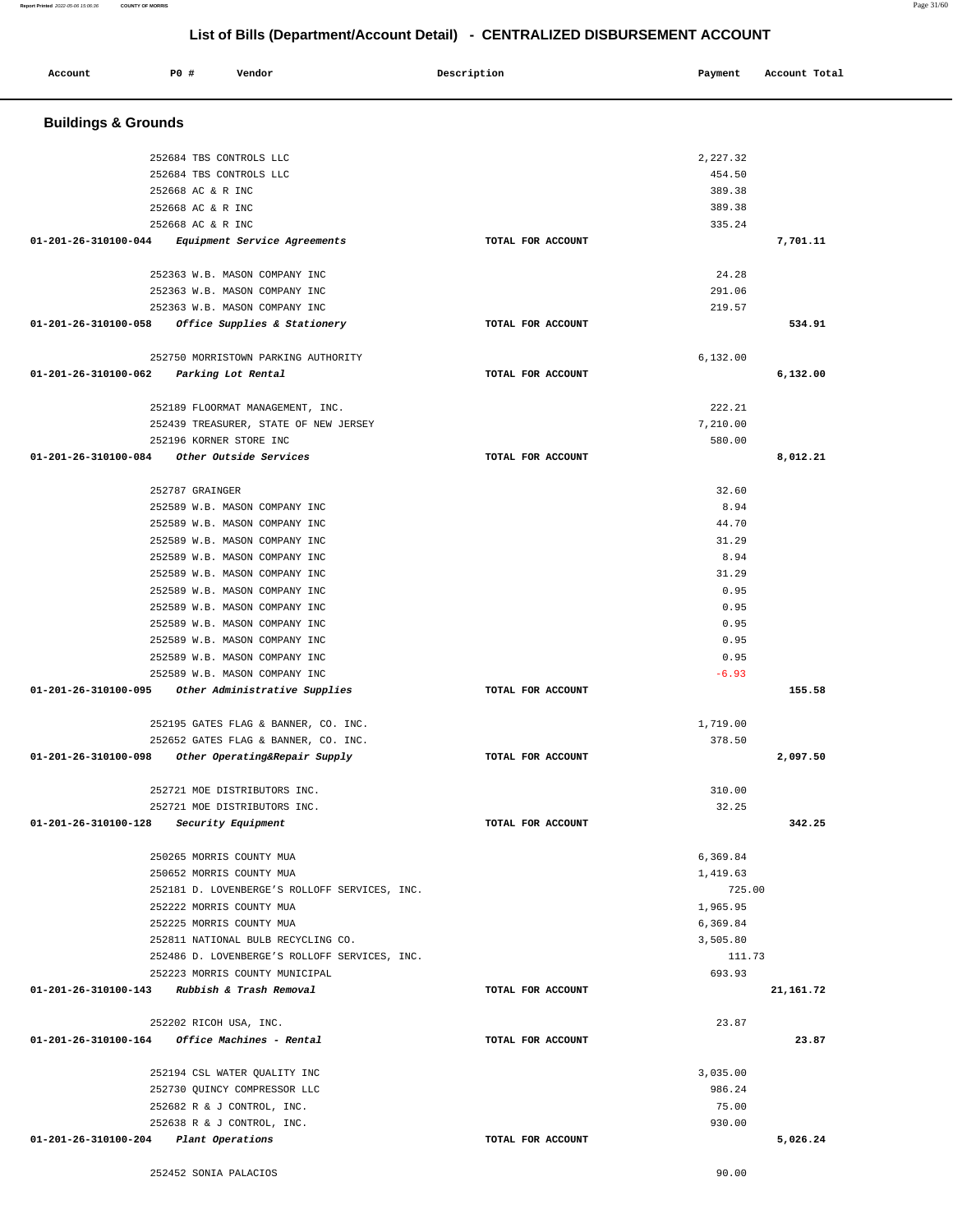| <b>Buildings &amp; Grounds</b>                                                |                   |                    |          |
|-------------------------------------------------------------------------------|-------------------|--------------------|----------|
| 252667 GRAINGER                                                               |                   | 62.59              |          |
| 01-201-26-310100-207 Uniform & Clothing Allowance                             | TOTAL FOR ACCOUNT |                    | 152.59   |
| 252200 RICCIARDI BROTHERS, INC                                                |                   | 303.76             |          |
| 252200 RICCIARDI BROTHERS, INC                                                |                   | 29.90              |          |
| 252200 RICCIARDI BROTHERS, INC                                                |                   | 233.96             |          |
| 252200 RICCIARDI BROTHERS, INC                                                |                   | 55.99              |          |
| 252200 RICCIARDI BROTHERS, INC                                                |                   | 241.94             |          |
| 252200 RICCIARDI BROTHERS, INC                                                |                   | $-9.01$            |          |
| 252739 RICCIARDI BROTHERS, INC                                                |                   | 555.33             |          |
| 252739 RICCIARDI BROTHERS, INC                                                |                   | 55.99              |          |
| $01 - 201 - 26 - 310100 - 234$<br>Paint                                       | TOTAL FOR ACCOUNT |                    | 1,467.86 |
| 252188 GENERAL PLUMBING SUPPLY INC.                                           |                   | 210.88             |          |
| 252188 GENERAL PLUMBING SUPPLY INC.                                           |                   | 120.98             |          |
| 252188 GENERAL PLUMBING SUPPLY INC.                                           |                   | 40.26              |          |
| 252188 GENERAL PLUMBING SUPPLY INC.                                           |                   | 31.09              |          |
| 252186 FASTENAL COMPANY                                                       |                   | 254.18             |          |
| 252186 FASTENAL COMPANY                                                       |                   | 23.42              |          |
| 252186 FASTENAL COMPANY                                                       |                   | 1,598.23           |          |
| 252186 FASTENAL COMPANY                                                       |                   | 53.46              |          |
| 252667 GRAINGER                                                               |                   | 369.08             |          |
| $01 - 201 - 26 - 310100 - 235$ Pipes - Others                                 | TOTAL FOR ACCOUNT |                    | 2,701.58 |
|                                                                               |                   |                    |          |
| 252257 HOME DEPOT CREDIT SERVICES                                             |                   | 941.31             |          |
| 252257 HOME DEPOT CREDIT SERVICES                                             |                   | 308.24             |          |
| 252257 HOME DEPOT CREDIT SERVICES                                             |                   | 422.16             |          |
| 252740 CONTINENTAL TRADING & HARDWARE, INC.                                   |                   | 719.92             |          |
| 252747 MORRISTOWN LUMBER &                                                    |                   | 15.42              |          |
| 252747 MORRISTOWN LUMBER &                                                    |                   | 125.51             |          |
| 252788 FASTENAL COMPANY                                                       |                   | 184.06             |          |
| 252788 FASTENAL COMPANY                                                       |                   | 601.78<br>40.72    |          |
| 252787 GRAINGER<br>252787 GRAINGER                                            |                   | 265.95             |          |
| 252787 GRAINGER                                                               |                   | 77.24              |          |
| 252953 HOME DEPOT CREDIT SERVICES                                             |                   | 144.52             |          |
| 252953 HOME DEPOT CREDIT SERVICES                                             |                   | 696.89             |          |
| 252953 HOME DEPOT CREDIT SERVICES                                             |                   | 483.33             |          |
| 252953 HOME DEPOT CREDIT SERVICES                                             |                   | 23.03              |          |
| 252667 GRAINGER                                                               |                   | 1,300.78           |          |
| 252667 GRAINGER                                                               |                   | 921.71             |          |
| 252654 SNOWS GLASS & MIRROR CORP                                              |                   | 1,580.00           |          |
| 01-201-26-310100-249 Bldg Maintenance Supplies                                | TOTAL FOR ACCOUNT |                    | 8,852.57 |
|                                                                               |                   |                    |          |
| 252190 GRASS ROOTS TURF PRODUCTS INC<br>252190 GRASS ROOTS TURF PRODUCTS INC  |                   | 455.00<br>1,093.35 |          |
| 252174 AGWAY MORRISTOWN                                                       |                   | 159.68             |          |
| 01-201-26-310100-251<br>Ground Maintenance Supplies                           | TOTAL FOR ACCOUNT |                    | 1,708.03 |
|                                                                               |                   |                    |          |
| 252177 CONTINENTAL TRADING & HARDWARE, INC.                                   |                   | 669.45             |          |
| 252787 GRAINGER                                                               |                   | 357.84<br>337.11   |          |
| 252667 GRAINGER                                                               |                   |                    |          |
| 252655 ALLEN PAPER & SUPPLY CO<br>01-201-26-310100-252    Janitorial Supplies | TOTAL FOR ACCOUNT | 976.80             | 2,341.20 |
|                                                                               |                   |                    |          |
| 252228 YORK MOTORS, INC.                                                      |                   | 615.98             |          |
| 01-201-26-310100-258<br>Equipment                                             | TOTAL FOR ACCOUNT |                    | 615.98   |
| 252637 R & J CONTROL, INC.                                                    |                   | 465.00             |          |
| 252637 R & J CONTROL, INC.                                                    |                   | 465.00             |          |
| 252637 R & J CONTROL, INC.                                                    |                   | 465.00             |          |
| 252637 R & J CONTROL, INC.                                                    |                   | 465.00             |          |

Account 20 **P** Pomdor Payment Recount Potal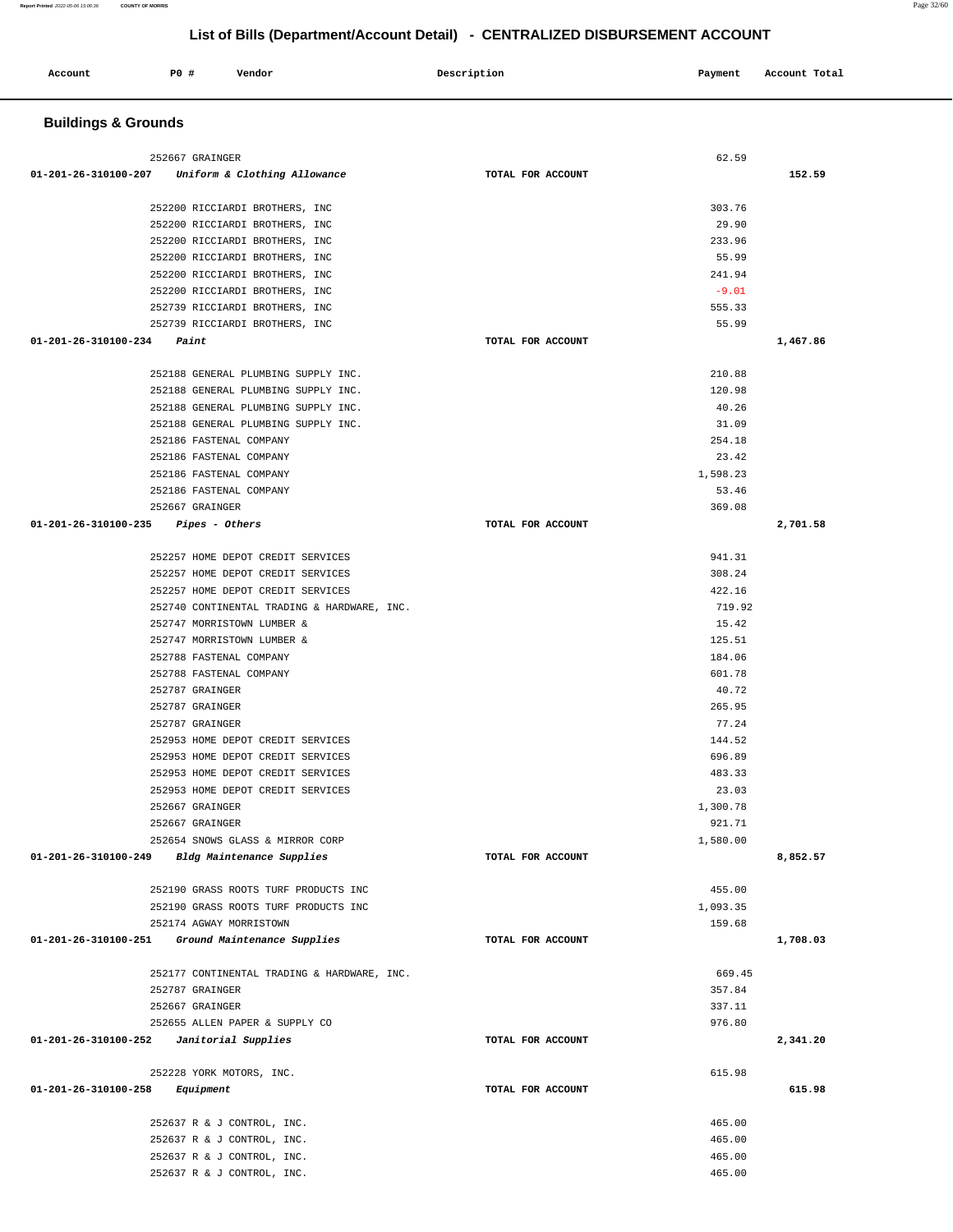| Account | P0 # | Vendor | Description | Payment<br>$\sim$ $\sim$ | Account Total |
|---------|------|--------|-------------|--------------------------|---------------|
|         |      |        |             |                          |               |

## **Buildings & Grounds**

| 252637 R & J CONTROL, INC.                     | 465.00            |           |
|------------------------------------------------|-------------------|-----------|
| 252637 R & J CONTROL, INC.                     | 465.00            |           |
| 252637 R & J CONTROL, INC.                     | 465.00            |           |
| 252637 R & J CONTROL, INC.                     | 465.00            |           |
| 252637 R & J CONTROL, INC.                     | 465.00            |           |
| 252637 R & J CONTROL, INC.                     | 465.00            |           |
| 252637 R & J CONTROL, INC.                     | 465.00            |           |
| 252637 R & J CONTROL, INC.                     | 465.00            |           |
| 252637 R & J CONTROL, INC.                     | 465.00            |           |
| 252637 R & J CONTROL, INC.                     | 465.00            |           |
| 252637 R & J CONTROL, INC.                     | 465.00            |           |
| 252637 R & J CONTROL, INC.                     | 465.00            |           |
| 252637 R & J CONTROL, INC.                     | 465.00            |           |
| 252637 R & J CONTROL, INC.                     | 465.00            |           |
| 252637 R & J CONTROL, INC.                     | 465.00            |           |
| 252637 R & J CONTROL, INC.                     | 930.00            |           |
| 252637 R & J CONTROL, INC.                     | 465.00            |           |
| 252637 R & J CONTROL, INC.                     | 465.00            |           |
| 01-201-26-310100-262 Machinery Repairs & Parts | TOTAL FOR ACCOUNT | 10,695.00 |
|                                                |                   |           |
| 252233 JOHNSTONE SUPPLY                        | 614.13            |           |
| 252233 JOHNSTONE SUPPLY                        | 155.51            |           |
| 252233 JOHNSTONE SUPPLY                        | 54.69             |           |
| 252233 JOHNSTONE SUPPLY                        | 162.66            |           |
| 252233 JOHNSTONE SUPPLY                        | 209.64            |           |
| 252233 JOHNSTONE SUPPLY                        | 70.74             |           |
| 252233 JOHNSTONE SUPPLY                        | 467.32            |           |
| 252233 JOHNSTONE SUPPLY                        | 455.00            |           |
|                                                | 330.72            |           |
| 252233 JOHNSTONE SUPPLY                        |                   |           |
| 252192 HOMANS ASSOCIATES II LLC                | 40.00             |           |
| 252462 MCCLOSKEY MECHANICAL INC.               | 355.20            |           |
| 252462 MCCLOSKEY MECHANICAL INC.               | 1,065.60          |           |
| 252462 MCCLOSKEY MECHANICAL INC.               | 1,420.80          |           |
| 252462 MCCLOSKEY MECHANICAL INC.               | 1,186.56          |           |
| 252462 MCCLOSKEY MECHANICAL INC.               | 2,841.60          |           |
| 252462 MCCLOSKEY MECHANICAL INC.               | 2,841.60          |           |
| 252462 MCCLOSKEY MECHANICAL INC.               | 1,905.00          |           |
| 252453 MCCLOSKEY MECHANICAL INC.               | 5,972.14          |           |
| 252453 MCCLOSKEY MECHANICAL INC.               | 1,065.60          |           |
| 252453 MCCLOSKEY MECHANICAL INC.               | 1,420.80          |           |
| 252453 MCCLOSKEY MECHANICAL INC.               | 1,896.96          |           |
| 252453 MCCLOSKEY MECHANICAL INC                | 1,420.80          |           |
| 252453 MCCLOSKEY MECHANICAL INC.               | 1,420.80          |           |
| 252453 MCCLOSKEY MECHANICAL INC.               | 1,420.80          |           |
| 252453 MCCLOSKEY MECHANICAL INC.               | 1,102.67          |           |
| 252437 MCCLOSKEY MECHANICAL INC.               | 1,420.80          |           |
| 252437 MCCLOSKEY MECHANICAL INC.               | 532.80            |           |
| 252437 MCCLOSKEY MECHANICAL INC.               | 1,420.80          |           |
| 252437 MCCLOSKEY MECHANICAL INC.               | 2,131.20          |           |
| 252437 MCCLOSKEY MECHANICAL INC.               | 2,131.20          |           |
| 252437 MCCLOSKEY MECHANICAL INC.               | 710.40            |           |
| 252437 MCCLOSKEY MECHANICAL INC.               | 2,759.22          |           |
| 252787 GRAINGER                                | 58.00             |           |
| 252667 GRAINGER                                | 67.60             |           |
| 252667 GRAINGER                                | 325.30            |           |
| 252667 GRAINGER                                | 117.70            |           |
| 252667 GRAINGER                                | 443.70            |           |
| 01-201-26-310100-264 Heat & A/C                | TOTAL FOR ACCOUNT | 42,016.06 |
|                                                |                   |           |
| 252256 COOPER ELECTRIC SUPPLY CO.              | 39.38             |           |

**01-201-26-310100-265 Electrical TOTAL FOR ACCOUNT 39.38**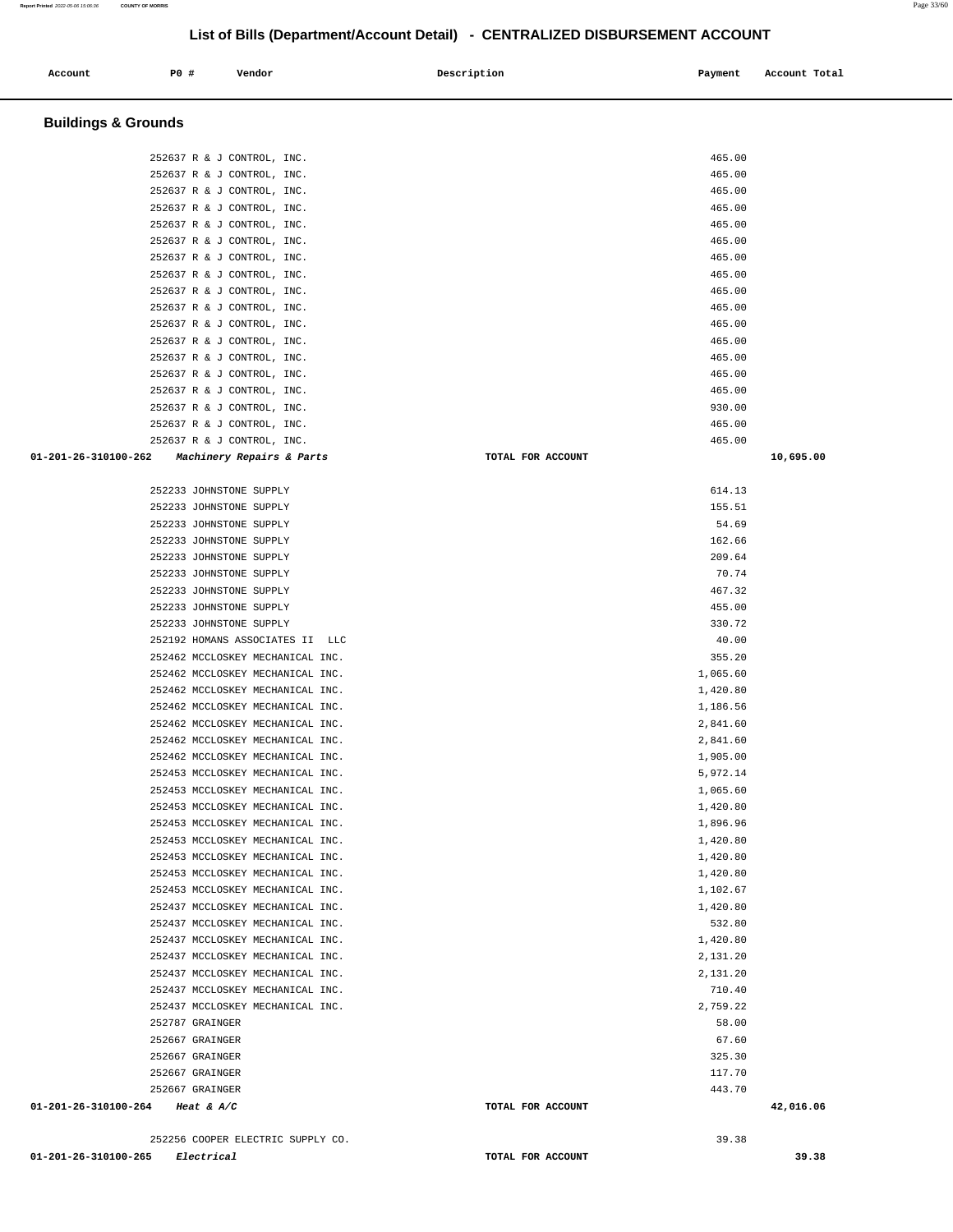**Report Printed** 2022-05-06 15:06:36 **COUNTY OF MORRIS** Page 34/60

## **List of Bills (Department/Account Detail) - CENTRALIZED DISBURSEMENT ACCOUNT**

| Account                        | <b>PO #</b>            | Vendor                             | Description       | Payment | Account Total |
|--------------------------------|------------------------|------------------------------------|-------------------|---------|---------------|
| <b>Buildings &amp; Grounds</b> |                        |                                    |                   |         |               |
|                                | 252809 POWER PLACE INC |                                    |                   | 261.22  |               |
| 01-203-26-310100-251           |                        | (2021) Ground Maintenance Supplies | TOTAL FOR ACCOUNT |         | 261.22        |
|                                |                        | 252256 COOPER ELECTRIC SUPPLY CO.  |                   | 31.51   |               |
| 01-203-26-310100-265           |                        | (2021) Electrical                  | TOTAL FOR ACCOUNT |         | 31.51         |
|                                |                        |                                    |                   |         | ============  |
|                                |                        | TOTAL for Buildings & Grounds      |                   |         | 134,439.50    |
|                                |                        |                                    |                   |         |               |

#### **Motor Services Center**

| 252079 W.B. MASON COMPANY INC                      |                   | 9.53     |          |
|----------------------------------------------------|-------------------|----------|----------|
| 252079 W.B. MASON COMPANY INC                      |                   | 73.33    |          |
| 252079 W.B. MASON COMPANY INC                      |                   | 14.46    |          |
| 252079 W.B. MASON COMPANY INC                      |                   | 9.54     |          |
| 252079 W.B. MASON COMPANY INC                      |                   | 4.99     |          |
| 252484 W.B. MASON COMPANY INC                      |                   | 33.60    |          |
| 252484 W.B. MASON COMPANY INC                      |                   | 18.17    |          |
| 252484 W.B. MASON COMPANY INC                      |                   | 15.84    |          |
| 252484 W.B. MASON COMPANY INC                      |                   | 5.78     |          |
| 252790 W.B. MASON COMPANY INC                      |                   | 25.77    |          |
| 252790 W.B. MASON COMPANY INC                      |                   | 25.77    |          |
| 252211 W.B. MASON COMPANY INC                      |                   | 1,008.31 |          |
| 252211 W.B. MASON COMPANY INC                      |                   | 1.72     |          |
| 252211 W.B. MASON COMPANY INC                      |                   | 4.25     |          |
| 252211 W.B. MASON COMPANY INC                      |                   | 13.98    |          |
| 01-201-26-315100-058 Office Supplies & Stationery  | TOTAL FOR ACCOUNT |          | 1,265.04 |
|                                                    |                   |          |          |
| 252789 DAN CARTER                                  |                   |          |          |
|                                                    |                   | 7.38     |          |
| 252789 DAN CARTER                                  |                   | 7.58     |          |
| 01-201-26-315100-068 Postage & Metered Mail        | TOTAL FOR ACCOUNT |          | 14.96    |
|                                                    |                   |          |          |
| 251818 CY DRAKE LOCKSMITHS, INC.                   |                   | 34.95    |          |
| 251818 CY DRAKE LOCKSMITHS, INC.                   |                   | 4.95     |          |
| 251818 CY DRAKE LOCKSMITHS, INC.                   |                   | 11.25    |          |
| 252127 RICOH USA, INC.                             |                   | 137.83   |          |
| 251874 HELM                                        |                   | 3,000.00 |          |
| 252470 OPTIMUM                                     |                   | 96.23    |          |
| 252483 W.B. MASON COMPANY INC                      |                   | 49.98    |          |
| 252483 W.B. MASON COMPANY INC                      |                   | 84.96    |          |
| 252793 W.B. MASON COMPANY INC                      |                   | 15.88    |          |
| 252793 W.B. MASON COMPANY INC                      |                   | 14.08    |          |
| 252793 W.B. MASON COMPANY INC                      |                   | 129.99   |          |
| 251835 J & D SALES & SERVICE LLC                   |                   | 450.00   |          |
| 251685 WURTH USA INC.                              |                   | 11.13    |          |
| 251685 WURTH USA INC.                              |                   | 241.11   |          |
| 251685 WURTH USA INC.                              |                   | 18.67    |          |
| 251685 WURTH USA INC.                              |                   | 47.65    |          |
| 01-201-26-315100-098 Other Operating&Repair Supply | TOTAL FOR ACCOUNT |          | 4,348.66 |
|                                                    |                   |          |          |
| 252474 AMERICAN WEAR INC.                          |                   | 239.04   |          |
| 251887 AMERICAN WEAR INC.                          |                   | 239.25   |          |
| 01-201-26-315100-207 Uniform & Clothing Allowance  | TOTAL FOR ACCOUNT |          | 478.29   |
|                                                    |                   |          |          |
| 251969 CLIFFSIDE BODY CORP                         |                   | 44.70    |          |
| 01-201-26-315100-241<br>Snow Plowing Parts         | TOTAL FOR ACCOUNT |          | 44.70    |
|                                                    |                   |          |          |
| 251878 SMITH MOTOR CO., INC.                       |                   | 109.79   |          |
| 251878 SMITH MOTOR CO., INC.                       |                   | 6.86     |          |
|                                                    |                   |          |          |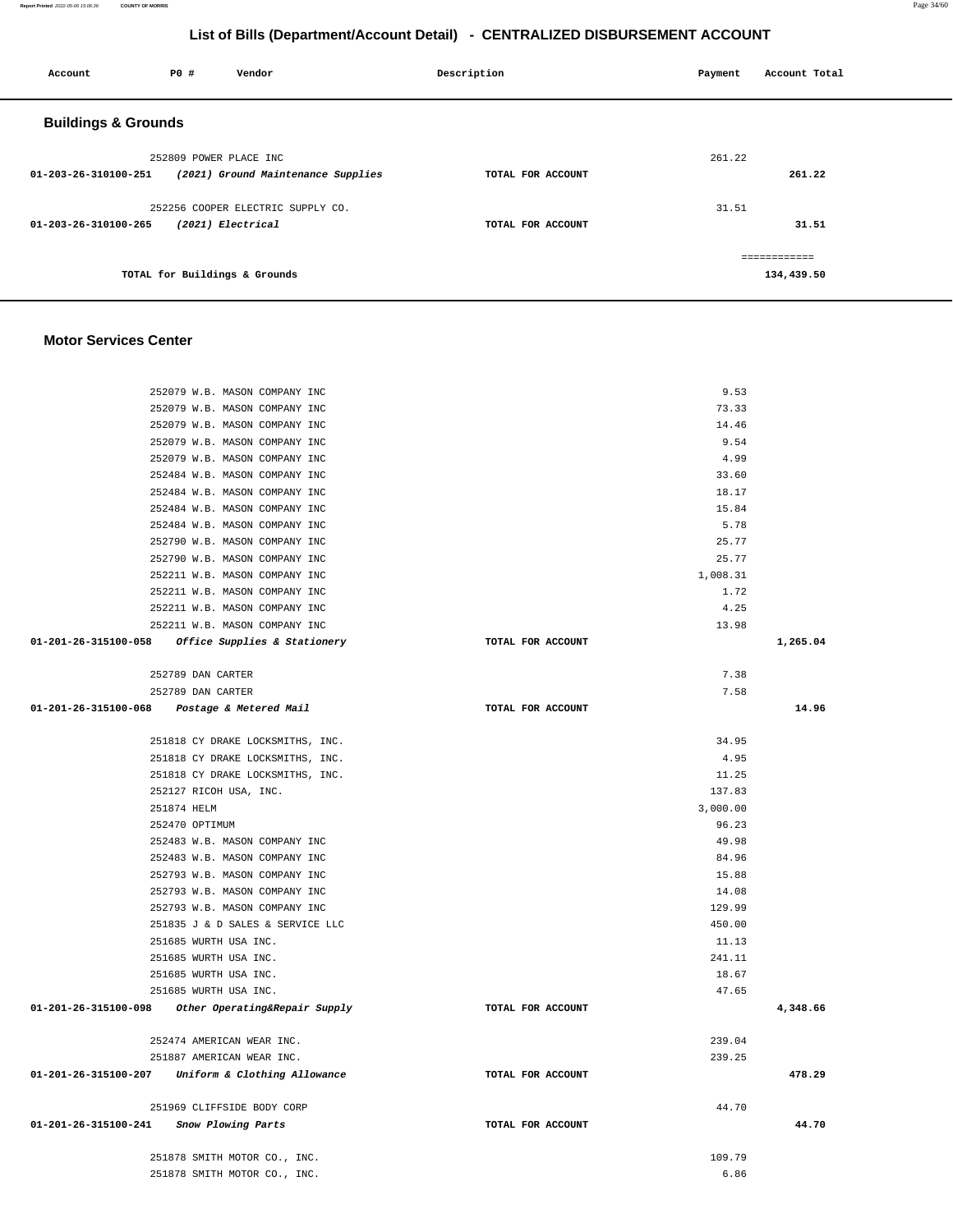| Account               | P0 # | Vendor | Description | Payment | Account Total |
|-----------------------|------|--------|-------------|---------|---------------|
| Motor Convices Conter |      |        |             |         |               |

| 251878 SMITH MOTOR CO., INC.                                             | 6.86              |          |
|--------------------------------------------------------------------------|-------------------|----------|
| 251438 AMERICAN HOSE & HYDRAULICS                                        | 72.88             |          |
| 251968 BEYER FORD                                                        | 21.60             |          |
| 251968 BEYER FORD                                                        | 21.60             |          |
| 251838 GPC-NAPA AUTO PARTS                                               | 368.36            |          |
| 251838 GPC-NAPA AUTO PARTS                                               | 91.36             |          |
| 251838 GPC-NAPA AUTO PARTS                                               | 6.05              |          |
| 251838 GPC-NAPA AUTO PARTS                                               | $-6.05$           |          |
| 251774 VERMEER NORTH ATLANTIC SERVICE                                    | 8.31              |          |
| 251774 VERMEER NORTH ATLANTIC SERVICE                                    | 21.93             |          |
| 251774 VERMEER NORTH ATLANTIC SERVICE                                    | 16.65             |          |
| 251951 AT NORTHERN NEW JERSEY, LCC                                       | 162.98            |          |
| 251951 AT NORTHERN NEW JERSEY, LCC                                       | 12.57             |          |
| 252242 BEYER FORD                                                        | 88.19             |          |
| 252250 KENVIL POWER EQUIPMENT, INC.                                      | 33.28             |          |
| 252250 KENVIL POWER EQUIPMENT, INC.                                      | 2.94              |          |
| 252250 KENVIL POWER EQUIPMENT, INC.                                      | 25.43             |          |
| 252250 KENVIL POWER EQUIPMENT, INC.                                      | 9.55              |          |
| 251861 SMITH MOTOR CO., INC.                                             | 86.78             |          |
| 251885 TRIUS, INC.                                                       | 3.00              |          |
| 250612 AMERICAN HOSE & HYDRAULICS                                        | 229.60            |          |
| 250612 AMERICAN HOSE & HYDRAULICS                                        | 45.45             |          |
| 250612 AMERICAN HOSE & HYDRAULICS                                        | 8.35              |          |
| 250612 AMERICAN HOSE & HYDRAULICS                                        | 4.65              |          |
| 248478 AMERICAN HOSE & HYDRAULICS                                        | 57.52             |          |
| 249028 AMERICAN HOSE & HYDRAULICS                                        | 207.25            |          |
| 252122 FIRE AND SAFETY SERVICES LTD                                      | 2,226.48          |          |
| 252122 FIRE AND SAFETY SERVICES LTD                                      | 2,125.00          |          |
| 01-201-26-315100-261 Spare Parts for Equipment                           | TOTAL FOR ACCOUNT | 6,075.22 |
|                                                                          |                   |          |
| 251883 D&B AUTO SUPPLY                                                   | $-1, 107.88$      |          |
|                                                                          |                   |          |
| 251883 D&B AUTO SUPPLY                                                   | 111.56            |          |
| 251883 D&B AUTO SUPPLY                                                   | 982.11            |          |
| 251883 D&B AUTO SUPPLY                                                   | 554.55            |          |
| 251975 D&B AUTO SUPPLY                                                   | $-171.42$         |          |
| 251975 D&B AUTO SUPPLY                                                   | 958.47            |          |
| 251975 D&B AUTO SUPPLY                                                   | 913.93            |          |
| 251975 D&B AUTO SUPPLY                                                   | 160.46            |          |
| 251819 D&B AUTO SUPPLY                                                   | $-90.00$          |          |
| 251819 D&B AUTO SUPPLY                                                   | 1,624.44          |          |
| 251971 BEYER FORD                                                        | 131.20            |          |
| 251971 BEYER FORD                                                        | 51.33             |          |
| 251693 CY DRAKE LOCKSMITHS, INC.                                         | 144.00            |          |
| 252247 D&B AUTO SUPPLY                                                   | $-36.00$          |          |
| 252247 D&B AUTO SUPPLY                                                   | 1,379.79          |          |
| 252247 D&B AUTO SUPPLY                                                   | 58.68             |          |
| 252241 BEYER FORD                                                        | 11.65             |          |
| 252466 BEYER FORD                                                        | 10.77             |          |
| 252246 BUY WISE AUTO PARTS                                               | 8.57              |          |
| 252246 BUY WISE AUTO PARTS                                               | 85.70             |          |
| 252246 BUY WISE AUTO PARTS                                               | 8.57              |          |
| 252246 BUY WISE AUTO PARTS<br>251974 COACH & EQUIPMENT MANUFACTURING CO. | 48.22<br>75.35    |          |
| 251974 COACH & EQUIPMENT MANUFACTURING CO.                               | 14.19             |          |
| 252846 FLEMINGTON BUICK CHEVROLET                                        | 86.36             |          |
| 252845 FLEMINGTON BUICK CHEVROLET                                        | 111.56            |          |
| 252845 FLEMINGTON BUICK CHEVROLET                                        | 17.52             |          |
| 252799 FLEMINGTON BUICK CHEVROLET                                        | 377.75            |          |
| 252258 SUNRAYS WINDOW TINTING                                            | 110.00            |          |
| 252251 NIELSEN DODGE - C-J-R                                             | 293.25            |          |
| 252125 SMITH MOTOR CO., INC.                                             | 307.27            |          |

**Report Printed** 2022-05-06 15:06:36 **COUNTY OF MORRIS** Page 35/60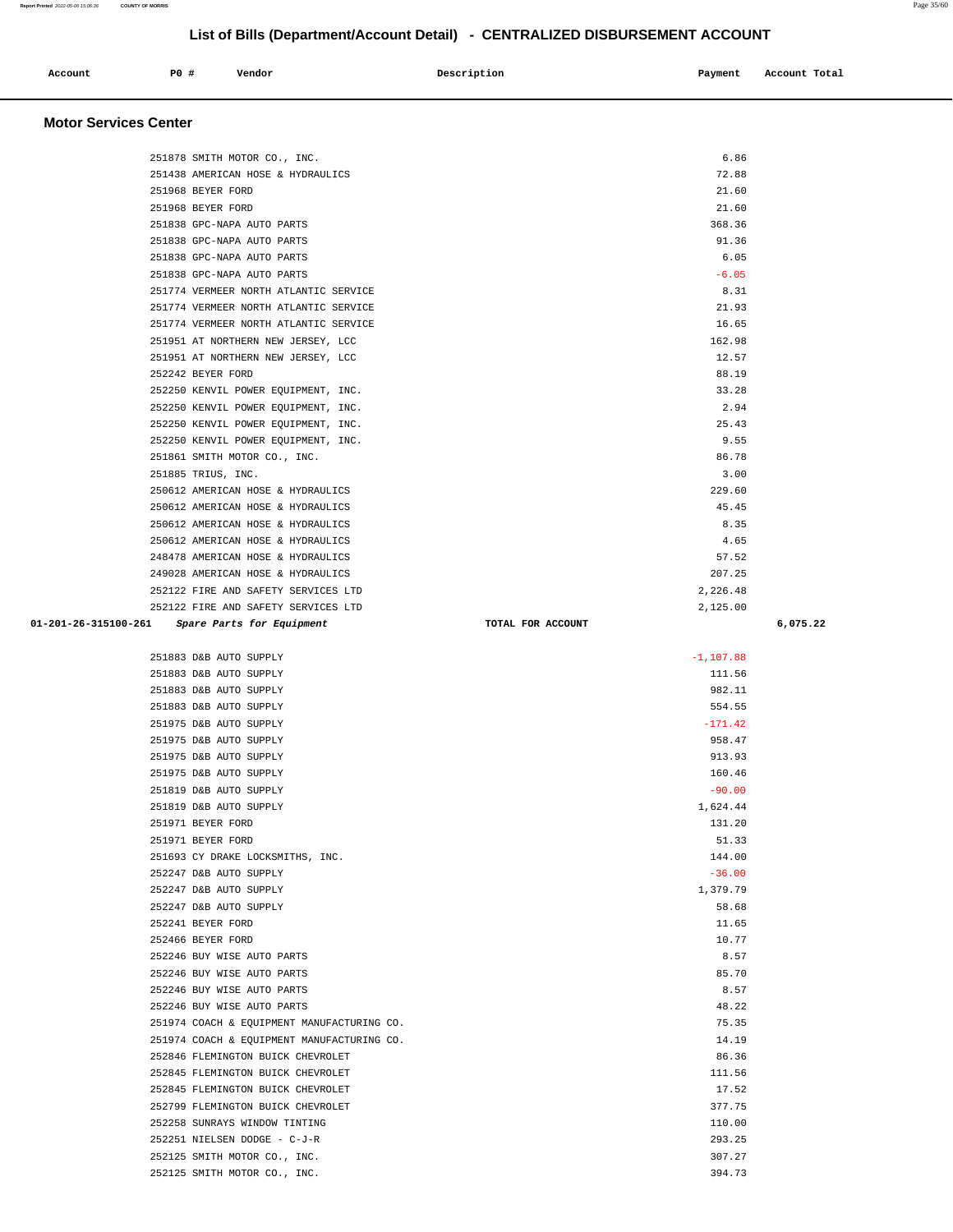**Report Printed** 2022-05-06 15:06:36 **COUNTY OF MORRIS** Page 36/60

## **List of Bills (Department/Account Detail) - CENTRALIZED DISBURSEMENT ACCOUNT**

| Account                      | <b>PO #</b>            | Vendor                          | Description       | Payment | Account Total             |
|------------------------------|------------------------|---------------------------------|-------------------|---------|---------------------------|
| <b>Motor Services Center</b> |                        |                                 |                   |         |                           |
|                              | 252465 D&B AUTO SUPPLY |                                 |                   | 6.05    |                           |
|                              | 252465 D&B AUTO SUPPLY |                                 |                   | 25.58   |                           |
|                              | 252465 D&B AUTO SUPPLY |                                 |                   | 14.92   |                           |
| 01-201-26-315100-291         | Vehicle Repairs        |                                 | TOTAL FOR ACCOUNT |         | 7,673.23                  |
|                              |                        | 252801 W.B. MASON COMPANY INC   |                   | 974.80  |                           |
| 01-203-26-315100-162         |                        | (2021) Furniture & Fixtures     | TOTAL FOR ACCOUNT |         | 974.80                    |
|                              |                        | TOTAL for Motor Services Center |                   |         | ============<br>20,874.90 |

# **Mosquito Extermination**

|                                         | 252343 RUSSELL BERGER                                                  |                   | 26.62            |          |
|-----------------------------------------|------------------------------------------------------------------------|-------------------|------------------|----------|
|                                         | 252343 RUSSELL BERGER                                                  |                   | 67.42            |          |
|                                         | 252343 RUSSELL BERGER                                                  |                   | 100.52           |          |
|                                         | 01-201-26-320100-021 Administrative Services                           | TOTAL FOR ACCOUNT |                  | 194.56   |
|                                         |                                                                        |                   |                  |          |
|                                         | 252447 ALEX ZARUSINSKI<br>252332 ANTHONY LYNN                          |                   | 60.00<br>60.00   |          |
|                                         |                                                                        |                   |                  |          |
|                                         | 252330 CHARLES MOORE                                                   |                   | 60.00            |          |
|                                         | 252449 ERROL WOLLARY                                                   |                   | 60.00            |          |
|                                         | 252339 JUSTIN CHUPLIS                                                  |                   | 60.00            |          |
|                                         | 252446 JOHN ZEGERS                                                     |                   | 60.00            |          |
|                                         | 252448 GERARD PORCELLA                                                 |                   | 60.00            |          |
|                                         | 252331 MELISSA MARTIN                                                  |                   | 60.00            |          |
|                                         | 252334 MICHAEL HENDERSON                                               |                   | 60.00            |          |
|                                         | 252336 TERESA DUCKWORTH                                                |                   | 60.00            |          |
|                                         | 252337 SEAN DEL BENE                                                   |                   | 60.00            |          |
|                                         | 252340 RUSSELL BERGER                                                  |                   | 60.00            |          |
|                                         | 252333 WALTER JONES                                                    |                   | 60.00            |          |
|                                         | 252450 WILLIAM MOTT                                                    |                   | 60.00            |          |
|                                         | $01-201-26-320100-031$ Cellular Phones/Pagers                          | TOTAL FOR ACCOUNT |                  | 840.00   |
|                                         | 252139 GANNETT NJ NEWSPAPERS                                           |                   | 66.20            |          |
|                                         | 252354 NJ ADVANCE MEDIA                                                |                   | 130.68           |          |
| 01-201-26-320100-051                    | Legal                                                                  | TOTAL FOR ACCOUNT |                  | 196.88   |
|                                         |                                                                        |                   |                  |          |
|                                         | 251866 W.B. MASON COMPANY INC                                          |                   | 134.10           |          |
|                                         | 252319 W.B. MASON COMPANY INC                                          |                   | 11.68            |          |
|                                         | 252319 W.B. MASON COMPANY INC                                          |                   | 84.78            |          |
|                                         | 252319 W.B. MASON COMPANY INC                                          |                   | 277.10           |          |
|                                         | 252319 W.B. MASON COMPANY INC                                          |                   | 95.99            |          |
|                                         | 252319 W.B. MASON COMPANY INC                                          |                   | 46.16            |          |
|                                         | 252319 W.B. MASON COMPANY INC                                          |                   | 59.98            |          |
|                                         | 01-201-26-320100-058 Office Supplies & Stationery                      | TOTAL FOR ACCOUNT |                  | 709.79   |
|                                         | 250670 AMERICAN HOSE & HYDRAULICS                                      |                   | 188.60           |          |
|                                         | $01-201-26-320100-098$ Other Operating & Repair Supply                 | TOTAL FOR ACCOUNT |                  | 188.60   |
|                                         |                                                                        |                   |                  |          |
|                                         | 251988 RICOH AMERICAS CORPORATION<br>252352 RICOH AMERICAS CORPORATION |                   | 321.72<br>897.53 |          |
|                                         |                                                                        |                   |                  |          |
| 01-201-26-320100-163 Office Machines    |                                                                        | TOTAL FOR ACCOUNT |                  | 1,219.25 |
|                                         | 249798 CLARKE MOSQUITO CONTROL                                         |                   | 7,106.00         |          |
| 01-201-26-320100-225 Chemicals & Sprays |                                                                        | TOTAL FOR ACCOUNT |                  | 7,106.00 |
|                                         | 251512 GRAINGER                                                        |                   | 57.84            |          |
|                                         | 251512 GRAINGER                                                        |                   | 28.94            |          |
|                                         |                                                                        |                   |                  |          |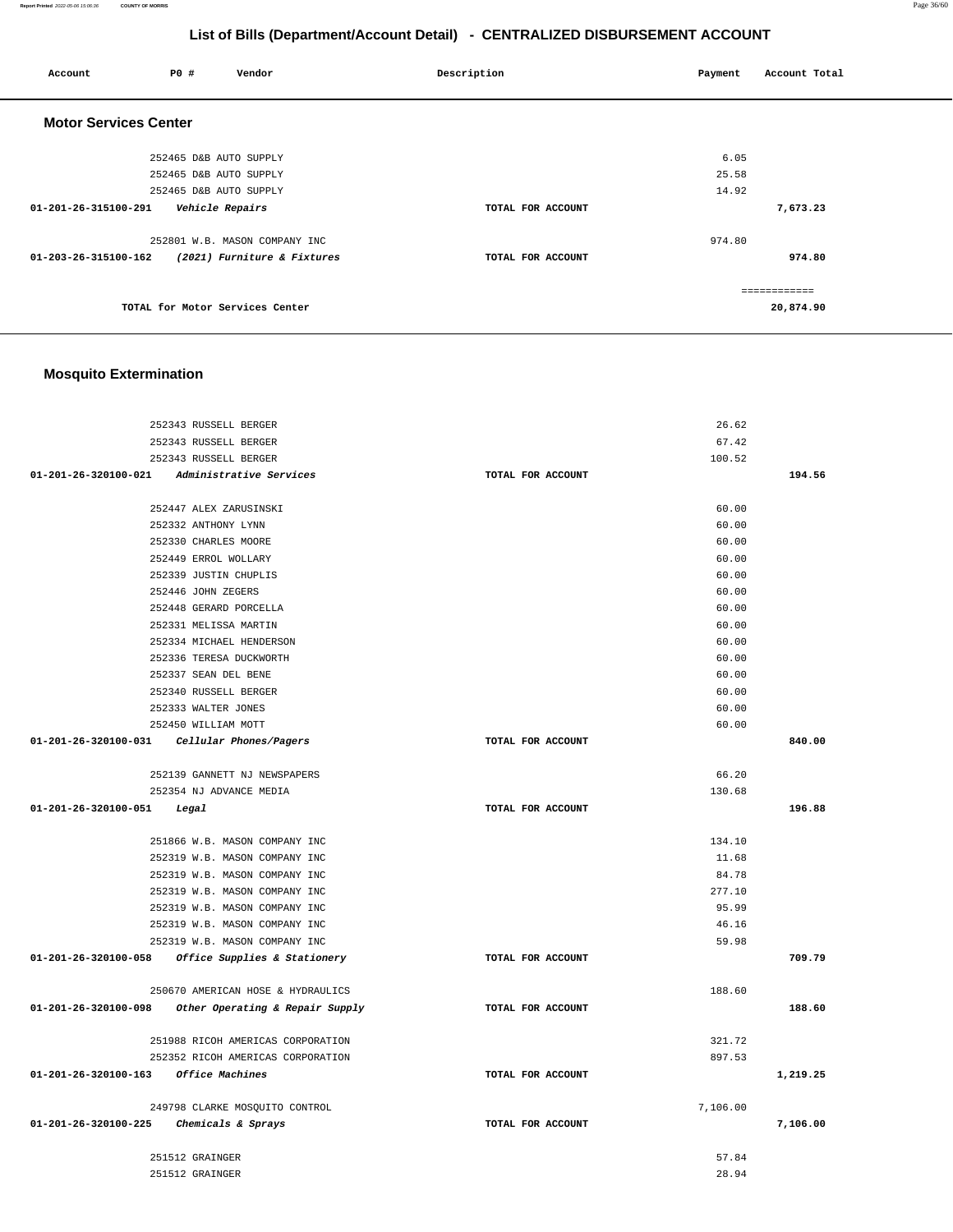|                      | 251462 RUTGERS OCPE          |                   | 75.00  |
|----------------------|------------------------------|-------------------|--------|
|                      | 252366 RUTGERS OCPE          |                   | 125.00 |
|                      | 250645 RUTGERS OCPE          |                   | 125.00 |
|                      | 250645 RUTGERS OCPE          |                   | 125.00 |
|                      | 250645 RUTGERS OCPE          |                   | 125.00 |
|                      | 250645 RUTGERS OCPE          |                   | 75.00  |
| 01-201-27-330100-039 | Education Schools & Training | TOTAL FOR ACCOUNT | 650.00 |
|                      | 252429 CYNTHIA BELLA         |                   | 125.00 |
|                      | 252428 CAROLE A. HUDSON      |                   | 350.00 |

#### **Health Management**

|                                         | ZDIDIZ GRAINGER                      | 14.99             |        |
|-----------------------------------------|--------------------------------------|-------------------|--------|
|                                         | 251512 GRAINGER                      | 44.97             |        |
|                                         | 251512 GRAINGER                      | 88.60             |        |
|                                         | 251446 HANOVER POWER SPORTS          | 169.99            |        |
| 01-201-26-320100-258                    | Equipment                            | TOTAL FOR ACCOUNT | 464.89 |
|                                         |                                      |                   |        |
|                                         | 251952 BARNWELL HOUSE OF TIRES, INC. | 102.37            |        |
|                                         | 251868 GPC-NAPA AUTO PARTS           | 4.60              |        |
|                                         | 251868 GPC-NAPA AUTO PARTS           | 2.30              |        |
|                                         | 251868 GPC-NAPA AUTO PARTS           | 53.64             |        |
|                                         | 251868 GPC-NAPA AUTO PARTS           | 98.63             |        |
|                                         | 251868 GPC-NAPA AUTO PARTS           | 18.00             |        |
|                                         | 251868 GPC-NAPA AUTO PARTS           | $-18.00$          |        |
|                                         | 251868 GPC-NAPA AUTO PARTS           | 6.52              |        |
|                                         | 251868 GPC-NAPA AUTO PARTS           | 9.78              |        |
|                                         | 251868 GPC-NAPA AUTO PARTS           | 20.04             |        |
|                                         | 251868 GPC-NAPA AUTO PARTS           | 9.98              |        |
|                                         | 250535 ONE SOURCE OF NEW JERSEY LLC  | 17.79             |        |
|                                         | 250535 ONE SOURCE OF NEW JERSEY LLC  | 125.17            |        |
|                                         | 250535 ONE SOURCE OF NEW JERSEY LLC  | 76.44             |        |
|                                         | 250535 ONE SOURCE OF NEW JERSEY LLC  | 76.44             |        |
|                                         | 250535 ONE SOURCE OF NEW JERSEY LLC  | 8.43              |        |
|                                         | 250535 ONE SOURCE OF NEW JERSEY LLC  | 8.43              |        |
|                                         | 250535 ONE SOURCE OF NEW JERSEY LLC  | 31.25             |        |
|                                         | 251989 GPC-NAPA AUTO PARTS           | 109.53            |        |
|                                         | 251989 GPC-NAPA AUTO PARTS           | 18.00             |        |
|                                         | 251989 GPC-NAPA AUTO PARTS           | $-18.00$          |        |
| 01-201-26-320100-291    Vehicle Repairs |                                      | TOTAL FOR ACCOUNT | 761.34 |
|                                         | 243263 FLEMINGTON DEPT STORE INC     | 194.00            |        |
|                                         | 243263 FLEMINGTON DEPT STORE INC     | 194.00            |        |

 **01-203-26-320100-098 (2021) Other Operating & Repair Supply TOTAL FOR ACCOUNT 388.00**

 243501 FLEMINGTON DEPT STORE INC 169.80 243501 FLEMINGTON DEPT STORE INC 424.50 243501 FLEMINGTON DEPT STORE INC 254.70 243501 FLEMINGTON DEPT STORE INC 339.60 243501 FLEMINGTON DEPT STORE INC 74.50  **01-203-26-320100-251 (2021) Ground Maintenance Supplies TOTAL FOR ACCOUNT 1,263.10**

**TOTAL for Mosquito Extermination 13,332.41**

| Account                        | P0 #            | Vendor                               | Description       | Payment | Account Total |  |
|--------------------------------|-----------------|--------------------------------------|-------------------|---------|---------------|--|
| <b>Mosquito Extermination</b>  |                 |                                      |                   |         |               |  |
|                                | 251512 GRAINGER |                                      |                   | 23.06   |               |  |
|                                | 251512 GRAINGER |                                      |                   | 12.40   |               |  |
|                                | 251512 GRAINGER |                                      |                   | 10.83   |               |  |
|                                | 251512 GRAINGER |                                      |                   | 15.27   |               |  |
|                                | 251512 GRAINGER |                                      |                   | 12.99   |               |  |
|                                | 251512 GRAINGER |                                      |                   | 44.97   |               |  |
|                                | 251512 GRAINGER |                                      |                   | 88.60   |               |  |
|                                |                 | 251446 HANOVER POWER SPORTS          |                   | 169.99  |               |  |
| $01 - 201 - 26 - 320100 - 258$ | Equipment       |                                      | TOTAL FOR ACCOUNT |         | 464.89        |  |
|                                |                 |                                      |                   |         |               |  |
|                                |                 | 251952 BARNWELL HOUSE OF TIRES, INC. |                   | 102.37  |               |  |
|                                |                 | 251868 GPC-NAPA AUTO PARTS           |                   | 4.60    |               |  |
|                                |                 | 251868 GPC-NAPA AUTO PARTS           |                   | 2.30    |               |  |

============

## **List of Bills (Department/Account Detail) - CENTRALIZED DISBURSEMENT ACCOUNT**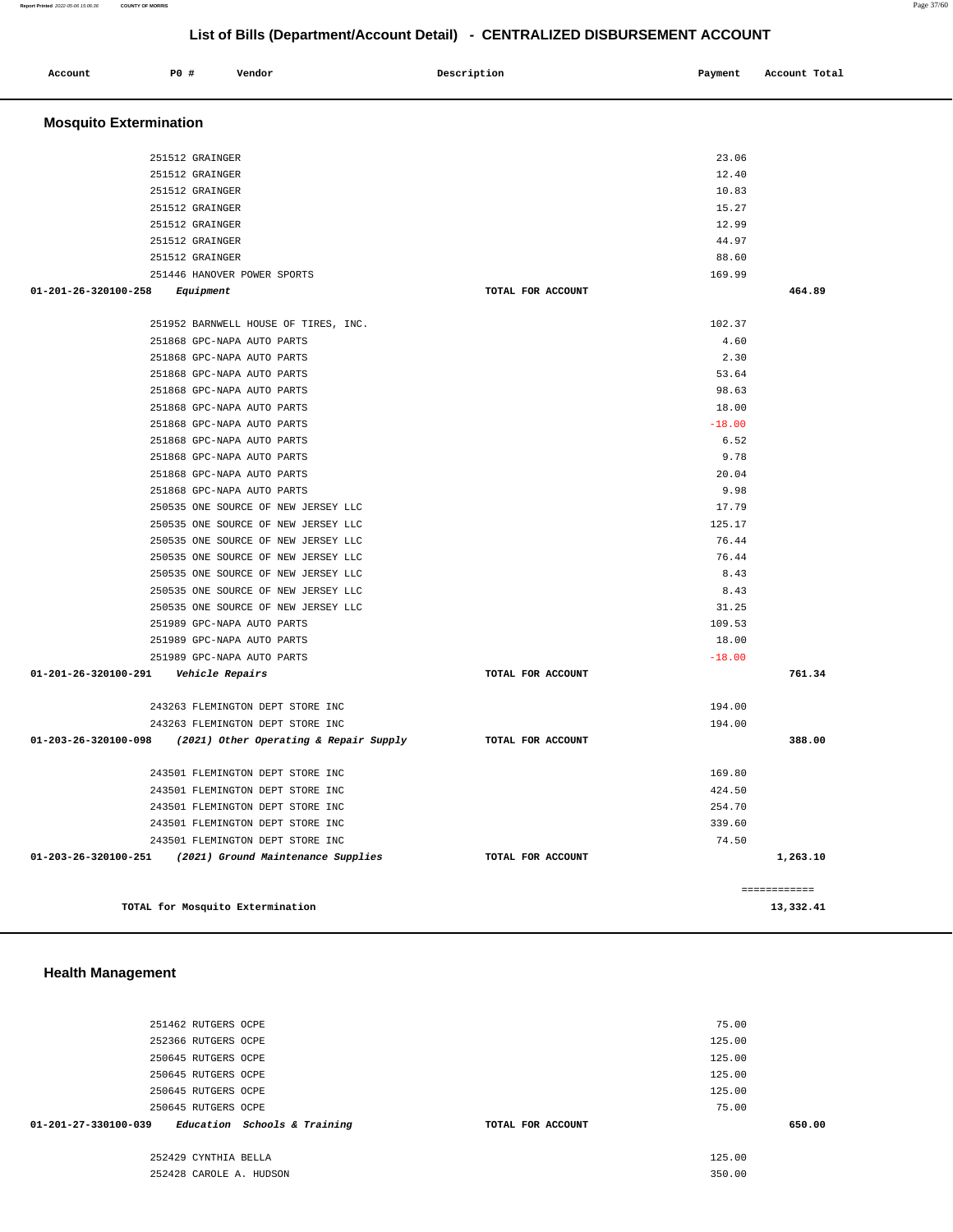#### **Report Printed** 2022-05-06 15:06:36 **COUNTY OF MORRIS** Page 38/60

## **List of Bills (Department/Account Detail) - CENTRALIZED DISBURSEMENT ACCOUNT**

| Account                  | P0 #                        | Vendor                          | Description       | Payment | Account Total |
|--------------------------|-----------------------------|---------------------------------|-------------------|---------|---------------|
| <b>Health Management</b> |                             |                                 |                   |         |               |
| 01-201-27-330100-084     |                             | Other Outside Services          | TOTAL FOR ACCOUNT |         | 475.00        |
|                          | 248149 CASELLA CEL, INC.    |                                 |                   | 378.00  |               |
|                          | 248149 CASELLA CEL, INC.    |                                 |                   | 15.00   |               |
|                          | 253340 COUNTY OF MORRIS     |                                 |                   | 20.93   |               |
| 01-201-27-330100-210     |                             | Environmental Compliance        | TOTAL FOR ACCOUNT |         | 413.93        |
|                          | 252118 TELESEARCH INC       |                                 |                   | 390.39  |               |
| 01-203-27-330100-016     |                             | (2021) Outside Salaries & Wages | TOTAL FOR ACCOUNT |         | 390.39        |
|                          |                             |                                 |                   |         | ============  |
|                          | TOTAL for Health Management |                                 |                   |         | 1,929.32      |

#### **Human Services**

| 252630 MORRIS COUNTY CHAMBER OF<br>$01 - 201 - 27 - 331100 - 039$<br>Education Schools & Training | TOTAL FOR ACCOUNT | 35.00         | 35.00  |
|---------------------------------------------------------------------------------------------------|-------------------|---------------|--------|
| 253340 COUNTY OF MORRIS                                                                           |                   | 234.53        |        |
| 01-201-27-331100-068<br>Postage & Metered Mail                                                    | TOTAL FOR ACCOUNT |               | 234.53 |
| 252609 RICOH USA INC.                                                                             |                   | 66.78         |        |
| 252602 RICOH USA INC.                                                                             |                   | 598.29        |        |
| Other Outside Services<br>01-201-27-331100-084                                                    | TOTAL FOR ACCOUNT |               | 665.07 |
| TOTAL for Human Services                                                                          |                   | ------------- | 934.60 |

## **Youth Shelter**

| 252632 W.B. MASON COMPANY INC                        |                   | 77.94  |
|------------------------------------------------------|-------------------|--------|
| 252632 W.B. MASON COMPANY INC                        |                   | 77.94  |
| Office Supplies & Stationery<br>01-201-27-331110-058 | TOTAL FOR ACCOUNT | 155.88 |
|                                                      |                   |        |
| 253340 COUNTY OF MORRIS                              |                   | 10.70  |
| 01-201-27-331110-068 Postage and Metered Mail        | TOTAL FOR ACCOUNT | 10.70  |
|                                                      |                   |        |
| 252632 W.B. MASON COMPANY INC                        |                   | 225.69 |
| 01-201-27-331110-162 Furniture & Fixtures            | TOTAL FOR ACCOUNT | 225.69 |
|                                                      |                   |        |
| 252606 W.B. MASON COMPANY INC                        |                   | 0.95   |
| 252606 W.B. MASON COMPANY INC                        |                   | 0.95   |
| 01-201-27-331110-185<br>Food                         | TOTAL FOR ACCOUNT | 1.90   |
|                                                      |                   |        |
| 251914 LTC SCRIPTS INC.                              |                   | 176.83 |
| Medical<br>01-201-27-331110-189                      | TOTAL FOR ACCOUNT | 176.83 |
|                                                      |                   |        |
| 252664 ALLEN PAPER & SUPPLY CO                       |                   | 142.50 |
| 252632 W.B. MASON COMPANY INC                        |                   | 55.44  |
| 252632 W.B. MASON COMPANY INC                        |                   | 33.19  |
| 252632 W.B. MASON COMPANY INC                        |                   | 45.38  |
| 252624 OFFICE CONCEPTS GROUP, INC.                   |                   | 138.25 |
| 252624 OFFICE CONCEPTS GROUP, INC.                   |                   | 23.04  |
| 01-201-27-331110-252<br>Janitorial Supplies          | TOTAL FOR ACCOUNT | 437.80 |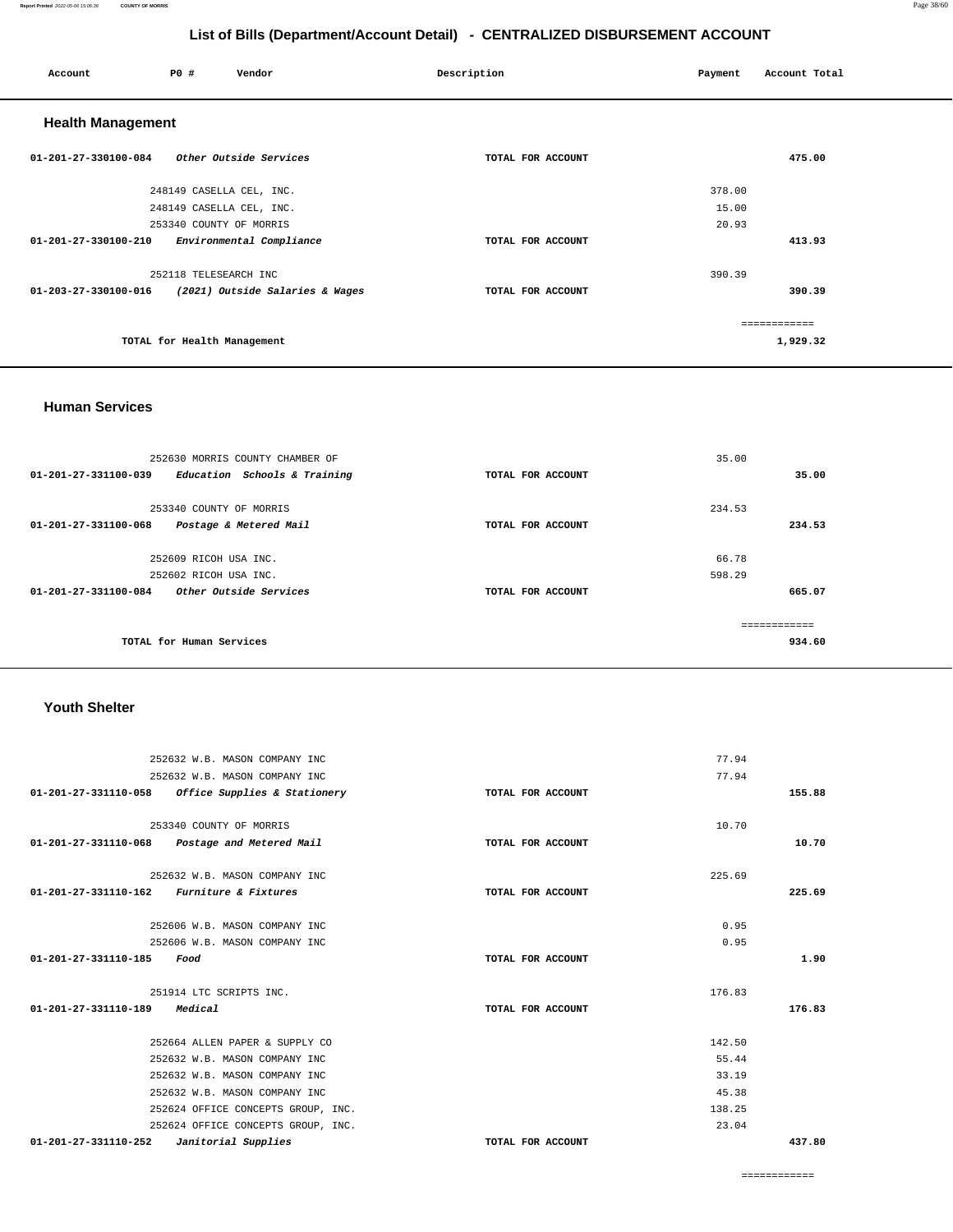| Account              | PO#                     | Vendor | Description | Payment | Account Total |
|----------------------|-------------------------|--------|-------------|---------|---------------|
| <b>Youth Shelter</b> |                         |        |             |         |               |
|                      | TOTAL for Youth Shelter |        |             |         | 1,008.80      |

**Office on Aging** 

252198 RICOH USA, INC. 252467 RICOH USA, INC. **01-201-27-333100-059 Other General Expenses TOTAL FOR ACCOUNT**  243.32 28.42 **271.74** 250813 MORRISTOWN POST OFFICE 253340 COUNTY OF MORRIS **01-201-27-333100-068 Postage & Metered Mail TOTAL FOR ACCOUNT**  150.00 65.15 **215.15** 250813 MORRISTOWN POST OFFICE **01-203-27-333100-068 (2021) Postage & Metered Mail TOTAL FOR ACCOUNT**  350.00 **350.00 TOTAL for Office on Aging**  ============ **836.89**

#### **DEPARTMENT 342500**

**TOTAL for DEPARTMENT 342500** 

|                                | 252631 CHILD & FAMILY RESOURCES, INC.      |                   | 5,145.00   |              |
|--------------------------------|--------------------------------------------|-------------------|------------|--------------|
| $01 - 201 - 27 - 342500 - 462$ | GIA-Agng&Dsbld-Child & Family Resources    | TOTAL FOR ACCOUNT |            | 5,145.00     |
|                                | 252635 EMPLOYMENT HORIZONS ENTERPRISES INC |                   | 10,287.00  |              |
|                                | 252640 EMPLOYMENT HORIZONS ENTERPRISES INC |                   | 20,250.00  |              |
|                                | 252639 EMPLOYMENT HORIZONS ENTERPRISES INC |                   | 1,500.00   |              |
| $01 - 201 - 27 - 342500 - 463$ | GIA-Agng&Dsbld-Employment Horizons         | TOTAL FOR ACCOUNT |            | 32,037.00    |
|                                | 252133 MENTAL HEALTH ASSOCIATION OF        |                   | 235.00     |              |
| $01 - 201 - 27 - 342500 - 470$ |                                            | TOTAL FOR ACCOUNT |            | 235.00       |
|                                | GIA-Agng&Dsbld-Mntl Hlth Assc Essx&Morrs   |                   |            |              |
|                                | 252134 DAWN CENTER FOR INDEPENDENT         |                   | 1,333.00   |              |
|                                | 252135 DAWN CENTER FOR INDEPENDENT         |                   | 9,423.00   |              |
| $01 - 201 - 27 - 342500 - 473$ | GIA-Agng&Dsbld-DAWN Center                 | TOTAL FOR ACCOUNT |            | 10,756.00    |
|                                | 252485 NORWESCAP, INC.                     |                   | 249.00     |              |
| 01-201-27-342500-477           | GIA-Agng&Dsbld-NORWESCAP, Inc.             | TOTAL FOR ACCOUNT |            | 249.00       |
|                                |                                            |                   |            |              |
|                                | 252481 CFCS - HOPE HOUSE                   |                   | 2,883.00   |              |
| 01-201-27-342500-480           | GIA-Agng&Dsbld-Hope House                  | TOTAL FOR ACCOUNT |            | 2,883.00     |
|                                | 252666 VISITING NURSE ASSOC. OF            |                   | 43, 425.00 |              |
|                                | 252676 VISITING NURSE ASSOC. OF            |                   | 86,330.00  |              |
| 01-201-27-342500-481           | GIA-Agng&Dsbld-Visiting Nrs Assc of NNJ    | TOTAL FOR ACCOUNT |            | 129,755.00   |
|                                | 252659 NEWBRIDGE SERVICES INC              |                   | 15,525.00  |              |
| $01 - 201 - 27 - 342500 - 483$ | GIA-Agng&Dsbld-NewBridge Services, Inc.    | TOTAL FOR ACCOUNT |            | 15,525.00    |
|                                | 252643 INTERFAITH FOOD PANTRY INC.         |                   | 34,545.00  |              |
| $01 - 201 - 27 - 342500 - 493$ | GIA-Agng&Dsbld-Interfaith Food Pantry      | TOTAL FOR ACCOUNT |            | 34,545.00    |
|                                |                                            |                   |            |              |
|                                | 252634 CORNERSTONE FAMILY PROGRAMS         |                   | 44,190.00  |              |
| 01-201-27-342500-499           | GIA-Agng&Dsbld-Cornerstone Fmly Prgms      | TOTAL FOR ACCOUNT |            | 44,190.00    |
|                                |                                            |                   |            | ============ |

**Report Printed** 2022-05-06 15:06:36 **COUNTY OF MORRIS** Page 39/60

**275,320.00**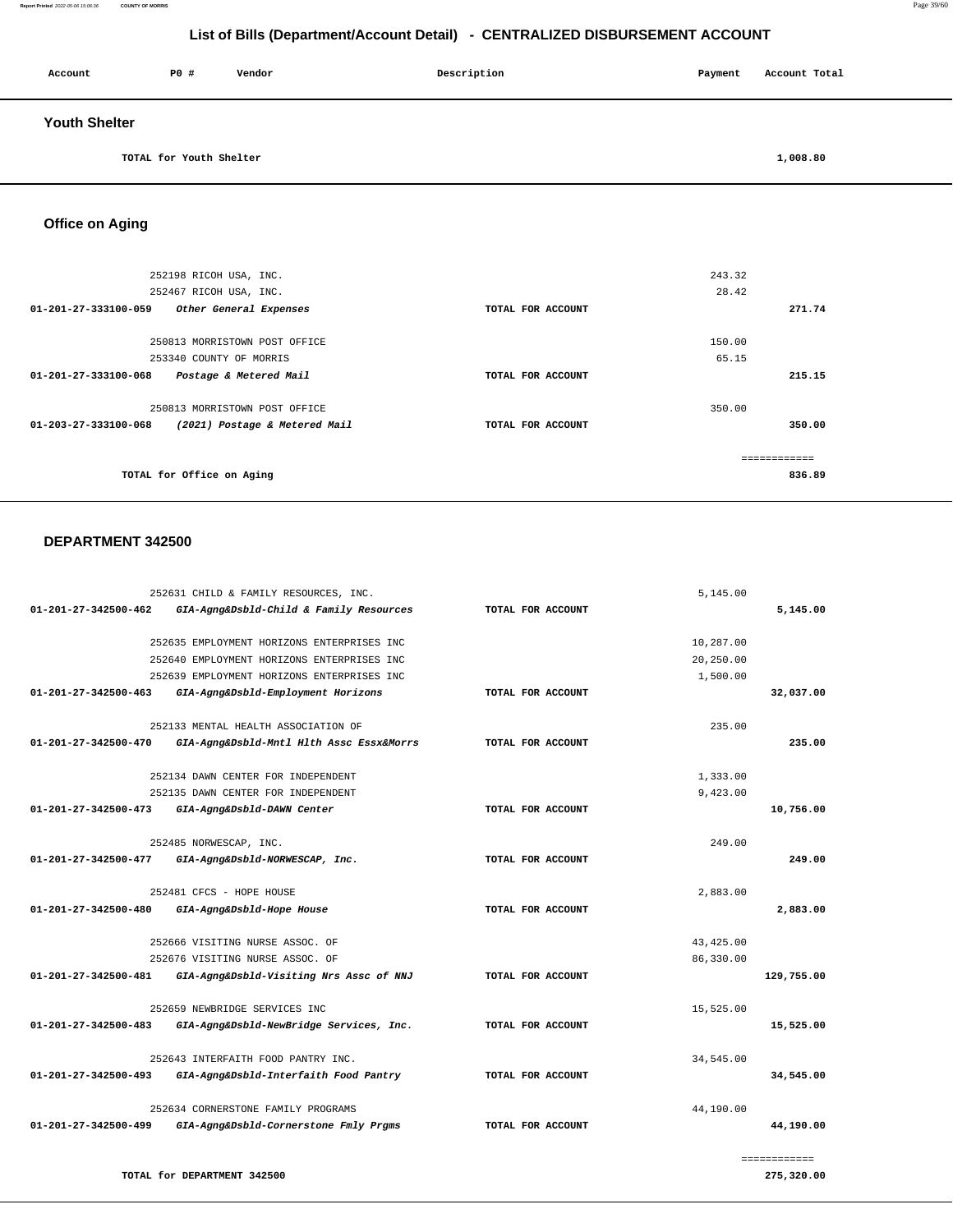**Account P0 # Vendor Description Payment Account Total Seniors, Disabled & Veterans** 252653 NEW JERSEY ASSOCIATION OF **01-201-27-343100-023 Associations and Memberships TOTAL FOR ACCOUNT**  25.00 **25.00** 252106 CORNERSTONE FAMILY **01-201-27-343100-036 Contracted Services - Adult Day Care TOTAL FOR ACCOUNT**  3,076.64 **3,076.64** 252477 W.B. MASON COMPANY INC **01-201-27-343100-058 Office Supplies & Stationery TOTAL FOR ACCOUNT**  8.94 **8.94 TOTAL for Seniors, Disabled & Veterans**  ============ **3,110.58 County Board of Social Service** 251938 LANGUAGE LINE SERVICES 312.80 251940 THOMSON REUTER-WEST 447.60 252499 W.B. MASON COMPANY INC 89.40 252499 W.B. MASON COMPANY INC 0.95 252499 W.B. MASON COMPANY INC 0.95 252499 W.B. MASON COMPANY INC 0.95 252499 W.B. MASON COMPANY INC 0.95 252499 W.B. MASON COMPANY INC 0.95 252499 W.B. MASON COMPANY INC 0.95 252497 RICOH USA, INC. 1,405.78 252497 RICOH USA, INC. 356.65 251933 W.B. MASON COMPANY INC 5,556.68 251946 OFFICE CONCEPTS GROUP, INC. 880.22 252153 OFFICE CONCEPTS GROUP, INC. 8.52 252153 OFFICE CONCEPTS GROUP, INC. 250.10 251223 OFFICE CONCEPTS GROUP, INC. 1, 233.01 251223 OFFICE CONCEPTS GROUP, INC. 13.89  **01-201-27-345100-058 Office Supplies & Stationery TOTAL FOR ACCOUNT 11,060.35** 251939 RICOH USA, INC. 2,247.15  **01-201-27-345100-164 Office Machines - Rental TOTAL FOR ACCOUNT 2,247.15** 252495 U.S. SECURITY ASSOCIATES 822.80 252492 HINDSIGHT, INC 11,686.03 251941 U.S. SECURITY ASSOCIATES 833.09 251246 U.S. SECURITY ASSOCIATES 493.68 251246 U.S. SECURITY ASSOCIATES 164.56  **01-201-27-345100-325 Special Services TOTAL FOR ACCOUNT 14,000.16** 252488 CHLIC 385,849.55 252489 DELTA DENTAL OF NEW JERSEY, INC. 721.26 252489 DELTA DENTAL OF NEW JERSEY, INC. 667.38 252489 DELTA DENTAL OF NEW JERSEY, INC. 59.12 252120 FLAGSHIP HEALTH SYSTEMS, INC. 365.20

 252123 DELTA DENTAL INSURANCE COMPANY 2,776.02 252123 DELTA DENTAL INSURANCE COMPANY 47.11  **01-201-27-345100-329 Hospital Insurance Premiums TOTAL FOR ACCOUNT 390,485.64**

 252493 JULIE CICCHETTI 72.00 252493 JULIE CICCHETTI 9.80 252956 LORI GRISALES 72.00  **01-201-27-345100-333 Other Allowances TOTAL FOR ACCOUNT 153.80** 

#### **List of Bills (Department/Account Detail) - CENTRALIZED DISBURSEMENT ACCOUNT**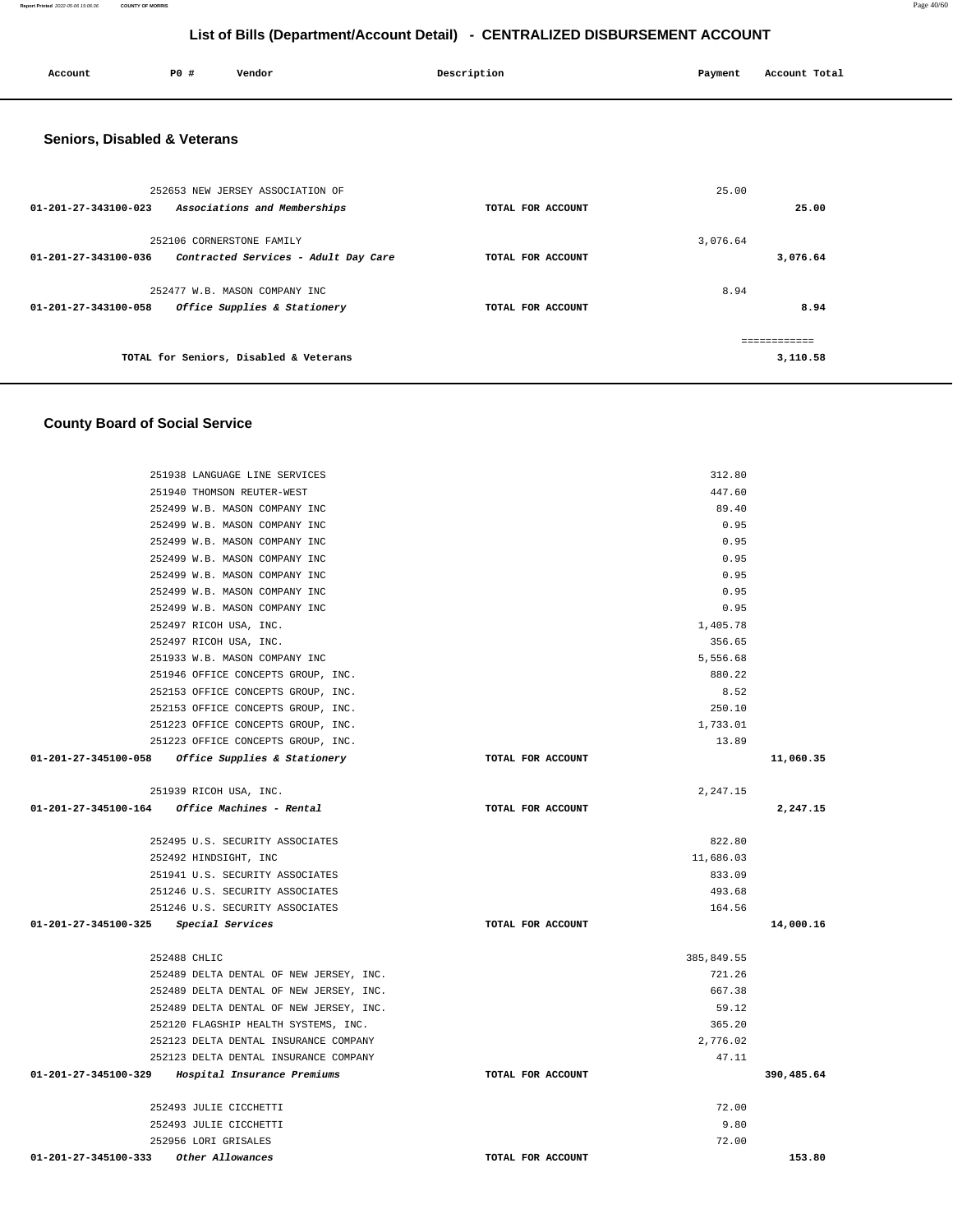**Report Printed** 2022-05-06 15:06:36 **COUNTY OF MORRIS** Page 41/60

## **List of Bills (Department/Account Detail) - CENTRALIZED DISBURSEMENT ACCOUNT**

| Account                               | P0 #                 | Vendor                                   | Description       | Payment  | Account Total |
|---------------------------------------|----------------------|------------------------------------------|-------------------|----------|---------------|
| <b>County Board of Social Service</b> |                      |                                          |                   |          |               |
|                                       | 252956 LORI GRISALES |                                          |                   | 144.00   |               |
| 01-203-27-345100-333                  |                      | (2021) Other Allowances                  | TOTAL FOR ACCOUNT |          | 144.00        |
|                                       |                      | 251931 R.D. SALES DOOR & HARDWARE LLC    |                   | 6,550.00 |               |
| 01-203-27-345100-336                  |                      | (2021) Repairs & Alterations             | TOTAL FOR ACCOUNT |          | 6,550.00      |
|                                       |                      |                                          |                   |          | ============  |
|                                       |                      | TOTAL for County Board of Social Service |                   |          | 424,641.10    |
|                                       |                      |                                          |                   |          |               |

#### **DEPARTMENT 349110**

| 252592 ESSEX COUNTY HOSPITAL                 |                   | 3,423.30 |
|----------------------------------------------|-------------------|----------|
| Program Expenditures<br>01-201-27-349110-090 | TOTAL FOR ACCOUNT | 3,423.30 |
|                                              |                   |          |
|                                              |                   |          |
| TOTAL for DEPARTMENT 349110                  |                   | 3,423.30 |

#### **MV:Administration**

| 251922 W.B. MASON COMPANY INC<br>252853 INGLESINO, WEBSTER,<br>$01 - 201 - 27 - 350100 - 036$<br>Contracted Services | TOTAL FOR ACCOUNT | 111.75<br>14,410.00<br>14,521.75 |
|----------------------------------------------------------------------------------------------------------------------|-------------------|----------------------------------|
| 251921 U.S. SECURITY ASSOCIATES<br>$01 - 201 - 27 - 350100 - 266$<br>Safety Items                                    | TOTAL FOR ACCOUNT | 14,543.78<br>14,543.78           |
| 252501 U.S. SECURITY ASSOCIATES<br>01-203-27-350100-266<br>(2021) Safety Items                                       | TOTAL FOR ACCOUNT | 14,105.02<br>14,105.02           |
| TOTAL for MV:Administration                                                                                          |                   | ------------<br>43,170.55        |

## **Assistance Dep Child:Local Shr**

| 252494 OFFICE OF TEMPORARY ASSISTANCE                            |                   | 5,000.00 |
|------------------------------------------------------------------|-------------------|----------|
| Assistance Dep Child:Local Shr Program E<br>01-201-27-354100-091 | TOTAL FOR ACCOUNT | 5,000.00 |
|                                                                  |                   |          |
|                                                                  |                   |          |
| TOTAL for Assistance Dep Child: Local Shr                        |                   | 5,000.00 |

## **Assistance SSI Income Recipien**

| 252490 OFFICE OF TEMPORARY ASSISTANCE                            |                   | 94,000.00 |
|------------------------------------------------------------------|-------------------|-----------|
| Assistance SSI Income Recipien Expenditu<br>01-201-27-355100-090 | TOTAL FOR ACCOUNT | 94,000.00 |
|                                                                  |                   |           |
| TOTAL for Assistance SSI Income Recipien                         |                   | 94,000,00 |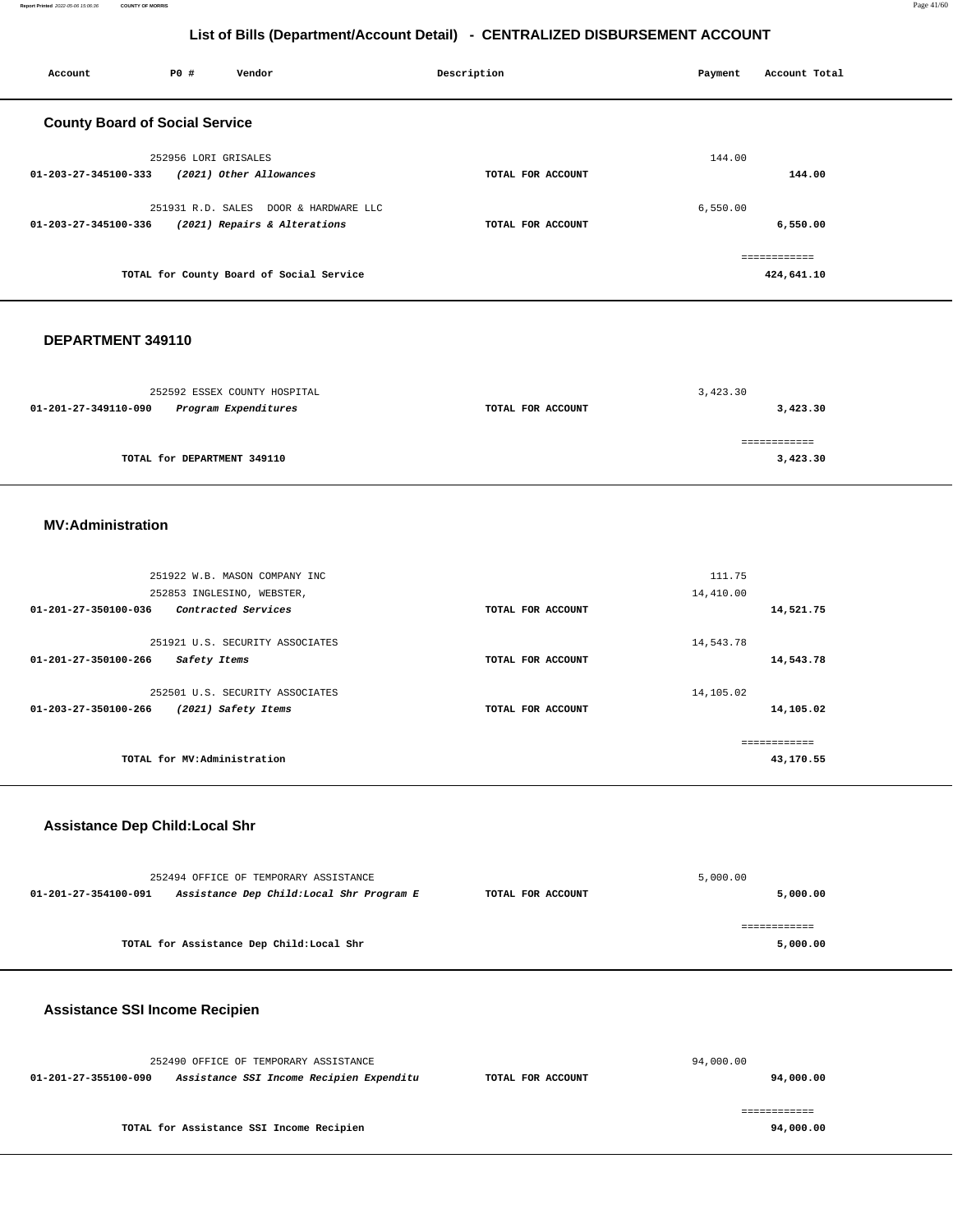**Report Printed** 2022-05-06 15:06:36 **COUNTY OF MORRIS** Page 42/60

## **List of Bills (Department/Account Detail) - CENTRALIZED DISBURSEMENT ACCOUNT**

| Account                | P0 #                      | Vendor                 | Description       | Payment | Account Total         |
|------------------------|---------------------------|------------------------|-------------------|---------|-----------------------|
| <b>County Adjuster</b> |                           |                        |                   |         |                       |
| 01-201-27-357100-068   | 253340 COUNTY OF MORRIS   | Postage & Metered Mail | TOTAL FOR ACCOUNT | 63.88   | 63.88                 |
|                        | TOTAL for County Adjuster |                        |                   |         | ============<br>63.88 |

## **County Library**

| 253340 COUNTY OF MORRIS                                  |                   | 502.08        |
|----------------------------------------------------------|-------------------|---------------|
| Postage & Metered Mail<br>$01 - 201 - 29 - 390100 - 068$ | TOTAL FOR ACCOUNT | 502.08        |
| 252360 M.A.I.N., INC.                                    |                   | 179,849.58    |
| Other Outside Services<br>01-201-29-390100-084           | TOTAL FOR ACCOUNT | 179,849.58    |
|                                                          |                   | ------------- |
| TOTAL for County Library                                 |                   | 180,351.66    |

## **County Superintendent of Schoo**

| 253340 COUNTY OF MORRIS |                                          |                   | 12.24 |  |
|-------------------------|------------------------------------------|-------------------|-------|--|
| 01-201-29-392100-068    | Postage & Metered Mail                   | TOTAL FOR ACCOUNT | 12.24 |  |
|                         |                                          |                   |       |  |
|                         | TOTAL for County Superintendent of Schoo |                   | 12.24 |  |

## **Contribution to County College**

| 253117 COUNTY COLLEGE OF MORRIS          |                   | 572, 423.41 |
|------------------------------------------|-------------------|-------------|
| 01-201-29-395100-090<br>Expenditures     | TOTAL FOR ACCOUNT | 572,423.41  |
| TOTAL for Contribution to County College |                   | 572,423.41  |

## **Rutgers Extension Service**

| 253340 COUNTY OF MORRIS                               |                   | 21.73  |        |
|-------------------------------------------------------|-------------------|--------|--------|
| 01-201-29-396100-068<br>Postage & Metered Mail        | TOTAL FOR ACCOUNT |        | 21.73  |
|                                                       |                   |        |        |
| 252113 RICOH AMERICAS CORPORATION                     |                   | 226.66 |        |
| 252113 RICOH AMERICAS CORPORATION                     |                   | 39.97  |        |
| Printing<br>01-201-29-396100-069                      | TOTAL FOR ACCOUNT |        | 266.63 |
|                                                       |                   |        |        |
| 252588 PETER NITZSCHE                                 |                   | 26.60  |        |
| 252588 PETER NITZSCHE                                 |                   | 9.80   |        |
| 01-201-29-396100-082<br>Travel Expense                | TOTAL FOR ACCOUNT |        | 36.40  |
|                                                       |                   |        |        |
| 252588 PETER NITZSCHE                                 |                   | 360.41 |        |
| Other Administrative Supplies<br>01-201-29-396100-095 | TOTAL FOR ACCOUNT |        | 360.41 |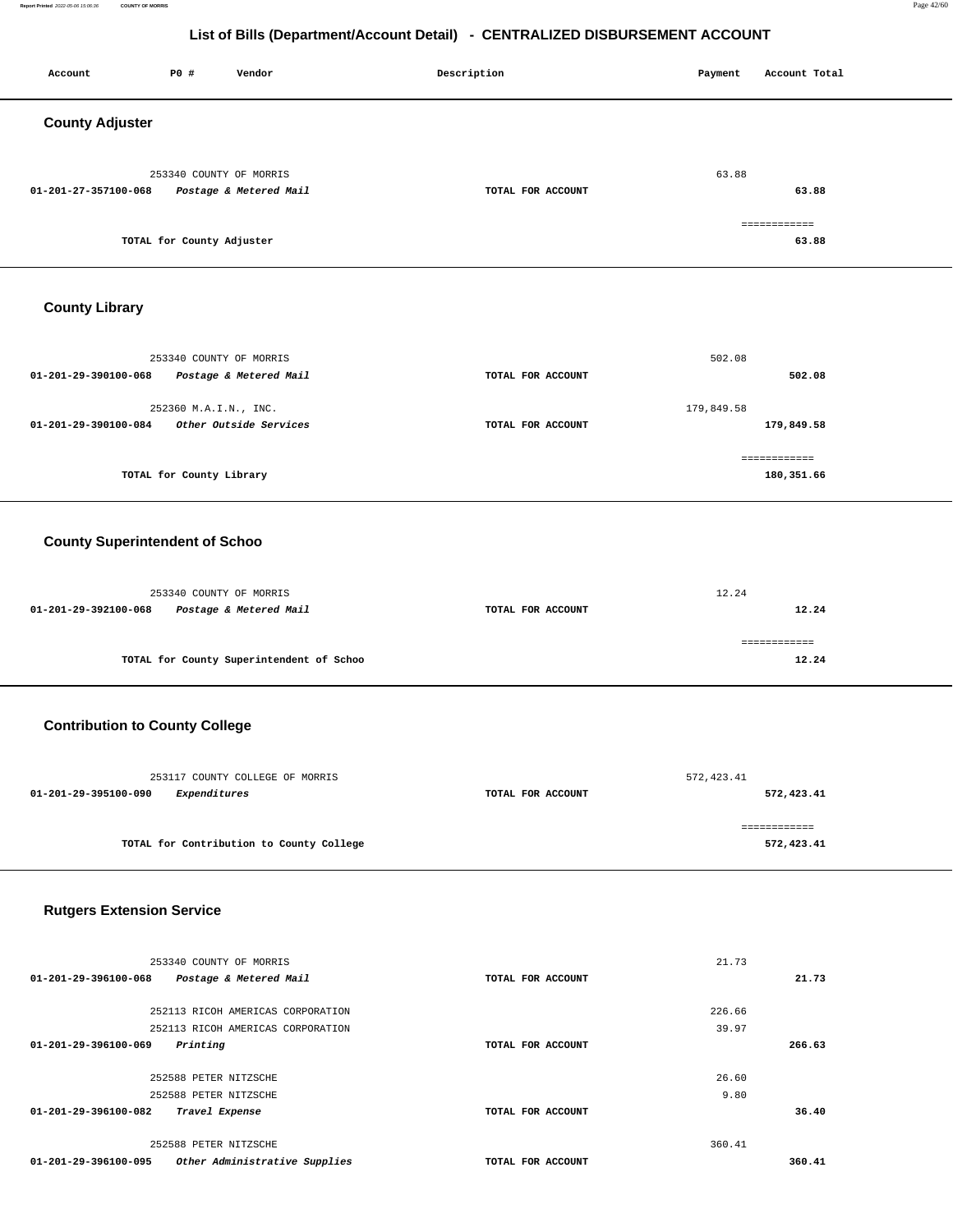**Report Printed** 2022-05-06 15:06:36 **COUNTY OF MORRIS** Page 43/60

## **List of Bills (Department/Account Detail) - CENTRALIZED DISBURSEMENT ACCOUNT**

| Account                          | P0 # | Vendor                              | Description | Payment | Account Total      |
|----------------------------------|------|-------------------------------------|-------------|---------|--------------------|
| <b>Rutgers Extension Service</b> |      |                                     |             |         |                    |
|                                  |      | TOTAL for Rutgers Extension Service |             |         | ========<br>685.17 |

## **Cont M.C. School of Tech**

|                      | 253116 MC VOCATIONAL SCHOOL DISTRICT  |                   | 423,879.67 |
|----------------------|---------------------------------------|-------------------|------------|
| 01-201-29-400100-090 | Cont M.C. School of Tech Expenditures | TOTAL FOR ACCOUNT | 423,879.67 |
|                      |                                       |                   |            |
|                      | TOTAL for Cont M.C. School of Tech    |                   | 423,879.67 |

## **Fire and Police Academy**

|                                | 252502 RICOH USA, INC.                             |                   | 767.76   |              |
|--------------------------------|----------------------------------------------------|-------------------|----------|--------------|
| 01-201-29-407100-044           | Equipment Service Agreements                       | TOTAL FOR ACCOUNT |          | 767.76       |
|                                |                                                    |                   |          |              |
|                                | 252554 W.B. MASON COMPANY INC                      |                   | 149.01   |              |
| 01-201-29-407100-058           | Office Supplies & Stationery                       | TOTAL FOR ACCOUNT |          | 149.01       |
|                                | 253340 COUNTY OF MORRIS                            |                   | 72.10    |              |
| 01-201-29-407100-068           | Postage & Metered Mail                             | TOTAL FOR ACCOUNT |          | 72.10        |
|                                | 252500 MORRIS COUNTY MUA                           |                   | 253.17   |              |
| $01 - 201 - 29 - 407100 - 143$ | Rubbish & Trash Removal                            | TOTAL FOR ACCOUNT |          | 253.17       |
|                                |                                                    |                   |          |              |
|                                | 252425 VEOLIA ES TECHNICAL SOLUTIONS, LLC          |                   | 4,149.60 |              |
|                                | 252425 VEOLIA ES TECHNICAL SOLUTIONS, LLC          |                   | 1,067.36 |              |
|                                | 252425 VEOLIA ES TECHNICAL SOLUTIONS, LLC          |                   | 886.88   |              |
|                                | 01-201-29-407100-231 Hazardous Material Disposal   | TOTAL FOR ACCOUNT |          | 6,103.84     |
|                                | 252496 NEW JERSEY FIRE EQUIPMENT COMPANY           |                   | 1,470.00 |              |
| 01-201-29-407100-258           | Equipment                                          | TOTAL FOR ACCOUNT |          | 1,470.00     |
|                                | 245735 FITNESS LIFESTYLES, INC.                    |                   | 6,699.25 |              |
|                                | 01-203-29-407100-059 (2021) Other General Expenses | TOTAL FOR ACCOUNT |          | 6,699.25     |
|                                |                                                    |                   |          | ============ |
|                                | TOTAL for Fire and Police Academy                  |                   |          | 15,515.13    |
|                                |                                                    |                   |          |              |

## **Utilities**

| 252362 DIRECT ENERGY BUSINESS       | 2,023.60  |
|-------------------------------------|-----------|
| 252472 DIRECT ENERGY BUSINESS       | 2,472.02  |
| 252472 DIRECT ENERGY BUSINESS       | 3,875.43  |
| 252457 DIRECT ENERGY BUSINESS       | 22.49     |
| 252457 DIRECT ENERGY BUSINESS       | 54.64     |
| 252457 DIRECT ENERGY BUSINESS       | 1,873.89  |
| 252458 DIRECT ENERGY BUSINESS       | 18,565.76 |
| 252658 DIRECT ENERGY BUSINESS       | 740.73    |
| 252658 DIRECT ENERGY BUSINESS       | 160.82    |
| 252480 JERSEY CENTRAL POWER & LIGHT | 4.77      |
| 252569 JERSEY CENTRAL POWER & LIGHT | 5.26      |
| 252699 JERSEY CENTRAL POWER & LIGHT | 3,150.15  |
|                                     |           |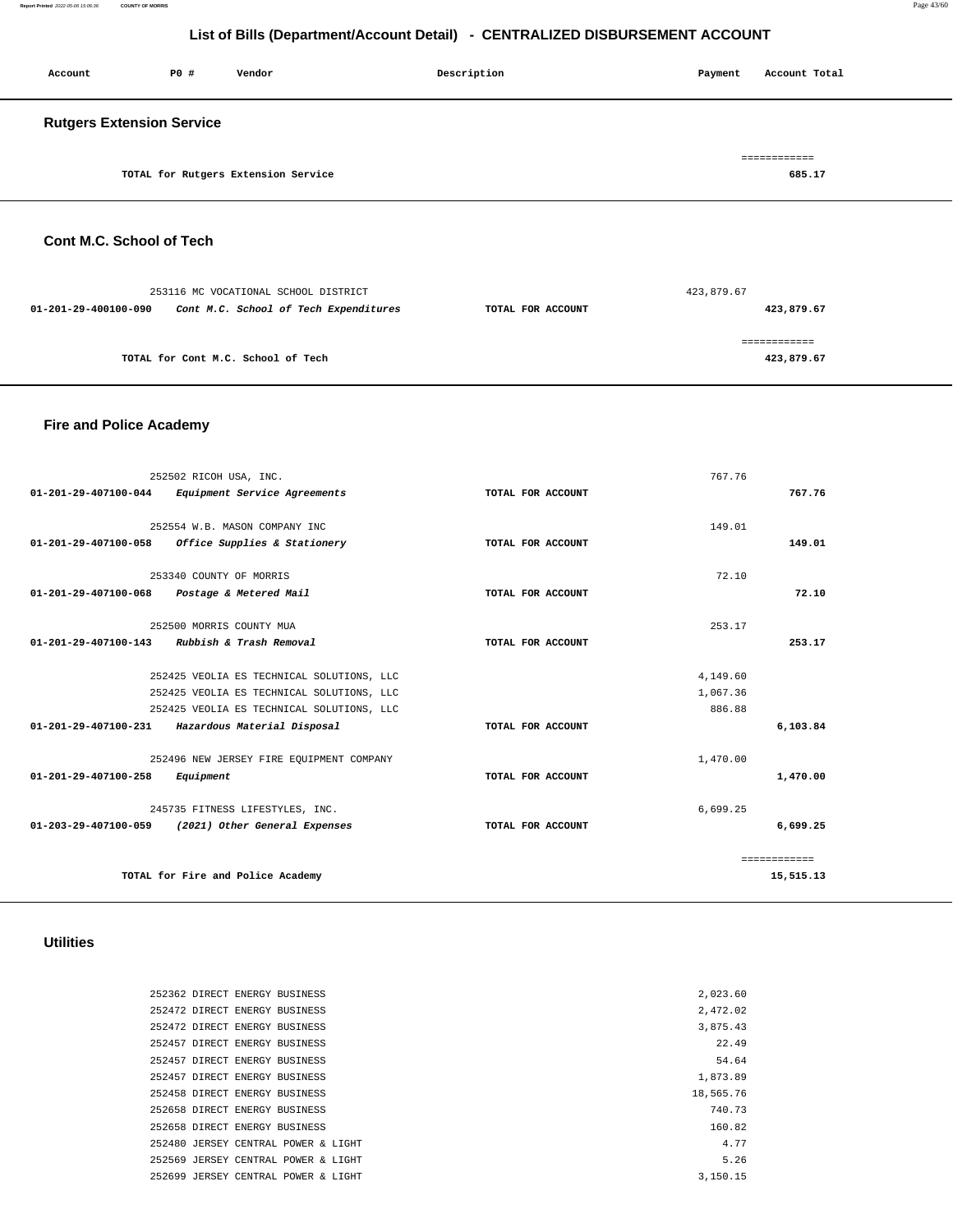#### 252093 PATRICIA W. GIBBONS 252093 PATRICIA W. GIBBONS **01-201-41-716100-084 Other Outside Services TOTAL FOR ACCOUNT**  414.96 44.31 **459.27** 251852 NU-WAY CONCESSIONAIRES INC 252095 NU-WAY CONCESSIONAIRES INC 252096 NU-WAY CONCESSIONAIRES INC 252096 NU-WAY CONCESSIONAIRES INC 252096 NU-WAY CONCESSIONAIRES INC 252097 NU-WAY CONCESSIONAIRES INC 252097 NU-WAY CONCESSIONAIRES INC **01-201-41-716100-185 Food TOTAL FOR ACCOUNT**  50.00 8,379.36 143,253.20 8,829.01 987.00 3,332.70 2,766.67 **167,597.94** ============

#### **Nutrition**

**TOTAL for Nutrition** 

| 252700 DIRECT ENERGY BUSINESS                |                   | 588.17     |              |
|----------------------------------------------|-------------------|------------|--------------|
| 252700 DIRECT ENERGY BUSINESS                |                   | 1,291.36   |              |
| 252700 DIRECT ENERGY BUSINESS                |                   | 2,017.95   |              |
| 252700 DIRECT ENERGY BUSINESS                |                   | 104.10     |              |
| 252700 DIRECT ENERGY BUSINESS                |                   | 127.82     |              |
| 252700 DIRECT ENERGY BUSINESS                |                   | 537.14     |              |
| 252700 DIRECT ENERGY BUSINESS                |                   | 297.13     |              |
| 252700 DIRECT ENERGY BUSINESS                |                   | 9.71       |              |
| 252700 DIRECT ENERGY BUSINESS                |                   | 53.09      |              |
| 252700 DIRECT ENERGY BUSINESS                |                   | 418.55     |              |
| 252746 DIRECT ENERGY BUSINESS                |                   | 410.60     |              |
| 252748 DIRECT ENERGY BUSINESS                |                   | 12, 412.39 |              |
| 01-201-31-430100-137<br>Electricity          | TOTAL FOR ACCOUNT |            | 51,217.57    |
| 252244 DIRECT ENERGY BUSINESS MARKETING      |                   | 404.22     |              |
| 252840 SUBURBAN PROPANE -2347                |                   | 571.27     |              |
| 252661 N.J. NATURAL GAS COMPANY              |                   | 1,026.85   |              |
| 252971 WOODRUFF ENERGY                       |                   | 2,970.49   |              |
| 252970 PSE&G CO                              |                   | 833.38     |              |
| 252556 SUBURBAN PROPANE -2347                |                   | 563.98     |              |
| 252498 SUBURBAN PROPANE -2347                |                   | 1,626.73   |              |
| 01-201-31-430100-141 Natural Gas             | TOTAL FOR ACCOUNT |            | 7,996.92     |
| 252220 MORRIS COUNTY MUNICIPAL               |                   | 2,064.00   |              |
| 252220 MORRIS COUNTY MUNICIPAL               |                   | 3,063.72   |              |
| 01-201-31-430100-143 Rubbish & Trash Removal | TOTAL FOR ACCOUNT |            | 5,127.72     |
| 252597 NJ DEPARTMENT OF TREASURY             |                   | 31.50      |              |
| 01-201-31-430100-144<br>Sewer                | TOTAL FOR ACCOUNT |            | 31.50        |
| 252219 CABLEVISION LIGHTPATH INC.            |                   | 5,007.52   |              |
| 252703 VERIZON                               |                   | 386.45     |              |
| 252704 VERIZON                               |                   | 7.213.70   |              |
| 01-201-31-430100-146<br>Telephone            | TOTAL FOR ACCOUNT |            | 12,607.67    |
| 252662 SOUTHEAST MORRIS COUNTY               |                   | 310.30     |              |
| 252669 SOUTHEAST MORRIS COUNTY               |                   | 7.814.00   |              |
| 01-201-31-430100-147<br>Water                | TOTAL FOR ACCOUNT |            | 8,124.30     |
|                                              |                   |            | ============ |
| TOTAL for Utilities                          |                   |            | 85,105.68    |

| List of Bills (Department/Account Detail) - CENTRALIZED DISBURSEMENT ACCOUNT |             |                                         |                   |            |               |
|------------------------------------------------------------------------------|-------------|-----------------------------------------|-------------------|------------|---------------|
| Account                                                                      | <b>PO #</b> | Vendor                                  | Description       | Payment    | Account Total |
| <b>Utilities</b>                                                             |             |                                         |                   |            |               |
|                                                                              |             | 252700 DIRECT ENERGY BUSINESS           |                   | 588.17     |               |
|                                                                              |             | 252700 DIRECT ENERGY BUSINESS           |                   | 1,291.36   |               |
|                                                                              |             | 252700 DIRECT ENERGY BUSINESS           |                   | 2,017.95   |               |
|                                                                              |             | 252700 DIRECT ENERGY BUSINESS           |                   | 104.10     |               |
|                                                                              |             | 252700 DIRECT ENERGY BUSINESS           |                   | 127.82     |               |
|                                                                              |             | 252700 DIRECT ENERGY BUSINESS           |                   | 537.14     |               |
|                                                                              |             | 252700 DIRECT ENERGY BUSINESS           |                   | 297.13     |               |
|                                                                              |             | 252700 DIRECT ENERGY BUSINESS           |                   | 9.71       |               |
|                                                                              |             | 252700 DIRECT ENERGY BUSINESS           |                   | 53.09      |               |
|                                                                              |             | 252700 DIRECT ENERGY BUSINESS           |                   | 418.55     |               |
|                                                                              |             | 252746 DIRECT ENERGY BUSINESS           |                   | 410.60     |               |
|                                                                              |             | 252748 DIRECT ENERGY BUSINESS           |                   | 12, 412.39 |               |
| $01 - 201 - 31 - 430100 - 137$                                               | Electricity |                                         | TOTAL FOR ACCOUNT |            | 51,217.57     |
|                                                                              |             | 252244 DIRECT ENERGY BUSINESS MARKETING |                   | 404.22     |               |
|                                                                              |             | 252840 SUBURBAN PROPANE -2347           |                   | 571.27     |               |
|                                                                              |             | 252661 N J NATHEAL CAS COMBANY          |                   | 1 026 85   |               |

**168,057.21**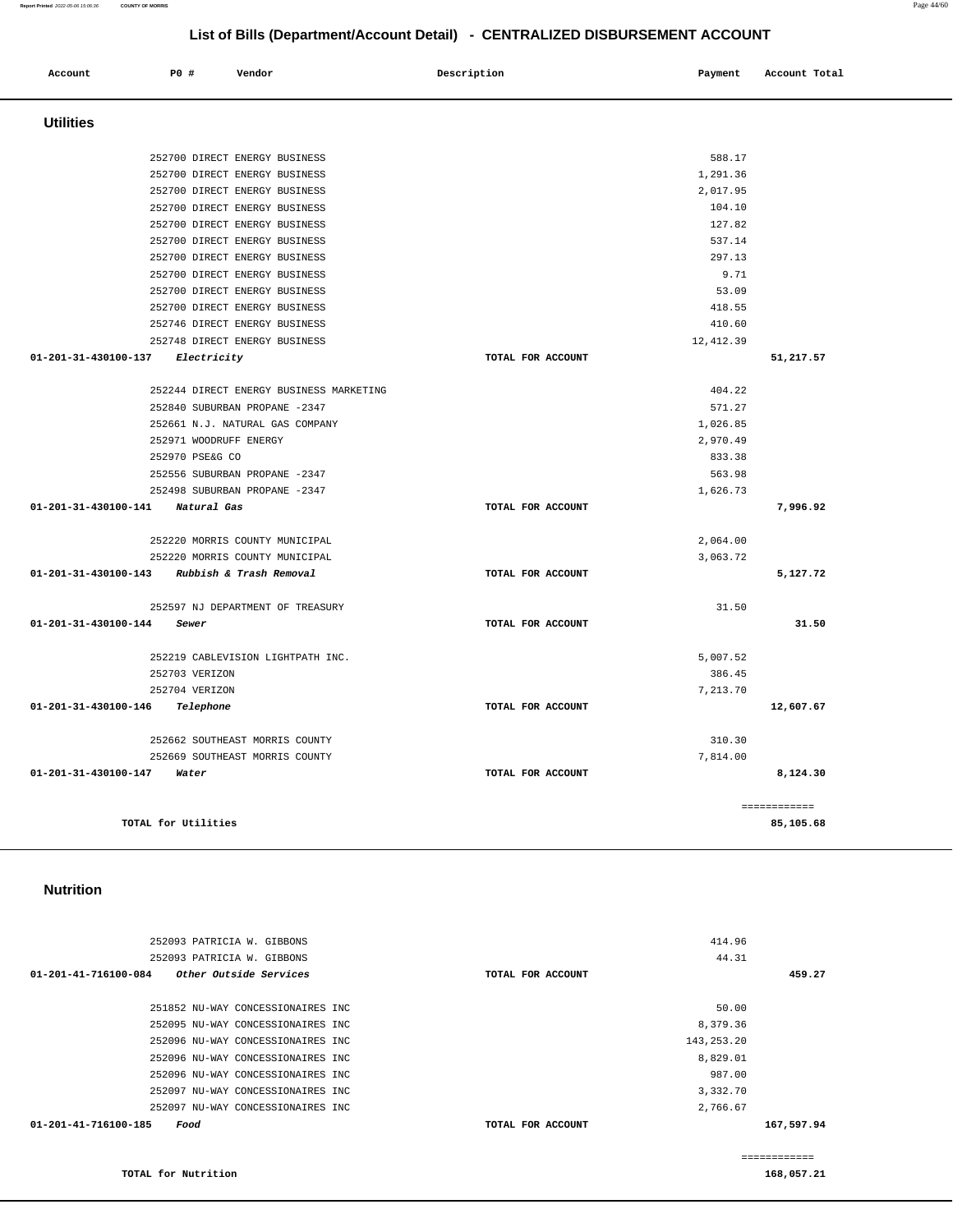| Account<br>. | P0# | Vendor | Description | Payment | Total<br>Account |
|--------------|-----|--------|-------------|---------|------------------|
|              |     |        |             |         |                  |

### **Area Plan Grant**

|                      | TOTAL for Area Plan Grant                                                |                       | 345,295.00   |
|----------------------|--------------------------------------------------------------------------|-----------------------|--------------|
|                      |                                                                          |                       | ============ |
| 01-201-41-716110-090 | Expenditures                                                             | TOTAL FOR ACCOUNT     | 345,295.00   |
|                      | 252693 VISITING NURSE ASSOC. OF                                          | 34,499.00             |              |
|                      | 252657 MENTAL HEALTH ASSOCIATION OF                                      | 20,487.00             |              |
|                      | 252678 CFCS - HOPE HOUSE                                                 | 16,799.00             |              |
|                      | 252677 NEWBRIDGE SERVICES INC                                            | 39,738.00             |              |
|                      | 252675 JEWISH FAMILY SVCS. OF METROWEST                                  | 4,065.00              |              |
|                      | 252674 ZUFALL HEALTH CENTER                                              | 17,130.00             |              |
|                      | 252671 VISITING NURSE ASSOC. OF                                          | 25, 345.00            |              |
|                      | 252670 VISITING NURSE ASSOC. OF                                          | 81,509.00             |              |
|                      | 252650 NORWESCAP, INC.                                                   | 1,325.00              |              |
|                      | 252648 NORWESCAP, INC.                                                   | 5,602.00              |              |
|                      | 252647 SENIOR SERVICES CENTER OF THE CHATHAMS, INC.                      |                       | 3,192.00     |
|                      | 252646 NEWBRIDGE SERVICES INC                                            | 12,395.00             |              |
|                      | 252644 LEGAL SERVICES OF NORTHWEST                                       | 26,535.00             |              |
|                      | 252641 M.C. ORGANIZATION FOR                                             | 8,945.00              |              |
|                      | 252544 CFCS - HOPE HOUSE                                                 | 3,154.00              |              |
|                      | 252645 DAWN CENTER FOR INDEPENDENT                                       | 35,622.00<br>3,158.00 |              |
|                      | 252105 MORRIS COUNTY SHERIFF'S OFFICE<br>252132 VISITING NURSE ASSOC. OF | 4,875.00              |              |
|                      | 252103 CHILD & FAMILY RESOURCES, INC.                                    | 920.00                |              |
|                      |                                                                          |                       |              |

#### **Cash Held In Trust**

| 252656 DAWN CENTER FOR INDEPENDENT        |                   | 2,095.00 |
|-------------------------------------------|-------------------|----------|
| 01-204-55-999999-520<br>Other Expenses CP | TOTAL FOR ACCOUNT | 2,095.00 |
|                                           |                   |          |
| TOTAL for Cash Held In Trust              |                   | 2,095.00 |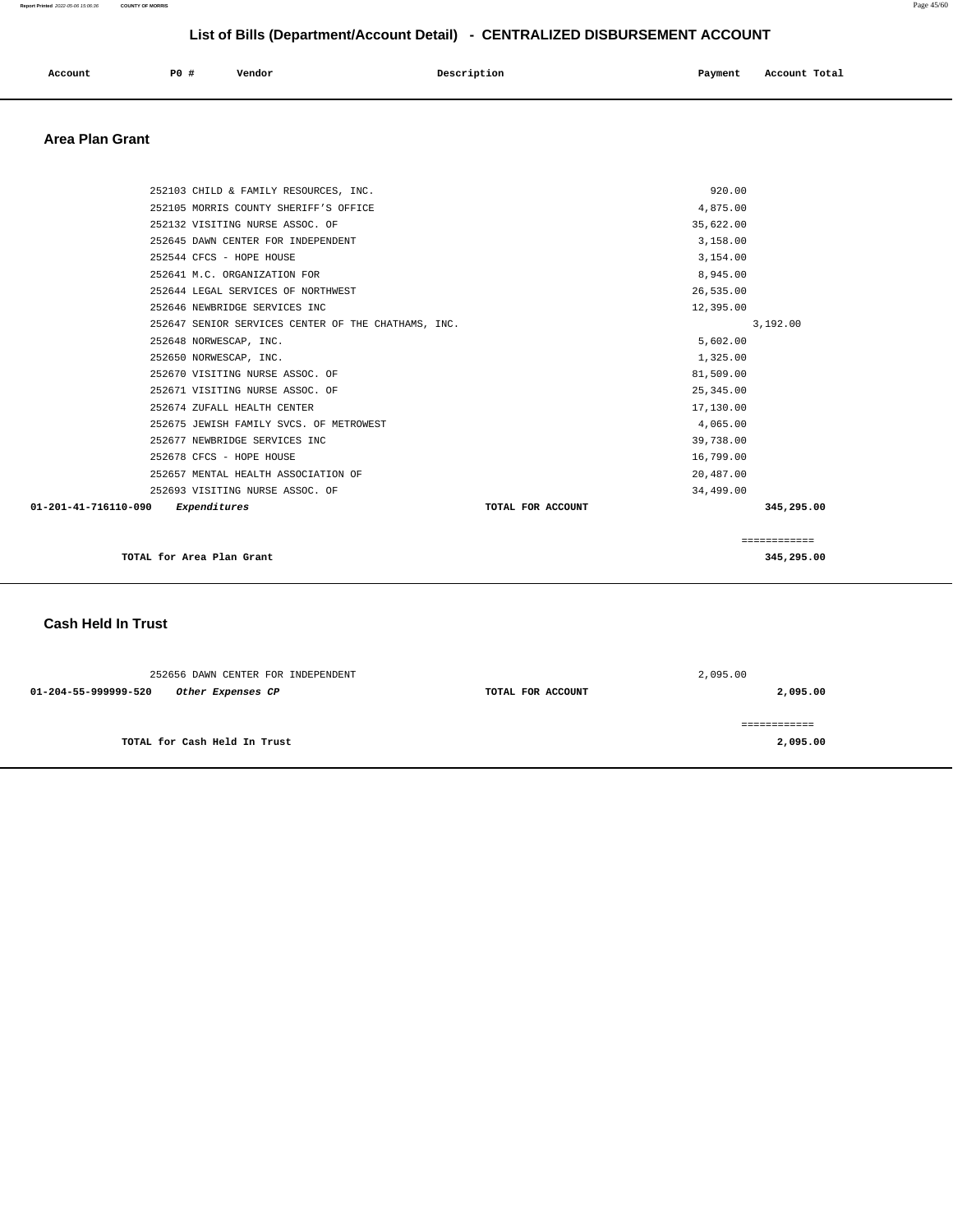**Report Printed** 2022-05-06 15:06:36 **COUNTY OF MORRIS** Page 46/60

**83,720.30**

## **List of Bills (Department/Account Detail) - CENTRALIZED DISBURSEMENT ACCOUNT**

| Account              | <b>PO #</b><br>Vendor                                                                              | Description       | Payment            | Account Total            |  |  |
|----------------------|----------------------------------------------------------------------------------------------------|-------------------|--------------------|--------------------------|--|--|
| <b>Grant Fund</b>    |                                                                                                    |                   |                    |                          |  |  |
| DEPARTMENT 716225    |                                                                                                    |                   |                    |                          |  |  |
| 02-213-41-716225-391 | 252683 MENTAL HEALTH ASSOCIATION OF<br>$AreaPlanGrant - ADRC/NWD(4/1/21-9/30/22)$                  | TOTAL FOR ACCOUNT | 2,703.00           | 2,703.00                 |  |  |
|                      | TOTAL for DEPARTMENT 716225                                                                        |                   |                    | ============<br>2,703.00 |  |  |
|                      |                                                                                                    |                   |                    |                          |  |  |
| DEPARTMENT 716230    |                                                                                                    |                   |                    |                          |  |  |
|                      | 252642 MENTAL HEALTH ASSOCIATION OF                                                                |                   | 634.00             |                          |  |  |
|                      | $02-213-41-716230-391$ Area Plan Grant - VAC5 (4/1/21-9/30/22)                                     | TOTAL FOR ACCOUNT |                    | 634.00                   |  |  |
|                      | TOTAL for DEPARTMENT 716230                                                                        |                   |                    | ============<br>634.00   |  |  |
| DEPARTMENT 716910    |                                                                                                    |                   |                    |                          |  |  |
|                      |                                                                                                    |                   | 250.00             |                          |  |  |
|                      | 252104 JUST JIM CLEANING SERVICE<br>$02-213-41-716910-391$ Area Plan Grant - FFP $(1/1/19-Indef.)$ | TOTAL FOR ACCOUNT |                    | 250.00                   |  |  |
|                      | TOTAL for DEPARTMENT 716910                                                                        |                   |                    | ============<br>250.00   |  |  |
| DEPARTMENT 718205    |                                                                                                    |                   |                    |                          |  |  |
|                      |                                                                                                    |                   |                    |                          |  |  |
|                      | 252117 OPTIMUM                                                                                     |                   | 296.39             |                          |  |  |
|                      | 252232 PREVENTION IS KEY                                                                           |                   | 27, 114.80         |                          |  |  |
|                      | 252232 PREVENTION IS KEY<br>253341 COUNTY OF MORRIS                                                |                   | 25,663.02<br>48.70 |                          |  |  |
|                      | $02 - 213 - 41 - 718205 - 391$ Public Health Emer Grant $(7/1/21 - 6/30/22)$                       | TOTAL FOR ACCOUNT |                    | 53,122.91                |  |  |
|                      |                                                                                                    |                   |                    | ------------             |  |  |
|                      | TOTAL for DEPARTMENT 718205                                                                        |                   |                    | 53,122.91                |  |  |
| DEPARTMENT 718340    |                                                                                                    |                   |                    |                          |  |  |
|                      | 252119 RICOH USA, INC.                                                                             |                   | 369.18             |                          |  |  |
|                      | 252119 RICOH USA, INC.                                                                             |                   | 211.12             |                          |  |  |
|                      | 250680 ATLANTIC CORPORATE HEALTH                                                                   |                   | 83,140.00          |                          |  |  |

**02-213-41-718340-391 COVID19 Vaccine Suppl (7/1/21-6/30/23) TOTAL FOR ACCOUNT TOTAL for DEPARTMENT 718340**  ============ **83,720.30**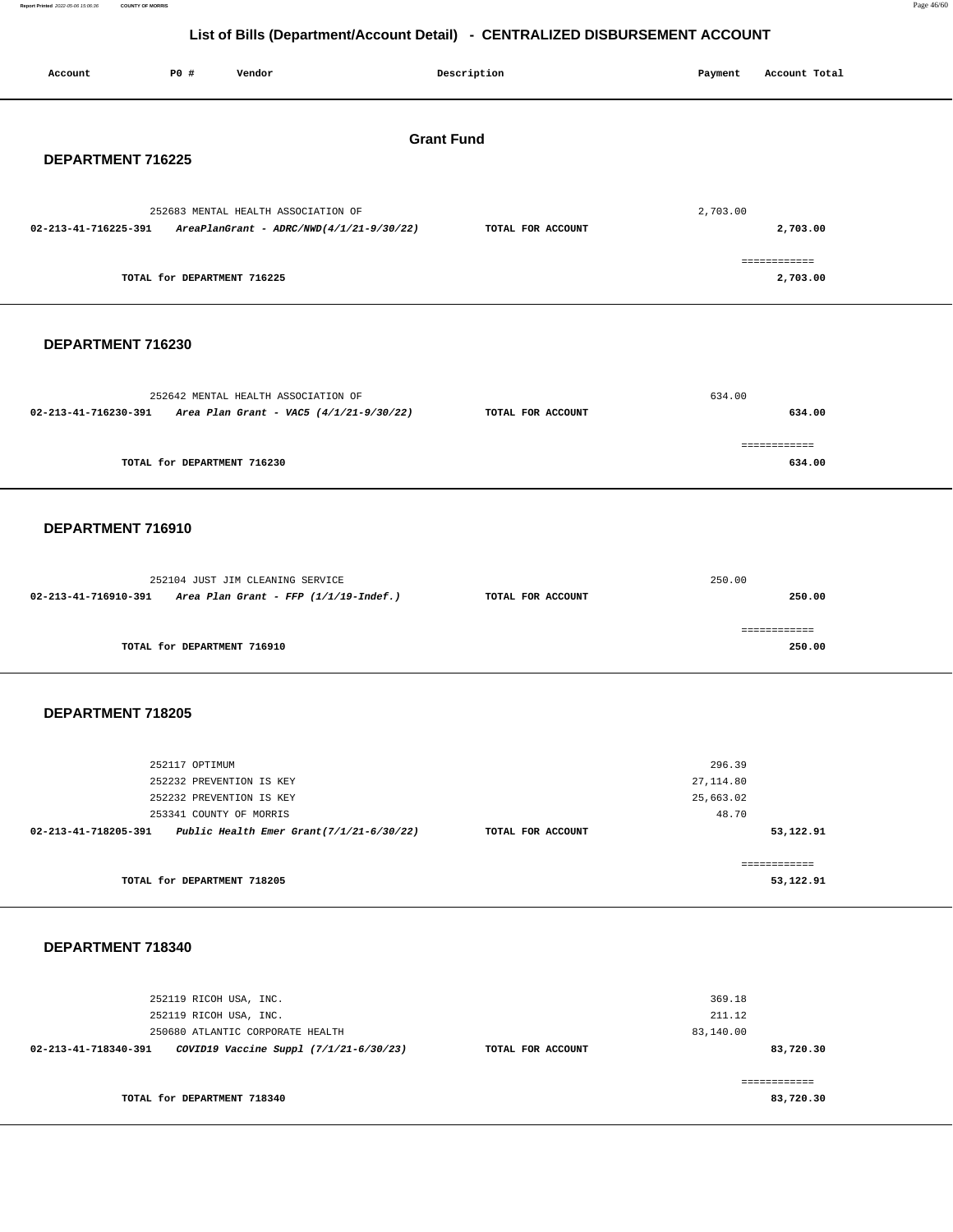#### **Report Printed** 2022-05-06 15:06:36 **COUNTY OF MORRIS** Page 47/60

## **List of Bills (Department/Account Detail) - CENTRALIZED DISBURSEMENT ACCOUNT**

| Account              | P0 #                   | Vendor                                  | Description       | Payment  | Account Total |
|----------------------|------------------------|-----------------------------------------|-------------------|----------|---------------|
| <b>TANF</b>          |                        |                                         |                   |          |               |
|                      |                        |                                         |                   |          |               |
|                      | 251776 AT&T CORP       |                                         |                   | 0.64     |               |
|                      | 251785 CENTURYLINK     |                                         |                   | 2.44     |               |
|                      | 251791 RICOH USA, INC. |                                         |                   | 22.60    |               |
|                      |                        | 251174 PRINCIPAL LIFE INSURANCE COMPANY |                   | 6.10     |               |
|                      | 251707 TELESEARCH INC  |                                         |                   | 205.33   |               |
|                      | 251707 TELESEARCH INC  |                                         |                   | 950.60   |               |
|                      |                        | 242650 DELL MARKETING L.P.              |                   | 1,804.96 |               |
|                      | 251937 TELESEARCH INC  |                                         |                   | 231.00   |               |
|                      | 251937 TELESEARCH INC  |                                         |                   | 950.60   |               |
| 02-213-41-741215-392 |                        | WFNJ-TANF (7/1/21-12/31/22)             | TOTAL FOR ACCOUNT |          | 4,174.27      |
|                      |                        |                                         |                   |          | ============  |
|                      | TOTAL for TANF         |                                         |                   |          | 4,174.27      |

#### **GENERAL ASSISTANCE**

| 251776 AT&T CORP                                                           |                   | 1.61     |             |
|----------------------------------------------------------------------------|-------------------|----------|-------------|
| 251785 CENTURYLINK                                                         |                   | 6.10     |             |
| 251791 RICOH USA, INC.                                                     |                   | 56.49    |             |
| 251174 PRINCIPAL LIFE INSURANCE COMPANY                                    |                   | 16.28    |             |
| 251707 TELESEARCH INC                                                      |                   | 555.15   |             |
| 242650 DELL MARKETING L.P.                                                 |                   | 2,707.44 |             |
| 251937 TELESEARCH INC                                                      |                   | 624.54   |             |
| WFNJ-General Assistance(7/1/21-12/31/22)<br>$02 - 213 - 41 - 741220 - 392$ | TOTAL FOR ACCOUNT |          | 3,967.61    |
|                                                                            |                   |          | ----------- |
| TOTAL for GENERAL ASSISTANCE                                               |                   |          | 3,967.61    |

#### **WIA: Adult**

|                      | 250913 RADHA MAHARAJ<br>250913 RADHA MAHARAJ |                   | 155.00<br>117.00       |
|----------------------|----------------------------------------------|-------------------|------------------------|
| 02-213-41-742205-391 | WIOA Adult (7/1/20-6/30/22)                  | TOTAL FOR ACCOUNT | 272.00                 |
|                      | TOTAL for WIA: Adult                         |                   | ============<br>272.00 |

#### **WIA: Disclocated Worker**

|                      | 251853 COUNTY COLLEGE OF MORRIS<br>253341 COUNTY OF MORRIS |                   | 1,919.70<br>57.96 |
|----------------------|------------------------------------------------------------|-------------------|-------------------|
| 02-213-41-742210-391 | WIOA Dislocated Worker $(7/1/20-6/30/22)$                  | TOTAL FOR ACCOUNT | 1,977.66          |
|                      | TOTAL for WIA: Disclocated Worker                          |                   | 1,977.66          |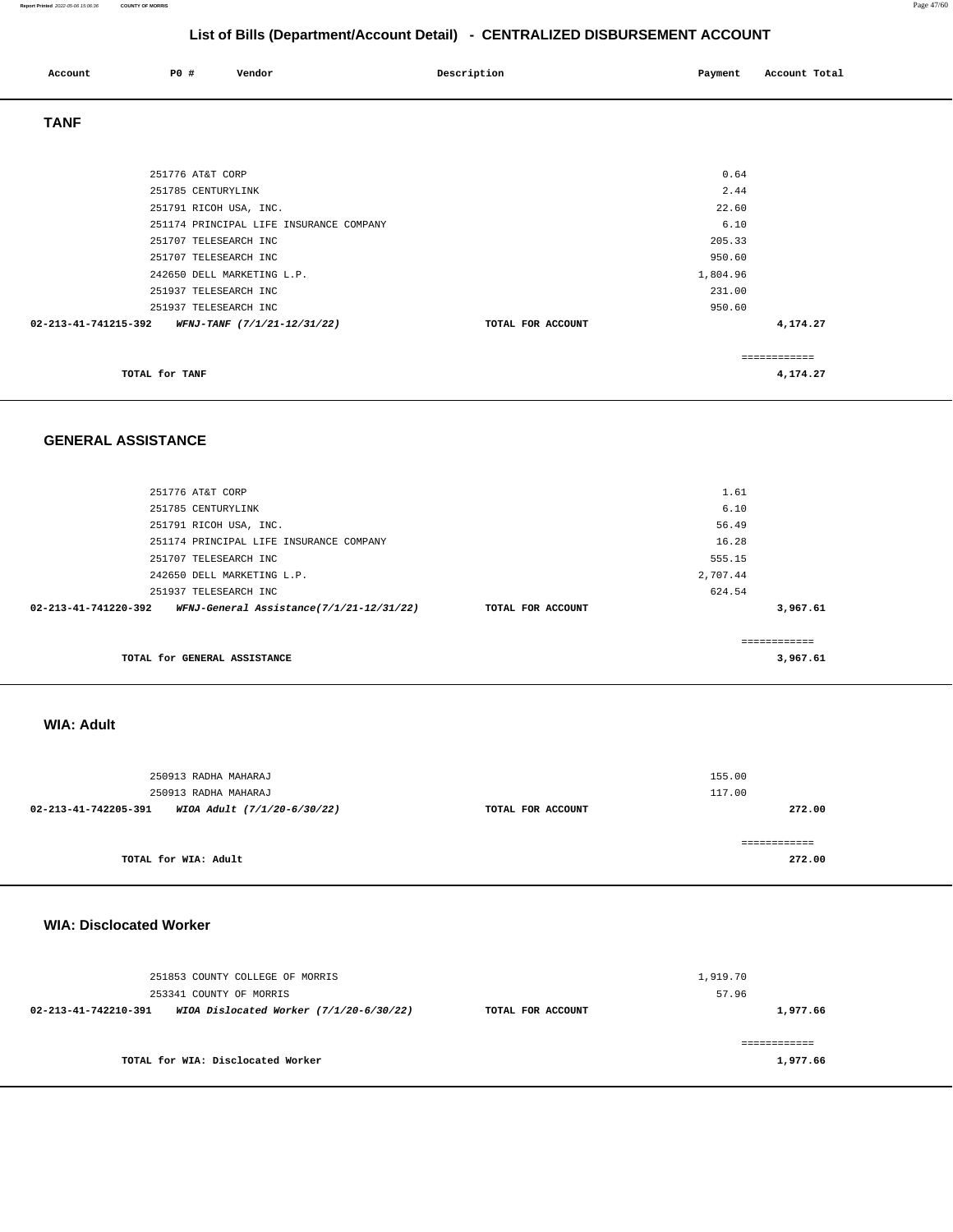**Report Printed** 2022-05-06 15:06:36 **COUNTY OF MORRIS** Page 48/60

## **List of Bills (Department/Account Detail) - CENTRALIZED DISBURSEMENT ACCOUNT**

| Account              | P0 #                 | Vendor                                                          | Description       | Payment | Account Total          |
|----------------------|----------------------|-----------------------------------------------------------------|-------------------|---------|------------------------|
| <b>WIA: Youth</b>    |                      |                                                                 |                   |         |                        |
|                      |                      | 252357 PHILLIPSBURG SCHOOL BASED                                |                   | 400.00  |                        |
| 02-213-41-742220-391 |                      | 252357 PHILLIPSBURG SCHOOL BASED<br>WIOA Youth (7/1/20-6/30/22) | TOTAL FOR ACCOUNT | 400.00  | 800.00                 |
|                      | TOTAL for WIA: Youth |                                                                 |                   |         | ============<br>800.00 |

#### **DEPARTMENT 742305**

|                                                                |                   | ============ |
|----------------------------------------------------------------|-------------------|--------------|
| $02 - 213 - 41 - 742305 - 391$ WIOA Adult $(7/1/21 - 6/30/23)$ | TOTAL FOR ACCOUNT | 15,933.91    |
| 251937 TELESEARCH INC                                          | 359.79            |              |
| 252359 WINSOR'S TRACTOR TRAILER                                | 800.00            |              |
| 251707 TELESEARCH INC                                          | 449.74            |              |
| 251174 PRINCIPAL LIFE INSURANCE COMPANY                        | 34.60             |              |
| 251791 RICOH USA, INC.                                         | 316.34            |              |
| 251834 HOMELESS SOLUTIONS, INC.                                | 2,690.78          |              |
| 251856 WARREN COUNTY COMMUNITY COLL.                           | 1,299.00          |              |
| 251855 VITAQUEST INTERNATIONAL LLC                             | 499.00            |              |
| 251855 VITAQUEST INTERNATIONAL LLC                             | 499.00            |              |
| 251855 VITAQUEST INTERNATIONAL LLC                             | 499.00            |              |
| 251855 VITAQUEST INTERNATIONAL LLC                             | 499.00            |              |
| 251855 VITAQUEST INTERNATIONAL LLC                             | 499.00            |              |
| 251785 CENTURYLINK                                             | 34.13             |              |
| 251776 AT&T CORP                                               | 9.01              |              |
| 251781 COUNTY COLLEGE OF MORRIS                                | 3,196.00          |              |
| 251839 AQUATECH-USA                                            | 1,624.50          |              |
| 251857 AQUATECH-USA                                            | 1,428.75          |              |
| 251780 ACE HEALTHCARE TRAINING                                 | 1,196.27          |              |
|                                                                |                   |              |

**TOTAL for DEPARTMENT 742305** 15,933.91

#### **DEPARTMENT 742310**

| 02-213-41-742310-391 | WIOA Dislocated Worker $(7/1/21 - 6/30/23)$ TOTAL FOR ACCOUNT |          | 8,695.43 |
|----------------------|---------------------------------------------------------------|----------|----------|
|                      | 251937 TELESEARCH INC                                         | 405.73   |          |
|                      | 251945 WILLIAM PATERSON UNIVERSITY                            | 679.50   |          |
|                      | 252328 AVTECH INSTITUTE                                       | 1,653.34 |          |
|                      | 252356 RUTGERS CENTER FOR CONTINUING                          | 2,274.00 |          |
|                      | 251707 TELESEARCH INC                                         | 507.16   |          |
|                      | 251174 PRINCIPAL LIFE INSURANCE COMPANY                       | 93.61    |          |
|                      | 251791 RICOH USA, INC.                                        | 361.53   |          |
|                      | 251854 RUTGERS CENTER FOR CONTINUING                          | 675.00   |          |
|                      | 251782 LASCOMP INSTITUTE OF IT                                | 800.00   |          |
|                      | 251785 CENTURYLINK                                            | 39.00    |          |
|                      | 251776 AT&T CORP                                              | 10.29    |          |
|                      | 251779 ACE HEALTHCARE TRAINING                                | 1,196.27 |          |
|                      |                                                               |          |          |

**TOTAL for DEPARTMENT 742310 8,695.43**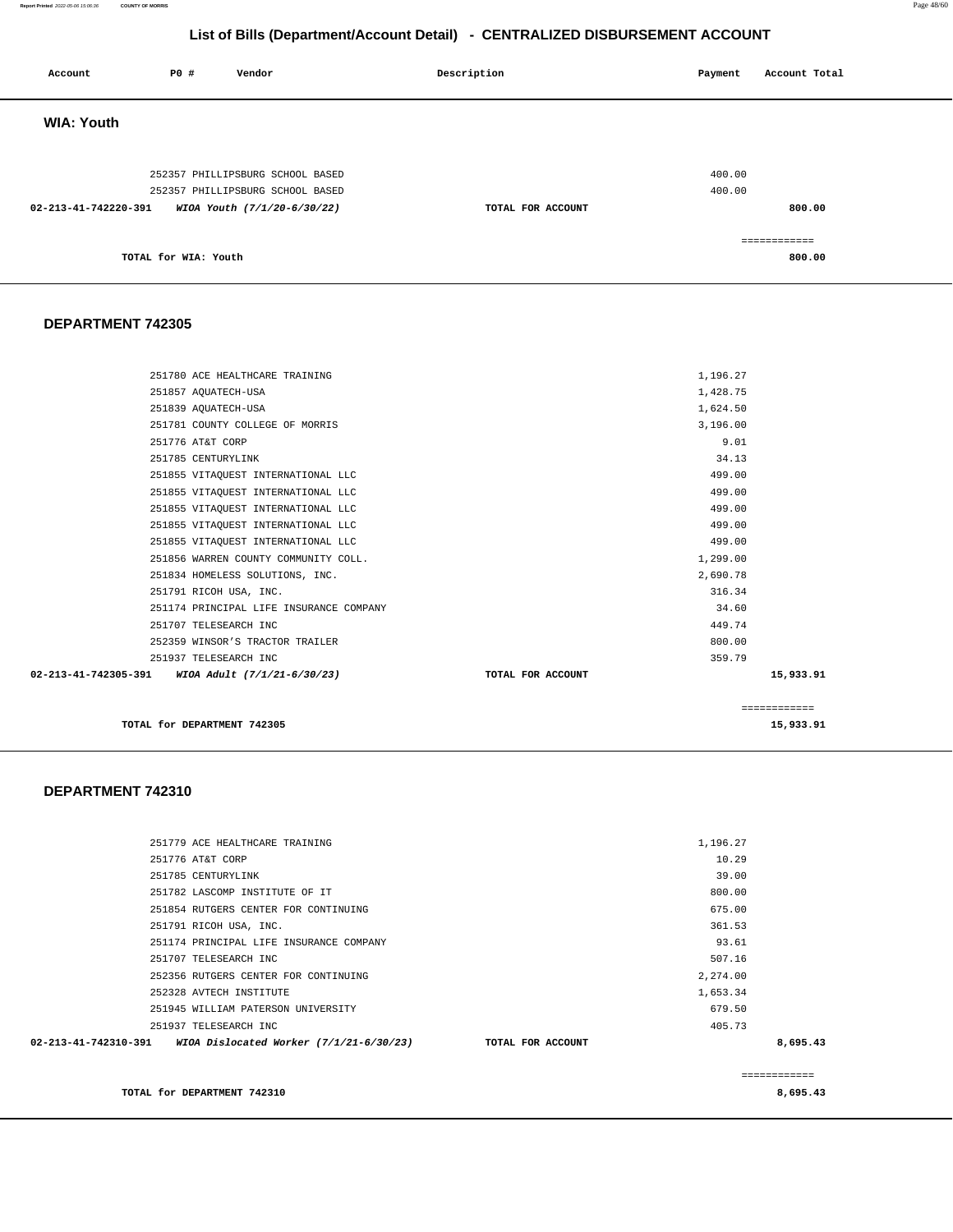**Report Printed** 2022-05-06 15:06:36 **COUNTY OF MORRIS** Page 49/60

## **List of Bills (Department/Account Detail) - CENTRALIZED DISBURSEMENT ACCOUNT**

| Account              | P0 #                                   | Vendor                                                          | Description       | Payment         | Account Total          |
|----------------------|----------------------------------------|-----------------------------------------------------------------|-------------------|-----------------|------------------------|
| DEPARTMENT 742320    |                                        |                                                                 |                   |                 |                        |
|                      | 251776 AT&T CORP<br>251785 CENTURYLINK |                                                                 |                   | 10.62<br>40.23  |                        |
|                      | 251791 RICOH USA, INC.                 | 251174 PRINCIPAL LIFE INSURANCE COMPANY                         |                   | 372.83<br>52.91 |                        |
| 02-213-41-742320-391 |                                        | 252358 PHILLIPSBURG SCHOOL BASED<br>WIOA Youth (4/1/21-6/30/23) | TOTAL FOR ACCOUNT | 400.00          | 876.59                 |
|                      | TOTAL for DEPARTMENT 742320            |                                                                 |                   |                 | ============<br>876.59 |

#### **DEPARTMENT 758110**

| 247206 WATCHUNG / LONG HILL<br>247104 TOWNSHIP OF CHESTER    |                   | 2,000.00<br>4,000.00      |
|--------------------------------------------------------------|-------------------|---------------------------|
| 248471 TOWNSHIP OF WASHINGTON                                |                   | 1,563.32                  |
| 248978 BOROUGH OF BUTLER                                     |                   | 1,535.57                  |
| Municipal Alliance (1/1/21-12/31/21)<br>02-213-41-758110-394 | TOTAL FOR ACCOUNT | 9,098.89                  |
| TOTAL for DEPARTMENT 758110                                  |                   | -------------<br>9,098.89 |

#### **DEPARTMENT 758210**

| TOTAL for DEPARTMENT 758210                                   |                   | 8,765.54      |  |
|---------------------------------------------------------------|-------------------|---------------|--|
|                                                               |                   | ------------- |  |
| Municipal Alliance $(7/1/21-6/30/22)$<br>02-213-41-758210-392 | TOTAL FOR ACCOUNT | 8,765.54      |  |
| 246761 TOWNSHIP OF CHESTER                                    |                   | 120.00        |  |
| 247207 BOROUGH OF BUTLER                                      |                   | 2,461.07      |  |
| 246568 TOWNSHIP OF MORRIS                                     |                   | 286.67        |  |
| 246566 WATCHUNG / LONG HILL                                   |                   | 764.98        |  |
| 248631 CHATHAM TOWNSHIP                                       |                   | 2, 253.41     |  |
| 248836 CHATHAM TOWNSHIP                                       |                   | 1,724.76      |  |
| 246724 PEQUANNOCK TOWNSHIP                                    |                   | 735.58        |  |
| 246724 PEQUANNOCK TOWNSHIP                                    |                   | 219.07        |  |
| 246756 TOWNSHIP OF DENVILLE                                   |                   | 200.00        |  |
|                                                               |                   |               |  |

#### **Safe Communities Construction**

| 253337 AHS HOSPITAL CORP/MORRISTOWN MEDICAL CENTER         |                   | 28,369.82 |
|------------------------------------------------------------|-------------------|-----------|
| Safe Communities (10/1/21-9/30/22)<br>02-213-41-773205-391 | TOTAL FOR ACCOUNT | 28,369.82 |
|                                                            |                   |           |
|                                                            |                   |           |
| TOTAL for Safe Communities Construction                    |                   | 28,369.82 |
|                                                            |                   |           |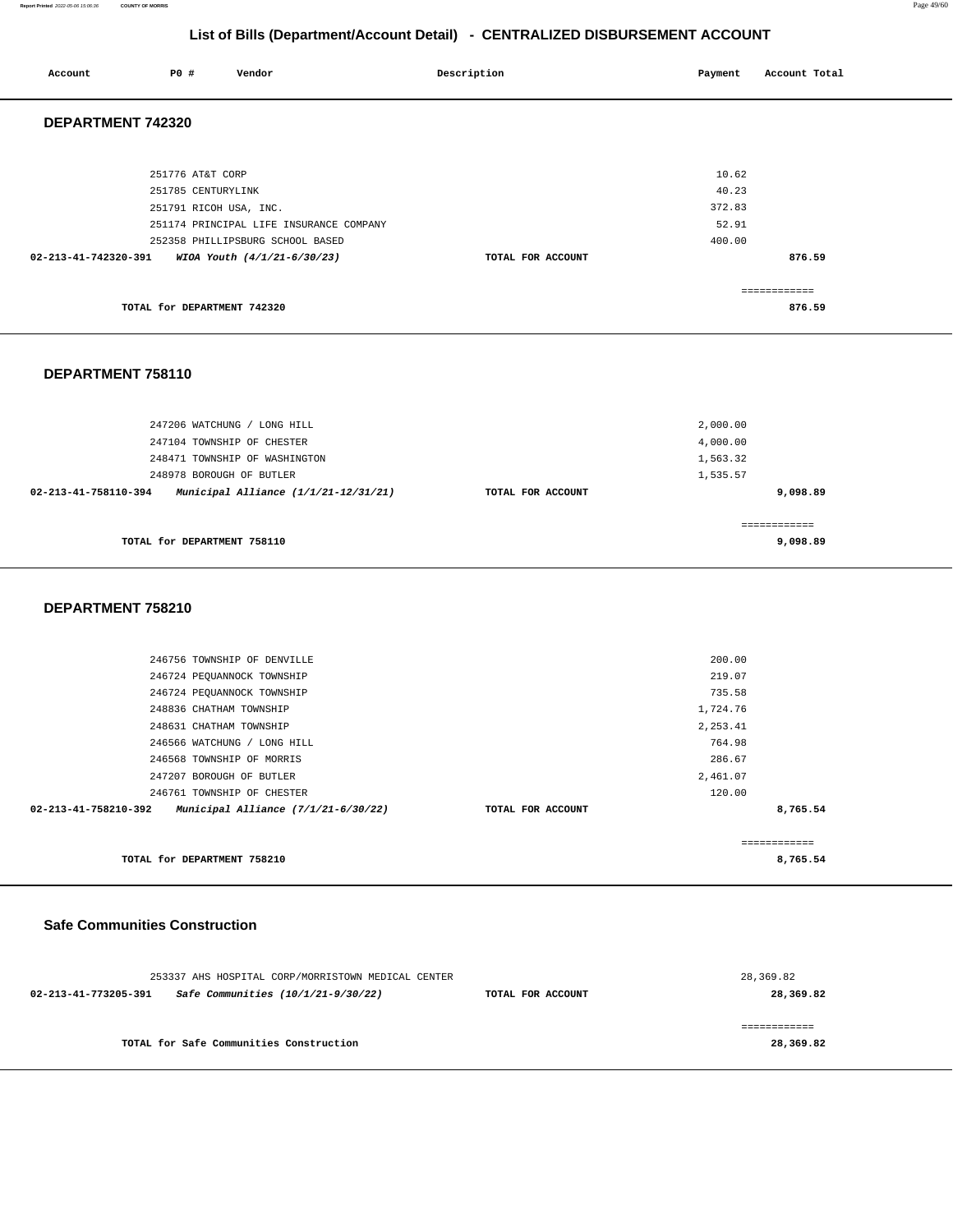**Report Printed** 2022-05-06 15:06:36 **COUNTY OF MORRIS** Page 50/60

## **List of Bills (Department/Account Detail) - CENTRALIZED DISBURSEMENT ACCOUNT**

| Account                                         | PO#                         | Vendor                                                                                                                                                                   | Description       |                   | Payment                                                        | Account Total              |  |
|-------------------------------------------------|-----------------------------|--------------------------------------------------------------------------------------------------------------------------------------------------------------------------|-------------------|-------------------|----------------------------------------------------------------|----------------------------|--|
| DEPARTMENT 784215                               |                             |                                                                                                                                                                          |                   |                   |                                                                |                            |  |
|                                                 | 245863 MATBOCK, LLC         | 02-213-41-784215-391 FY19 Homeland Security (9/1/19-8/31/22)                                                                                                             | TOTAL FOR ACCOUNT |                   | 11,912.41                                                      | 11,912.41                  |  |
|                                                 | TOTAL for DEPARTMENT 784215 |                                                                                                                                                                          |                   |                   |                                                                | ============<br>11,912.41  |  |
| DEPARTMENT 784230                               |                             |                                                                                                                                                                          |                   |                   |                                                                |                            |  |
| 02-213-41-784230-391 FY19 UASI (9/1/19-8/31/22) | 248707 MATBOCK, LLC         | 251569 RUTGERS, THE STATE UNIVERSITY OF NJ<br>251569 RUTGERS, THE STATE UNIVERSITY OF NJ<br>249732 ANCHOR INNOVATION, INC.<br>250199 RUTGERS, THE STATE UNIVERSITY OF NJ |                   | TOTAL FOR ACCOUNT | 5,292.00<br>108,738.17<br>70,883.07<br>60,578.00<br>100,312.91 | 345,804.15                 |  |
|                                                 | TOTAL for DEPARTMENT 784230 |                                                                                                                                                                          |                   |                   |                                                                | ------------<br>345,804.15 |  |
| DEPARTMENT 786125                               |                             |                                                                                                                                                                          |                   |                   |                                                                |                            |  |
| 02-213-41-786125-391                            |                             | 250901 DELL MARKETING L.P.<br>CARES ACT-Section 5311 (3/1/20-7/31/21) 6/30/22                                                                                            |                   | TOTAL FOR ACCOUNT | 244.19                                                         | 244.19                     |  |
|                                                 | TOTAL for DEPARTMENT 786125 |                                                                                                                                                                          |                   |                   |                                                                | ============<br>244.19     |  |
| <b>POLICE &amp; FIRE TRAINING GRANT</b>         |                             |                                                                                                                                                                          |                   |                   |                                                                |                            |  |
|                                                 |                             | 251423 WITMER-PUBLIC SAFETY GROUP<br>251423 WITMER-PUBLIC SAFETY GROUP<br>02-213-41-803105-392 Police & Fire Training (7/1/10-Indef.)                                    | TOTAL FOR ACCOUNT |                   | 7,964.00<br>124.12                                             | 8,088.12                   |  |
|                                                 |                             | TOTAL for POLICE & FIRE TRAINING GRANT                                                                                                                                   |                   |                   |                                                                | ============<br>8,088.12   |  |
| DEPARTMENT 864095                               |                             |                                                                                                                                                                          |                   |                   |                                                                |                            |  |
|                                                 |                             | 252733 J.A. ALEXANDER INC.<br>$02-213-41-864095-391$ 2020 ATP - County Aid (1/9/20-1/9/23)                                                                               | TOTAL FOR ACCOUNT |                   | 53,578.33                                                      | 53,578.33                  |  |
|                                                 | TOTAL for DEPARTMENT 864095 |                                                                                                                                                                          |                   |                   |                                                                | ============<br>53,578.33  |  |
|                                                 |                             |                                                                                                                                                                          |                   |                   |                                                                |                            |  |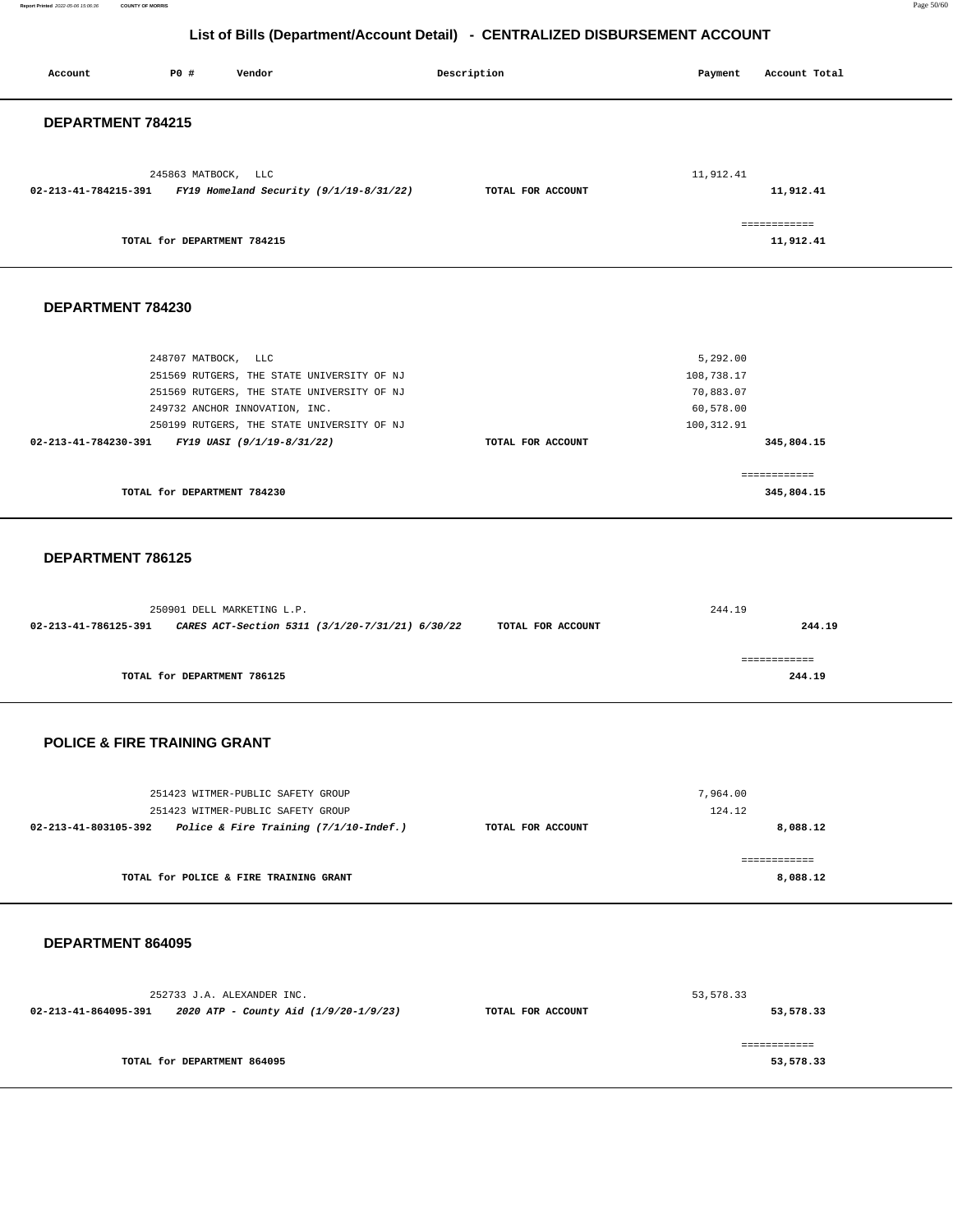**Report Printed** 2022-05-06 15:06:36 **COUNTY OF MORRIS** Page 51/60

| List of Bills (Department/Account Detail) - CENTRALIZED DISBURSEMENT ACCOUNT                                                                                     |                   |                                                                       |  |  |  |  |
|------------------------------------------------------------------------------------------------------------------------------------------------------------------|-------------------|-----------------------------------------------------------------------|--|--|--|--|
| P0 #<br>Account<br>Vendor                                                                                                                                        | Description       | Payment<br>Account Total                                              |  |  |  |  |
| DEPARTMENT 864185                                                                                                                                                |                   |                                                                       |  |  |  |  |
| 252518 RIVERVIEW PAVING, INC.<br>252734 RIVERVIEW PAVING, INC.<br>02-213-41-864185-391<br>2021 ATP - County Aid (4/15/21-4/15/24)<br>TOTAL for DEPARTMENT 864185 | TOTAL FOR ACCOUNT | 114, 121.50<br>124,386.37<br>238,507.87<br>============<br>238,507.87 |  |  |  |  |
| DEPARTMENT 864203                                                                                                                                                |                   |                                                                       |  |  |  |  |
| 252055 GREENMAN PEDERSEN INC<br>02-213-41-864203-392<br>Waterloo Road Bridge (6/29/18-6/29/22)                                                                   | TOTAL FOR ACCOUNT | 2,155.11<br>2,155.11                                                  |  |  |  |  |
| TOTAL for DEPARTMENT 864203                                                                                                                                      |                   | ------------<br>2,155.11                                              |  |  |  |  |
| DEPARTMENT 864245                                                                                                                                                |                   |                                                                       |  |  |  |  |
| 252680 JOHNSON MIRMIRAN AND THOMPSON, INC.<br>02-213-41-864245-392<br>Dover & Rockaway Track (7/22/20-7/22/22)                                                   | TOTAL FOR ACCOUNT | 3,661.73<br>3,661.73                                                  |  |  |  |  |
| 252680 JOHNSON MIRMIRAN AND THOMPSON, INC.<br>02-213-41-864245-393<br>Dover & Rockaway Track (7/22/20-7/22/22)                                                   | TOTAL FOR ACCOUNT | 406.86<br>406.86                                                      |  |  |  |  |
| TOTAL for DEPARTMENT 864245                                                                                                                                      |                   | ============<br>4,068.59                                              |  |  |  |  |
| DEPARTMENT 864425                                                                                                                                                |                   |                                                                       |  |  |  |  |
| 252679 JOHNSON MIRMIRAN AND THOMPSON, INC.<br>BerkshireVall Rd RHC642(3/31/21-3/31/24)<br>02-213-41-864425-391                                                   | TOTAL FOR ACCOUNT | 6,067.82<br>6,067.82<br>============                                  |  |  |  |  |

**TOTAL for DEPARTMENT 864425** 

 **DEPARTMENT 864950** 

253022 T.Y. LIN INTERNATIONAL **02-213-41-864950-392 Landing Rd Bridge Repl(6/20/17-7/31/23) TOTAL FOR ACCOUNT**  130,113.97 **130,113.97 TOTAL for DEPARTMENT 864950**  ============ **130,113.97** 

**6,067.82**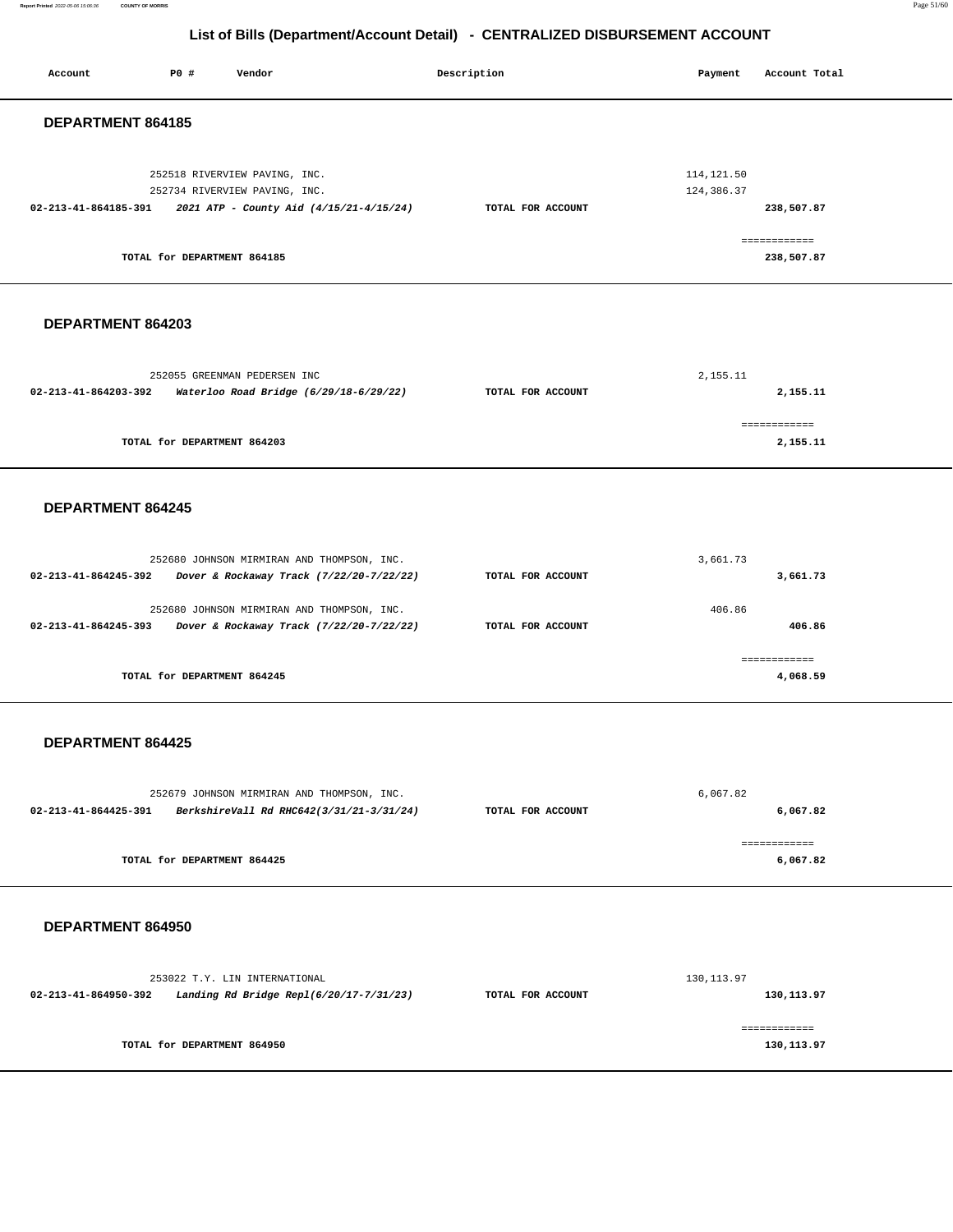| Account | P0 # | Vendor | Description | Payment | Account Total |
|---------|------|--------|-------------|---------|---------------|
|         |      |        |             |         |               |

## **DEPARTMENT 865229**

| 252975 M.C. CHAMBER OF COMMERCE                         | 7,000.00  |
|---------------------------------------------------------|-----------|
| 252984 ADULT SCHOOL OF THE CHATHAMS, MADISON, AND       | 15,000.00 |
| 252985 ESCAPE ROOM MADISON LLC                          | 15,000.00 |
| 253036 STRANDZ SALON J                                  | 15,000.00 |
| 252986 VICTORY GARDEN CLEANERS                          | 15,000.00 |
| 252987 E. CHRISTOPHER AND SONS, LLC                     | 15,000.00 |
| 252988 GIOS ARTISIAN PIZZA LLC                          | 15,000.00 |
| 252989 TRANQUILITY ONE, LLC                             | 15,000.00 |
| 253037 PHARMACY PLUS NETWORK LLC                        | 15,000.00 |
| 252990 PSP CLEANERS                                     | 15,000.00 |
| 252991 MARKET STREET TATTOO LLC                         | 15,000.00 |
| 252992 HIGH POINT BREWING COMPANY, INC.                 | 15,000.00 |
| 252993 DAVID L. STEVENS DMD                             | 15,000.00 |
| 252994 AZEK LLC                                         | 15,000.00 |
| 252995 SIKOLAS INC.                                     | 8,940.00  |
| 252997 DASOZEM LLC                                      | 15,000.00 |
| 253038 MY HEART CLEANERS III, INC.                      | 7,256.64  |
| 253002 NEWMARK ASSOCIATES CRE, INC.                     | 15,000.00 |
| 253003 GARGIULO'S SERVICE CENTER                        | 15,000.00 |
| 253004 11-11 LLC                                        | 15,000.00 |
| 253005 ECO PRO LLC                                      | 15,000.00 |
| 253006 48 MADISON INC                                   | 15,000.00 |
| 253007 AMERICAN BUSINESS CORPORATION                    | 15,000.00 |
| 253008 SUPERRAPIDO V LLC                                | 15,000.00 |
|                                                         |           |
| 253009 SALUS PER AQUAM, LLC<br>253010 MEADTOWN CLEANERS | 15,000.00 |
|                                                         | 15,000.00 |
| 253014 HAN-NAH YERAM GROUP, INC.                        | 15,000.00 |
| 253015 JEI OF MT. OLIVE                                 | 15,000.00 |
| 253016 GREEN POND CLEANERS                              | 15,000.00 |
| 253018 ACTIVE CARE CHATHAM, LLC                         | 15,000.00 |
| 253019 MAMA BEAR CLEANERS INC                           | 15,000.00 |
| 253020 PRK HEALTH INC.                                  | 15,000.00 |
| 253021 HOWARD CLEANERS                                  | 15,000.00 |
| 253039 SUMMIT & MAIN INC                                | 15,000.00 |
| 253023 MGS BAGEL & DELI LLC                             | 15,000.00 |
| 253028 POWER CHANGES LIVES                              | 15,000.00 |
| 253029 PEACE SPA INC.                                   | 5,740.19  |
| 253030 PARSIPPANY DELI                                  | 15,000.00 |
| 253031 H.K. WHIPPANY CLEANERS, LLC                      | 15,000.00 |
| 253032 D&S FITNESS LLC                                  | 15,000.00 |
| 253034 FRANKAL LLC                                      | 15,000.00 |
| 253033 BARBERSHOP MANAGEMENT LLC                        | 15,000.00 |
| 253035 CINDERS WOODFIRE GRILL                           | 15,000.00 |
| 253229 BILLY BEAUTY LLC                                 | 4,166.98  |
| 253230 SOULSHINE FARM, LLC                              | 866.45    |
| 253231 TJ THOMAS JOHN CORP                              | 15,000.00 |
| 253232 SPA REEE INC.                                    | 15,000.00 |
| 253227 SNEAKER BARN INC                                 | 15,000.00 |
| 253228 OAK RIDGE MARTIAL ARTS ACADEMY                   | 15,000.00 |
| 253233 THE SHAKESPEARE THEATRE OF NEW JERSEY            | 9,804.88  |
| 253234 JOHN A. LIPOWSKI                                 | 11,290.28 |
| 253236 MICHELE'S BISTRO LLC                             | 11,596.93 |
| 253237 ARTS COUNCIL OF THE MORRIS AREA                  | 1,670.41  |
| 253252 B&V CLEANERS                                     | 14,590.83 |
| 253239 CHRISJAMES INCORPORATED                          | 15,000.00 |
| 253240 DELIZIA PIZZA 10 LLC                             | 15,000.00 |
| 253241 BRIDAL CHATEAU                                   | 15,000.00 |
| 253242 HELRIX, LLC                                      | 15,000.00 |
| 253243 LI CREATIVE TECHNOLOGIES, INC.                   | 15,000.00 |
| 253244 BUTLER FAMILY DENTAL ASSOCIATES LLC              | 15,000.00 |
| 253245 TRV CORP                                         | 15,000.00 |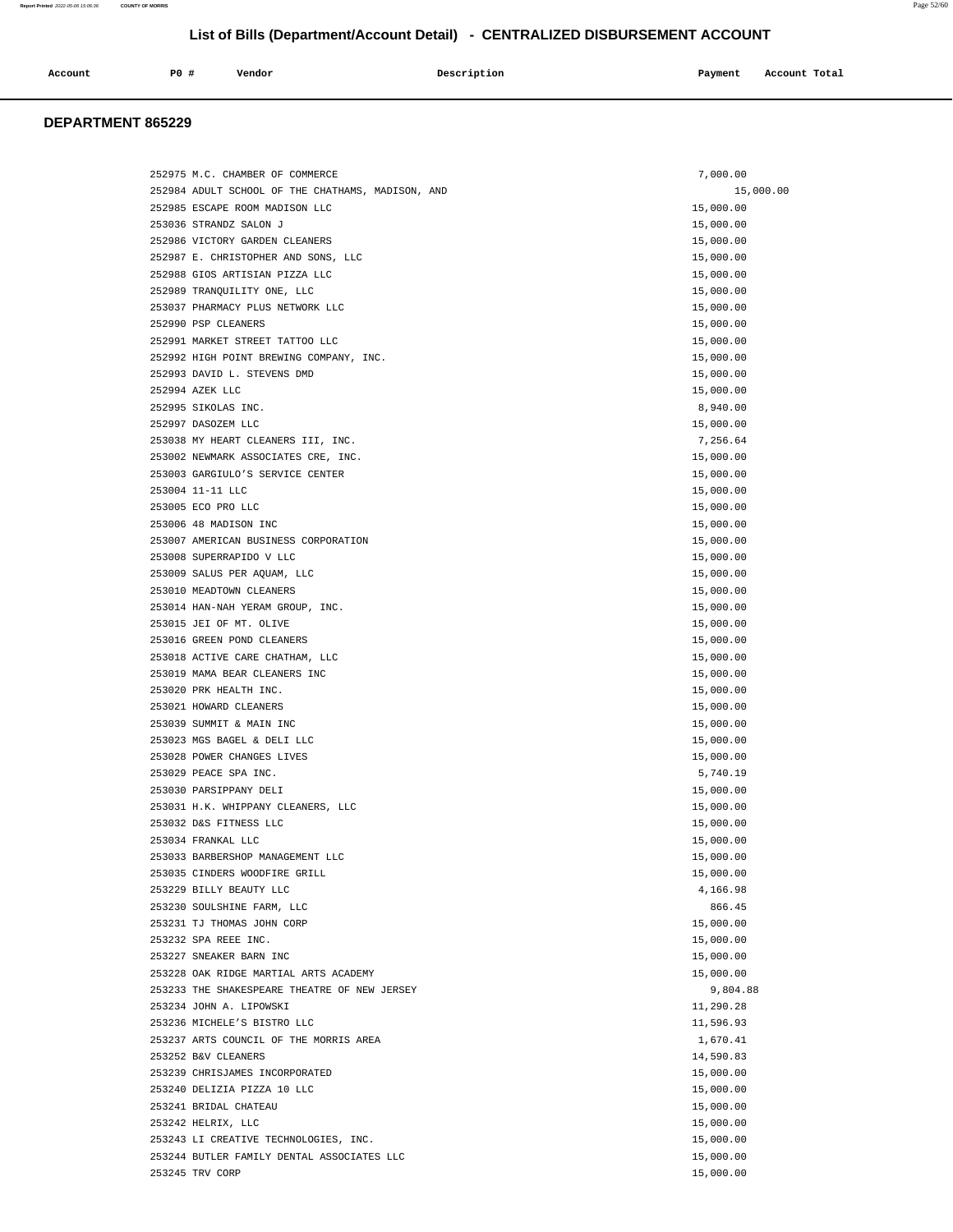#### **Report Printed** 2022-05-06 15:06:36 **COUNTY OF MORRIS** Page 53/60

| List of Bills (Department/Account Detail) - CENTRALIZED DISBURSEMENT ACCOUNT |                                                                |                   |                          |  |  |
|------------------------------------------------------------------------------|----------------------------------------------------------------|-------------------|--------------------------|--|--|
| Account                                                                      | <b>PO #</b><br>Vendor                                          | Description       | Payment<br>Account Total |  |  |
| DEPARTMENT 865229                                                            |                                                                |                   |                          |  |  |
|                                                                              | 253246 AR PARTNERS, LLC                                        |                   | 15,000.00                |  |  |
|                                                                              | 253247 MENDHAM CAROLINE CLEANERS CORP                          |                   | 15,000.00                |  |  |
|                                                                              | 253248 TOMMY'S GARAGE                                          |                   | 15,000.00                |  |  |
|                                                                              | 253250 MOUNTAIN LAKES CLUB, INC.                               |                   | 15,000.00                |  |  |
|                                                                              | 253251 JERSEY GIRL BREWING, LLC                                |                   | 15,000.00                |  |  |
|                                                                              | 253253 ALL PHASE ELECTRIC & SECURITY TECH LLC                  |                   | 15,000.00                |  |  |
|                                                                              | 253254 PROFORMA ALLIANCE PRINTING & PROMOTIONAL SERVICES, INC. |                   | 6,034.36                 |  |  |
|                                                                              | 253255 CENTER FOR RELAXATION & HEALING, LLC                    |                   | 15,000.00                |  |  |
|                                                                              | 253256 POWERZONE VOLLEYBALL INC                                |                   | 15,000.00                |  |  |
|                                                                              | 253257 SIX DEGREES OF WELLNESS LC                              |                   | 15,000.00                |  |  |
|                                                                              | 253258 SANTIAGO DESIGN GROUP LLC                               |                   | 2,550.82                 |  |  |
|                                                                              | 253259 MPT INDUSTRIES                                          |                   | 15,000.00                |  |  |
|                                                                              | 253260 SP EYECARE OF ROCKAWAY LLC                              |                   | 15,000.00                |  |  |
|                                                                              | 253261 CUSTOM SIGN SOURCE                                      |                   | 15,000.00                |  |  |
|                                                                              | 253262 RJC LANDSCAPE CONTRACTORS, INC.                         |                   | 10,800.00                |  |  |
|                                                                              | 253263 MY HEART CLEANER'S INC.                                 |                   | 15,000.00                |  |  |
|                                                                              | 253264 WILEY MALEHORN SIROTA & RAYNES                          |                   | 15,000.00                |  |  |
|                                                                              | 253265 BOONTON COFFEE COMPANY                                  |                   | 14,559.00                |  |  |
|                                                                              | 253266 FORCE INDUSTRIES, LLC                                   |                   | 15,000.00                |  |  |
|                                                                              | 253267 CLASSIC CLEANERS                                        |                   | 15,000.00                |  |  |
|                                                                              | 253268 METRO IMAGING SERVICES INC                              |                   | 202.47                   |  |  |
|                                                                              | 253269 MORRISTOWN LIMOUSINE LLC                                |                   | 15,000.00                |  |  |
|                                                                              | 253270 M.C. CHAMBER OF COMMERCE                                |                   | 7,000.00                 |  |  |
|                                                                              | 253249 MILLER AND MILLER                                       |                   | 15,000.00                |  |  |
|                                                                              | 253238 THE O'HARA PROJECT                                      |                   | 15,000.00                |  |  |
| 02-213-41-865229-391                                                         | 2.29 Loans/Grants to Mitigate Financial Hardship               | TOTAL FOR ACCOUNT | 1,159,070.24             |  |  |
|                                                                              |                                                                |                   | ============             |  |  |
|                                                                              | TOTAL for DEPARTMENT 865229                                    |                   | 1,159,070.24             |  |  |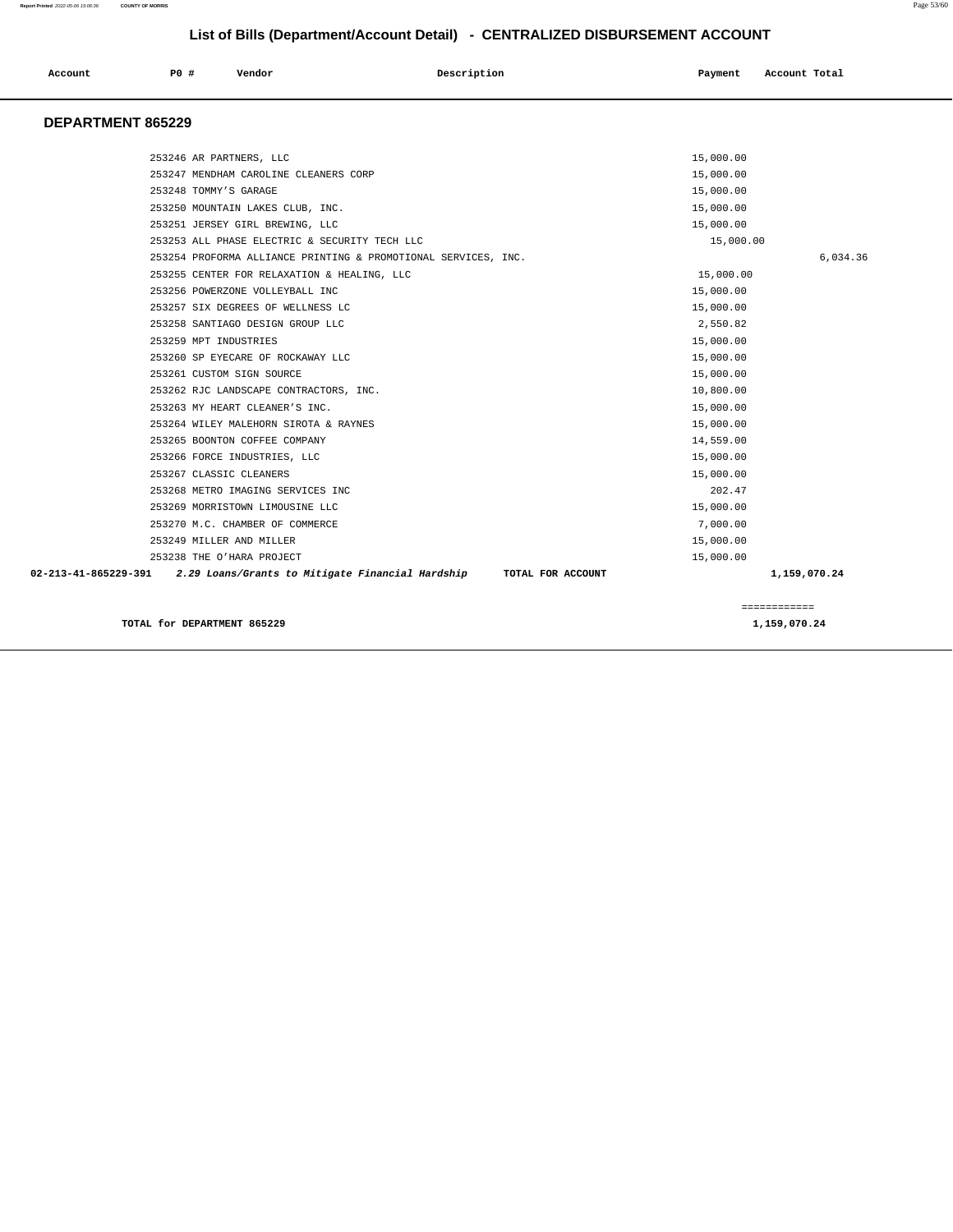**Report Printed** 2022-05-06 15:06:36 **COUNTY OF MORRIS** Page 54/60

## **List of Bills (Department/Account Detail) - CENTRALIZED DISBURSEMENT ACCOUNT**

| Account                                    | P0 # | Vendor                                      |                                          | Description       | Payment   | Account Total             |
|--------------------------------------------|------|---------------------------------------------|------------------------------------------|-------------------|-----------|---------------------------|
| <b>County Capital</b><br>DEPARTMENT 953362 |      |                                             |                                          |                   |           |                           |
| 04-216-55-953362-951                       |      | 252262 CONTINENTAL TRADING & HARDWARE, INC. | Security Improvement AR Bldg/Courthouse  | TOTAL FOR ACCOUNT | 88.78     | 88.78<br>============     |
|                                            |      | TOTAL for DEPARTMENT 953362                 |                                          |                   |           | 88.78                     |
| DEPARTMENT 953454                          |      |                                             |                                          |                   |           |                           |
| 04-216-55-953454-909                       |      | 232645 FRENCH & PARRELLO ASSOCIATES         | RoadResurf/IntersectConstr&RR-PublicWrks | TOTAL FOR ACCOUNT | 3,260.86  | 3,260.86                  |
| 04-216-55-953454-940                       |      | 252734 RIVERVIEW PAVING, INC.               | RoadResurf/IntersectConstr&RR-PublicWrks | TOTAL FOR ACCOUNT | 33,607.02 | 33,607.02                 |
|                                            |      | TOTAL for DEPARTMENT 953454                 |                                          |                   |           | ============<br>36,867.88 |
| DEPARTMENT 953455                          |      |                                             |                                          |                   |           |                           |
| 04-216-55-953455-909                       |      | 252941 VAN CLEEF ENGINEERING ASSOC          | Bridge Design & Replacement-Public Works | TOTAL FOR ACCOUNT | 17,544.43 | 17,544.43                 |
|                                            |      | TOTAL for DEPARTMENT 953455                 |                                          |                   |           | ============<br>17,544.43 |
| DEPARTMENT 953490                          |      |                                             |                                          |                   |           |                           |
| 04-216-55-953490-951                       |      | 252967 TSUJ CORPORATION                     | Exterior Equip/Bldg Imrpvmnt-Bldgs&Grnds | TOTAL FOR ACCOUNT | 82,320.00 | 82,320.00                 |
|                                            |      | TOTAL for DEPARTMENT 953490                 |                                          |                   |           | ============<br>82,320.00 |
| DEPARTMENT 953495                          |      |                                             |                                          |                   |           |                           |

| 04-216-55-953495-951<br>Interior Bldg Improvements-Bldgs&Grnds | TOTAL FOR ACCOUNT | 61,118.77 |
|----------------------------------------------------------------|-------------------|-----------|
| 252018 GPC, INC.                                               | 34,064.64         |           |
| 252454 MAGIC TOUCH CONSTRUCTION CO., INC.                      | 576.06            |           |
| 252454 MAGIC TOUCH CONSTRUCTION CO., INC.                      | 5,337.31          |           |
| 252454 MAGIC TOUCH CONSTRUCTION CO., INC.                      | 2.854.73          |           |
| 252454 MAGIC TOUCH CONSTRUCTION CO., INC.                      | 2,286.48          |           |
| 249231 HANNON FLOOR COVERING CORPORATION                       | 7,915.75          |           |
| 252724 MAGIC TOUCH CONSTRUCTION CO., INC.                      | 1,650.91          |           |
| 252724 MAGIC TOUCH CONSTRUCTION CO., INC.                      | 1,632.89          |           |
| 252255 MAGIC TOUCH CONSTRUCTION CO., INC.                      | 2,127.97          |           |
| 252256 COOPER ELECTRIC SUPPLY CO.                              | 112.11            |           |
| 252256 COOPER ELECTRIC SUPPLY CO.                              | 2,559.92          |           |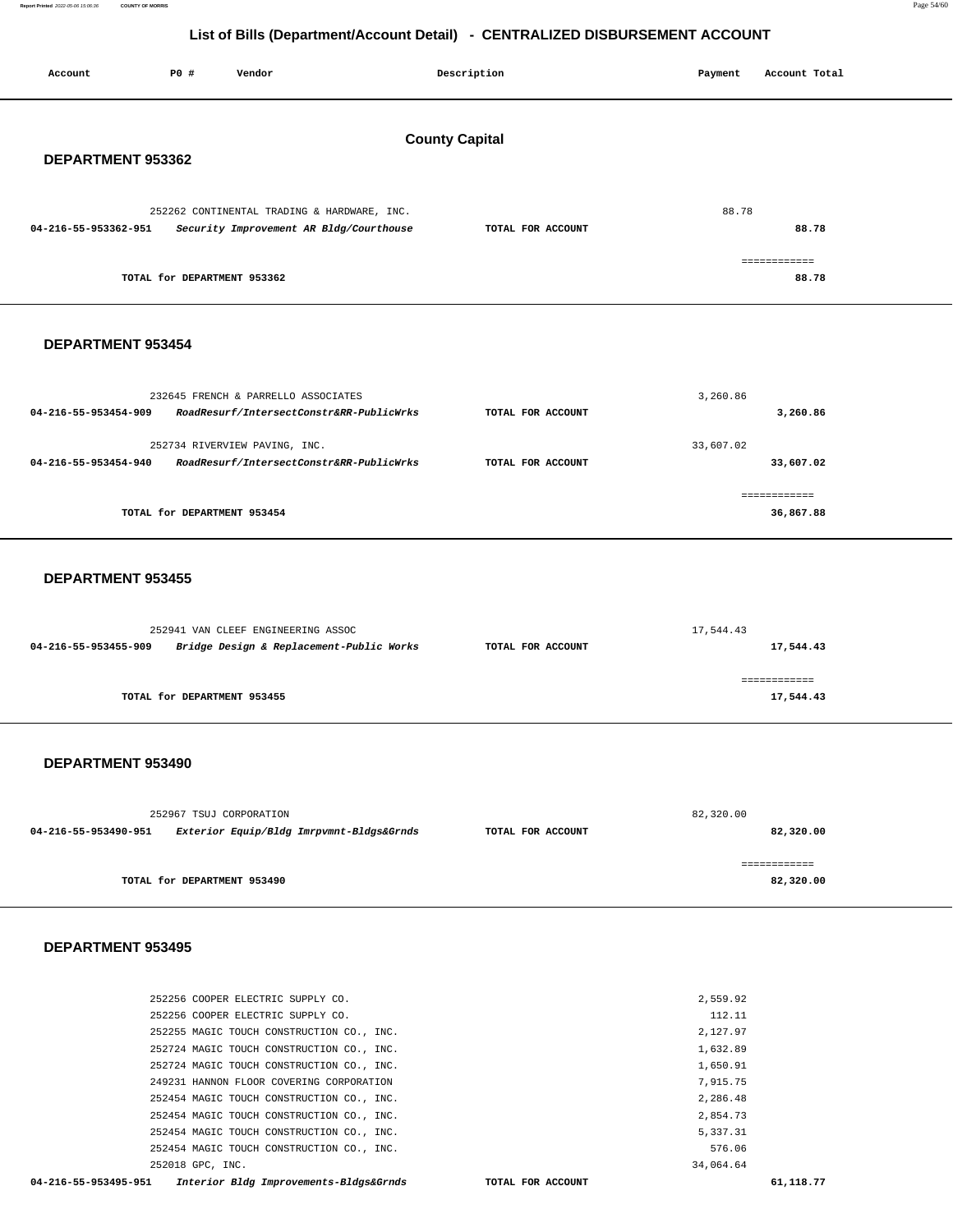#### **Report Printed** 2022-05-06 15:06:36 **COUNTY OF MORRIS** Page 55/60

## **List of Bills (Department/Account Detail) - CENTRALIZED DISBURSEMENT ACCOUNT**

| <b>DEPARTMENT 953495</b>                                 |  |
|----------------------------------------------------------|--|
|                                                          |  |
| ============<br>61,118.77<br>TOTAL for DEPARTMENT 953495 |  |

## **DEPARTMENT 953498**

|                      | 219891 JOHNSON MIRMIRAN AND THOMPSON, INC. |                   | 4,710.00     |
|----------------------|--------------------------------------------|-------------------|--------------|
| 04-216-55-953498-909 | Bridge & Drainage Design & Contr-PWorks    | TOTAL FOR ACCOUNT | 4,710.00     |
|                      |                                            |                   |              |
|                      |                                            |                   | ============ |
|                      | TOTAL for DEPARTMENT 953498                |                   | 4,710.00     |

#### **DEPARTMENT 953526**

|                      | TOTAL for DEPARTMENT 953526 |                                          |                   |           | 45, 194, 25 |
|----------------------|-----------------------------|------------------------------------------|-------------------|-----------|-------------|
|                      |                             |                                          |                   |           |             |
| 04-216-55-953526-956 |                             | Replace HVAC Units/Chillers- Bldgs&Grnds | TOTAL FOR ACCOUNT |           | 45, 194, 25 |
|                      |                             | 252456 AUTOMATED BUILDING CONTROLS       |                   | 650.00    |             |
|                      |                             | 252456 AUTOMATED BUILDING CONTROLS       |                   | 255.42    |             |
|                      |                             | 252456 AUTOMATED BUILDING CONTROLS       |                   | 4,000.00  |             |
|                      |                             | 252456 AUTOMATED BUILDING CONTROLS       |                   | 7,752.86  |             |
|                      |                             | 252456 AUTOMATED BUILDING CONTROLS       |                   | 1,735.97  |             |
|                      |                             | 252651 AUTOMATED BUILDING CONTROLS       |                   | 6, 200.00 |             |
|                      |                             | 252959 1st GOAL HEATING AND COOLING LLC  |                   | 24,600.00 |             |
|                      |                             |                                          |                   |           |             |

#### **DEPARTMENT 953528**

| 252253 RAPID PUMP & METER SERVICES CO.                           |                   | 1,578.79 |
|------------------------------------------------------------------|-------------------|----------|
| Interior Building Upgrades - Bldgs&Grnds<br>04-216-55-953528-951 | TOTAL FOR ACCOUNT | 1,578.79 |
|                                                                  |                   |          |
| TOTAL for DEPARTMENT 953528                                      |                   | 1,578.79 |

#### **DEPARTMENT 953529**

| ExteriorProjects&BucketTruck-Bldgs&Grnds<br>04-216-55-953529-940<br>TOTAL FOR ACCOUNT | 10,294.77 |
|---------------------------------------------------------------------------------------|-----------|
| 252254 NEW JERSEY OVERHEAD DOOR LLC                                                   | 677.05    |
| 252254 NEW JERSEY OVERHEAD DOOR LLC                                                   | 347.05    |
| 252254 NEW JERSEY OVERHEAD DOOR LLC                                                   | 2,098.25  |
| 252262 CONTINENTAL TRADING & HARDWARE, INC.                                           | 495.00    |
| 252262 CONTINENTAL TRADING & HARDWARE, INC.                                           | 449.99    |
| 252262 CONTINENTAL TRADING & HARDWARE, INC.                                           | 700.00    |
| 252262 CONTINENTAL TRADING & HARDWARE, INC.                                           | 1,763.74  |
| 252262 CONTINENTAL TRADING & HARDWARE, INC.                                           | 1,673.41  |
| 252744 NEW JERSEY OVERHEAD DOOR LLC                                                   | 2,090.28  |
|                                                                                       |           |

**TOTAL for DEPARTMENT 953529** 

============ **10,294.77**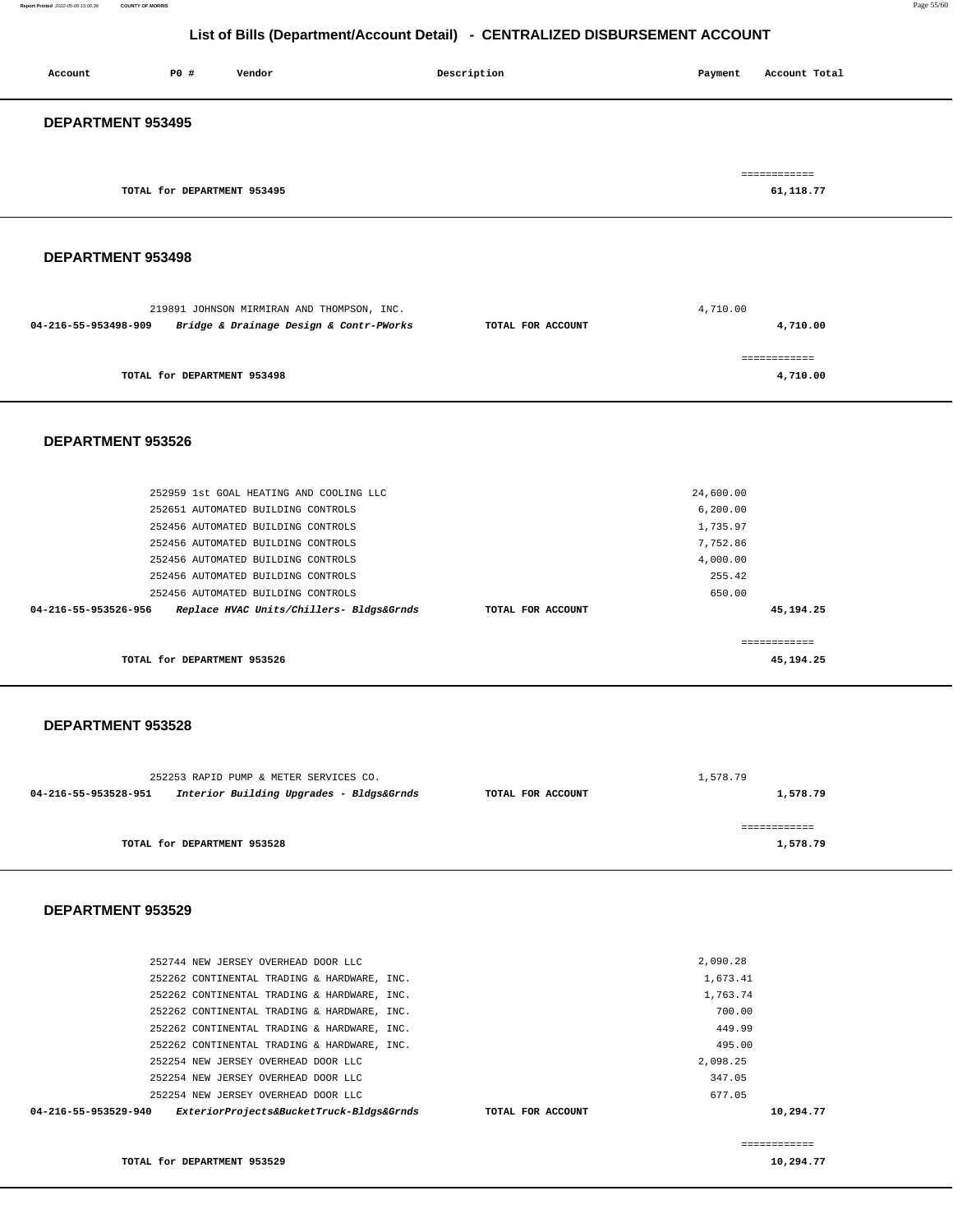| Account | <b>PO #</b> | Vendor | Description | Payment | Account Total |
|---------|-------------|--------|-------------|---------|---------------|
|         |             |        |             |         |               |

#### **DEPARTMENT 953531**

| TOTAL for DEPARTMENT 953531                                      |                   |            | 55,461.99    |
|------------------------------------------------------------------|-------------------|------------|--------------|
|                                                                  |                   |            | ------------ |
| Bridge&DrainageDesign/Constr-Engineering<br>04-216-55-953531-940 | TOTAL FOR ACCOUNT |            | 55,461.99    |
| 252696 TOWNSHIP OF ROXBURY                                       |                   | 488.51     |              |
| 252696 TOWNSHIP OF ROXBURY                                       |                   | 140.68     |              |
| 252696 TOWNSHIP OF ROXBURY                                       |                   | 140.68     |              |
| 252696 TOWNSHIP OF ROXBURY                                       |                   | 568.34     |              |
| 252697 TOWNSHIP OF ROXBURY                                       |                   | 753.86     |              |
| 252697 TOWNSHIP OF ROXBURY                                       |                   | 21.77      |              |
| 252697 TOWNSHIP OF ROXBURY                                       |                   | 46.04      |              |
| 252697 TOWNSHIP OF ROXBURY                                       |                   | 127.76     |              |
| 246280 SPARWICK CONTRACTING, INC.                                |                   | 46, 437.83 |              |
| 253088 T. R. WENIGER, INC.                                       |                   | 6,736.52   |              |
|                                                                  |                   |            |              |

#### **DEPARTMENT 953555**

| TOTAL for DEPARTMENT 953555                                                           | 7,232,20 |
|---------------------------------------------------------------------------------------|----------|
|                                                                                       |          |
| 04-216-55-953555-940<br>IntersectionUpgradesVarLocat-Engineering<br>TOTAL FOR ACCOUNT | 7,232.20 |
| 250594 EXTRA DUTY SOLUTIONS                                                           | 604.20   |
| 250594 EXTRA DUTY SOLUTIONS                                                           | 604.20   |
| 250595 EXTRA DUTY SOLUTIONS                                                           | 855.95   |
| 250595 EXTRA DUTY SOLUTIONS                                                           | 855.95   |
| 250595 EXTRA DUTY SOLUTIONS                                                           | 855.95   |
| 250595 EXTRA DUTY SOLUTIONS                                                           | 855.95   |
| 252694 MENDHAM TOWNSHIP POLICE DEPT.                                                  | 800.00   |
| 252694 MENDHAM TOWNSHIP POLICE DEPT.                                                  | 900.00   |
| 252694 MENDHAM TOWNSHIP POLICE DEPT.                                                  | 900.00   |
|                                                                                       |          |

#### **DEPARTMENT 953556**

| 252542 SPARWICK CONTRACTING, INC. | 19,015.50<br>3,010.00                                                          |                   |              |
|-----------------------------------|--------------------------------------------------------------------------------|-------------------|--------------|
| 04-216-55-953556-940              | 250599 VAN CLEEF ENGINEERING ASSOC<br>Railroad Rehab & Improvement-Engineering | TOTAL FOR ACCOUNT | 22,025.50    |
|                                   |                                                                                |                   | ============ |
|                                   | TOTAL for DEPARTMENT 953556                                                    |                   | 22,025.50    |

## **DEPARTMENT 953610**

| 252518 RIVERVIEW PAVING, INC.                                  |                   | 24,983.86  |
|----------------------------------------------------------------|-------------------|------------|
| 252733 J.A. ALEXANDER INC.                                     |                   | 112,247.06 |
| 253100 FOGGIA TRINITY ELECTRIC LLC                             |                   | 18,759.89  |
| Rd Paving/Improv &RR Rehab-Engineering<br>04-216-55-953610-940 | TOTAL FOR ACCOUNT | 155,990.81 |
|                                                                |                   |            |
| TOTAL for DEPARTMENT 953610                                    |                   | 155,990.81 |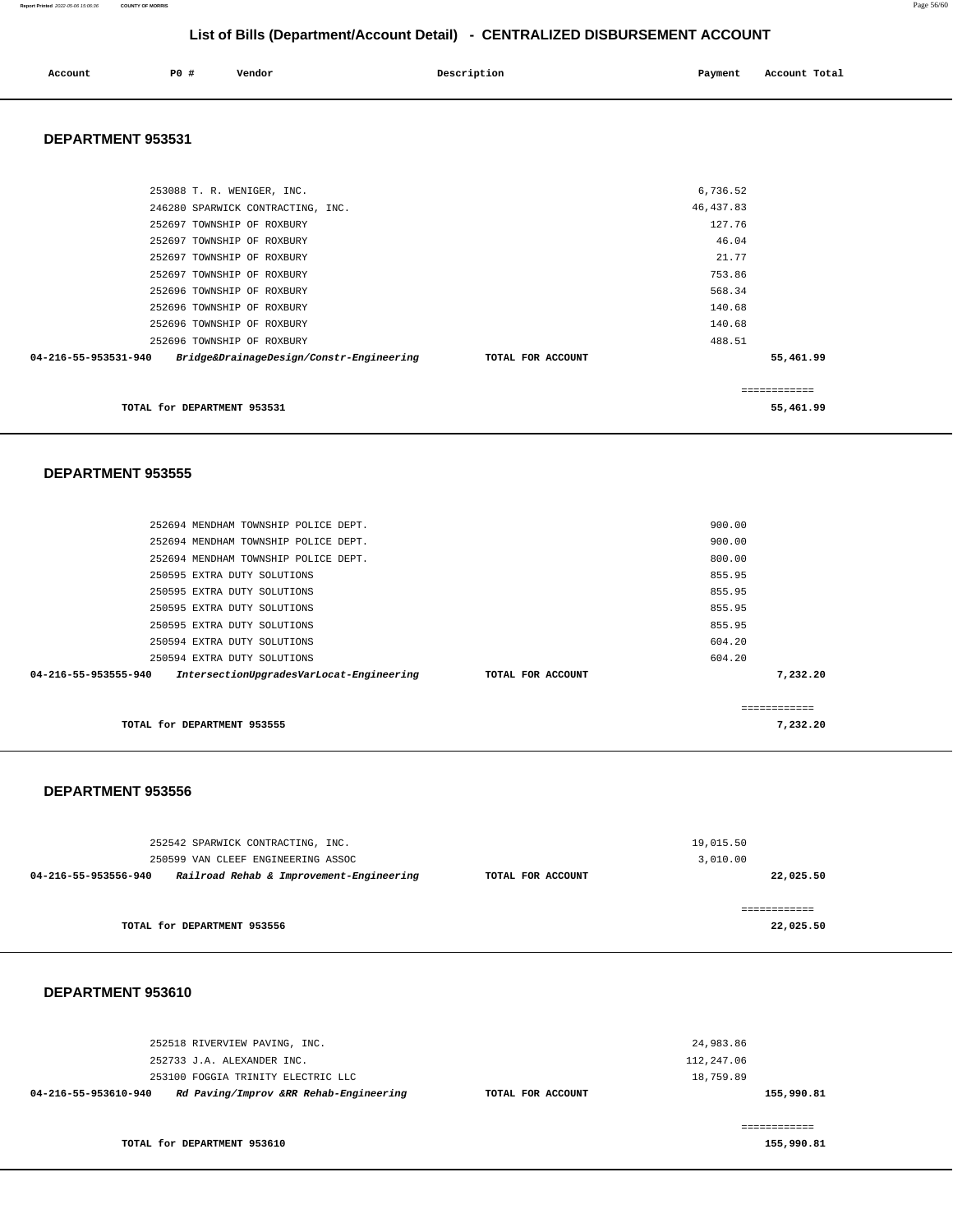| Account<br>. | P0 | $-1$<br>Vendor | Description | Payment | Account Total |
|--------------|----|----------------|-------------|---------|---------------|
|              |    |                |             |         |               |

#### **DEPARTMENT 954279**

| TOTAL for DEPARTMENT 954279                                 |                   | 6,324.91     |
|-------------------------------------------------------------|-------------------|--------------|
|                                                             |                   | ============ |
| 04-216-55-954279-956 Acq Digital In Car Video Equip-Sheriff | TOTAL FOR ACCOUNT | 6,324.91     |
| 249400 FIRST PRIORITY EMERGENCY                             | 1,950.00          |              |
| 249400 FIRST PRIORITY EMERGENCY                             | 296.61            |              |
| 249400 FIRST PRIORITY EMERGENCY                             | 389.83            |              |
| 249400 FIRST PRIORITY EMERGENCY                             | 55.62             |              |
| 249400 FIRST PRIORITY EMERGENCY                             | 196.02            |              |
| 249400 FIRST PRIORITY EMERGENCY                             | 560.52            |              |
| 249400 FIRST PRIORITY EMERGENCY                             | 496.80            |              |
| 249400 FIRST PRIORITY EMERGENCY                             | 496.80            |              |
| 249400 FIRST PRIORITY EMERGENCY                             | 496.80            |              |
| 249400 FIRST PRIORITY EMERGENCY                             | 705.24            |              |
| 249400 FIRST PRIORITY EMERGENCY                             | 11.88             |              |
| 249400 FIRST PRIORITY EMERGENCY                             | 76.68             |              |
| 249400 FIRST PRIORITY EMERGENCY                             | 67.50             |              |
| 249400 FIRST PRIORITY EMERGENCY                             | 69.49             |              |
| 249400 FIRST PRIORITY EMERGENCY                             | 122.04            |              |
| 249400 FIRST PRIORITY EMERGENCY                             | 108.30            |              |
| 249400 FIRST PRIORITY EMERGENCY                             | 143.00            |              |
| 249400 FIRST PRIORITY EMERGENCY                             | 40.00             |              |
| 249400 FIRST PRIORITY EMERGENCY                             | 2.00              |              |
| 249400 FIRST PRIORITY EMERGENCY                             | 19.80             |              |
| 249400 FIRST PRIORITY EMERGENCY                             | 19.98             |              |

#### **DEPARTMENT 954589**

|                      | 240083 FASTENAL COMPANY                  | 1,599.98          |          |
|----------------------|------------------------------------------|-------------------|----------|
| 04-216-55-954589-951 | Replace/Upgrade Equip & Vehicles-Sheriff | TOTAL FOR ACCOUNT | 1,599.98 |
|                      |                                          |                   |          |
|                      | TOTAL for DEPARTMENT 954589              |                   | 1,599.98 |

#### **DEPARTMENT 964504**

| 252213 USA ARCHITECTS PLANNERS &<br>252209 USA ARCHITECTS PLANNERS &<br>252209 USA ARCHITECTS PLANNERS &                                                                     |                   | 18.94<br>2,422.00<br>4,362.00                 |
|------------------------------------------------------------------------------------------------------------------------------------------------------------------------------|-------------------|-----------------------------------------------|
| 252209 USA ARCHITECTS PLANNERS &<br>252209 USA ARCHITECTS PLANNERS &<br>252209 USA ARCHITECTS PLANNERS &<br>Instl/Replacemnt Fire Alarm Sys-RiskMgmt<br>04-216-55-964504-909 | TOTAL FOR ACCOUNT | 4,362.00<br>5,452.50<br>5,452.50<br>22,069.94 |
| TOTAL for DEPARTMENT 964504                                                                                                                                                  |                   | 22,069.94                                     |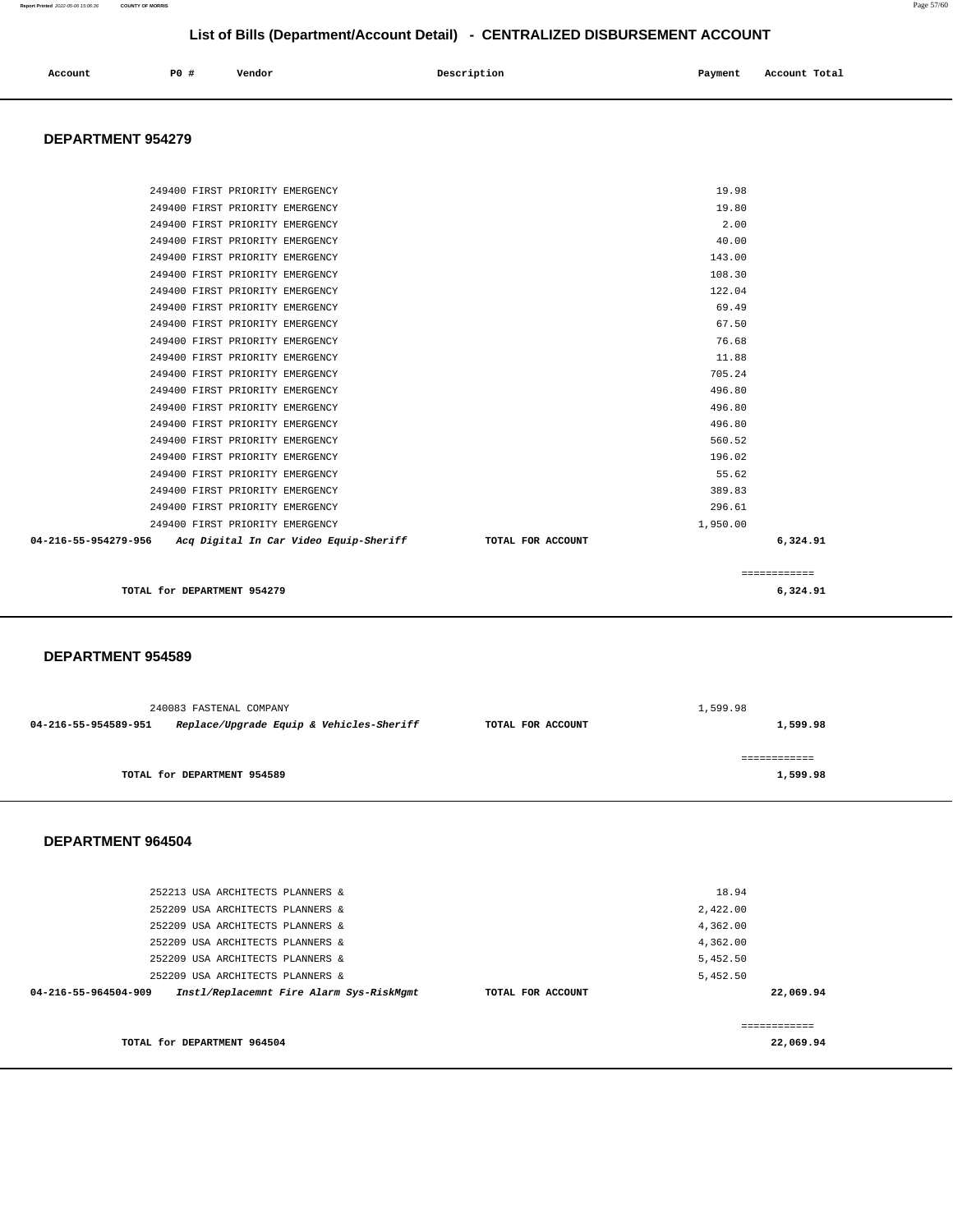**Report Printed** 2022-05-06 15:06:36 **COUNTY OF MORRIS** Page 58/60

## **List of Bills (Department/Account Detail) - CENTRALIZED DISBURSEMENT ACCOUNT**

| Account              | P0 #                        | Vendor                                                                                                                                                                   | Description       | Payment                                   | Account Total             |
|----------------------|-----------------------------|--------------------------------------------------------------------------------------------------------------------------------------------------------------------------|-------------------|-------------------------------------------|---------------------------|
| DEPARTMENT 968538    |                             |                                                                                                                                                                          |                   |                                           |                           |
| 04-216-55-968538-940 |                             | 253042 MC VOCATIONAL SCHOOL DISTRICT<br>Various Building Projects - MC VoTech                                                                                            | TOTAL FOR ACCOUNT | 21,875.00                                 | 21,875.00                 |
|                      | TOTAL for DEPARTMENT 968538 |                                                                                                                                                                          |                   |                                           | ============<br>21,875.00 |
| DEPARTMENT 968618    |                             |                                                                                                                                                                          |                   |                                           |                           |
| 04-216-55-968618-909 |                             | 253043 MC VOCATIONAL SCHOOL DISTRICT<br>253043 MC VOCATIONAL SCHOOL DISTRICT<br>Construct Career Train Ctr at CCM-VoTech                                                 | TOTAL FOR ACCOUNT | 36,842.47<br>7,335.20                     | 44,177.67                 |
|                      | TOTAL for DEPARTMENT 968618 |                                                                                                                                                                          |                   |                                           | ============<br>44,177.67 |
| DEPARTMENT 969585    |                             |                                                                                                                                                                          |                   |                                           |                           |
| 04-216-55-969585-909 |                             | 253045 COUNTY COLLEGE OF MORRIS<br>253045 COUNTY COLLEGE OF MORRIS<br>253045 COUNTY COLLEGE OF MORRIS<br>253045 COUNTY COLLEGE OF MORRIS<br>Building Modifications - CCM | TOTAL FOR ACCOUNT | 38.61<br>5,905.00<br>5,905.00<br>5,905.00 | 17,753.61                 |
|                      | TOTAL for DEPARTMENT 969585 |                                                                                                                                                                          |                   |                                           | ============<br>17,753.61 |
| DEPARTMENT 969612    |                             |                                                                                                                                                                          |                   |                                           |                           |
| 04-216-55-969612-909 |                             | 253044 COUNTY COLLEGE OF MORRIS<br>Imprv Roads/Walks/Parking/Bldg Modif-CCM                                                                                              | TOTAL FOR ACCOUNT | 4,520.00                                  | 4,520.00                  |
|                      | TOTAL for DEPARTMENT 969612 |                                                                                                                                                                          |                   |                                           | ============<br>4,520.00  |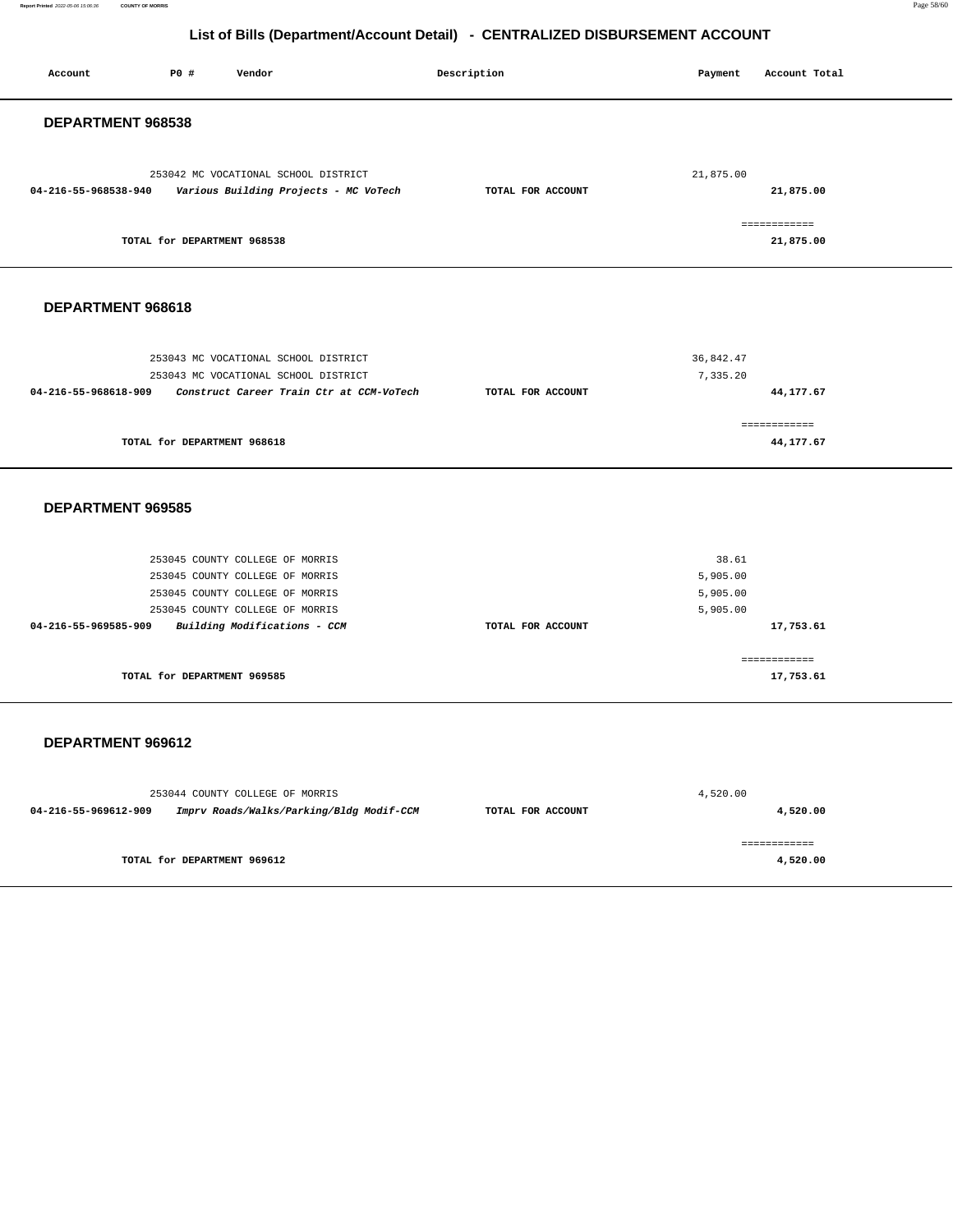**Report Printed** 2022-05-06 15:06:36 **COUNTY OF MORRIS** Page 59/60

## **List of Bills (Department/Account Detail) - CENTRALIZED DISBURSEMENT ACCOUNT**

| Account                       | P0 #                                           | Vendor                                                                                            | Description            | Payment                                  | Account Total            |  |
|-------------------------------|------------------------------------------------|---------------------------------------------------------------------------------------------------|------------------------|------------------------------------------|--------------------------|--|
| <b>Weights &amp; Measures</b> |                                                |                                                                                                   | <b>Dedicated Trust</b> |                                          |                          |  |
| 13-290-56-575801-888          | 252141 TELESEARCH INC<br>252348 TELESEARCH INC | 245897 MAGIC TOUCH CONSTRUCTION CO., INC.<br>249339 TELE-MEASUREMENTS, INC.<br>Weights & Measures | TOTAL FOR ACCOUNT      | 1,254.14<br>668.52<br>3,979.00<br>170.17 | 6,071.83                 |  |
|                               | TOTAL for Weights & Measures                   |                                                                                                   |                        |                                          | ============<br>6,071.83 |  |

## **DEPARTMENT 578201**

| 253057 JJS SERVICES, INC.                    | 11,176.50         |           |  |
|----------------------------------------------|-------------------|-----------|--|
| 253057 JJS SERVICES, INC.                    | 8,835.00          |           |  |
| 13-290-56-578201-888<br>Storm Recovery Trust | TOTAL FOR ACCOUNT | 20,011.50 |  |
|                                              |                   |           |  |
|                                              |                   |           |  |
| TOTAL for DEPARTMENT 578201                  |                   | 20,011.50 |  |
|                                              |                   |           |  |

## **County Clerk \$1.00 Fund**

|                   | 2,547.50     |  |
|-------------------|--------------|--|
| TOTAL FOR ACCOUNT | 2,547.50     |  |
|                   |              |  |
|                   | ------------ |  |
|                   | 2,547.50     |  |
|                   |              |  |

## **Environ Quality & Enforcement**

| 249659 NJMCA, INC.                                    |                   | 150.00 |
|-------------------------------------------------------|-------------------|--------|
| Environ Quality & Enforcement<br>13-290-56-578901-888 | TOTAL FOR ACCOUNT | 150.00 |
|                                                       |                   |        |
| TOTAL for Environ Quality & Enforcement               |                   | 150.00 |

#### **DEPARTMENT 580554**

| 250697 E2 PROJECT MANAGEMENT LLC<br>252056 KENNON SURVEYING SERVICES, INC |                   | 3,000.00<br>11,525.00 |
|---------------------------------------------------------------------------|-------------------|-----------------------|
| 13-290-56-580554-888<br>Open Space - Park Commission                      | TOTAL FOR ACCOUNT | 14,525.00             |
| TOTAL for DEPARTMENT 580554                                               |                   | 14,525.00             |